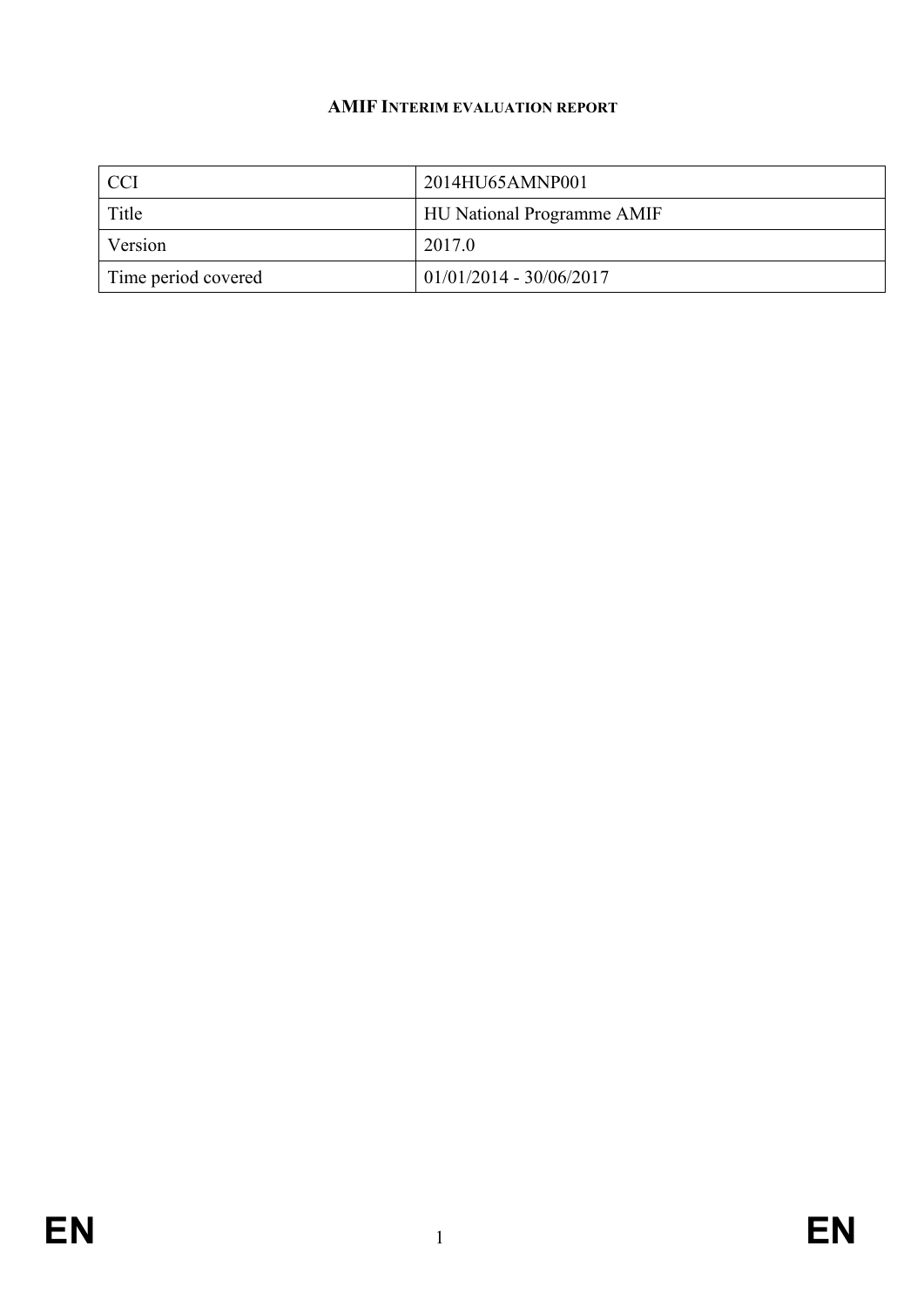### **INDEPENDENT EXPERTS (AS REQUIRED IN ART. 56(3) OF THE REGULATION (EU) NO 514/2014)**

In view of the requirements of Article 56 (3) of Regulation (EU) No 514/2014, the RA acted as follows regarding the selection of the independent expert to prepare the AMIF Interim Evaluation Report.

Four potential tenderers were contacted, who had to meet the following conditions:

- the tenderer must hold a degree, have an excellent command of English (negotiation level), and proven experience in the evaluation of EU-funded projects
- the expected reference: proof of the preparation of at least one evaluation report on an EUfunded project or programme in the 5 years prior to the date of the call for tender. Information ont he ecaluation(s) prepared shall also be provided in the CV, with indication of the place and time of publication; a reference declaration detailing the subject, the contractor and his/her contact details (phone, e-mail) shall also be submitted. The declaration and the CV must also state whether the performance was in accordance with the relevant regulations and the contract.

All of the three tenders received met the aforementioned criteria and were evaluated based on the previously set evaluation criterion. The procedure was done exclusively by the persons assigned to this task, in accordance with the regulations in force. As a result, the contract was concluded with the lowest tenderer.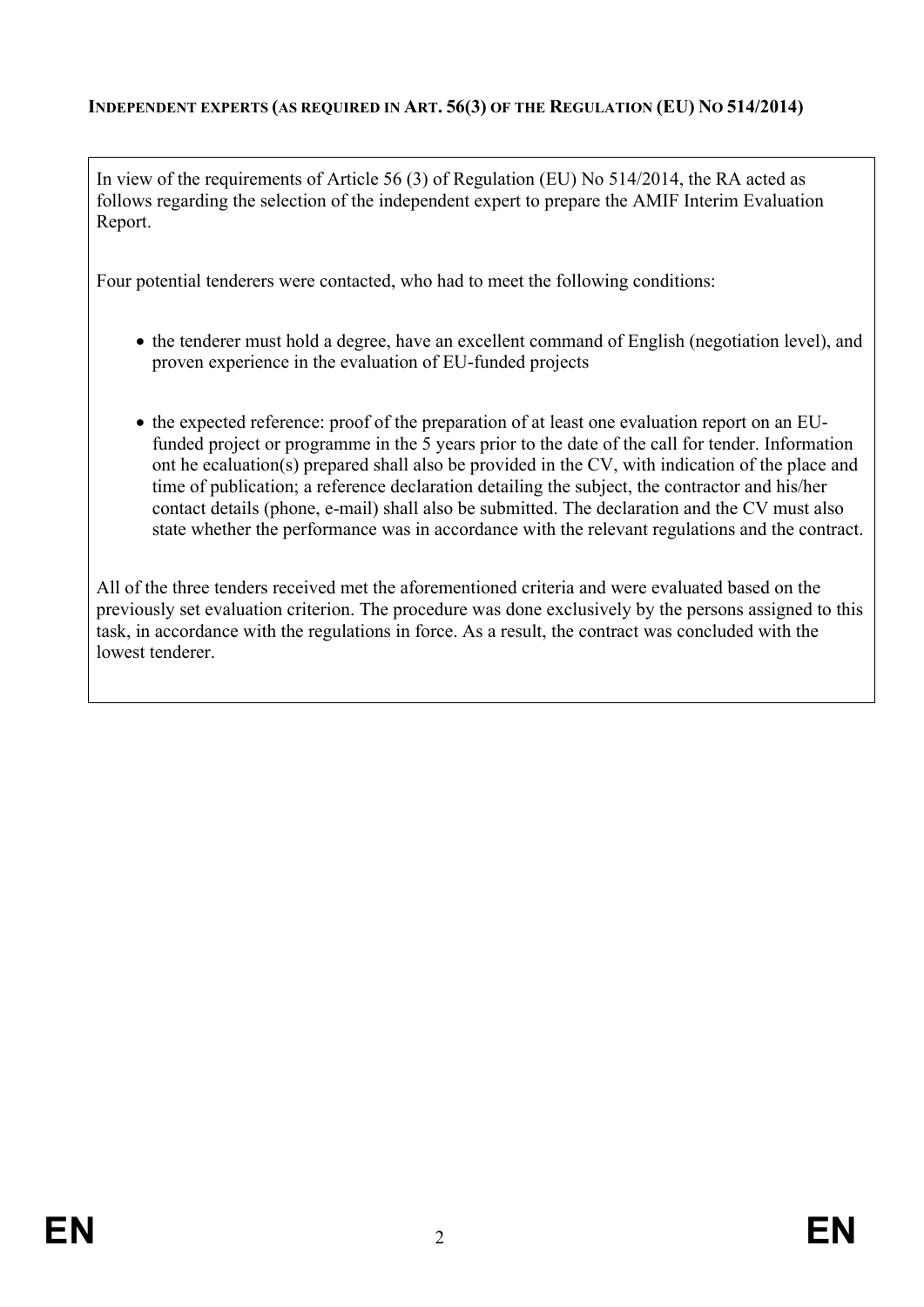## **EXECUTIVE SUMMARY**

As it is described in the Interim Evaluation Report of AMIF (hereinafter: Report), there were several significant changes in Hungary in its asylum, migration and integration policies. All of these changes were induced by the migration crisis in 2015 that led to 1) frequent enactments of legislation in the field of asylum, 2) reorganization of the related institution system and 3) rise of the anti-migrant attitudes of the Hungarian population.

While focusing on the field of SO1 (Asylum), the external evaluations introduces that Hungary has built up a border fence and established a new asylum procedure connected to the border and the, so called, transit zones. Not only details of the new asylum system but criticism that arose towards several elements of the new system and infringement procedures against Hungary that were launched by the European Commission are described in the Report. As the Report emphasises, the AMIF financed projects could not fit perfectly to this new environment.

In the field of SO2 (Integration/legal migration), the Fund contributed relevantly to labour-market integration of immigrants which is an outstanding progress in the described environment. However, the increased anti-migrant attitudes of the Hungarian population should be also mentioned. These changes were felt mostly by people under international protection. The regular migrants could experience the effect of the communication campaigns but their rights and possibilities have not been eroded.

In return policy (SO3), due to the mentioned changes in the asylum system, borders have become more important as before. The Hungarian border has become frightening for potential asylum-seeker thus it was not necessary to return rejected ones among them. Furthermore, asylum-seekers in the transit zones can leave the transit zones and so the asylum procedure can cease without a legal act of the immigration authority and without readmission procedures. Thus, order to leave is not always necessary. Beyond these changes connected to the asylum system, the return procedure has not changed relevantly which means that the Fund could fulfil only a symbolic role in its development.

In solidarity (SO4), since Hungary does not wish to cooperate in the responsibility sharing system regarding relocation, there are no facts which could be evaluated. Hungary (and Slovakia) challenged the, so called, quota system but the Court of Justice of the European Union (hereinafter: CJEU) decided that the system is lawful and it shall be implemented by the Member States. However, there is no solidarity action carried out by Hungary in the period which is examined by the Report, except one project which aims to help integration of the few resettled refugees living in Hungary.

As the external evaluator emphasises, the general objectives of the Fund were achieved at reasonable cost in terms of deployed financial and human resources. The eligible costs were reasonable within the analysed period, primarily due to the strict financial evaluating rules of the applications. According to the information available, the same results and quality could not have been reached at a lower cost.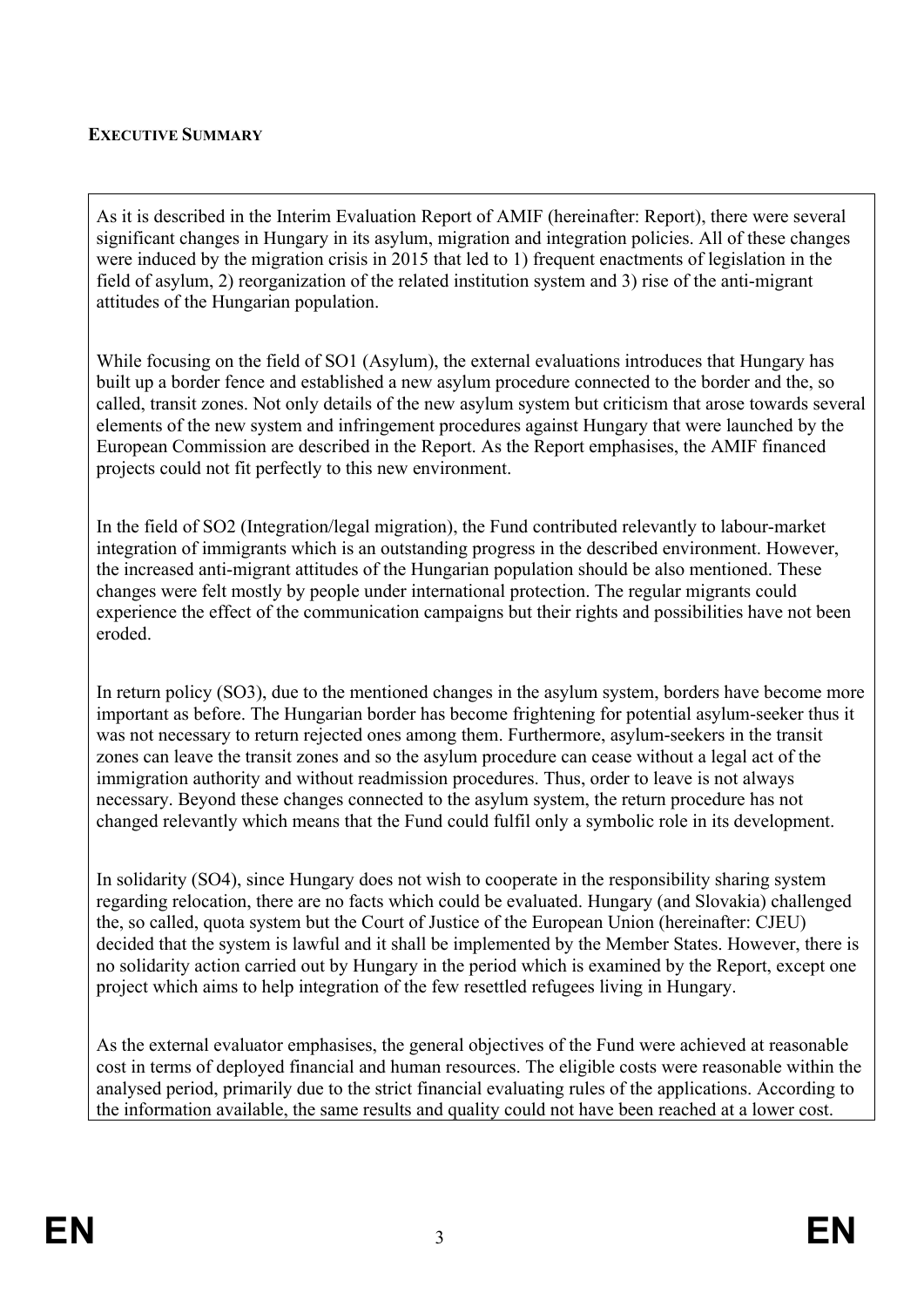The products were procured and the services were provided at competitive prices, procurement procedures were carried out according to the national rules, and the salaries were also defined by the labour market in the projects. Both planning and implementation was appropriate from a financial perspective, it can be said that the value for money principle was implemented through the reference period. Taking the findings of the beneficiary survey into consideration, the external evaluator considers the costs justified given the outputs that have been achieved until now. In addition, the external evaluator considers AMIF as a program having low administrative costs (on the Fund level) and adequate costs (on the project level). Furthermore, effective measures were put in place to prevent, detect and report on cases of fraud and other irregularities

The objectives of the interventions funded by the Fund only partly corresponded to the actual needs. The migration crisis in 2015 has completely changed the environment and brought new needs. The National Programme, the Fund and its interventions were designed based on a forecast which could not follow this changing environment. Nevertheless, the Fund's interventions were able to correspond especially to the needs that have not been changed by the migration crisis or the political reaction to this crisis. Most of these unchanged needs were related to integration measures.

While discussing the issue of coherence, the external evaluator underlines that there were no other programmes funded by EU resources and applying to similar areas of work (as AMIF) in Hungary. There is no information even of individual conflicts or parallel financing between the Fund and other programmes funded by EU resources. Furthermore, objectives set in the national program have unique goals and these stand independently from the objectives set in other planning documents (e.g OPs).

Complementarity issues were broadly considered in the highest-level migration strategy document. As a significant guarantee for ensuring complementarity is that the Ministry of Interior (hereinafter: MoI) is nominated as a voting member in the different formations of the policy making or monitoring bodies of the Structural Funds and also in the EEA and Norwegian Financial Mechanism Monitoring Committee. It must be mentioned that the Cabinet Office of the Prime Minister also delegates one member to the Monitoring Committee of AMIF.

There are several added value that were brought by the EU support and should be introduced here, as cultural diversity, cooperation between various actors, stability of NGOs and Hungarian civil society, the support of the European Union itself (as beneficiaries were able to refer to the Fund as an EU promotion in their rhetoric).

It is still not clear whether the positive effects of the projects supported by the Fund will last (when its support will be over) as the projects are still running. However, one can conclude that some of the materials and long-lasting impact of the services that have been produced/provided within the framework of AMIF will probably have positive effects even after termination of the projects. However, it should also be emphasised that projects aimed at influencing the attitudes of the host society by reinforcing the inclusive and tolerant attitudes towards migrants were probably not successful. In addition, the beneficiaries typically would not be able to maintain their services without the support of AMIF as 1) beneficiaries usually do not work on long term planning to facilitate diverse donor engagements, 2) it is difficult to engage micro-, and macro donors because supporting migrants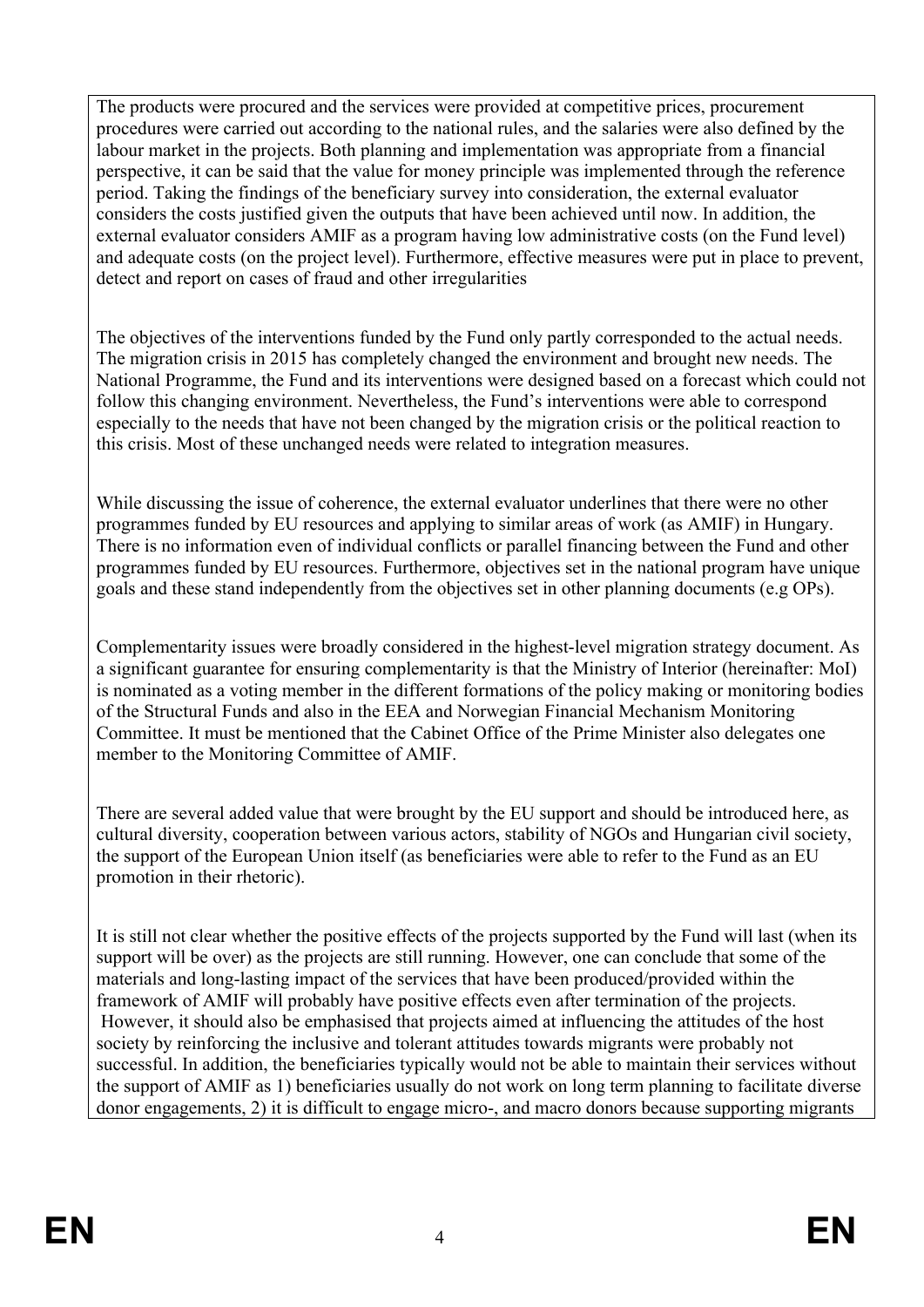and TCNs is not a popular issue in Hungary, 3) only a very few further EU, national and international public funding provide insufficient funds for implementing activities focusing on the target group of AMIF.

The introduction of the innovative procedures introduced by the Fund brought simplification for the beneficiaries of the Fund only to a limited extend. Multiannual programming brought simplification mainly for the organisations whose projects were not affected by the changes in legalisation and the reorganization of the related institution system. RA was able to realize a fair, equitable and verifiable calculation of simplified cost options (SCOs) only in certain cases. The limited introduction of SCOs did not really reduced the administrative burden for the beneficiaries.

For the selection phase, the RA used the IT system developed by the Prime Minister's Office (EUPR). After the conclusion of Grant Agreements, the IT system of the RA itself has handled all procedures and relevant data. However, the inappropriate development of EUPR hindered the selection. As a result, contracting and the implementation of the projects did not start in time. In addition, the beneficiaries could not perform their interim reports on the project implementations via the IT system, in the beginning of the scrutinized period. Therefore, RA ensured the administration and registration of data via paper-based documentation.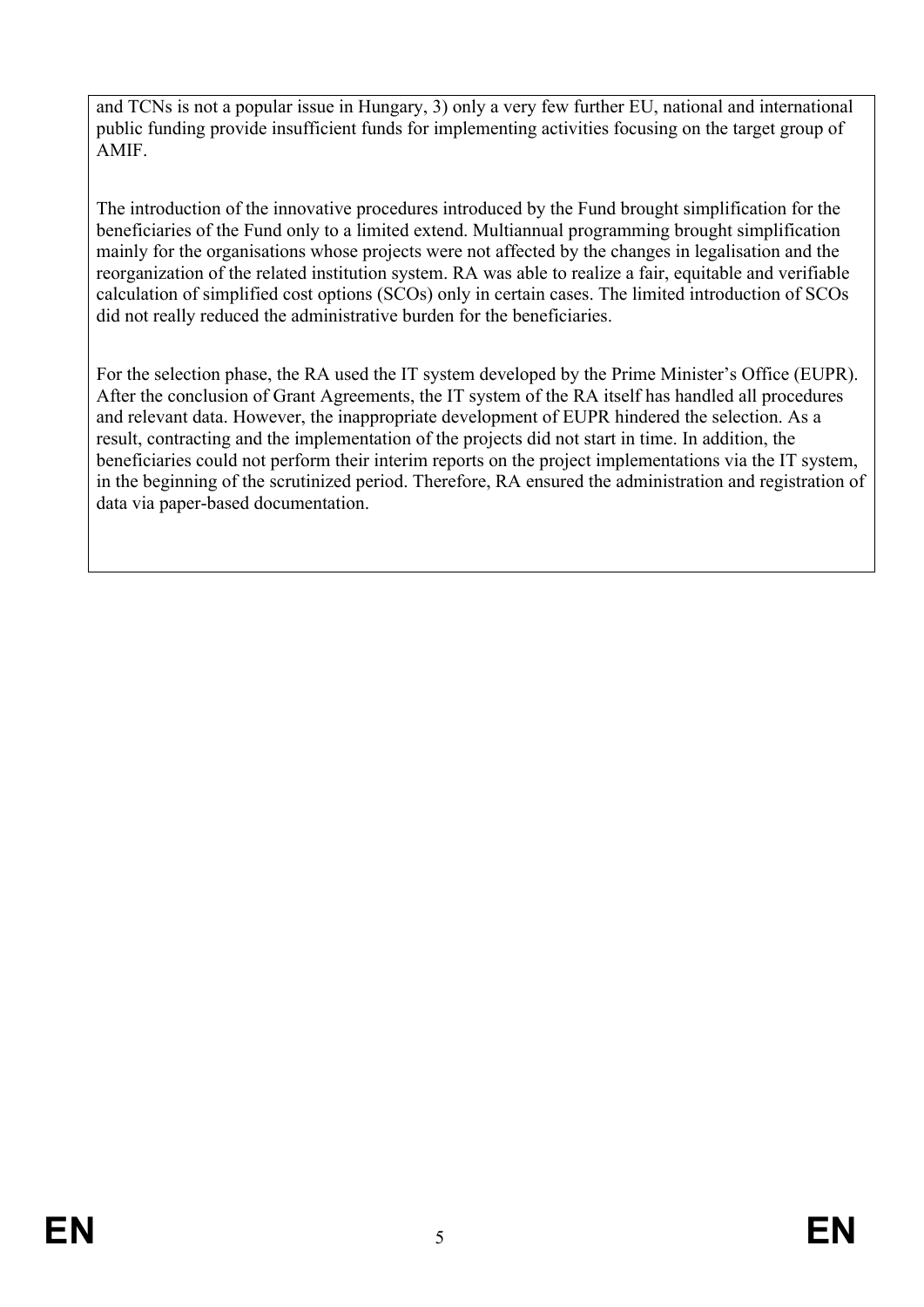## **SECTION I: CONTEXT OF IMPLEMENTATION OF AMIF DURING 01/01/2014 - 30/06/2017**

The Hungarian asylum system faced an extraordinary pressure due to the dramatic increase in the number of asylum seekers between 2013 and 2015. The annual number of submitted asylumapplications was 18,895 in 2013, 42,775 in 2014 and 177,315 in 2015 (Eurostat; 2016). Irregular migration also meant a tremendous burden for Hungary that became the third country in the European Union regarding the number of apprehended irregular migrants at its external borders with 411,515 crossings during the year of 2015 (IOM, 2017).

In order to handle the crisis situation, the MS decided to erect a fence along its border with Serbia and (later on) with Croatia in order to ensure border security by preventing immigrants from entering illegally into the territory of Hungary. In addition, changes in legislation were realized in order to deter arriving asylum seekers. Among other decisions, Hungary

- introduced the border procedure in transit zones that were responsible for handling asylum applications and which came to be established at the Serbian and Croatian borders (Article 71/A of the Act CXL of 2015). The applications were likely to be rejected on the basis that applicants entered through Serbia which was designated as a safe third country (Act CXXVII of 2015, Government Decree 191/2015),
- considered the illegal crossing of the fence as a criminal act (Section 352/A, 352/C and 352/C of Act C of 2012 on the Criminal Code),
- ordered the military to assist the police in guarding the borders (Act CXLII of 2015 on the Law on Police and Military),
- ceased the refugee integration system and introduced other restrictive measures concerning integration and pre-integration (Szabó, 2016).

Due to the completion of the fence and to the changes in legislation, the number of illegal entries sharply decreased; the number of asylum applications was only 29,430 in 2016 (Eurostat; 2016). Between the first quarters of 2016 and 2017, the number of asylum applications decreased further by 85% (Eurostat, 2017a).

The European Commission, the Council of Europe, the UNHCR and NGOs expressed concerns regarding these and further changes in legislation (especially regarding the amended act LXXX of 2007 on Asylum and LXXXIX of 2007 on State Borders) and emphasised that these did not only have a detrimental impact on asylum seekers and refugees but were conflicting with EU and international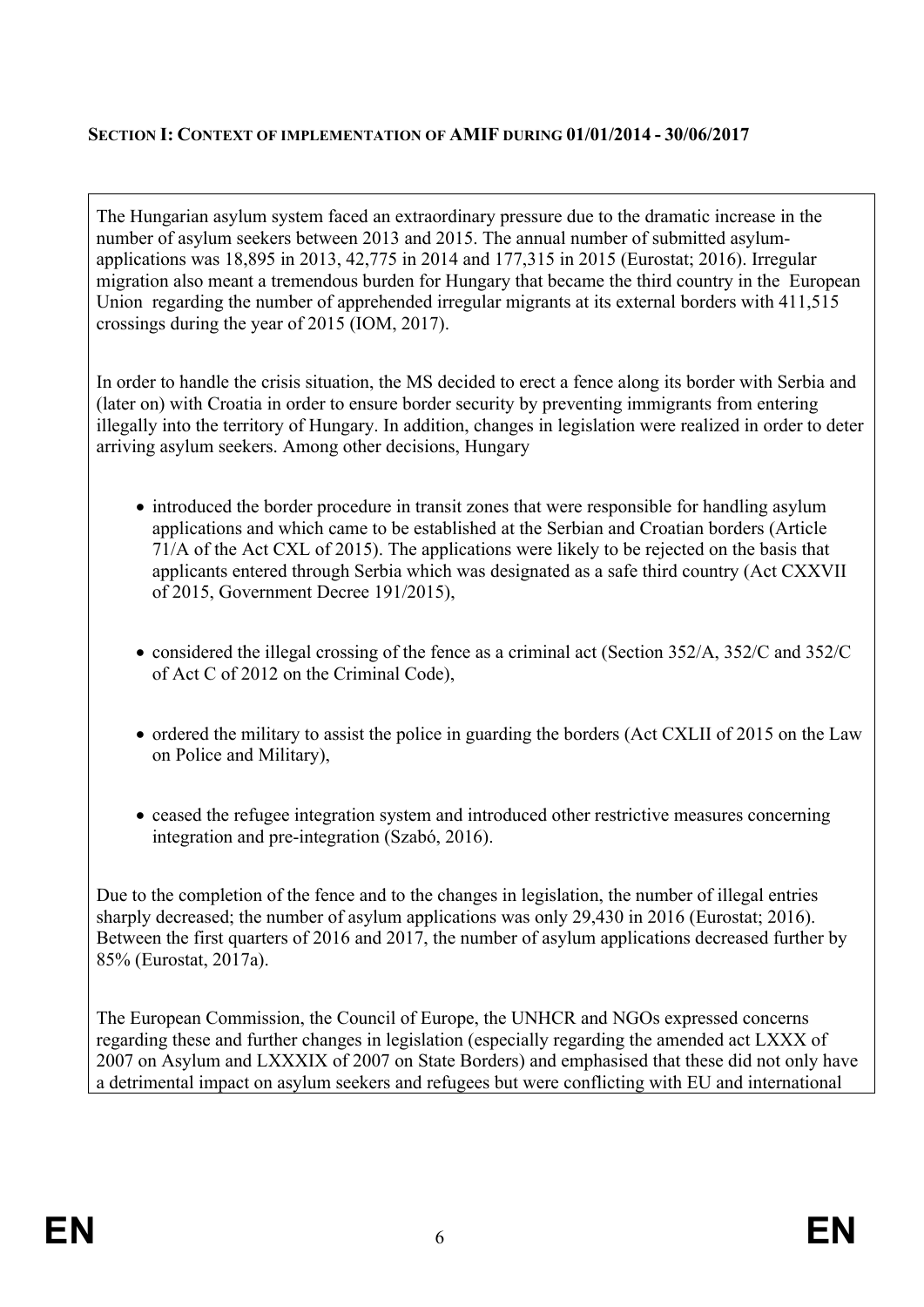laws on many points.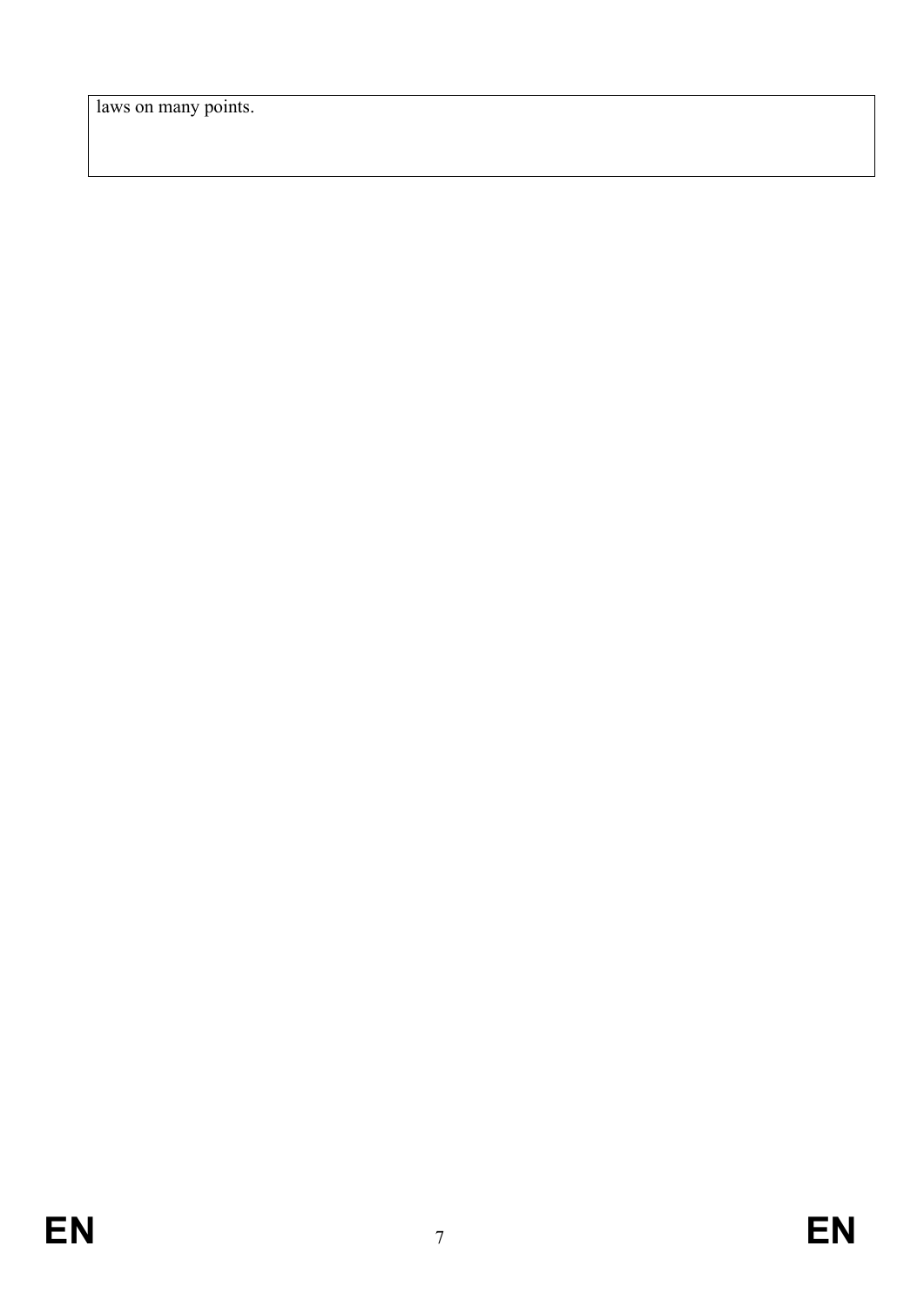#### **SECTION II: CHALLENGES ENCOUNTERED AND THEIR IMPACT ON THE IMPLEMENTATION OF THE NATIONAL PROGRAMME**

The National Programme and the common indicators were prepared at the time when the number of asylum seekers was unexpectedly high. The projects under SO1 NO1 (Reception/Asylum) and SO3 NO2 (Return measures) started just in the period when the number of asylum seekers significantly dropped (for more details see Section 1). Thereby, these projects faced difficulties in implementation and achieving the planned indicators. During the scrutinized period between 2014 to 2017, Hungary enacted several legal amendments that transformed the asylum procedure significantly; only between July and September 2015, 19 acts and 19 government regulations at 473 points were amended (Tóth 2015). The frequent enactments of legislation and the reorganization of the related institution system hindered the implementation of projects in certain cases. For example, expansion of reception capacities could not be implemented.

The anti-migrant attitudes of the Hungarian population has been strengthened since 2014. According to TARKI (TÁRKI 2016), the level of xenophobia reached an all-time high in 2016 while only 1% of the population had positive attitude towards migrants. This trend was confirmed by the findings of other surveys as well (e.g. Pew Research Center 2017, Migrációkutató 2016, Republikon 2015). As a consequence, target groups and the members of the beneficiaries have experienced enmity, hostile sentiments and sometimes even threat. However, these tendencies have not hindered the implementation of the National Programme itself.

For the selection phase, the RA used the IT system developed by the Prime Minister's Office (EUPR). After the conclusion of Grant Agreements, the IT system of the RA itself has handled all procedures and relevant data. However, the newly development of EUPR hindered the selection. As a result, contracting and the implementation of the projects did not start in time.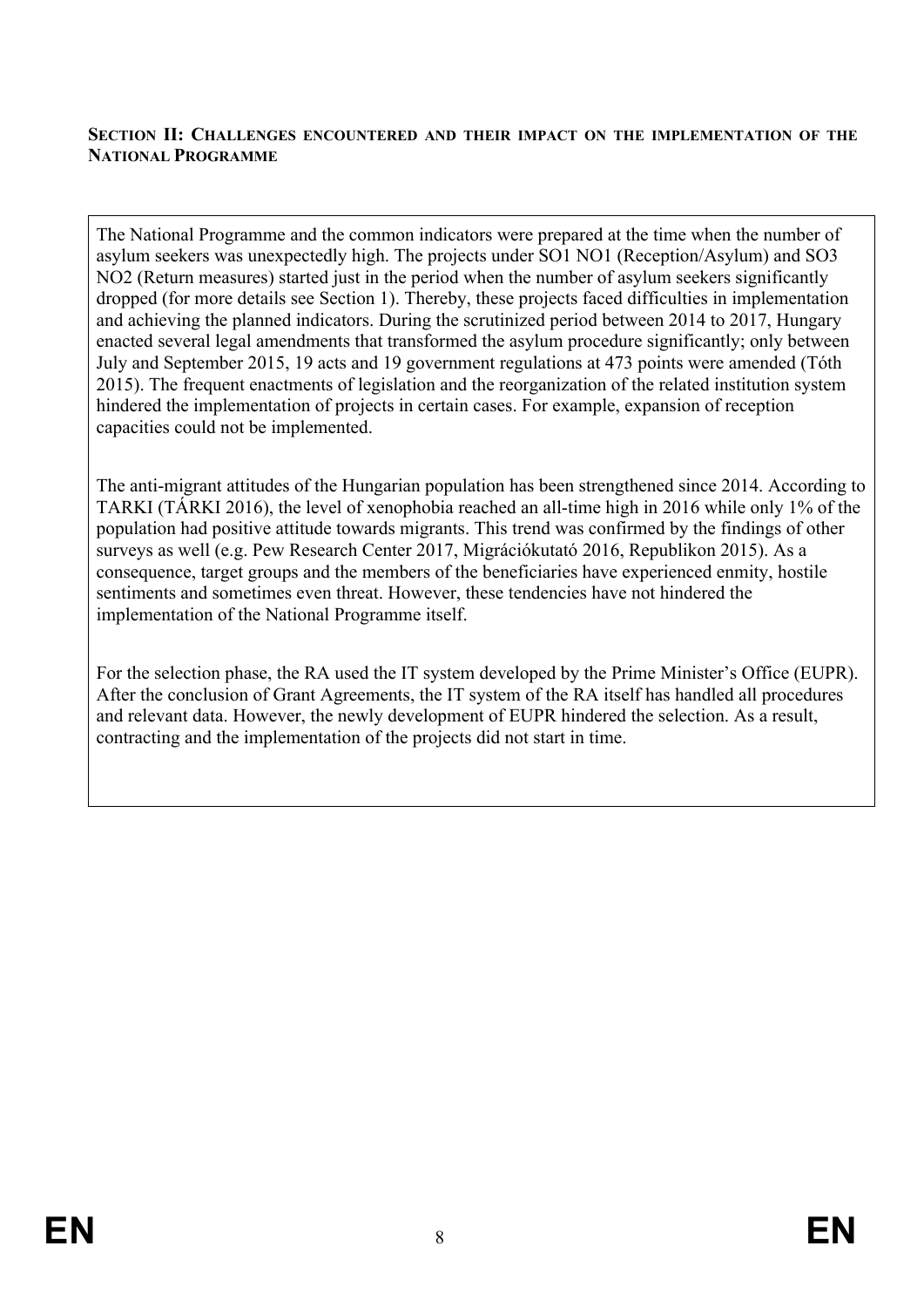#### **SECTION III: DEVIATIONS IN IMPLEMENTATION OF THE NATIONAL PROGRAMMES IN COMPARISON WITH WHAT WAS INITIALLY PLANNED (IF ANY)**

The frequent changes in laws and the reorganization of the related institution system seriously undermined the execution of projects, especially under SO1 (Asylum). For example, the implementation of some projects could have begun already in 2015. However, when for instance the facility in Debrecen was closed, the Responsible Authority (RA) withdrew the call for proposals for reception activities (due to the reorganisation of the reception institutions for asylum seekers and to the changes introduced in Act LXXX of 2007 on asylum) and relaunched them in order to enable the potential applicants to react to the new circumstances.

The RA did not receive applications focusing on SO1 NO1 FP4 and SO1 NO2 FP2. (Hereinafter, abbreviations will be used in order to refer specific Funding Priorities (FPs). These abbreviations will contain information about the Specific / National Objectives of the FPs. For example, the fourth Funding Priority under Asylum (SO 1) and Reception/asylum (NO 1) will be described as SO1 NO1 FP4). SO1 NO1 FP3 was also not achieved as no related call for proposal were not launched by the RA. Moreover, the projects that started later than planned (just in the period when the number of asylum seekers significantly dropped) faced difficulties in implementation. As a result the achievement of the indicator SO1 R2 (capacity of new reception accommodation infrastructure set up in line with the minimum requirements for reception conditions set out in the EU acquis and of existing reception accommodation infrastructure improved in line with the same requirements as a result of the projects supported under this Fund) is only 0%. In addition, the indicators of SO1 R3 (Number of persons trained in asylum related topics with the assistance of the Fund) will probably not be met completely (currently, 15% of the planned number is fulfilled).

Here, it should be emphasised that the external evaluator followed the recommendations of the Guidance on the common monitoring and evaluation framework of the Asylum, Migration and Integration Fund (AMIF) and calculated the indicators pro rata, taking the period between 01.01.2014 and 15.10.2022 into consideration. However, the projects started later than planned, just in the beginning of 2016. All in all, (among other factors) delay in implementation also explains why some of the indicators are currently underachieved.

Most of the national objectives of SO2 (Integration/legal migration) are covered by the total of 30 supported projects. Among the most important forms of support for the successful integration, namely housing support, support for Hungarian language trainings and facilitating the access to labour market are dominantly displayed, which means success achieved in this area. Intercultural dialogue and social inclusion of migrants to facilitate integration were also strongly supported. However, one of the measures under SO2 NO2 was not launched. In addition, regarding SO2 NO2 FP4 and SO2 NO3 FP1 no applications were received during the scrutinized period.

The changes, that have already been described in Section I and II, caused serious difficulties in implementing projects under SO3 (Return) as well. Although, calls for proposals have been launched,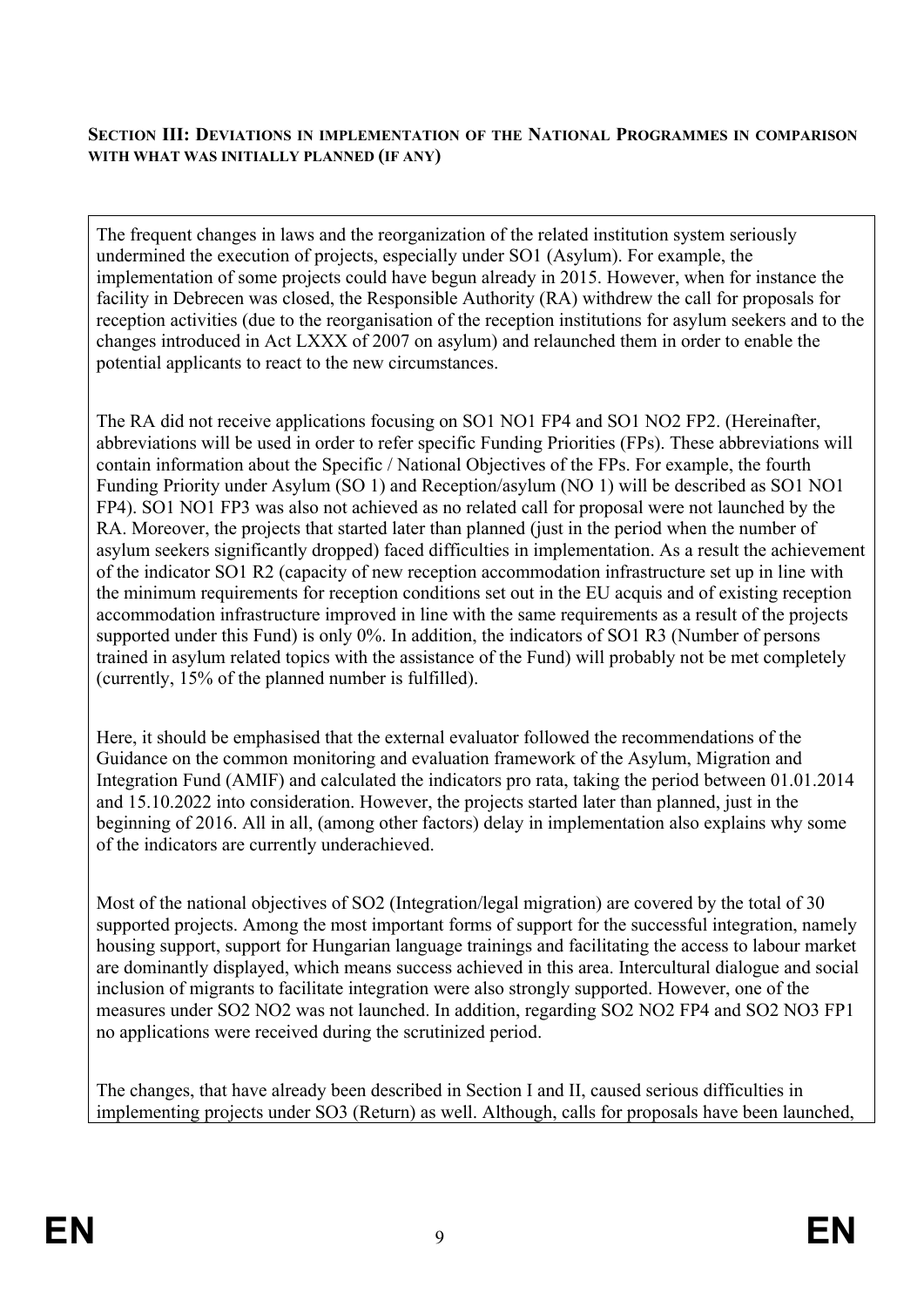but regarding SO3 NO3 (Practical cooperation and capacity building measures), which aims to improve IT systems, and to research and get to know other Member States' good practices in the field of return, no applications were received. Applications were also not submitted as the tasks of several measures have already been undertaken by various institutions (e.g. Frontex) and as the aims and scopes of the measures have already been made redundant by various social and political changes (e.g. new detention centre was not established, return carried out by land to Kosovo was not relevant anymore and the migration routes in Western Balkan was already mapped). As a result, most of the SO3 indicators are currently underachieved.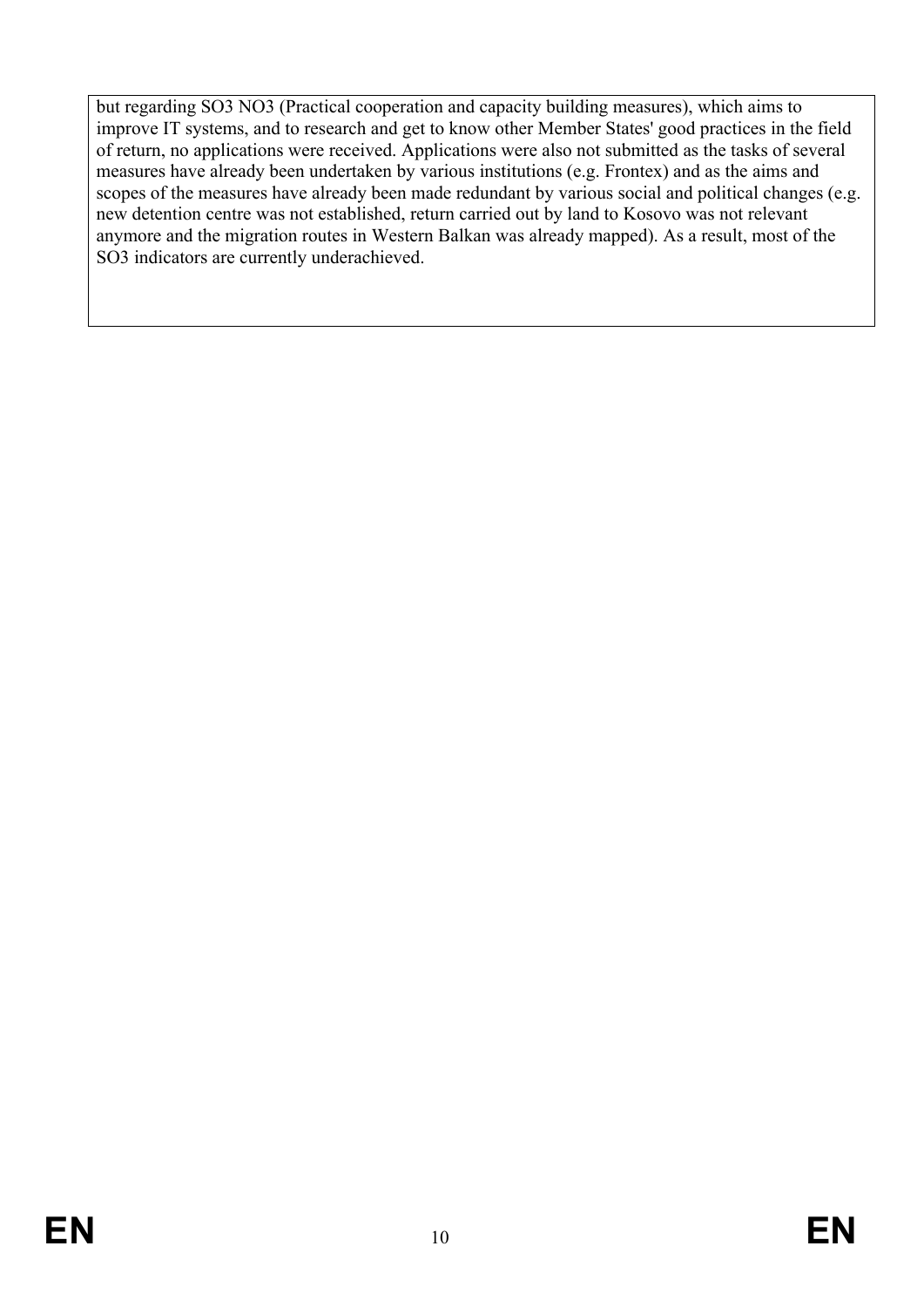# **SECTION IV: EVALUATION QUESTIONS**

|  |  |  | ഹ<br>$\overline{\phantom{0}}$<br><b>EIIecuveness</b> |
|--|--|--|------------------------------------------------------|
|--|--|--|------------------------------------------------------|

| 1.1 | Specific objective 1: Asylum - Strengthen and develop all aspects of the Common European<br>Asylum System.                                                                                                                                                                                                                                                                                                                                                                                                                                                                                                                                                                                              |
|-----|---------------------------------------------------------------------------------------------------------------------------------------------------------------------------------------------------------------------------------------------------------------------------------------------------------------------------------------------------------------------------------------------------------------------------------------------------------------------------------------------------------------------------------------------------------------------------------------------------------------------------------------------------------------------------------------------------------|
|     | The overall question: How did the Fund contribute to strengthening and developing all aspects of<br>the Common European Asylum System, including its external dimension?                                                                                                                                                                                                                                                                                                                                                                                                                                                                                                                                |
|     | There are serious challenges related to Hungary in the field of Common European Asylum<br>System (hereinafter: CEAS).                                                                                                                                                                                                                                                                                                                                                                                                                                                                                                                                                                                   |
|     | It should be emphasised that although the external dimension of the CEAS (see: EASO, 2017) is<br>mentioned several times in the National Migration Strategy (hereinafter: migration strategy), its<br>practical requirements have not been incorporated into the Hungarian asylum policy.                                                                                                                                                                                                                                                                                                                                                                                                               |
|     | In addition, there are several ongoing infringement procedures against Hungary concerning this<br>field (for the list which contains the infringement cases started in the field of migration and home<br>affairs see: Migration and Home Affairs, 2017).                                                                                                                                                                                                                                                                                                                                                                                                                                               |
|     | Hungary follows the CEAS in a certain sense but at the same time, it tries to approach asylum-<br>related issues in a new way. Based on this context, the NP's contribution is very significant since<br>it has been stable and progressive in the field of asylum but its evaluation might be controversial<br>at some points since it is not in full harmony with the special and new Hungarian approach.                                                                                                                                                                                                                                                                                             |
|     | This evaluation is in line with the findings of the survey that was conducted by the external<br>evaluator. The beneficiaries were asked how they would assess the changes in the field of asylum<br>procedure. They had to rate it on a five-degree scale (1-negavtive, 5-positive). The average score<br>was 2.67. Furthermore, they rather thought that the Fund was able to contribute to strengthening<br>and developing the asylum procedure. Its average was 3.11 on the same scale (1-negavtive, 5-<br>positive). It is important to emphasise that the opinions of the respondents significantly differ<br>concerning the coherence between the Hungarian regulation and the aims of the Fund. |

| $\mid$ 1.1.1 What progress was made towards strengthening and developing the asylum procedures, and |
|-----------------------------------------------------------------------------------------------------|
| how did the Fund contribute to achieving this progress?                                             |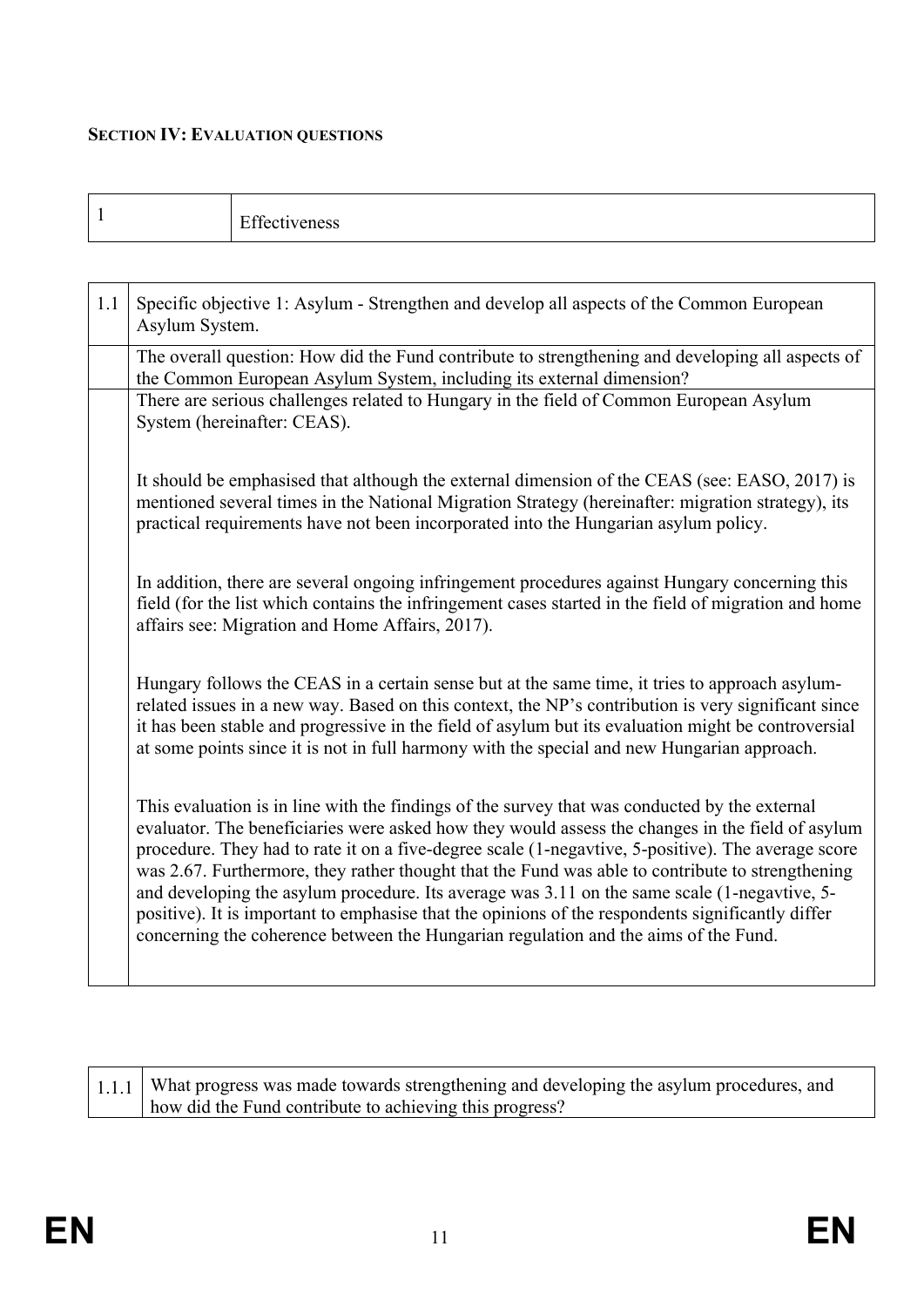There were many changes in practice and even in the legal background. In order to make these changes visible, status of the asylum procedure on 1 January 2014 and 30 June 2017 will be compared at the following bullet points.

First, changes that can be evaluated as development without any doubt:

- The non-refoulement procedure that used to be regulated as an alien police procedure, has been incorporated to the asylum procedure [see Section 33 of Act LXXX of 2007 on Asylum, hereinafter: Asylum Act]. It can be evaluated as a development.
- The effect of the asylum procedure was clarified [Section 35 of Asylum Act] which helps determine the duration of the procedure. It can be evaluated as a development since this change can be useful for persons under asylum procedure.

Further changes, which were fiercely criticized by NGOs, also have a relevant influence on the asylum procedure (in emergency state):

- The preliminary assessment procedure has been merged into the main procedure. It was an important change [Section 47 of Asylum Act] as it helps simplifying the work of the asylum authority. However it is not guaranteed that the asylum procedure can be accomplished in the same quality.Therefore it is not possible to evaluate it as a development.
- An accelerated procedure has been formed [See Para. (7), Section 51 of Asylum Act]. Although, it certainly helps to accelerate the asylum system but critics also arose regarding this legal measurement. (For more details see: Hungarian Helsinki Committee, 2015a)
- A special border procedure that was also criticized by NGOs (See for example: ECRE, 2015. p. 16-20), has been formed too. [Section 71/A of Asylum Act].
- The next important change is an emergency state which is called "Crisis situation" caused by mass immigration" that provides possibilities to degrade the standards of the asylum procedure [Section 80/H-80/J of Asylum Act]. The Crisis situation caused by mass immigration, that has been continuously maintained since 2015, has not helped to improve the procedure.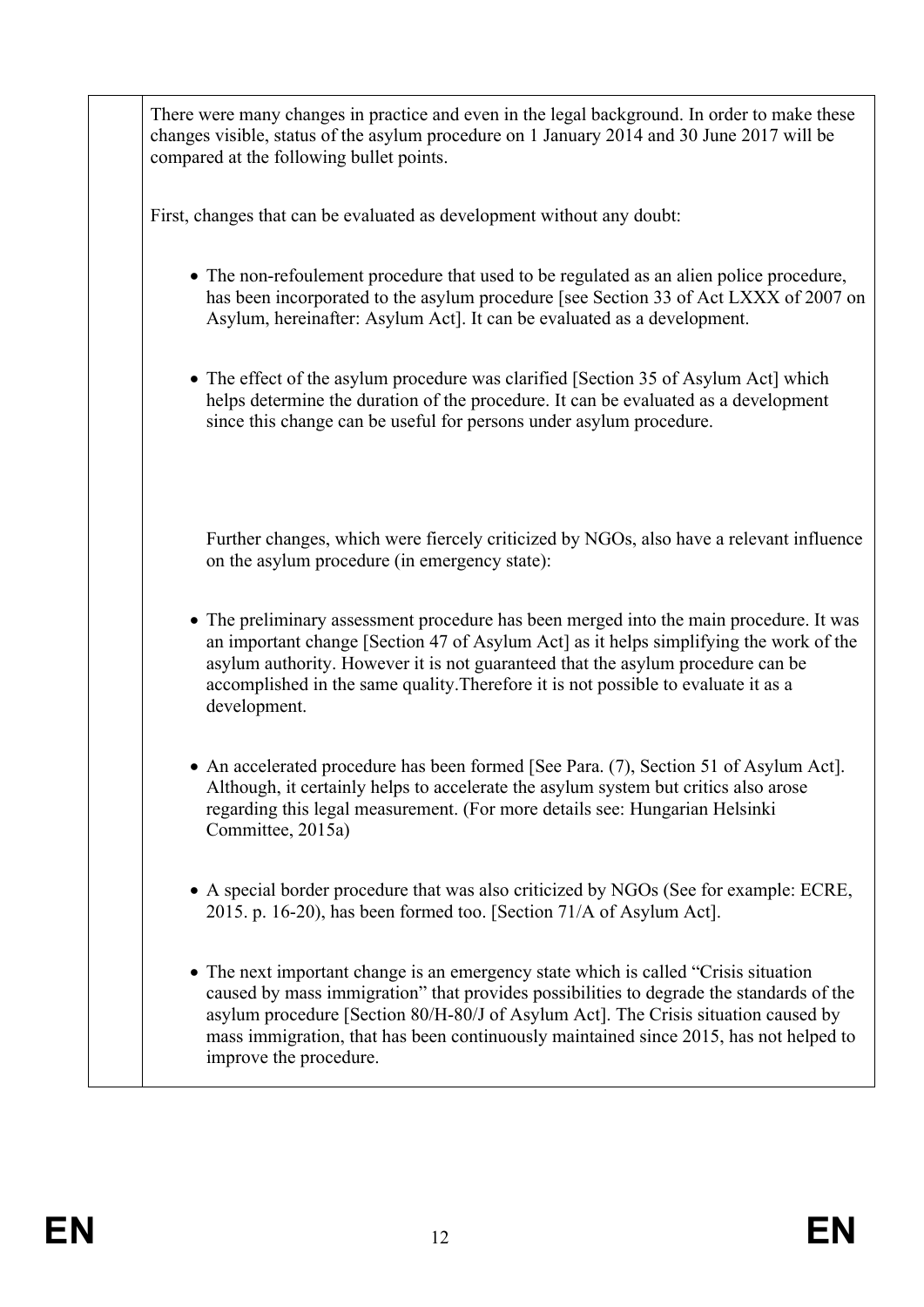• There is one more crucial part of the asylum procedure which has become less favourable to asylum seekers; It is the system of legal remedies. The Hungarian Helsinki Committee summed up the critics regarding this issue (Hungarian Helsinki Committee, 2015a).

These were the most significant changes in the asylum procedure. A few of them can unequivocally be evaluated as an improvement or development.

The following projects can be mentioned concerning the strengthening and developing of the asylum procedures. These projects aimed to developing the quality of asylum procedure (SO1/NO1) and its evaluation (SO1/NO2):

- 1. HU/2016/PR/0022 EASO Training Curriculum, training for refugee officers against burnout,
- 2. HU/2016/PR/0023 Quality Assessment in the Field of Asylum,
- 3. HU/2016/PR/0024 Improvement of COI services through subscription, seminars, conference.

All of them accomplished by the Immigration and Asylum Office (hereinafter: IAO). These improvements might be very important but beside the above described structural changes, these improvements are dwarfed. The number of target group persons provided with assistance through projects in the field of reception and asylum systems supported under this Fund has achieved 37% (source of data: indicator SO1 R1). Although, this rate is below the requirement (calculated pro rata). However, it should be emphasised that it has been achieved in spite of the changes of the asylum system that has resulted in a relevant decrease in the number of asylum seekers from 2016.

Furthermore, the mentioned projects can improve the skills of the IAO staff but it would be crucial to consider the fluctuation of the experts trained. The percentage of persons trained in asylum related topics with the assistance of the Fund is only 15% of the original plan defined in the NP (source of date: indicator SO1 R3). Although, it is very low but it can also be explained by the very high fluctuation rate at the IAO that is was 23% (source of data: IAO, 2017).

It must be mentioned that SO1 I1 and I2 indicators are not available for 2017 but the numbers from 2014-2016 period show that the asylum system was the most overloaded in 2015. These indicators are not able to show the effect of the AMIF projects since the asylum environment had completely changed as it was elaborated several times earlier.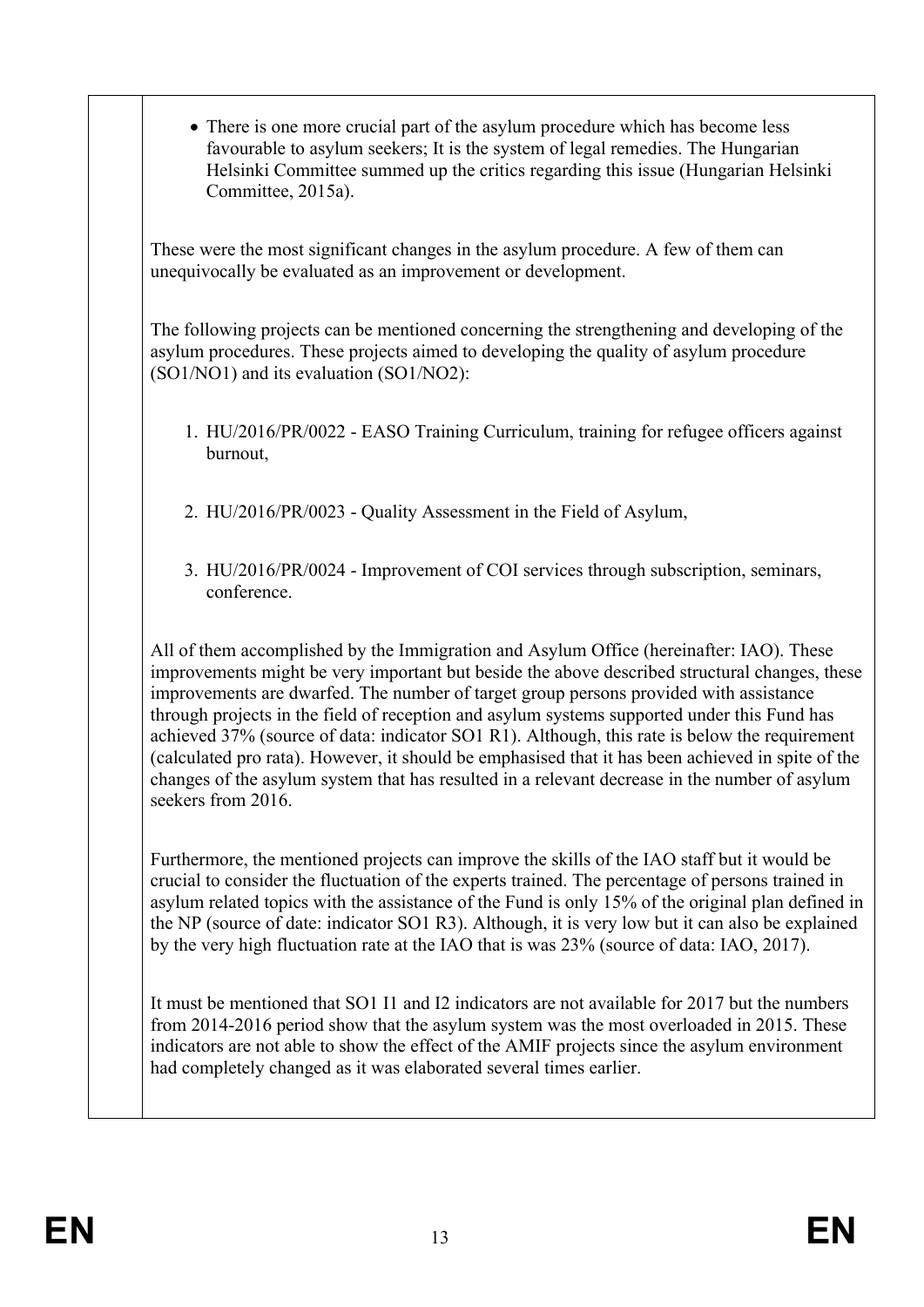| 1.1.2 | What progress was made towards strengthening and developing the reception conditions, and<br>how did the Fund contribute to achieving this progress?                                                                                                                                                                                                                                |
|-------|-------------------------------------------------------------------------------------------------------------------------------------------------------------------------------------------------------------------------------------------------------------------------------------------------------------------------------------------------------------------------------------|
|       | As a comparison of the situation of reception centres, it is useful to compare the situation in<br>2014 and in 2017.                                                                                                                                                                                                                                                                |
|       | As of April 2014, there was one reception centre and one asylum detention with three-three<br>sites and two homes for unaccompanied children in Hungary.                                                                                                                                                                                                                            |
|       | The sites of reception centres were:                                                                                                                                                                                                                                                                                                                                                |
|       | 1. Debrecen (in the east of Hungary, near Romania) - it had a capacity for 773 asylum<br>seekers;                                                                                                                                                                                                                                                                                   |
|       | 2. Vámosszabadi (in the north-west, near the Slovakian and also the Austrian border), the<br>newest reception centre that opened in August 2013, it has a capacity for 200 persons.                                                                                                                                                                                                 |
|       | 3. Bicske (close to Budapest) – with a capacity for $464$ .                                                                                                                                                                                                                                                                                                                         |
|       | The three sites of asylum detention:                                                                                                                                                                                                                                                                                                                                                |
|       | 1. Békéscsaba (south-east of Hungary, near the Romanian border                                                                                                                                                                                                                                                                                                                      |
|       | 2. Debrecen (in the east of Hungary, near Romania)                                                                                                                                                                                                                                                                                                                                  |
|       | 3. Nyírbátor (north-east of Hungary, near the Ukrainian border)                                                                                                                                                                                                                                                                                                                     |
|       | (AIDA, 2014)                                                                                                                                                                                                                                                                                                                                                                        |
|       | The condition has been changed in the following way:                                                                                                                                                                                                                                                                                                                                |
|       | "The site of the reception centre in Nagyfa was closed in August 2016, while Bicske, the closest<br>site to Budapest, was ceased its operation in December 2016. Balassagyarmat, Kiskunhalas,<br>Körmend and Vámosszabadi are still operating." (AIDA, 2016) The most important reception<br>centres with the most experienced staff (Debrecen, Bicske) have been closed. It can be |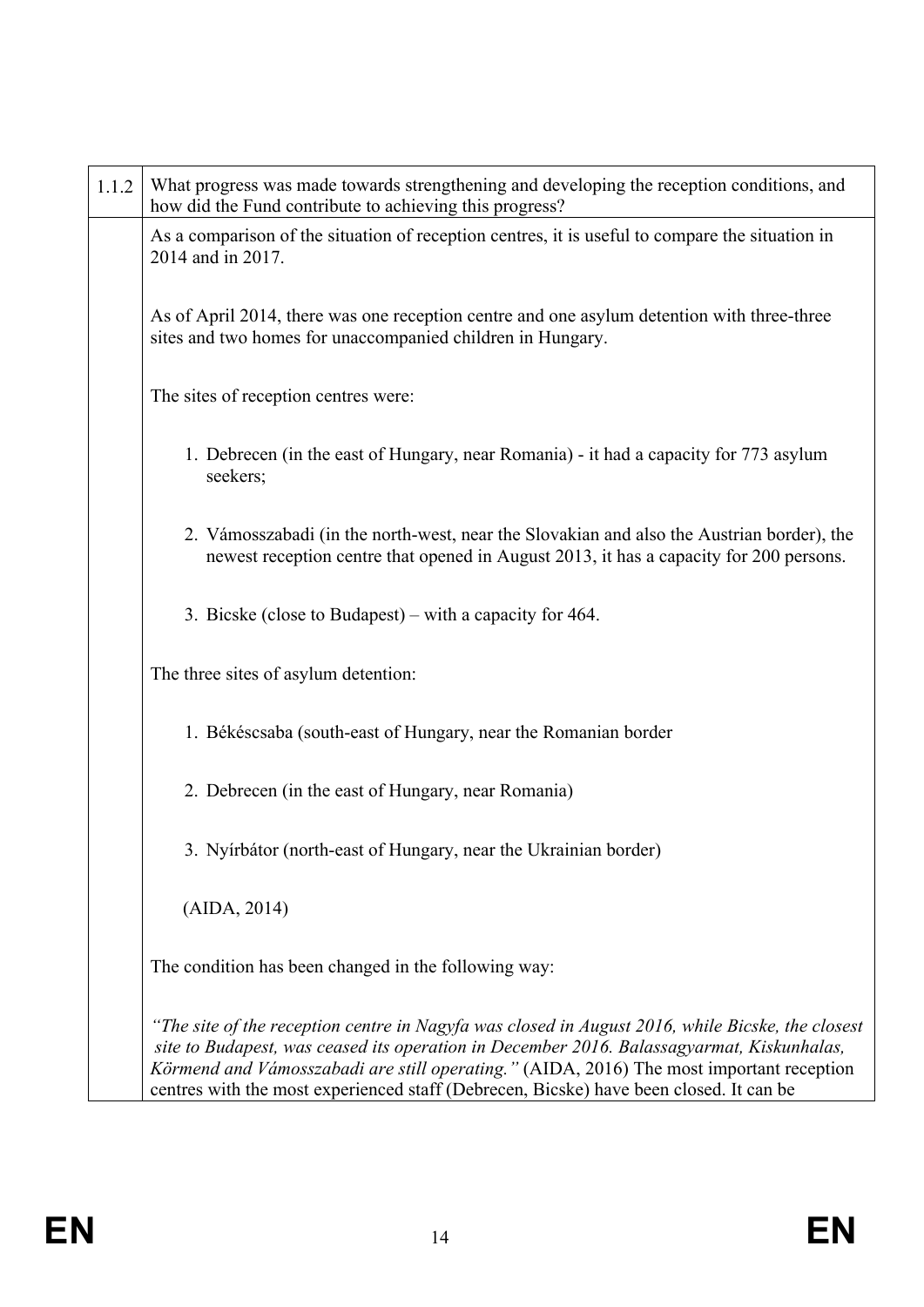considered as a significant step-back.

There were two projects accomplished in the later closed reception facilities. (E.g.: HU/2016/PR/0017 - Wandering on the long road). The RA has informed the Commission about the relevant changes.

In June 2017 the reception centre has one site in Vámosszabadi and one in Kiskunhalas and one home for unaccompanied minors; and after the last institutional change the Community Shelter in Balassagyarmat now belongs to the reception centre. The asylum detention has two sites in Békéscsaba and in Nyírbátor.

It should be mentioned that further projects that provided additional services (e.g. social assistance, organization of community programs, interpreting services) improved the reception conditions However, most steps toward strengthening and developing reception conditions do not seem to be effective since almost all asylum seekers have been placed in transit zones currently. (Hungarian Helsinki Committee, 2017)

All in all, none of the accomplished steps can be considered as a relevant step forward. This evaluation is underpinned by the following indicator numbers:

- The percentage in the total reception accommodation capacity was 0% which shows the mentioned disharmony between the National Program and the real result of the Hungarian asylum policy. (source of data: indicator SO1 R2)
- It is confirmed by the low percentage of the total number of staff trained in those topics since it is 4%. (source of data: indicator SO1 R4)

The beneficiaries of the Fund were asked to evaluate the changes which have happened in the field of reception conditions. They evaluated it on a five-degree scale (1-negative, 5-positive) with 2.56 as an average. It is interesting that three beneficiaries evaluated it with 1, two of them with 2 and four of them with 4. It might indicate that beneficiaries saw different parts of the mentioned changes. However, they rather appreciated the Fund's contribution to strengthening and developing reception facilities. Its average was 3.

It must be mentioned that SO1 I3, I4 and I5 indicators are not available for 2017 but the numbers from 2014-2016 period show that the asylum system was the most overloaded in 2015. These indicators are not able to show the effect of the AMIF projects since the asylum environment had completely changed as it was elaborated several times earlier.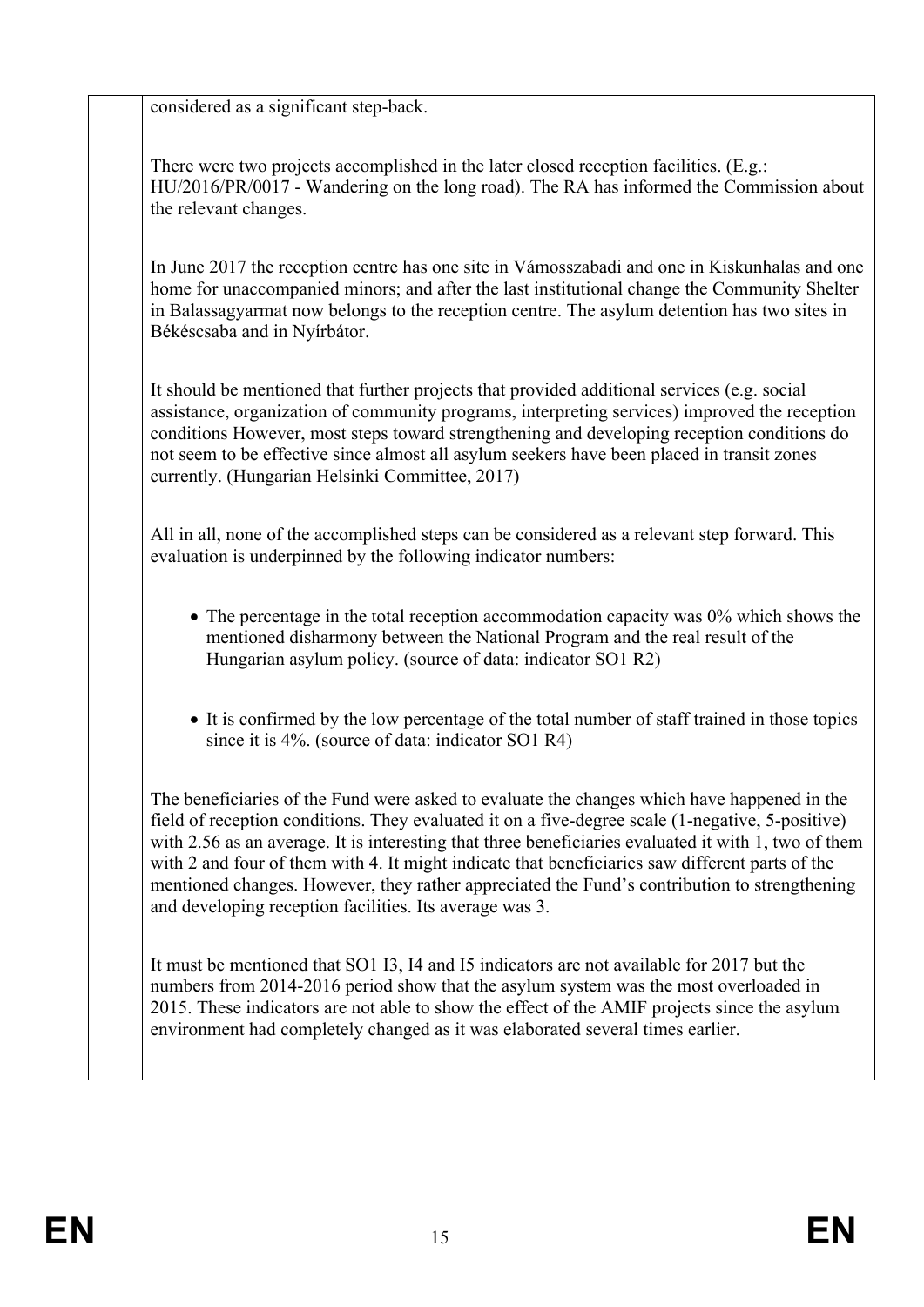| 1.1.3 | What progress was made towards the achievement of a successful implementation of the legal<br>framework of the qualification directive (and its subsequent modifications), and how did the<br>Fund contribute to achieving this progress?                                                                                                                                                                                                                                                                                                                                                                                                                                                                                                                                                                 |
|-------|-----------------------------------------------------------------------------------------------------------------------------------------------------------------------------------------------------------------------------------------------------------------------------------------------------------------------------------------------------------------------------------------------------------------------------------------------------------------------------------------------------------------------------------------------------------------------------------------------------------------------------------------------------------------------------------------------------------------------------------------------------------------------------------------------------------|
|       | The implementation of the legal framework of the qualification directive (hereinafter: QD)<br>raised questions which led to an infringement procedure (No. 20140116). It must be mentioned<br>that there are general challenges concerning the Hungarian implementation of the asylum<br>acquis (European Commission, 2017a). The most important issue relating to the QD is the<br>protection from refoulement (Art. 21) (See: Hungarian Helsinki Committee, 2015b).<br>Harmonization steps (See: Eur-lex, 2017) have been taken toward the successful<br>implementation by the MS but the contradiction between the implementation and the Hungarian<br>asylum policy causes tension in the current asylum system. (See for example: EDAL, 2017)                                                        |
|       | However, there are several projects which have helped the successful fulfilment of the QD. A<br>lot of them headed toward labour market integration (Art. 26 of the QD, e.g.:<br>HU/2016/PR/0009 – MentoHRring), maintaining family unity (Art. 23 of the QD, e.g.:<br>HU/2016/PR/0019 - Pilot Project to Assist in Family Reunification to Hungary), access to<br>social welfare (Art. 28 of the QD, eg.: HU/2016/PR/0005 - Skills on!), etc. They contributed to<br>extending the rights guaranteed in the QD.                                                                                                                                                                                                                                                                                          |
|       | Overall, Hungary has implemented the QD with certain doubts and the Fund helped enhancing<br>its fulfilment as several projects provided best practices and significant services toward the<br>recognized refugees and beneficiaries of subsidiary protection. Moreover, training projects<br>implemented by the IAO (e.g.: HU/2016/PR/0022 - EASO Training Curriculum, training for<br>asylum officers against burnout) helped maintaining and enhancing the quality of the<br>procedures guaranteed by the QD (Art. 4 of the QD). Based on these conclusions, the Fund<br>relevantly contributed to achieving a progress in the successful implementation of the QD.<br>However, it was also not fully harmonized with the policy that Hungary pursued concerning<br>this field in the examined period. |
|       | It might be underpinned by the SO1 I6 indicator that shows convergence between MSs<br>concerning to recognition rate of asylum-seekers from same countries of origin. Unfortunately,<br>this data is not available from 2017 but the numbers from 2014-2016 years show that<br>convergence had decreased after the 2015 crisis. However, it is only partly the result of the<br>Hungarian asylum system. The environment and the asylum policy of other MSs have changed<br>as well.                                                                                                                                                                                                                                                                                                                      |

| 1.1.4 What progress was made towards enhancing Member State capacity to develop, monitor and |
|----------------------------------------------------------------------------------------------|
| evaluate their asylum policies and procedures, and how did the Fund contribute to achieving  |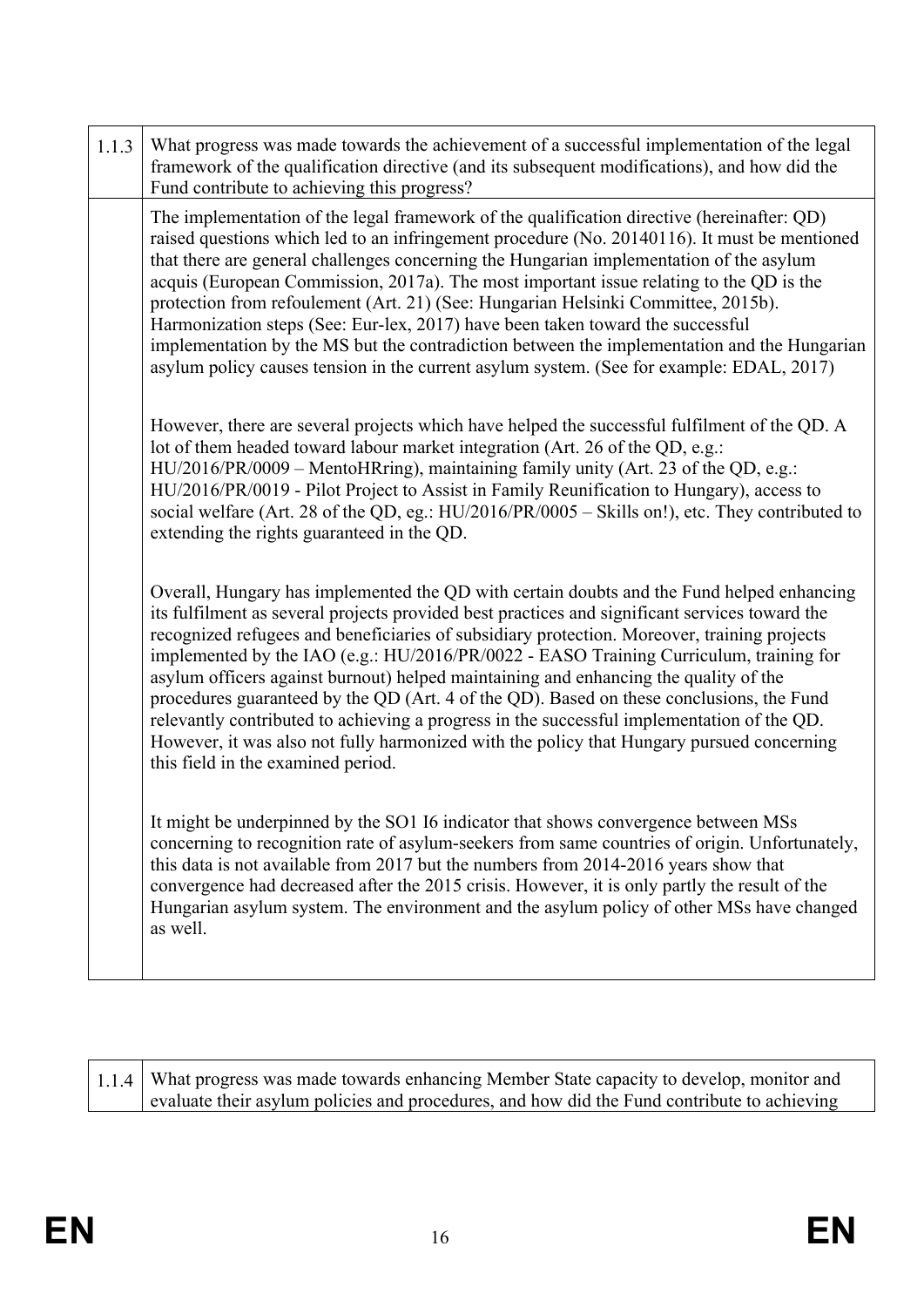| this progress?                                                                                                                                                                                                                                                                                                                                                                                                                                                                                                                                                                                                                   |
|----------------------------------------------------------------------------------------------------------------------------------------------------------------------------------------------------------------------------------------------------------------------------------------------------------------------------------------------------------------------------------------------------------------------------------------------------------------------------------------------------------------------------------------------------------------------------------------------------------------------------------|
| The NP contains the following funding priorities (SO1 NO2 F1-F3):                                                                                                                                                                                                                                                                                                                                                                                                                                                                                                                                                                |
| 1. Developing of COI service $-e.g.$ fact-finding missions, workshops, studies,<br>information material                                                                                                                                                                                                                                                                                                                                                                                                                                                                                                                          |
| 2. Sharing best practices and experience among Member States related to asylum<br>procedures, unaccompanied minors, vulnerable persons. $-e.g.$ study tours, workshops,<br>studies                                                                                                                                                                                                                                                                                                                                                                                                                                               |
| 3. Implementation of research studies in the field of asylum in order to further develop<br>the Hungarian asylum system and asylum procedures $-e.g.$ on the efficiency of asylum<br>procedures, on the accommodation conditions, on the alternatives to detention                                                                                                                                                                                                                                                                                                                                                               |
| It is recorded above that the asylum procedure has been changed but it cannot be evaluated as<br>an improvement without any doubt. The main problem is that there is no clear scale for<br>measuring the improvements in this field, although two indicators (the number of projects<br>supported under this Fund to develop, monitor and evaluate asylum policies in Member States<br>and the number of country of origin information products and fact-finding missions conducted<br>with the assistance of the Fund) can help to review some developments. The asylum procedure<br>itself still remains difficult to measure. |
| The most important obstacle which has not been removed is that there is no MS guaranteed<br>monitoring system which would help to evaluate the quality of asylum procedures.                                                                                                                                                                                                                                                                                                                                                                                                                                                     |
| However, it must be mentioned that three important projects have been implemented by the<br>IAO which probably helps to improve the work of the asylum officers and the organizations<br>itself. These must be enlisted here in order to underpin the findings and present the<br>implementation of the National Objective 1 and 2 of this SO.                                                                                                                                                                                                                                                                                   |
| • HU/2016/PR/0022 - EASO Training Curriculum, training for refugee officers against<br>burnout can help to increase the efficiency of asylum procedures and provide burnout<br>prevention training to staff members (social workers, administrators) having a regular<br>contact with clients, however it did not achieve the required numbers pro-rata.                                                                                                                                                                                                                                                                         |
| • $HU/2016/PR/0023$ - Quality Assessment in the Field of Asylum is a very important<br>endeavour to create a quality assessment system but its successfulness must be<br>evaluated in the long run since the crucial question is whether the quality assessment<br>would become the part of the national system or not. Currently, it is not possible to<br>decide this question but the effort of the IAO must be appreciated.                                                                                                                                                                                                  |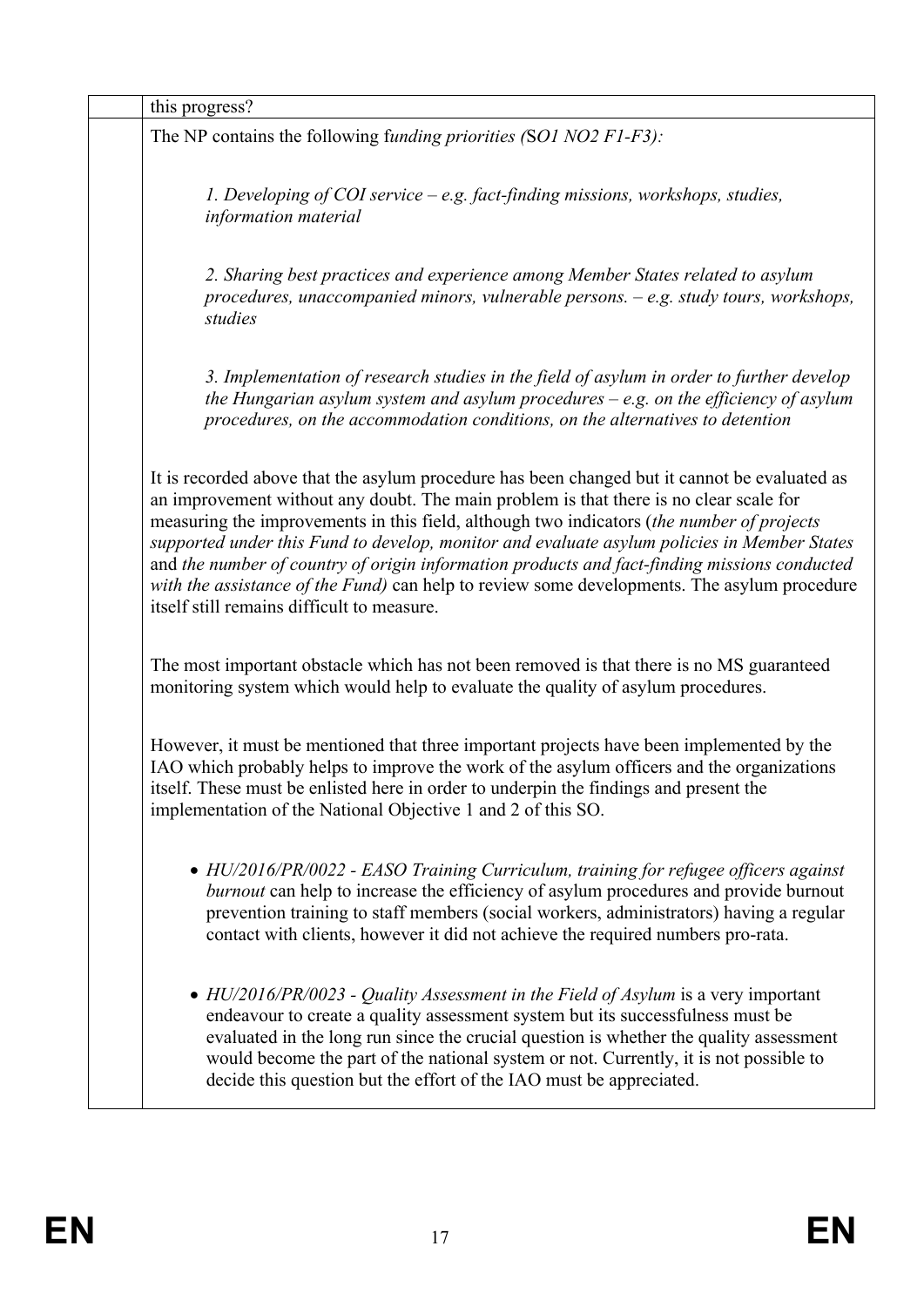| $\bullet$ HU/2016/PR/0024 - Improvement of COI services through subscription, seminars,<br>conference has helped to add new knowledge and information to the IAO and its staff.<br>The colleagues participated its benefits are able to improve the quality of their work.                                                           |
|--------------------------------------------------------------------------------------------------------------------------------------------------------------------------------------------------------------------------------------------------------------------------------------------------------------------------------------|
| • HU/2017/PR/0009 - University level asylum interpreter training can improve the<br>quality of the procedure by the work of trained translators. As such it can be considered<br>as a secondary contribution factor.                                                                                                                 |
| • Other relevant project is the MMIA-1.1.9/3-2016-00001 (SFC code is still not available)<br>- Modernisation of the national asylum registration. Unfortunately, it started only after<br>30 June 2017, thus it is not possible to evaluate its contribution to the monitoring<br>system or the improvement of the asylum procedure. |
| Indicators show the following:                                                                                                                                                                                                                                                                                                       |
| • The number of country of origin information products and fact-finding missions<br>conducted with the assistance of the Fund has achieved 205% which is an impressive<br>number (data source: indicator SO1 C4). However, this data does not give information<br>about the knowledge and information internalisation.               |
| • The number of projects supported under this Fund to develop, monitor and evaluate<br>asylum policies in Member States has achieved 27% which means that it has a lack<br>from the required number pro-rate. (data source: indicator SO1 C5)                                                                                        |
| • The number of persons trained in asylum-related topics with the assistance of the Fund<br>has achieved 15% which means it has a relevant lack from the required number pro-rate<br>(data source: indicator SO1 R3).                                                                                                                |
| Overall, the projects enlisted indicate that the MS and IAO made progress towards improving<br>the national system in this field. However, these processes might be accelerated and it would be<br>also important to focus on the incorporation of new knowledge and information into the daily<br>routine of the IAO staff.         |

| $\vert$ 1.1.5 What progress was made towards the establishment, development and implementation of |
|---------------------------------------------------------------------------------------------------|
| national resettlement programmes and strategies, and other humanitarian admission                 |
| programmes, and how did the Fund contribute to achieving this progress?                           |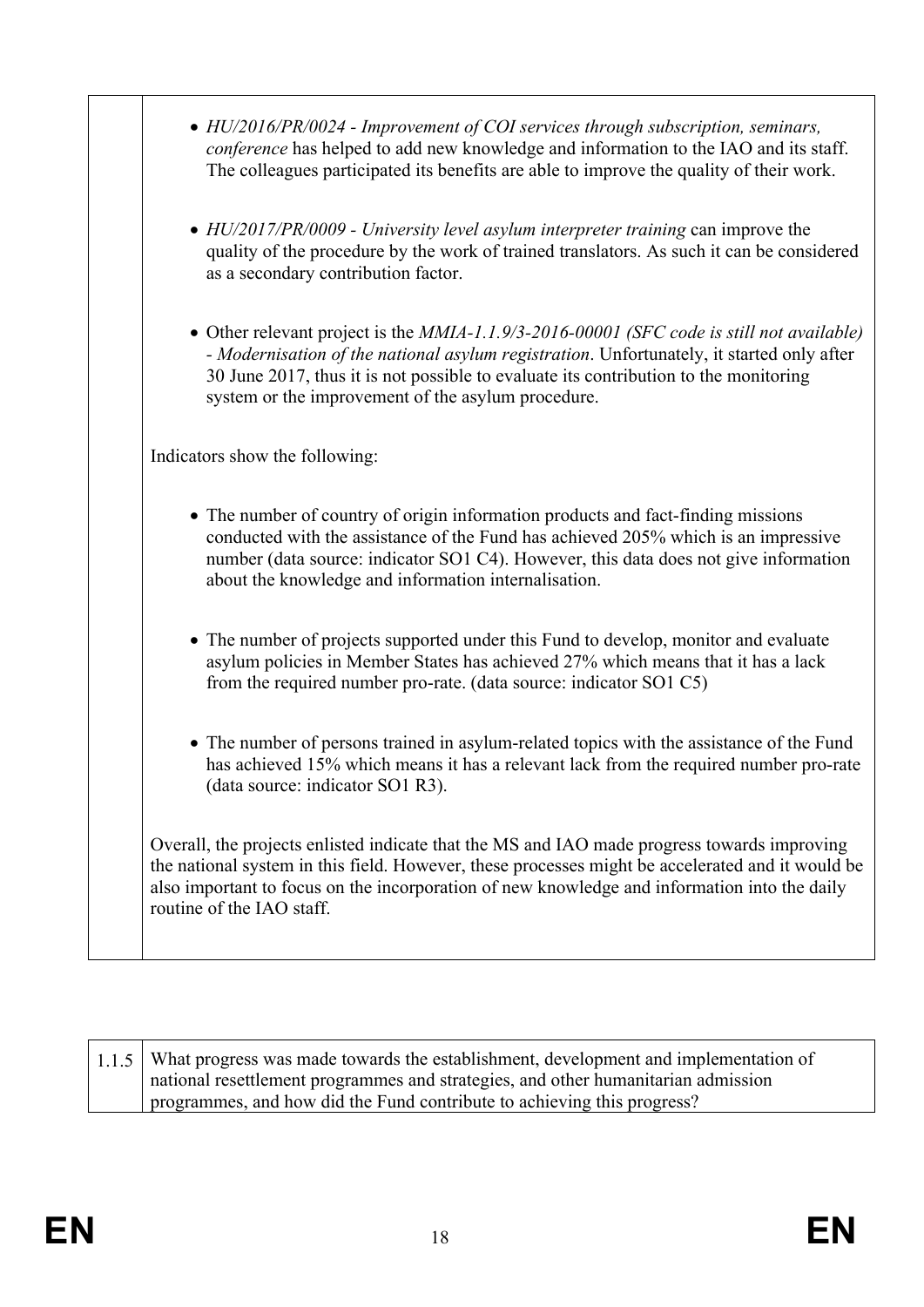| The NP contains the following short funding priority (SO1 NO3 FP1): Selection of persons for<br>resettlement, e.g. travel cost, interpretation cost, subsistence cost. Expected result is: Effective<br>selection missions, selected persons for resettlement in line with the pledging.                                                                                                                                                                                                                                                                                                                                                                            |
|---------------------------------------------------------------------------------------------------------------------------------------------------------------------------------------------------------------------------------------------------------------------------------------------------------------------------------------------------------------------------------------------------------------------------------------------------------------------------------------------------------------------------------------------------------------------------------------------------------------------------------------------------------------------|
| It would indicate that Hungary is committed to receive resettled refugees. In fact, Hungary<br>allowed the resettlement of 20 refugees in 2014, 20 in 2015 by Gov. Decree 86/2014 (III.18.).<br>Resettlement was not undertaken by Hungary in 2016 and in 2017. It must be noted that the<br>quota undertaken in 2014 and 2015 were not fully utilized. (Based on the information provided<br>by the IAO, 6 and 16 Syrians have been resettled, respectively.) The SO1 C6 indicator shows<br>that 22 resettled refugee were received in the whole examined period which is only 55 percent<br>of the aim which was undertaken (40) (data source: indicator SO1 C6). |
| Relevant projects under National Objective 3 in this SO are:                                                                                                                                                                                                                                                                                                                                                                                                                                                                                                                                                                                                        |
| • HU/2016/PR/0002 - Selection Mission 2014/2015. It helped the selection of the people<br>concerned in the resettlement processes.                                                                                                                                                                                                                                                                                                                                                                                                                                                                                                                                  |
| $\bullet$ HU/2017/PR/0001 – Evaluation of resettlement programs. It would be very useful to<br>learn its results but unfortunately this project is still running.<br>• HU/2016/RP/0001 - National resettlement program helps the integration of the resettled<br>refugees. In this sense, the contribution of the Fund was almost full-fledged. However,<br>this project is still running, thus its evaluation is not possible yet.                                                                                                                                                                                                                                 |
| It can be considered that resettlement programs work only due to the Fund. It means that its<br>contribution is more than significant in this field even if the aimed number has not been<br>achieved. However, it must be mentioned that the scale of the resettlement program was almost<br>negligible.                                                                                                                                                                                                                                                                                                                                                           |
|                                                                                                                                                                                                                                                                                                                                                                                                                                                                                                                                                                                                                                                                     |

| 1.2 | Specific objective 2: Integration/legal migration - Support legal migration to the Member States<br>in line with their economic and social needs such as labour market needs, while safeguarding the<br>integrity of the immigration systems of Member States, and promote the effective integration of<br>third-country nationals.                 |
|-----|-----------------------------------------------------------------------------------------------------------------------------------------------------------------------------------------------------------------------------------------------------------------------------------------------------------------------------------------------------|
|     | The overall question: How did the Fund contribute to supporting legal migration to the Member<br>States in accordance with their economic and social needs, such as labour market needs, while<br>safeguarding the integrity of the immigration systems of Member States, and to promoting the<br>effective integration of third-country nationals? |
|     | The Fund approached the economic and social needs of migrants in accordance with the national<br>migration strategy and the NP. This approach can be considered as a comprehensive and<br>progressive way. Most of the projects dealing with the integration of immigrants aim labour                                                               |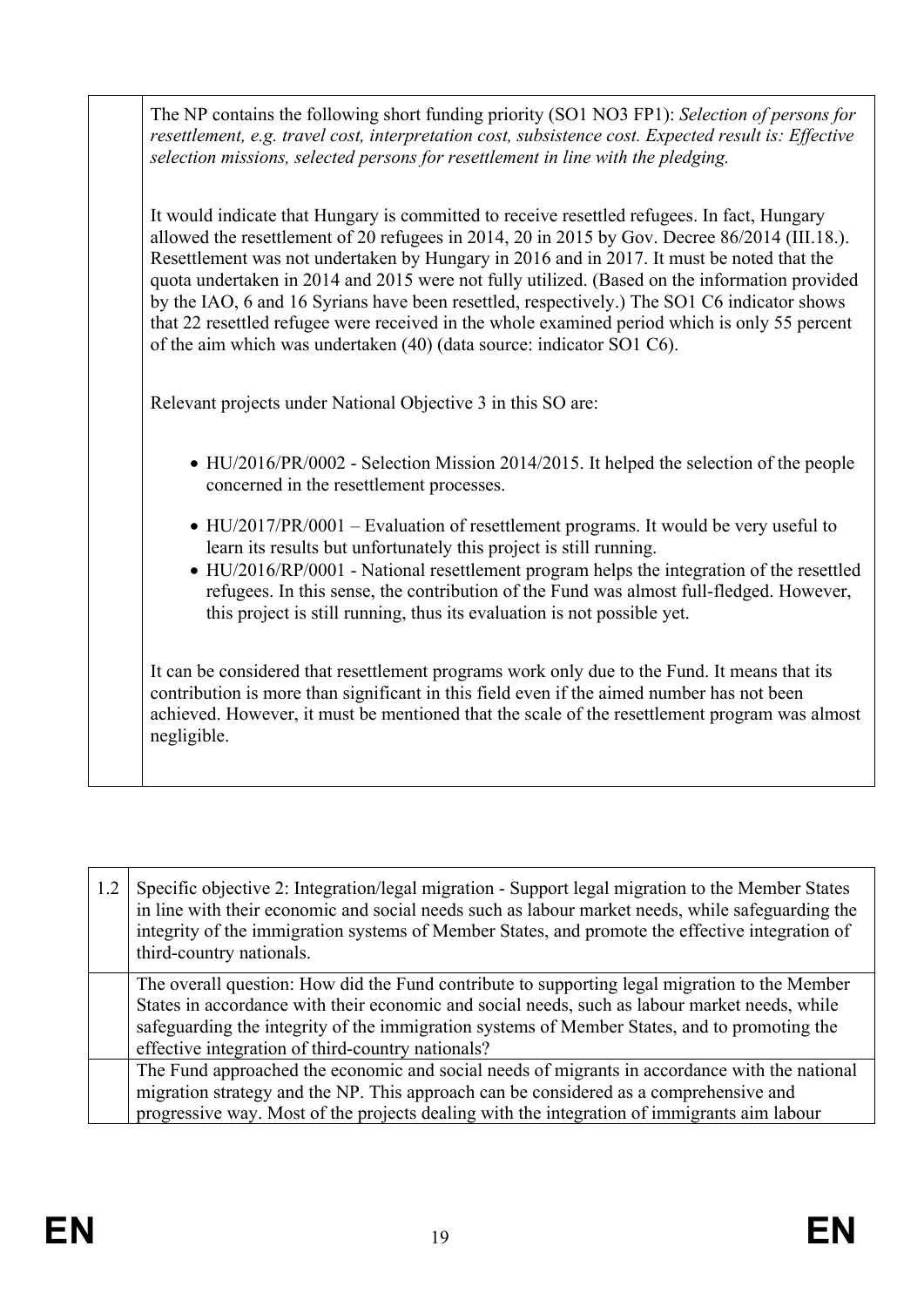market integration. It might be important to help increase the number of TCNs with residence permits for gainful activity (in 2014: 13.010, in 2015: 12.650, in 2016: 14.500), however general economic tendencies could also help this increase (CSO, 2017a).

Safeguarding the integrity of the immigration system was not as important as integration, especially labour market integration. The negative attitudes towards migrants could destroy the trust even in the immigration system since any potential applicant reside in Hungary (e.g. a residence permit holder who plans to apply for national settlement permit) could feel that the Hungarian authorities will be unwelcoming to him/her. Due to this factor, the maintenance of the immigration system and the co-operation with other Member States or other partners has not been in the focus of the Fund-financed projects, thus the Fund could not achieve progress in this subfield. Another problematic sub-field is the monitoring and evaluation of integration policies since the number of projects supported to develop, monitor and evaluate integration policies in Member States is currently zero.

Due to the above mentioned circumstances, the Fund-financed projects have not achieved a relevant progress in promoting the effective integration of third-country nationals. Although some of the projects could contribute to this goal, the mentioned attitude change made a significant positive promotion impossible.

Overall, the Fund could significantly contribute to integration/legal migration processes but its potential contribution could not be fulfilled due to the political context that has been created in Hungary.

It was reflected by the beneficiaries of the Fund when they were asked to evaluate the coherence between the regulation of legal migration in Hungary and the aims of the Fund in a five-degree scale. 34.5% of them evaluated it with 1 in a five-degree scale where 1 is the most negative evaluation. The average was 2.21).

| 1.2.1 | What progress was made towards supporting legal migration to the Member States in<br>accordance with their economic and social needs, such as labour market needs, and how did the<br>Fund contribute to achieving this progress?                                                                                                                                                                                                                                                                                                                                                            |
|-------|----------------------------------------------------------------------------------------------------------------------------------------------------------------------------------------------------------------------------------------------------------------------------------------------------------------------------------------------------------------------------------------------------------------------------------------------------------------------------------------------------------------------------------------------------------------------------------------------|
|       | There is no infringement procedure against Hungary concerning regular migration issues<br>(however there are several ones concerning asylum issues as it was mentioned in Specific<br>Objective 1). It must be reiterated here that the Hungarian government has formed a political<br>and societal environment in which immigration is not desirable (as it is described in Section 2).<br>Its consequence is that several implementation measures (e.g. the implementation of Directive<br>2014/36/EU) have had a positive impact on migration policy but they could not fulfil their full |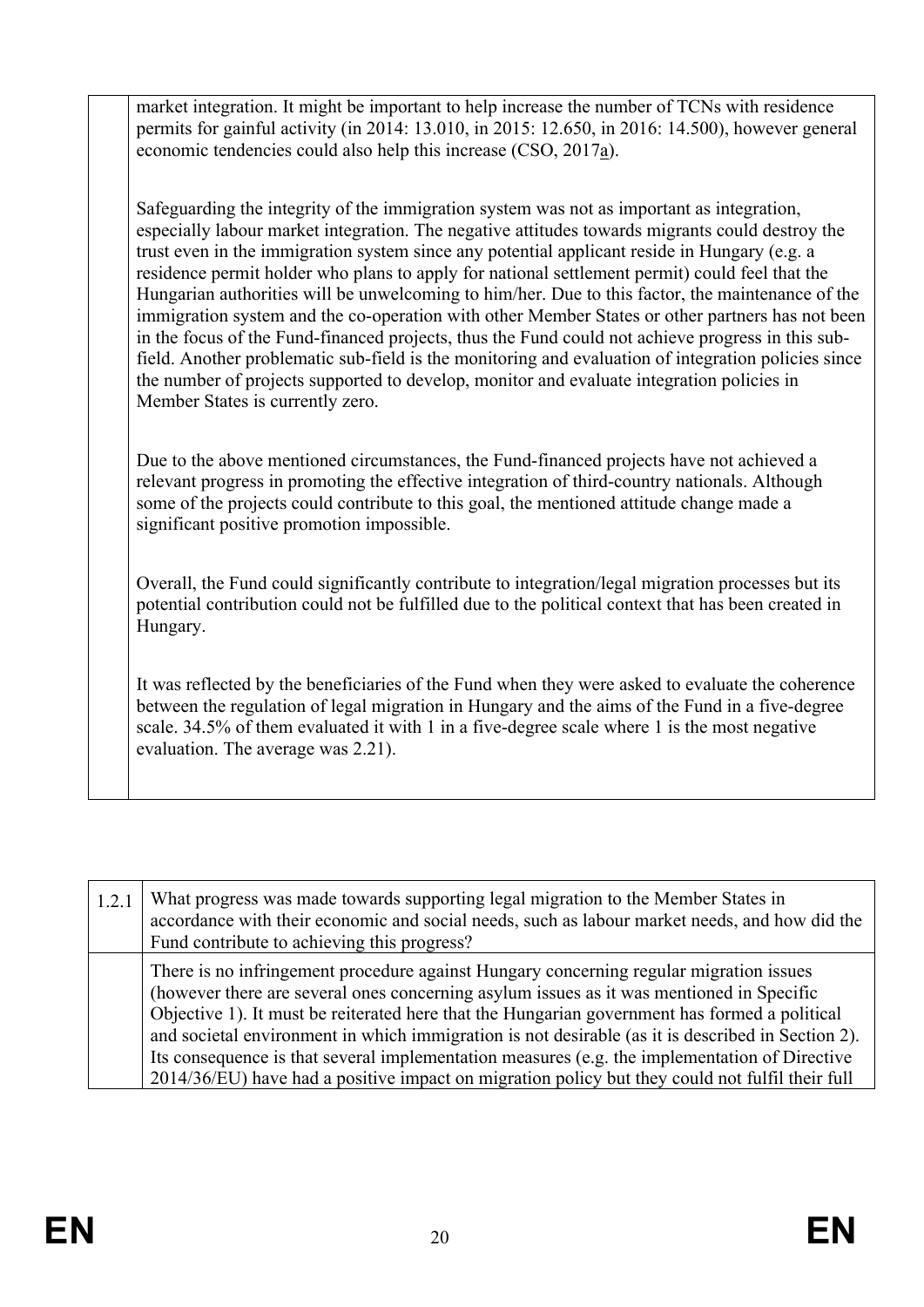effects since the unfavourable environment has decreased their possibilities.

The number of residing foreigners has slightly increased in Hungary. There were 140.536 foreign citizens in Hungary on 1 January 2014 and 151.132 on the same day of 2017 (CSO, 2017b). It must be mentioned that this number includes EU nationals as well. The statistical data of the IAO can confirm this trend (IAO, 2016 and 2017). It shows that 76.713 non-EEC foreigners had any kind of resident permits (except persons under international or humanitarian protection) on 31 December 2014, this number was 88.200 on the same day of 2015 and 105.118 in 2016. Based on these numbers, the trend is obvious: Hungary has not become a country that is undesirable for immigrants.

It is difficult to define how the Fund contributed to these results. There have been several projects financed by the Fund which aimed the integration of third-country nationals into the labour market. These projects support migrants in multiple ways: with language courses, trainings, social work, consultation, trainee programs, etc. Unfortunately, it would require a comprehensive research among the TCNs concerned to point out what the exact results of these projects were but it is sure that they could contribute to the favourable processes. However, there is a strong assumption that Fund-financed projects can only support immigration in the long run but not in the short run since their projects are able to help migrants who are still in Hungary or who have already decided to migrate to Hungary but are not able to attract more TCNs to the MS. Obviously, the improving situation of new-comers can attract more immigrants in a few years. It might be an indirect effect of the Fund but this Report is not appropriate to measure it.

Another distortive factor which might help increase the number of TCNs with residence permits for the purpose of gainful activity is the Hungarian labour market situation. It has significantly improved from 2014. The data of the Hungarian Central Statistical Office (hereinafter: CSO) show that 4.1 million people had jobs in 2014 and 4.351 million in 2016. This general trend might be able to partly explain the mentioned increase of TCNs with residence permits for the purpose of gainful activity. Furthermore, there are also labour shortages in several sectors in Hungary. (See Reuters, 2016) Based on these circumstances it cannot be exactly evaluated how the Fund contributed to the mentioned improvement since there were several favourable factors maintained by the general recovery of the national economy. (European Commission, 2017b) However, the progress in this field is obvious and must be recorded.

It must be mentioned that the following indicators are not able to reflect the achieved progress:

- The number of target group persons who participated in pre-departure measures (participants of family reunification) supported under this Fund is 30 which means that 15% of the goal has been fulfilled.
- The number of target group persons assisted by this Fund through integration measures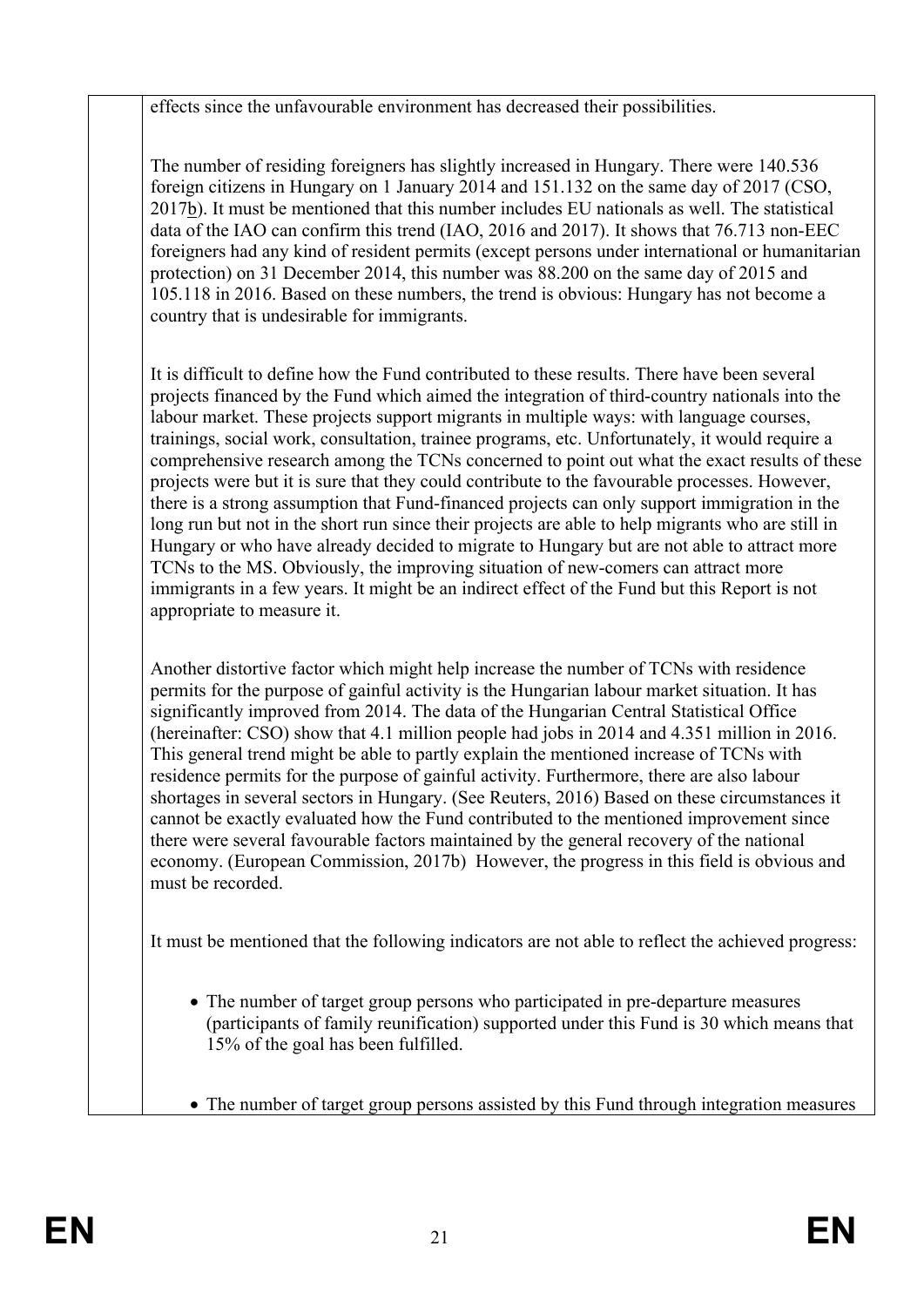| in the framework of national, local and regional strategies is 1352 which means that<br>14% of the goal has been fulfilled. It might show that the Fund-financed projects can<br>help a certain part of the target group in their integration but the above mentioned<br>improvement was partly achieved by general economic tendencies (data source:<br>indicator SO2 R2).                  |
|----------------------------------------------------------------------------------------------------------------------------------------------------------------------------------------------------------------------------------------------------------------------------------------------------------------------------------------------------------------------------------------------|
| • The share of third-country nationals (TCNs) having received long-term residence status<br>out of all TCNs was 30.87% in 2015 and 25.54% in 2014. Unfortunately, data are not<br>available from 2016 and 2017 thus conclusions cannot be drawn (data source: indicator<br>SO <sub>2</sub> I <sub>2</sub> ).                                                                                 |
| The beneficiaries of the Fund were asked about their opinions and they answered that there<br>were relevant step-backs in the field of supporting legal migration. (69% of them evaluated it<br>with 1 in a five-degree scale where 1 is the most negative evaluation. The average was 1.62.)<br>However, they appreciated the Fund's contribution. Its average was 3.62 in a similar scale. |

| 1.2.2 | What progress was made towards promoting the effective integration of third-country nationals,<br>and how did the Fund contribute to achieving this progress?                                                                                                                                                |
|-------|--------------------------------------------------------------------------------------------------------------------------------------------------------------------------------------------------------------------------------------------------------------------------------------------------------------|
|       | In Hungary, the projects that were financed by the Fund promoted the effective integration of<br>TCNs exclusively since in the several times described political and societal environment no<br>other actor worked on any promotion in this field. The projects concerned are enlisted here:                 |
|       | $\bullet$ HU/2016/PR/0031 - Colours Festival 3.0                                                                                                                                                                                                                                                             |
|       | • HU/2016/PR/0033 - World Tour in the Colourful Village                                                                                                                                                                                                                                                      |
|       | • HU/2016/PR/0034 - House of Cultures, culture-house of all                                                                                                                                                                                                                                                  |
|       | • HU/2016/PR/0035 - ImmigroFest - Embracing City                                                                                                                                                                                                                                                             |
|       | These projects helped to popularize the topic of migration among the Hungarian citizens<br>which was a concrete aim of SO2 NO2 (Programmes facilitating inter-cultural dialogue;<br>supporting the development of an inclusive attitude e.g. conferences, documentary<br>films, social events, publications) |
|       | The government-financed campaign had a nation-wide effect while the Fund projects                                                                                                                                                                                                                            |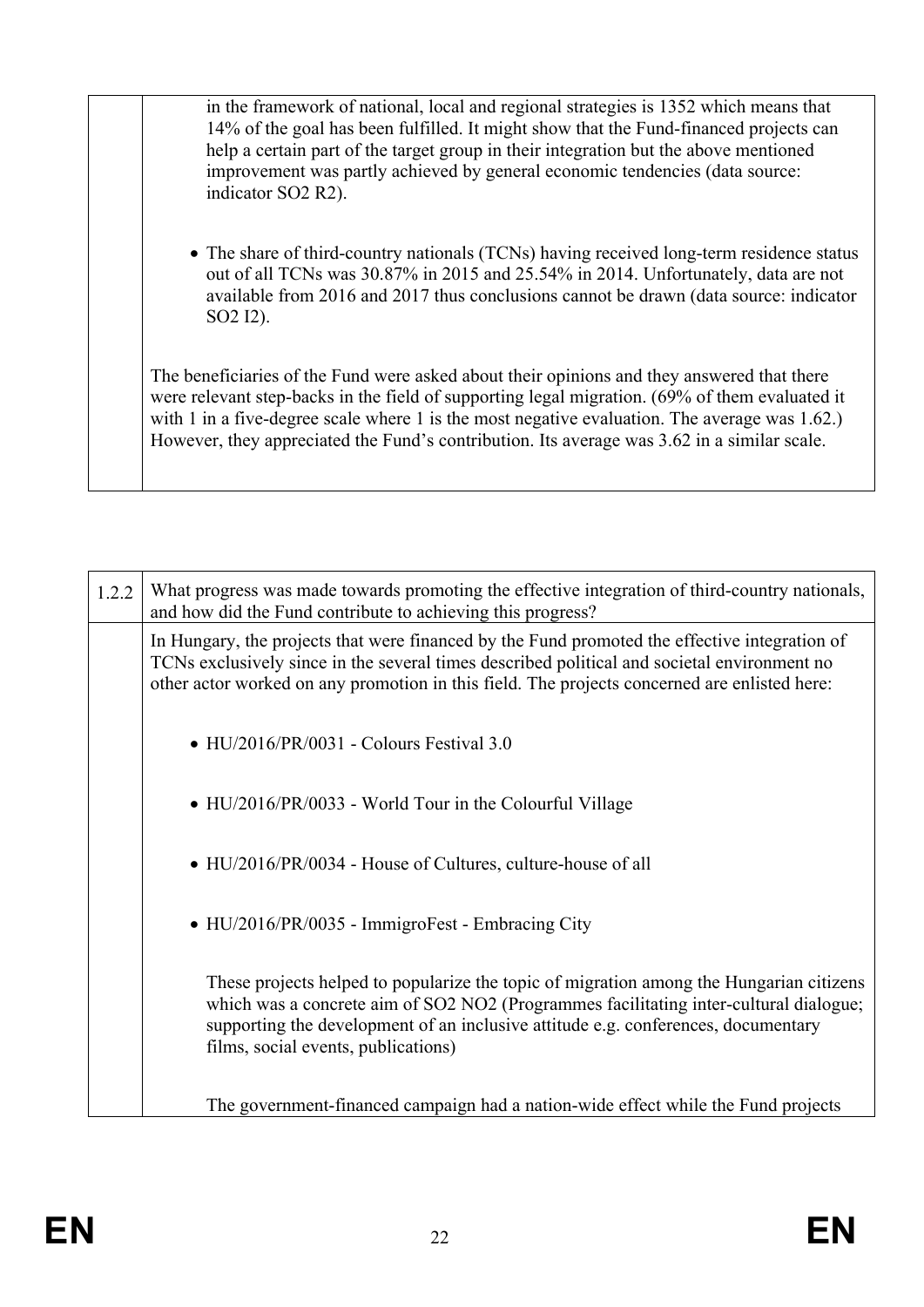could only have local effects. Thereby, the projects that are mentioned above had a much lower effect.

The general political context can explain why Hungary does not wish to pay relevant attention to promoting the effective integration of TCNs. Thus, the Fund made the only positive motion toward the promotion which means that it was a relevant contribution.

The following indicators should underpin the conclusion:

- The number of target group persons assisted by this Fund through integration measures in the framework of national, local and regional strategieswas mentioned above too: 14% (data source: indicator SO2 R2).
- Employment rate: gap between third-country nationals and host-country nationals indicator is not available from 2017 but the numbers from 2014, 2015 and 2016 show a highly negative tendency which confirm our conclusions (data source: indicator SO2 I2).
- Unemployment rate: gap between third-country nationals and host-country nationals indicator is not handled in Hungary thus conclusion cannot be drawn from these data (data source: indicator SO2 I3).
- Activity rate: gap between third-country nationals and host-country nationals indicator is not available from 2017 but the numbers from 2014, 2015 and 2016 show a negative tendency which confirm our conclusions (data source: indicator SO2 I4).
- The share of early leavers from education and training: gap between third country nationals and host-country nationals indicator is not handled in Hungary thus conclusion cannot be drawn from these data (data source: indicator SO2 I5).
- The share of 30 to 34-years-olds with tertiary educational attainment: gap between third country nationals and host-country nationals indicator is not handled in Hungary thus conclusion cannot be drawn from these data (data source: indicator SO2 I6).
- The share of population at risk of social poverty or social exclusion: gap between thirdcountry nationals and host-country nationals indicator is not handled in Hungary thus conclusion cannot be drawn from these data (data source: indicator SO2 I7).

The conclusion would be that the numbers show step-backs in this field. It is very important to note that available numbers are relative ones (SO2 I2 and I4). These are probably the results of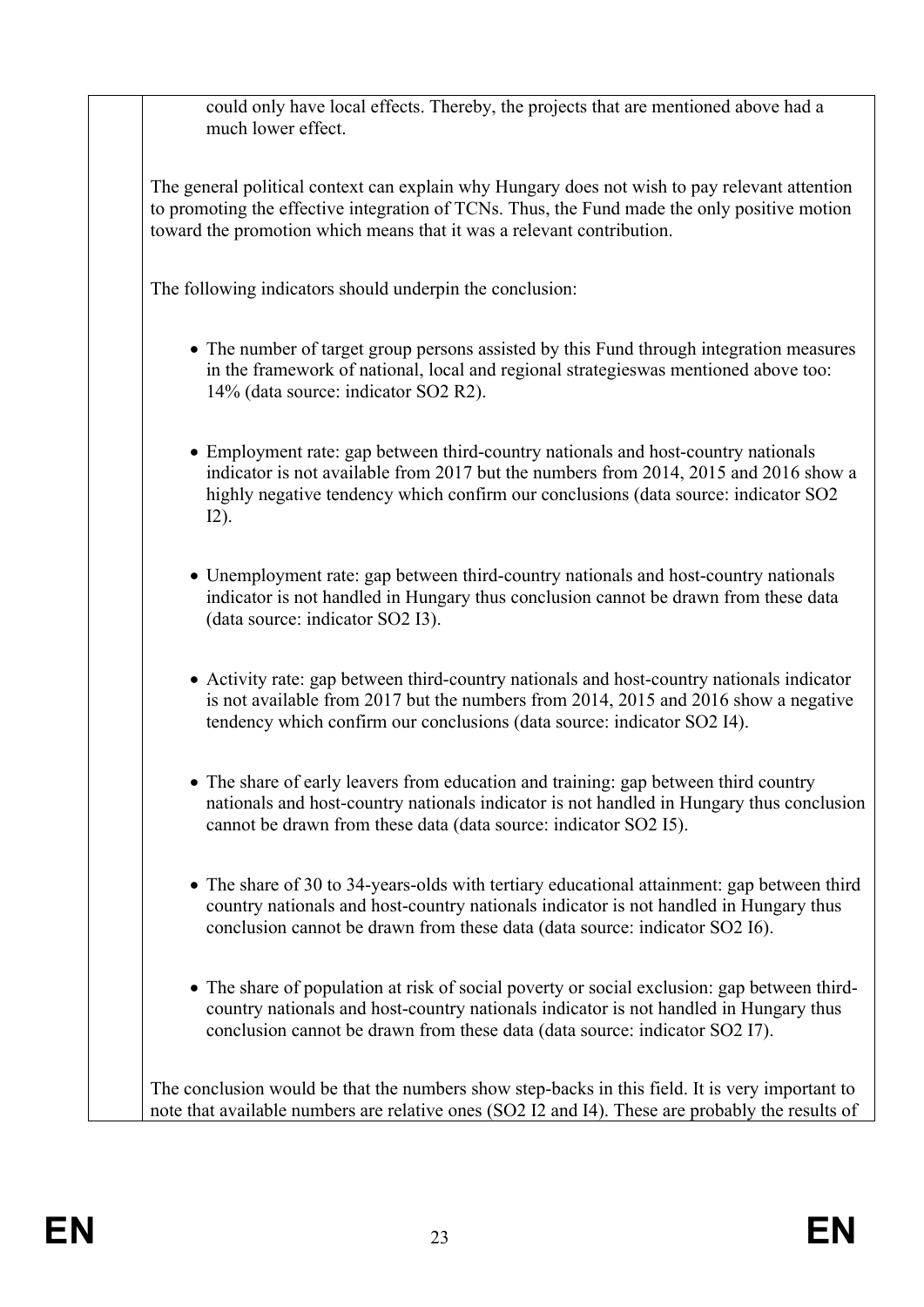the improving general economic situation as it was described above (1.2.1.) and it is not able to show the effectiveness of the Fund.

The beneficiaries of the Fund confirm that there were relevant step-backs in promoting the effective integration of third-country nationals. They evaluated it in a five-degree scale (1 negative, 5-positive) where 79.3% of the respondents responded with 1. Its average is 1.69 which number confirms our evaluation above. Nevertheless, they thought that the Fund could contribute to promoting the integration of TCNs. Its average is 3.72 in a similar scale.

| 1.2.3 | What progress was made towards supporting co-operation among the Member States, with a<br>view to safeguarding the integrity of the immigration systems of Member States, and how did<br>the Fund contribute to achieving this progress?                                                                                                                                                                                                                                                                                                                                           |
|-------|------------------------------------------------------------------------------------------------------------------------------------------------------------------------------------------------------------------------------------------------------------------------------------------------------------------------------------------------------------------------------------------------------------------------------------------------------------------------------------------------------------------------------------------------------------------------------------|
|       | There were no specific steps toward co-operation despite the fact that the NP contains the<br>following Funding Priorities (SO2 NO3 FP1-FP4):                                                                                                                                                                                                                                                                                                                                                                                                                                      |
|       | 1. statistical systems and IT systems of the authorities concerned 2. Development of a<br>curriculum in compliance with the EU and national legislation; drafting and<br>implementing methodology guidelines; development of professional procedures for the<br>staff of relevant authorities dealing with return 3. Development of return procedures<br>also by organising study tours and sharing best practices, exchanging of experience etc.<br>4. Research activities serving the development of return policies and practices $-e.g.:$ on<br>the alternatives to detention. |
|       | It must be mentioned that there has been an intensifying co-operation between the so-called<br>Visegrád countries (the Czech Republic, Hungary, Poland, Slovakia) (hereinafter: V4). The V4<br>group has a specific approach to migration which is a bit divergent from the mainstream EU<br>attitude. (V4, 2017). However, this co-operation has been existing in a rather political level than<br>in a practical level so far.                                                                                                                                                   |
|       | Beyond the V4 co-operation, Hungary does fulfil its obligations stem from the EU membership<br>but does not undertake any additional role to form a specific co-operation. Therefore, it can be<br>considered that there are no specific steps in this field.                                                                                                                                                                                                                                                                                                                      |
|       | There was no specific project financed by the Fund which aimed the co-operation between the<br>Member States, thus the Fund could not help the convergence. However, it can rather be<br>explained by the cautious attitude of Hungary towards the migration since 2015 and not the<br>lack of intention from the Fund. This conclusion is confirmed by the following indicators:                                                                                                                                                                                                  |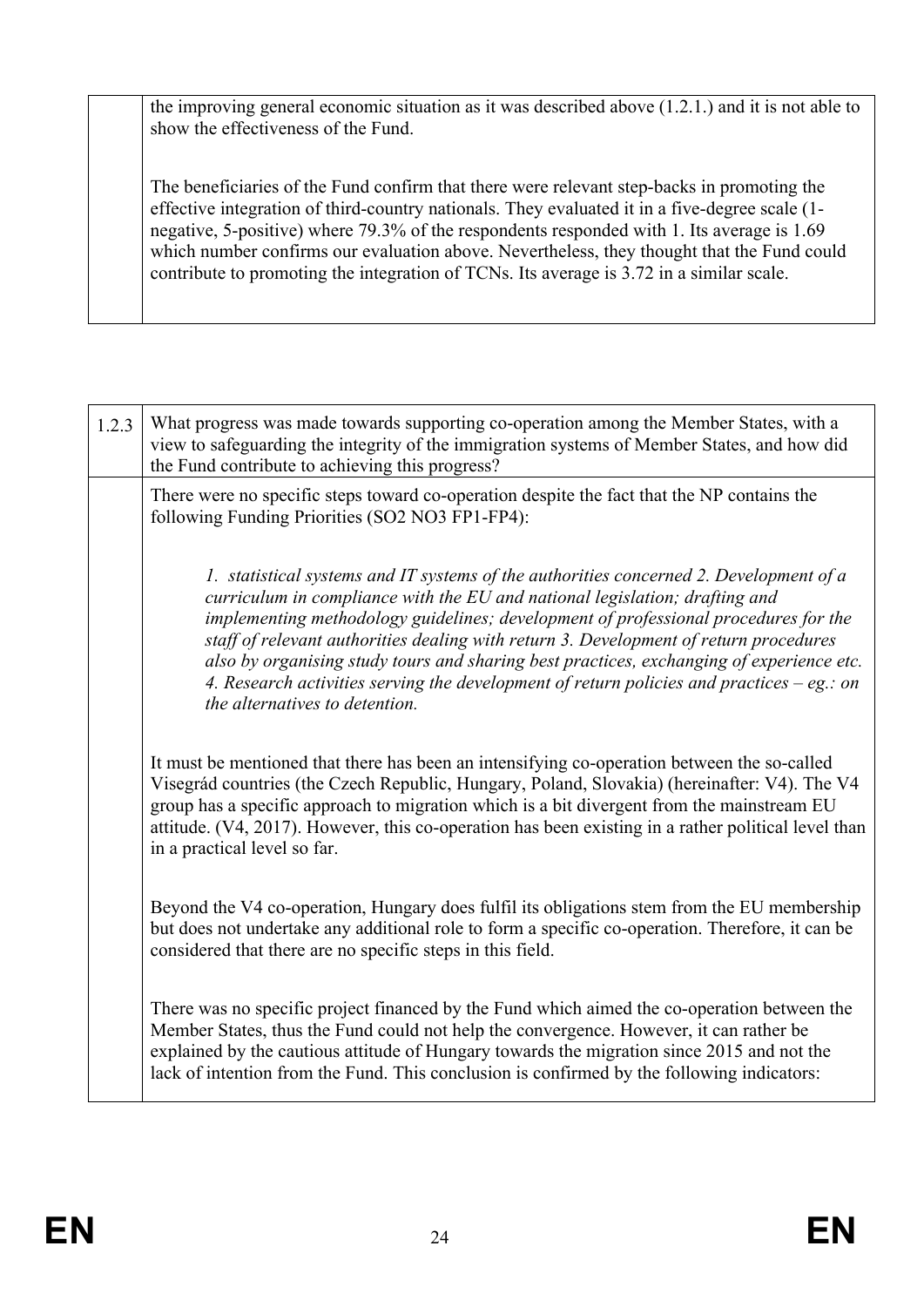The number of local, regional and national policy frameworks/measures/tools in place for the integration of third country nationals and involving civil society, migrant communities as well as all other relevant stakeholders, as a result of the measures supported under this Fund which is 86. It means that the original goal was overachieved 12 times. It must be noted that local measures have also increased this number. There is no relevant international action among the components of this number, therefore it is deceptive to consider it as a good indicator of the co-operation among MSs (data source: indicator SO2 C3).

The number of cooperation projects with other Member States on integration of third country nationals supported under this Fund is zero, since there was no such project planned. It shows that this aim was not important in Hungary (data source: indicator SO2 C4).

| 1.2.4 | What progress was made towards building capacity on integration and legal migration within<br>the Member States, and how did the Fund contribute to achieving this progress?                                                                                                                                                                                                                                                                                                                                                                                                                                                                                                                                                                                                                                                                                                             |
|-------|------------------------------------------------------------------------------------------------------------------------------------------------------------------------------------------------------------------------------------------------------------------------------------------------------------------------------------------------------------------------------------------------------------------------------------------------------------------------------------------------------------------------------------------------------------------------------------------------------------------------------------------------------------------------------------------------------------------------------------------------------------------------------------------------------------------------------------------------------------------------------------------|
|       | Integration is one of the principles of the NP. The document defines not only its principles (e.g.<br>integration) but even its more concrete Funding priorities (SO2 NO2 FP1-FP4) which are:                                                                                                                                                                                                                                                                                                                                                                                                                                                                                                                                                                                                                                                                                            |
|       | 1. Supporting the development and implementation of local integration action plans in<br>line with the national integration strategy, e.g. local services in the fields of education,<br>housing, social/health system, legal guidance 2. Services directly helping the integration<br>of TCNs– particularly beneficiaries of international protection $-e.g.:$ measures to<br>facilitate access to labour market, mentoring, operating job search clubs for TCNs 3.<br>Programmes facilitating inter-cultural dialogue; supporting the development of an<br>inclusive attitude e.g. conferences, documentary films, social events, publications 4.<br>Organising information campaigns with the help of the media for the host society about<br>immigration and TCN communities; also for TCN communities on the host country e.g.<br>online, telecommunication and printed media tools |
|       | The Fund and the projects that have been financed by the Fund follow the guideline which<br>ensues from these objectives. Several projects deal with the Funding priorities mentioned. It is<br>not necessary to name all of them but it might be useful to highlight a few in different topics<br>ones:                                                                                                                                                                                                                                                                                                                                                                                                                                                                                                                                                                                 |
|       | • HU/2016/PR/0003 - C'mon, let's speak Hungarian!                                                                                                                                                                                                                                                                                                                                                                                                                                                                                                                                                                                                                                                                                                                                                                                                                                        |
|       | • HU/2016/PR/0005 - Skills On!                                                                                                                                                                                                                                                                                                                                                                                                                                                                                                                                                                                                                                                                                                                                                                                                                                                           |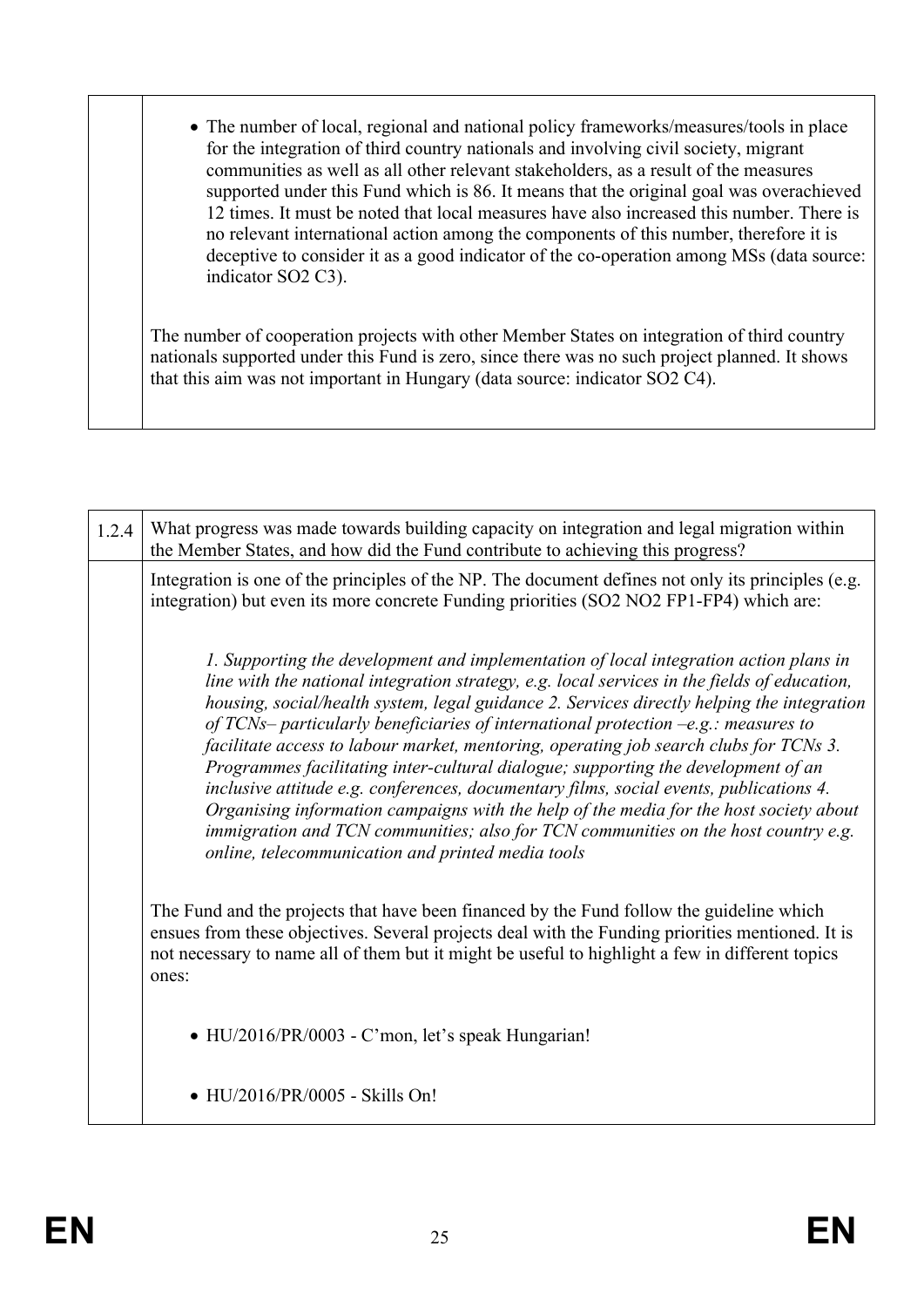| • HU/2016/PR/0008 - Hungarian. Language. Knowledge.                                                                                                                                                                                                                                                                                                                                                                                                                                                                                 |
|-------------------------------------------------------------------------------------------------------------------------------------------------------------------------------------------------------------------------------------------------------------------------------------------------------------------------------------------------------------------------------------------------------------------------------------------------------------------------------------------------------------------------------------|
| $\bullet$ HU/2016/PR/0009 - MentoHRing                                                                                                                                                                                                                                                                                                                                                                                                                                                                                              |
| • HU/2016/PR/0016 - Inclusive kindergartens and schools                                                                                                                                                                                                                                                                                                                                                                                                                                                                             |
| $\bullet$ HU/2016/PR/0026 - Migrant entrepreneurs 3.0 – Migrant entrepreneur service centre<br>for migrants                                                                                                                                                                                                                                                                                                                                                                                                                         |
| Most of these projects aimed the Funding priority 2. However, Funding priority 3 was also<br>aimed (see it in 1.2.2) while the Funding priorities 1 and 4 seem less important in the<br>implementation.                                                                                                                                                                                                                                                                                                                             |
| The list does not show a comprehensive picture about the diversity of the Fund-financed<br>projects. However, the complexity of the mentioned projects is able to point out that labour<br>market integration is particularly important for the Fund. In general, these projects could help to<br>achieve the principles of the NP.                                                                                                                                                                                                 |
| Based on the above, the integration of immigrants might be one of the most successful fields<br>(the integration of people under humanitarian protection might be an exception as it is unfolded<br>in SO 1.) and the Fund could significantly contribute to it since its projects have been in line<br>with the NP.                                                                                                                                                                                                                |
| There is a relevant indicator which underpins this conclusion: the number of local, regional and<br>national policy frameworks/measures/tools in place for the integration of third country<br>nationals and involving civil society, migrant communities as well as all other relevant<br>stakeholders, as a result of the measures supported under this Fund was much higher than it was<br>planned (see above in 1.2.3). It means that there were several measures and actions in this field<br>(data source: indicator SO2 C3). |
| The other indicator which is relevant is the following:                                                                                                                                                                                                                                                                                                                                                                                                                                                                             |
| • The number of projects supported under this Fund to develop, monitor and evaluate<br>integration policies in Member States. Its result is zero (data source: indicator SO2 C5).                                                                                                                                                                                                                                                                                                                                                   |
| It must be noted that these sorts of projects would be important in the evaluation and precision<br>of planning but capacity building is possible without them. Thus, taking this indicator into<br>account is not necessary in this field.                                                                                                                                                                                                                                                                                         |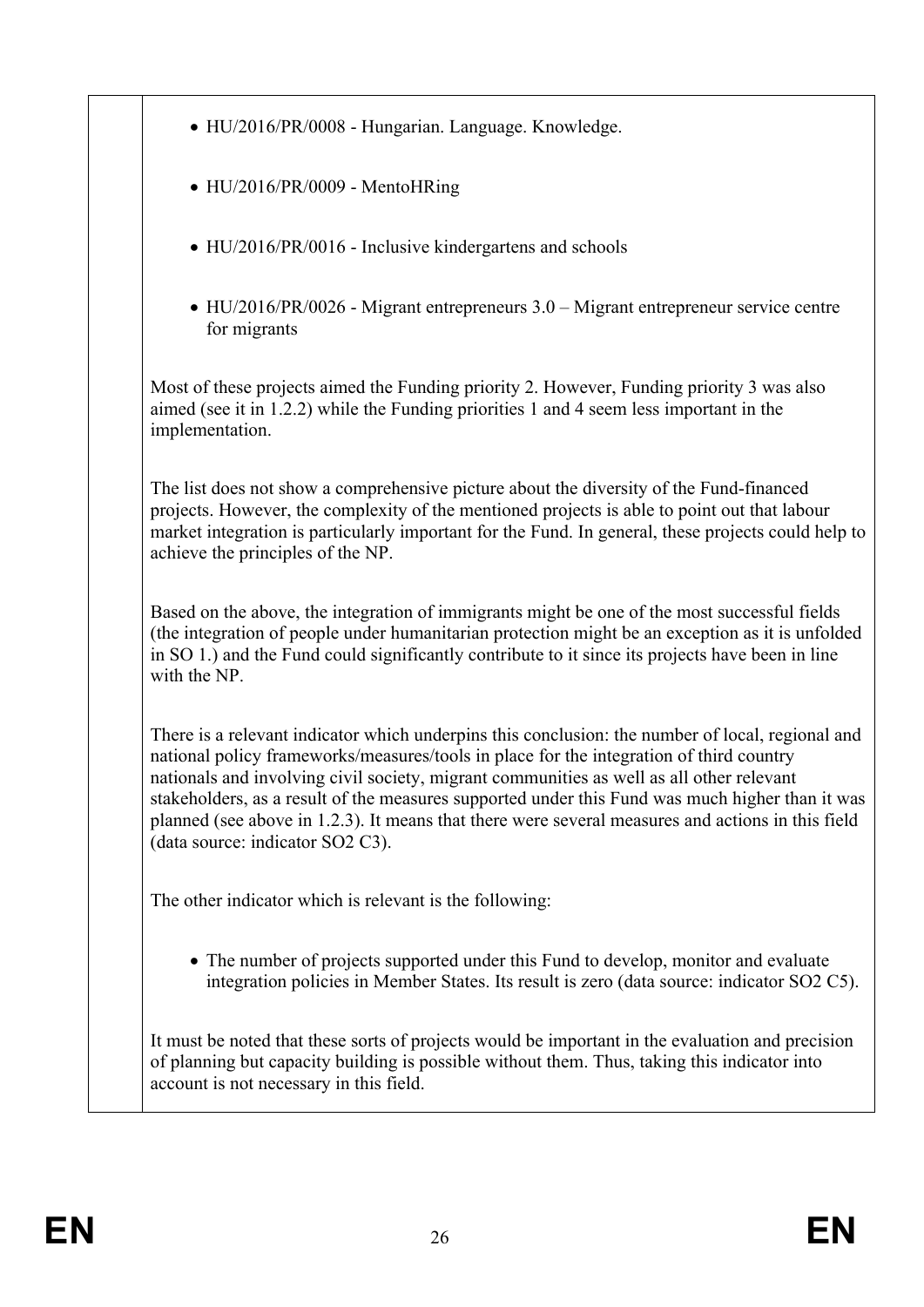| 1.3 | Specific objective 3: Return - Enhance fair and effective return strategies in the Member States,<br>which contribute to combating illegal immigration, with an emphasis on sustainability of return<br>and effective readmission in the countries of origin and transit.                                                                                                                                                                                                                                                                                                 |
|-----|---------------------------------------------------------------------------------------------------------------------------------------------------------------------------------------------------------------------------------------------------------------------------------------------------------------------------------------------------------------------------------------------------------------------------------------------------------------------------------------------------------------------------------------------------------------------------|
|     | The overall question: How did the Fund contribute to enhancing fair and effective return<br>strategies in the Member States which contribute to combating illegal immigration, with an<br>emphasis on sustainability of return and effective readmission in the countries of origin and<br>transit?                                                                                                                                                                                                                                                                       |
|     | Hungary shifted its migration policy towards a way which was not a typical EU MS response to<br>the effect of the migration crisis in 2015. The present routine of return, at least the return of<br>rejected asylum seekers, is based on the special border practice (See: 1.3.2.). Within this newly<br>established system all rejected asylum seekers were handled so directly from the border.<br>Furthermore, rejected asylum seekers typically leave the transit zones without any physical<br>enforcement.                                                         |
|     | The number of returned persons has slightly decreased due to establishment of transit zones and<br>fences. There were 5,885 third country nationals ordered to leave in 2014, 11,750 in 2015 and<br>10,765 in 2016 (EUROSTAT, 2017b). Most probably the decrease has continued in 2017 too.<br>The number of returned persons after an order to leave are the following: 4,345 in 2014, 5,975 in<br>2015 and 780 in 2016 (EUROSTAT, 2017c). This process jeopardizes the fulfilment of the aims<br>undertaken as it is already visible in the relevant indicator numbers. |
|     | The co-operation with other countries, Member States and (international) organizations has not<br>been broadened relevantly. Before 2015 it was not necessary, and after 2015, Hungary chosen a<br>special solution which didn't require international co-operation, except the organized Frontex<br>joint operations. In the first half of 2015 the Hungarian government was uncertain to decide<br>which strategy should be chosen – that could be the reason why relevant capacity building did not<br>happen.                                                         |
|     | The Fund could relevantly contribute to the measures accompanying the return process which is<br>especially important to answer the new challenges of return. These measures and projects have<br>helped to facilitate humane procedures the lack of which was ardently criticized in the border<br>procedure. (See: $1.3.2$ .)                                                                                                                                                                                                                                           |
|     | Therefore the Fund could fulfil a kind of symbolic role related to the return procedure. However<br>its contribution cannot be considered to be relevant, except for the above mentioned<br>accompanying measures.                                                                                                                                                                                                                                                                                                                                                        |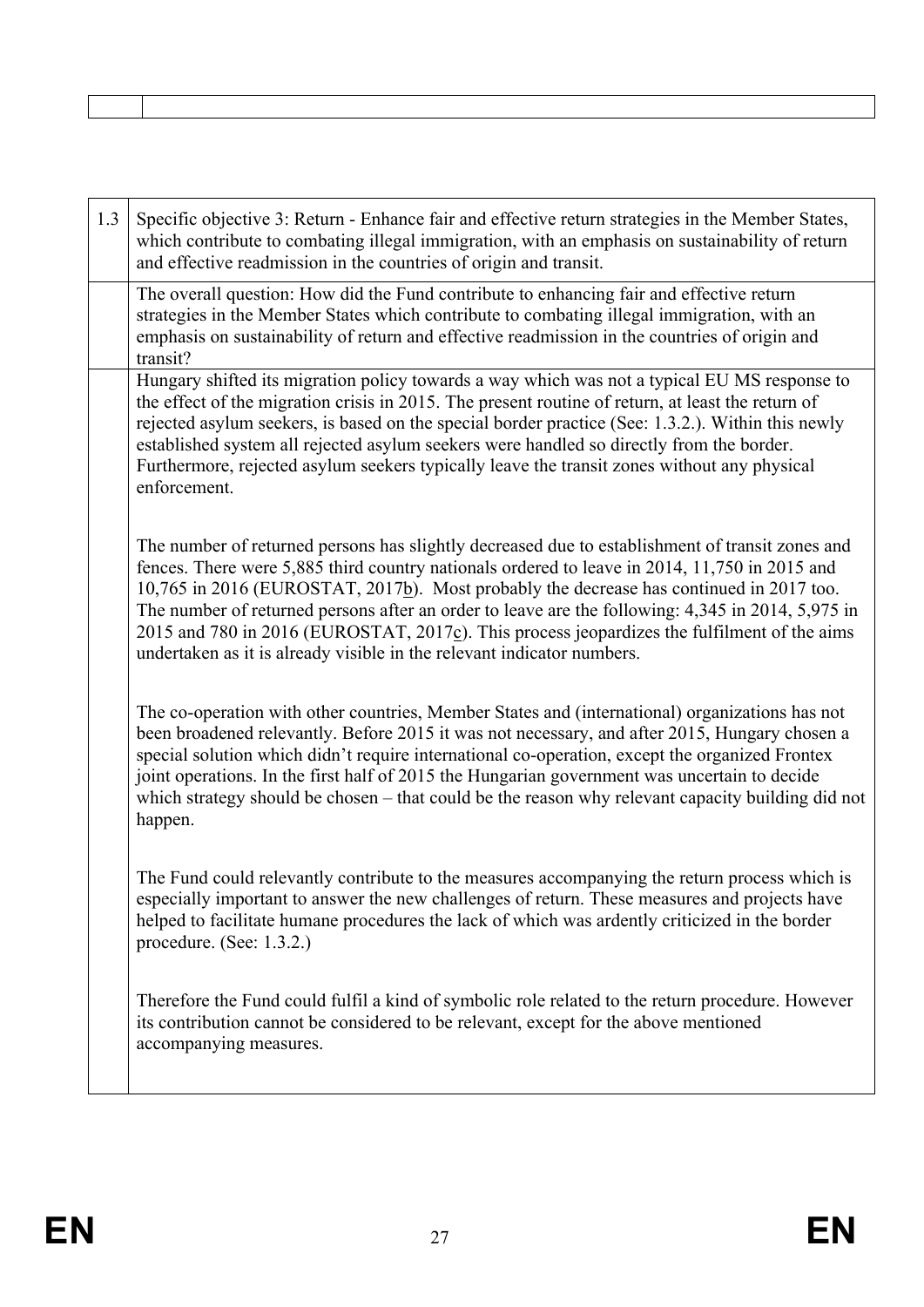| 1.3.1 | What progress was made towards supporting the measures accompanying return procedures,<br>and how did the Fund contribute to achieving this progress?                                                                                                                                                                                                                                                                                                                                                                                                                                                                                                                                                                                                                                                                                                                                                                                                                    |
|-------|--------------------------------------------------------------------------------------------------------------------------------------------------------------------------------------------------------------------------------------------------------------------------------------------------------------------------------------------------------------------------------------------------------------------------------------------------------------------------------------------------------------------------------------------------------------------------------------------------------------------------------------------------------------------------------------------------------------------------------------------------------------------------------------------------------------------------------------------------------------------------------------------------------------------------------------------------------------------------|
|       | The humane and effective return and readmission policy is a focus area of the European<br>Commission. (European Commission, 2017c). The NP Funding Priorities (SO3 NO1 FP1-FP5)<br>of accompanying measures aim this goal as well:                                                                                                                                                                                                                                                                                                                                                                                                                                                                                                                                                                                                                                                                                                                                       |
|       | 1. Providing services in detention centres and in the community shelter $-e.g.:$<br>psychological, social assistance and legal aid, counselling, dissemination of information<br>and pre-departure reintegration assistance 2. Establishment of a new multi-use detention<br>facility that is flexible based on the needs of the target group and will provide short-term<br>accommodation for returnees during the joint returns, and developing the existing<br>facilities (e.g. renovation, modernisation, installation of security system and necessary<br>equipment). Special needs of vulnerable persons will be catered for 3. Purchase of<br>vehicle used for the transportation of persons subject to return policing procedures 4.<br>Development of competences, language training of staff involved in return procedures<br>and also of staff working in detention centres or in community shelter 5. Monitoring and<br>evaluation of the removal activities |
|       | It is desirable to check whether all of the goals named above as humane, effective and<br>sustainable return has been fulfilled since these measures could support the return process.                                                                                                                                                                                                                                                                                                                                                                                                                                                                                                                                                                                                                                                                                                                                                                                   |
|       | The following projects can be considered as accompanying measures:                                                                                                                                                                                                                                                                                                                                                                                                                                                                                                                                                                                                                                                                                                                                                                                                                                                                                                       |
|       | • <> - Complex Reintegration Assistance for Assisted Voluntary Returnees                                                                                                                                                                                                                                                                                                                                                                                                                                                                                                                                                                                                                                                                                                                                                                                                                                                                                                 |
|       | HU/2016/PR/0015 - Hungarian Assisted Voluntary Return, Reintegration and<br><b>Information Programme</b>                                                                                                                                                                                                                                                                                                                                                                                                                                                                                                                                                                                                                                                                                                                                                                                                                                                                 |
|       | Other projects are also relevant and to be mentioned here since these aimed the NO1 of this SO:                                                                                                                                                                                                                                                                                                                                                                                                                                                                                                                                                                                                                                                                                                                                                                                                                                                                          |
|       | • HU/2016/PR/0001 - Supportive Services for Third Country Nationals under Alien<br>Policing Procedure.                                                                                                                                                                                                                                                                                                                                                                                                                                                                                                                                                                                                                                                                                                                                                                                                                                                                   |
|       | • HU/2016/PR/0006 - Proficiency and competency.                                                                                                                                                                                                                                                                                                                                                                                                                                                                                                                                                                                                                                                                                                                                                                                                                                                                                                                          |
|       | • HU/2016/PR/0027 - Enhancing efficiency of proceedings related to migration<br>detentions                                                                                                                                                                                                                                                                                                                                                                                                                                                                                                                                                                                                                                                                                                                                                                                                                                                                               |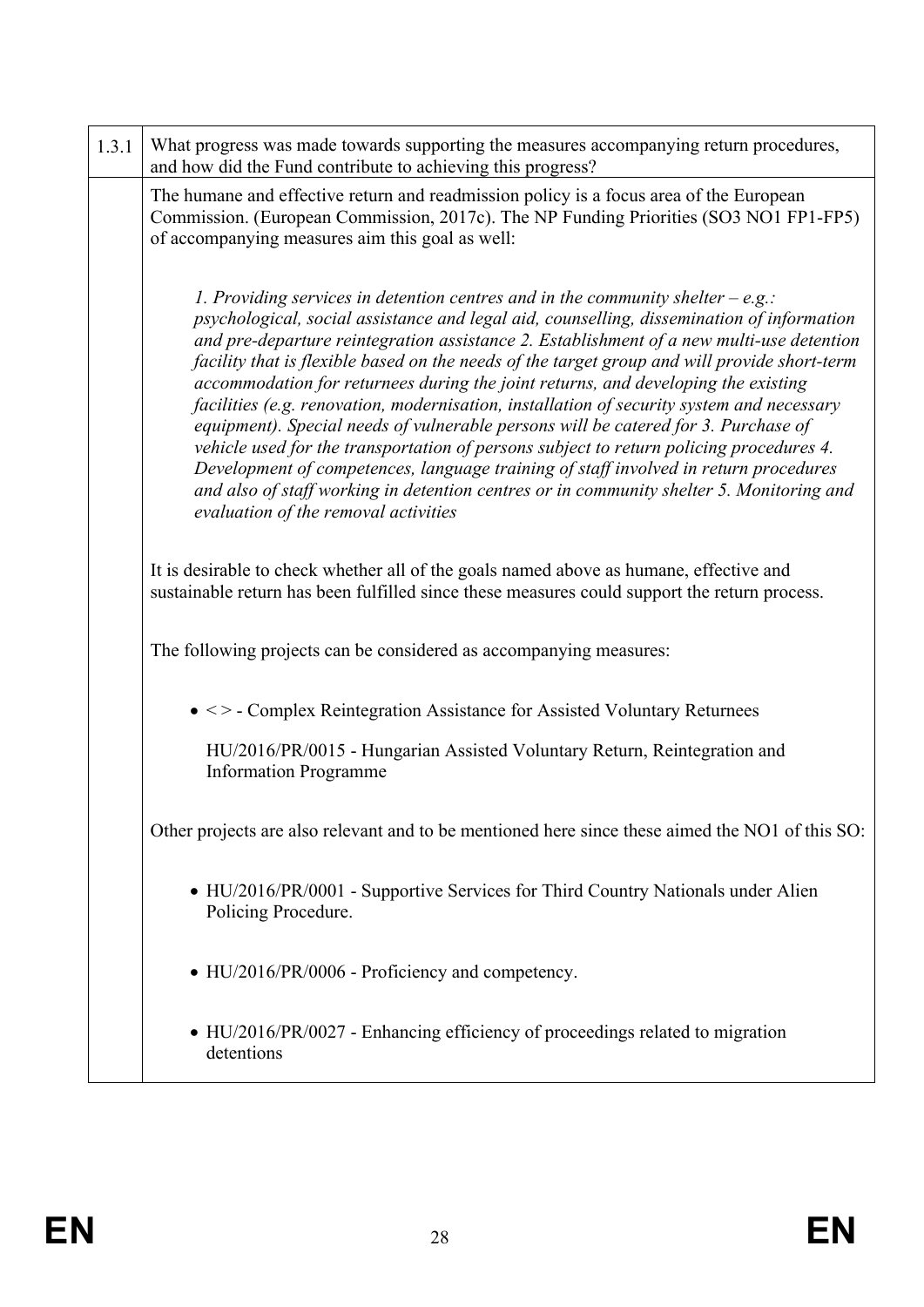HU/2016/PR/0028 - Safe transportation of individuals subject of return procedure.

 One more project was planned but it was withdrawn due to the changing environment: HU/2016/PR/0036 - Psycho-social assistance in the Community Shelter Balassagyarmat III.

All the mentioned projects aimed at achieving the following aims which are recorded in the NP: "In order to facilitate smooth and humane return the training of officials of authorities concerned in the field of return is given special emphasis. HU intends to maintain staff with specific expertise by training and further training of them. HU intends to develop the authorities' passenger transport capacities in order to ensure the transportation of irregular migrants to the detention centres and for removals."

These projects helped to make a relevant progress in this field. Virtually, all institutions and venues were covered by them. Persons under return procedure and the personnel of the National Police Headquarters has received services and new equipments were also obtained. The quality of the return process could improve due to the trainings and direct services.

The Fund financed these projects which could develop the returning system thus it can be considered that the Fund contributed to achieving a progress. The contribution was exclusive since the Member State did not facilitate the improvement of the accompanying measures, although the original aims of the Fund were not fulfilled.

The following indicators help to evaluate the improvements:

- The number of returnees who received pre- or post-return reintegration assistance cofinanced by the Fund is only 810 which means that only 18% of the original goal has been achieved. This number is probably low due to the special Hungarian approach to this field (data source: indicator SO3 R2).
- The number of monitored removal operations co-financed by the Fund is zero probably due also to the special Hungarian approach to this field (data source: indicator SO3 R4).
- The number of returnees who have received pre- or post-return reintegration assistance co-financed by the Fund is 1183 but the number of persons participating in the granted voluntary return program is only 178. It means that only 10% of the returned persons were reached (11,100 is the combined number in 2014, 2015 and 2016. See in the overall question) and the voluntary returnees proportion is around 1%. Therefore, it is certain that the Fund could not induce comprehensive processes in this field. However, it could create best practices in this field (data source: indicator SO3 R7).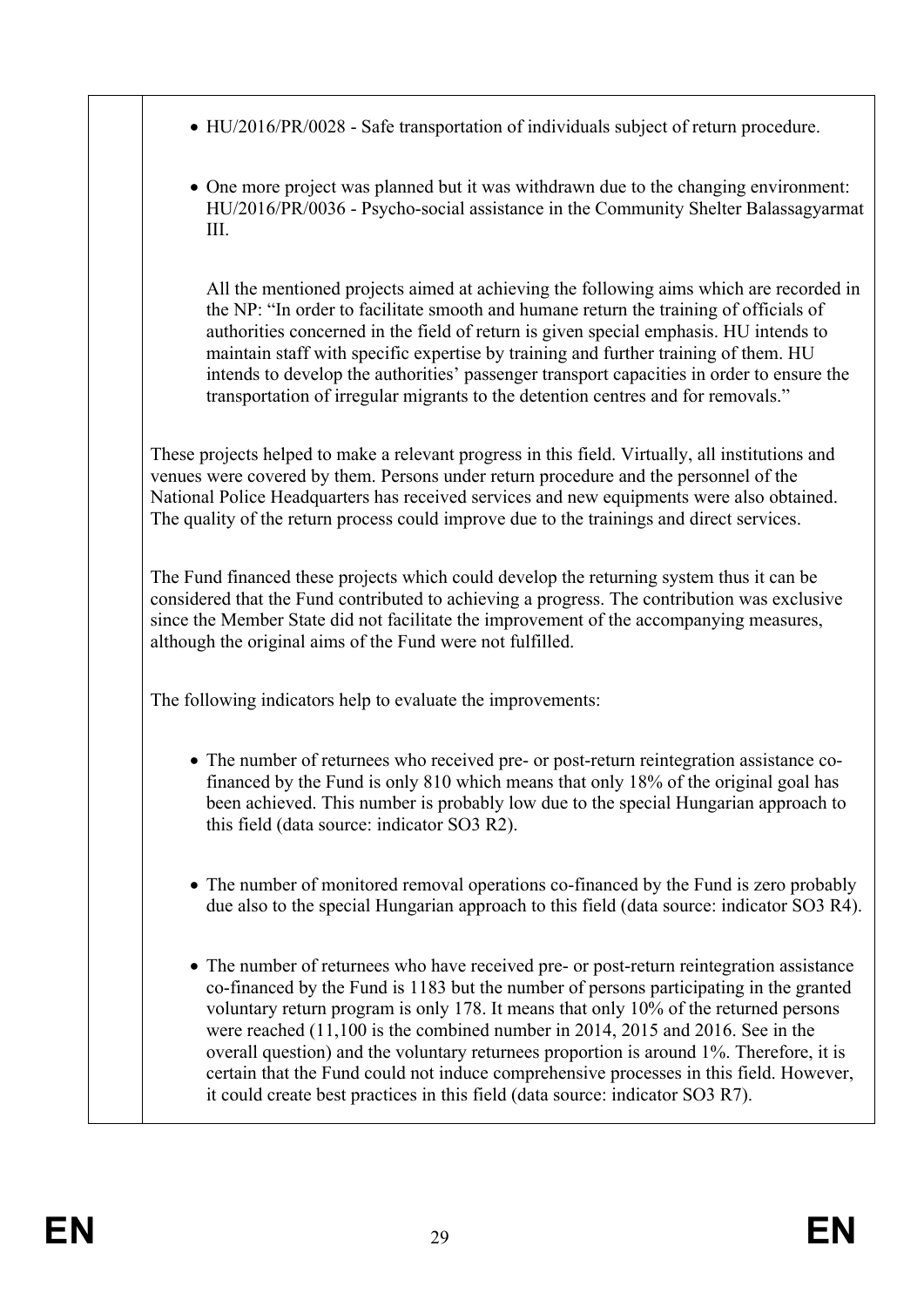The number of places in detention centres created/renovated with support from the Fund, as compared to the total number of places in detention centres is zero probably due also to the special Hungarian approach to this field (data source: indicator SO3 R8).

| 1.3.2 | What progress was made towards effective implementation of return measures (voluntary and<br>forced), and how did the Fund contribute to achieving this progress?                                                                                                                                                                                                                                                                                                                                                                                                                                                                                                                                                                                                                                                                                                                            |
|-------|----------------------------------------------------------------------------------------------------------------------------------------------------------------------------------------------------------------------------------------------------------------------------------------------------------------------------------------------------------------------------------------------------------------------------------------------------------------------------------------------------------------------------------------------------------------------------------------------------------------------------------------------------------------------------------------------------------------------------------------------------------------------------------------------------------------------------------------------------------------------------------------------|
|       | The NP also names the following goal in SO3 NO2 FP1: Implementation of assisted voluntary<br>return programmes with cooperation between IOM and organisations involved in migration<br>management e.g. assistance to acquire travel documents; purchase flight tickets; providing<br>departure, transit and arrival assistance. This goal has only been partly fulfilled (as the<br>indicators underpin it at the end of 1.3.1) but the Fund contributed significantly to its fulfilment.                                                                                                                                                                                                                                                                                                                                                                                                    |
|       | Within the framework of the Hungarian Assisted Voluntary Return, Reintegration and<br>Information Programme (HU/2016/PR/0015) 870 returning persons have been undertaken since<br>the beginning of the project. It would be a relevant number in Hungary but the achieved<br>number of voluntarily returning persons is 177 as it was mentioned above. There were 11.100<br>third country nationals returned following an order to leave in 2014, 2015 and 2016<br>(EUROSTAT, 2017c). It means that 1.6 % of them were returned by the above named IOM<br>project. (It must be noted that the implementation of this project started in July 2016.) This<br>measure cannot be considered as a relevant since the IOM and the Member State worked<br>previously together in similar projects. (It was also financed by the previous Fund.)                                                    |
|       | In practice, it is a special return procedure which helped to increase the efficiency at the border.<br>It is not visible since the return processes are carried out without an order to leave. In practice,<br>persons concerned have left the transit zones without a legal act and have returned back to<br>Serbia without readmission procedure. That is why the below referred SO3 I1 indicator is not<br>able to reflect on the reality. However, this side effect of the asylum procedure was criticized<br>by human rights organizations as it can be seen in the referred AIDA report. However it must<br>be mentioned that the proportion of recognized persons has increased due to the transits zones.<br>(IAO, 2016 and 2017) (Applicants can not disappear under the asylum procedure.) It means that<br>less return is needed than without the transit zones would have been. |
|       | The following indicators help to evaluate the improvements:                                                                                                                                                                                                                                                                                                                                                                                                                                                                                                                                                                                                                                                                                                                                                                                                                                  |
|       | • Number of returnees whose return was co-financed by the Fund, persons who returned<br>voluntarily was only 177 out of 2000. It means that only 9% of the original aim has<br>been achieved. Number of returnees whose return was co-financed by the Fund, persons                                                                                                                                                                                                                                                                                                                                                                                                                                                                                                                                                                                                                          |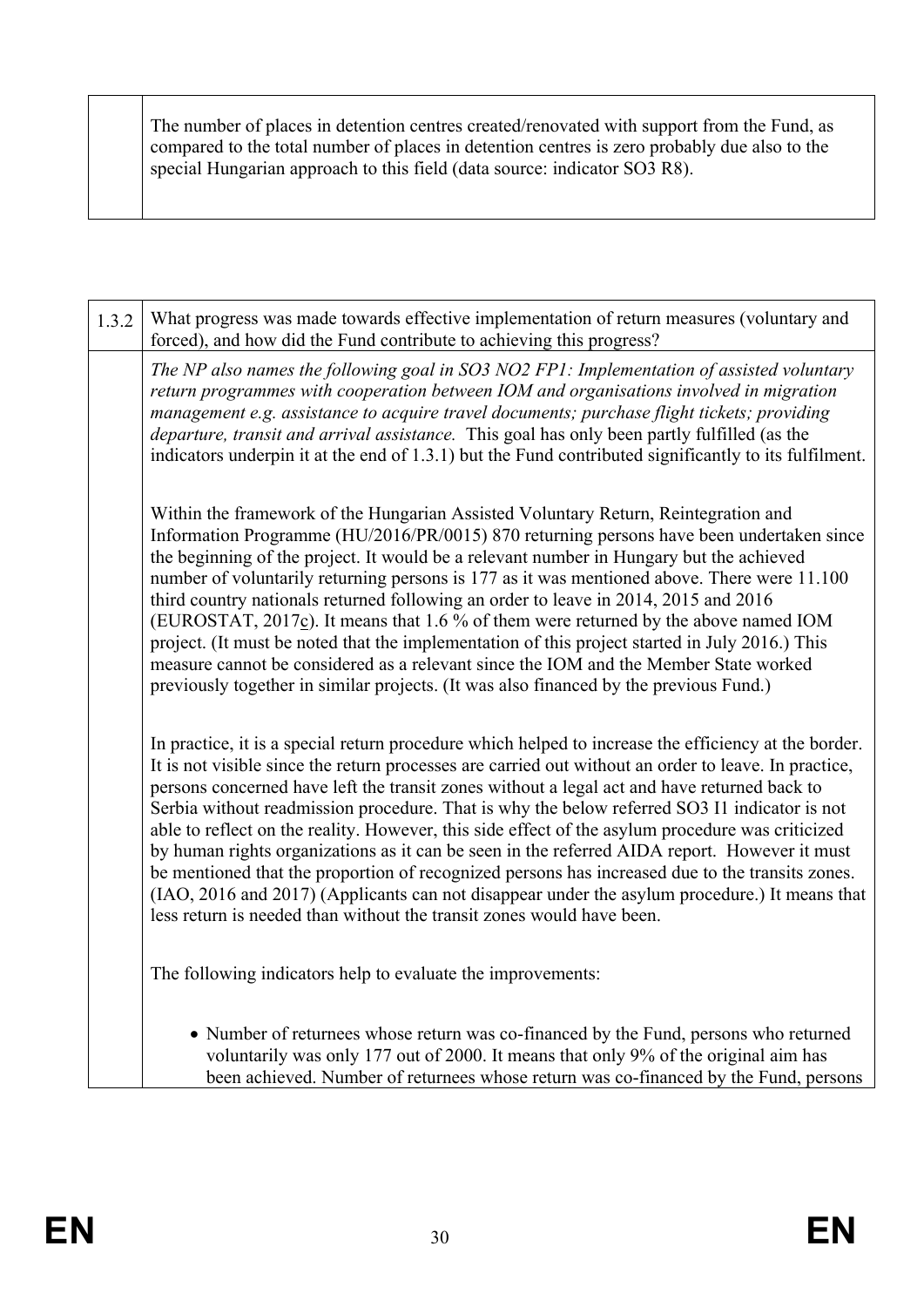| who were removed was zero (data source: indicator SO3 R3).                                                                                                                                                                                                                                                                                                                                                                                                                                                                                                                                                                                                            |
|-----------------------------------------------------------------------------------------------------------------------------------------------------------------------------------------------------------------------------------------------------------------------------------------------------------------------------------------------------------------------------------------------------------------------------------------------------------------------------------------------------------------------------------------------------------------------------------------------------------------------------------------------------------------------|
| • Numbers of removals supported by the Fund, as compared to the total number of returns<br>following an order to leave cannot be examined since the data is missing from 2017<br>(data source: indicator SO3 R5).                                                                                                                                                                                                                                                                                                                                                                                                                                                     |
| • Number of returns following an order to leave compared to the number of TCN ordered<br>to leave: Unfortunately data are not available from 2017 but numbers from 2014, 2015<br>and 2016 show that 74 % of TCNs ordered to leave were returned following the orders<br>(3440 out to 4659). This proportion decreased to 53.5 % in 2015 (5635 out to 10.528)<br>and 17 % in 2016 (1862 out to 10.970). This numbers are not suitable to describe the<br>effectiveness of the Fund since persons who were not detained left the country without<br>indicating it to the IAO especially in 2015 and early 2016. (data source: indicator SO3<br>11)                      |
| • Return decisions issued to rejected asylum applicants: Hungary has not handled these<br>sort of data. Thus, conclusions cannot be drawn. (data source: indicator SO3 I2)                                                                                                                                                                                                                                                                                                                                                                                                                                                                                            |
| • Effective returns of rejected asylum applicants: Hungary has not handled these sort of<br>data. Thus, conclusions cannot be drawn (data source: indicator SO3 I3)                                                                                                                                                                                                                                                                                                                                                                                                                                                                                                   |
| Overall, the implementation of the border procedure can be considered as an effective one but<br>in some cases procedural guarantees might not be fulfilled. The Fund could contribute to the<br>non-border procedures as it was described above but the border procedure became more<br>important in the last 2 years. Unfortunately, returns due to the border procedure can not be<br>perfectly examined since any asylum-seeker can return back to Serbia without an order to leave<br>since they are called upon to leave the transit zone toward Serbia in their rejection decision on<br>asylum thus there is no alien-police case connecting to these leaves. |
|                                                                                                                                                                                                                                                                                                                                                                                                                                                                                                                                                                                                                                                                       |

| 1.3.3 | What progress was made towards enhancing practical co-operation between Member States<br>and/or with authorities of third countries on return measures, and how did the Fund contribute<br>to achieving this progress?                                                                                                                               |
|-------|------------------------------------------------------------------------------------------------------------------------------------------------------------------------------------------------------------------------------------------------------------------------------------------------------------------------------------------------------|
|       | There are four Funding Priorities in the NP connected to this filed (SO3 NO3 FP1-FP4):                                                                                                                                                                                                                                                               |
|       | 1. Developing migration databases, statistical systems and IT systems of the authorities<br>concerned 2. Development of a curriculum in compliance with the EU and national<br>legislation; drafting and implementing methodology guidelines; development of<br>professional procedures for the staff of relevant authorities dealing with return 3. |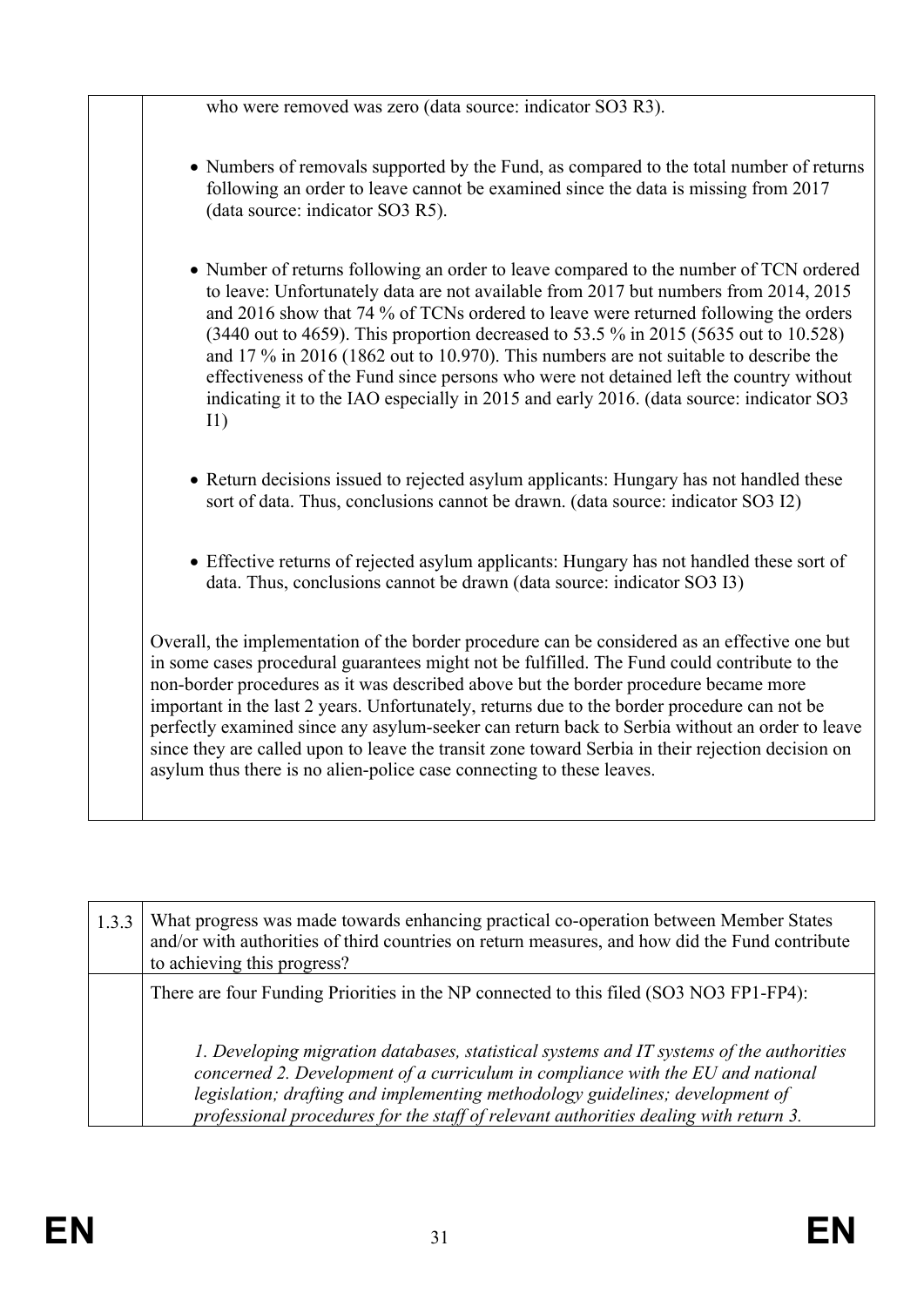*Development of return procedures also by organising study tours and sharing best practices, exchanging of experience etc. 4. Research activities serving the development of return policies and practices – eg.: on the alternatives to detention*

There is no relevant measure on a practical level in this field.

There is no independent readmission agreement bound by Hungary with another third country since these have been taken by the EU itself in the last years (European Commission, 2017d).

The Fund did not support any projects that aimed to achieve the goal mentioned in the question. This conclusion is underpinned by the following indicator: the number of persons returned in the framework of the joint return operations supported by the Fund as compared to the total number of returns supported by the Fund is zero (data source: indicator SO3 R6). In principle, the MS could organize joint charter flights financed by the Fund. However, as representatives of the Ministry of Interior emphasise, FRONTEX has increasingly undertaken the finance in this field.

| 1.3.4 | What progress was made towards building capacity on return, and how did the Fund contribute<br>to achieving this progress?                                                                                                                                                                                                                                                                                                                                                                                   |
|-------|--------------------------------------------------------------------------------------------------------------------------------------------------------------------------------------------------------------------------------------------------------------------------------------------------------------------------------------------------------------------------------------------------------------------------------------------------------------------------------------------------------------|
|       | The new border procedure can be considered as a relevant progress towards building capacity<br>since the order of magnitude of return processes could significantly increase due to its speed.<br>(See 1.3.2.). However, it must be reiterated that legal challenges can emerge concerning this<br>kind of return procedure.                                                                                                                                                                                 |
|       | It must be mentioned that the HU/2016/PR/0028 - Safe transportation of individuals subject of<br>return procedure project helped to obtain 6 specially designed police vehicles for forced<br>transportation to be used exclusively for safely transporting TCN's subject of return procedure.<br>The main activities include the purchase of 4 vehicles suitable for transporting 6 detained<br>third-country nationals subject of return procedure, and 2 vehicles suitable for transporting 36<br>people. |
|       | There is only one relevant progress in this field which is described by the following indicator:                                                                                                                                                                                                                                                                                                                                                                                                             |
|       | • The number of persons trained on return related topics with the assistance of the Fund is<br>668. It means that 101% of the original goal was achieved (data source: indicator SO3<br>$R1)$ .                                                                                                                                                                                                                                                                                                              |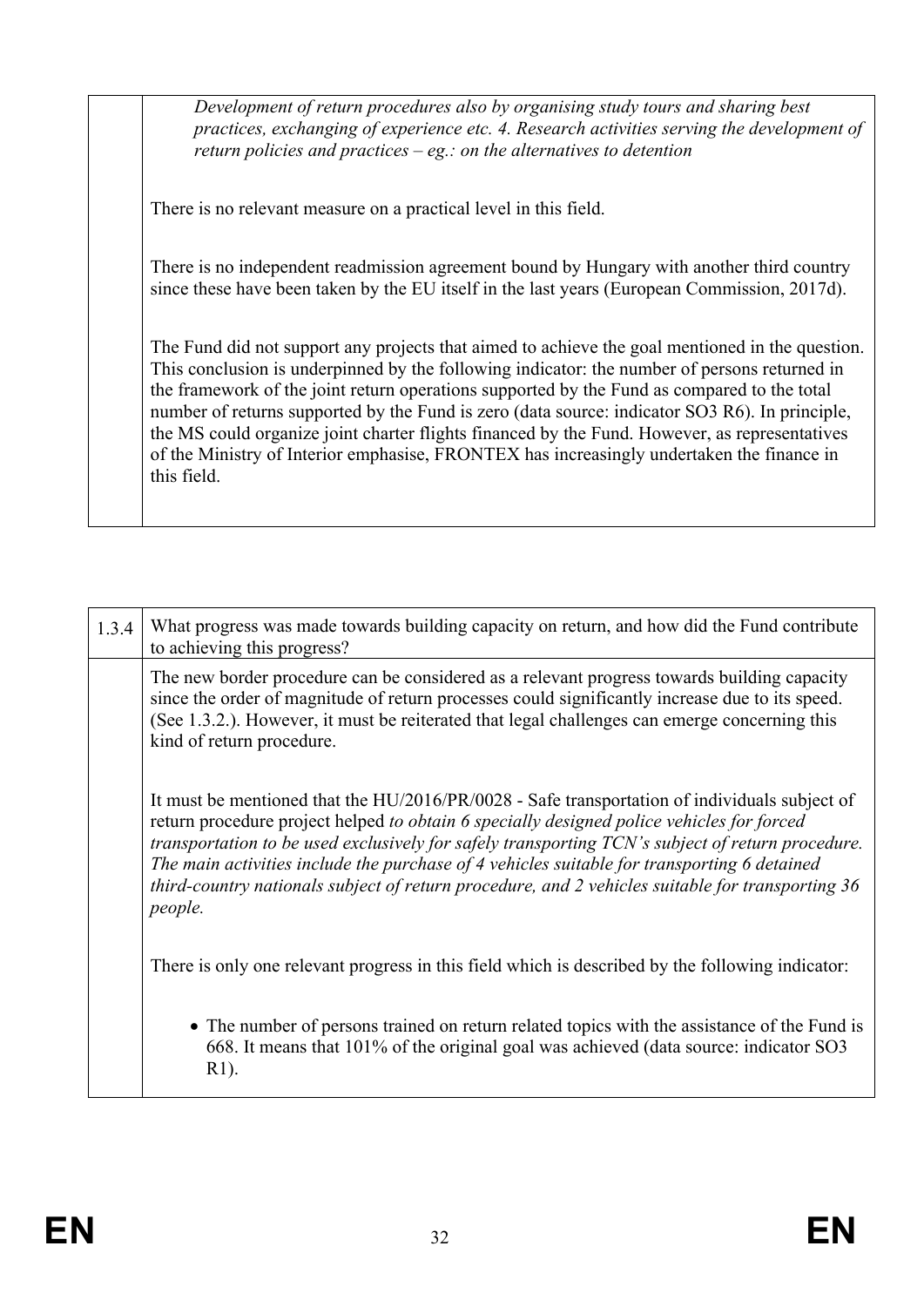The other relevant indicator shows that there has been no progress in the monitoring and evaluation of return policies:

 The number of projects supported under the Fund to develop, monitor and evaluate return policies in Member States is zero (data source: indicator SO3 C4)

Therefore, it can be stated that the Fund could contribute to progress in certain less important areas but Hungary could increase its return capacity independently from the Fund support due to its mentioned transit procedure. However, this return capacity is hardly measurable since we do not know how many people would have entered to Hungary without the current transit zone system (see in the first paragraph of the overall question of this SO).

| Specific objective 4: Solidarity - Enhance the solidarity and responsibility sharing between the<br>1.4<br>Member States, in particular towards those most affected by migration and asylum flows,<br>including through practical cooperation.                                                                                                                                         |
|----------------------------------------------------------------------------------------------------------------------------------------------------------------------------------------------------------------------------------------------------------------------------------------------------------------------------------------------------------------------------------------|
| The overall question: How did the Fund contribute to enhancing solidarity and responsibility-<br>sharing between the Member States, in particular towards those most affected by migration and<br>asylum flows, including through practical cooperation?                                                                                                                               |
| Hungary was one of the most affected countries by the migration and refugee crisis in 2015,<br>therefore Hungary was interested in elaborating effective solutions to handle even an extreme<br>high number of asylum claims and to provide proper service for asylum-seekers. However,<br>Hungary's vision of the desirable solution has been different from the majority of EU MSs'. |
| Taking this fact into consideration, it can be stated that Hungary did not enhance the cooperation<br>in this field. Therefore, the Fund could not contribute to any improvement. However, it must be<br>emphasized that it is the consequence of the divergent approaches and not the deficiency of the<br>Fund.                                                                      |
|                                                                                                                                                                                                                                                                                                                                                                                        |

| How did the Fund contribute to the transfer of asylum applicants (relocation as per Council<br>Decisions (EU) 2015/1253 and 2015/1601)?                                                              |
|------------------------------------------------------------------------------------------------------------------------------------------------------------------------------------------------------|
| As Hungary does not execute the Relocation system (Hungarian Government, 2017), the Fund<br>could not contribute to the transfer of applicants of international protection between Member<br>States. |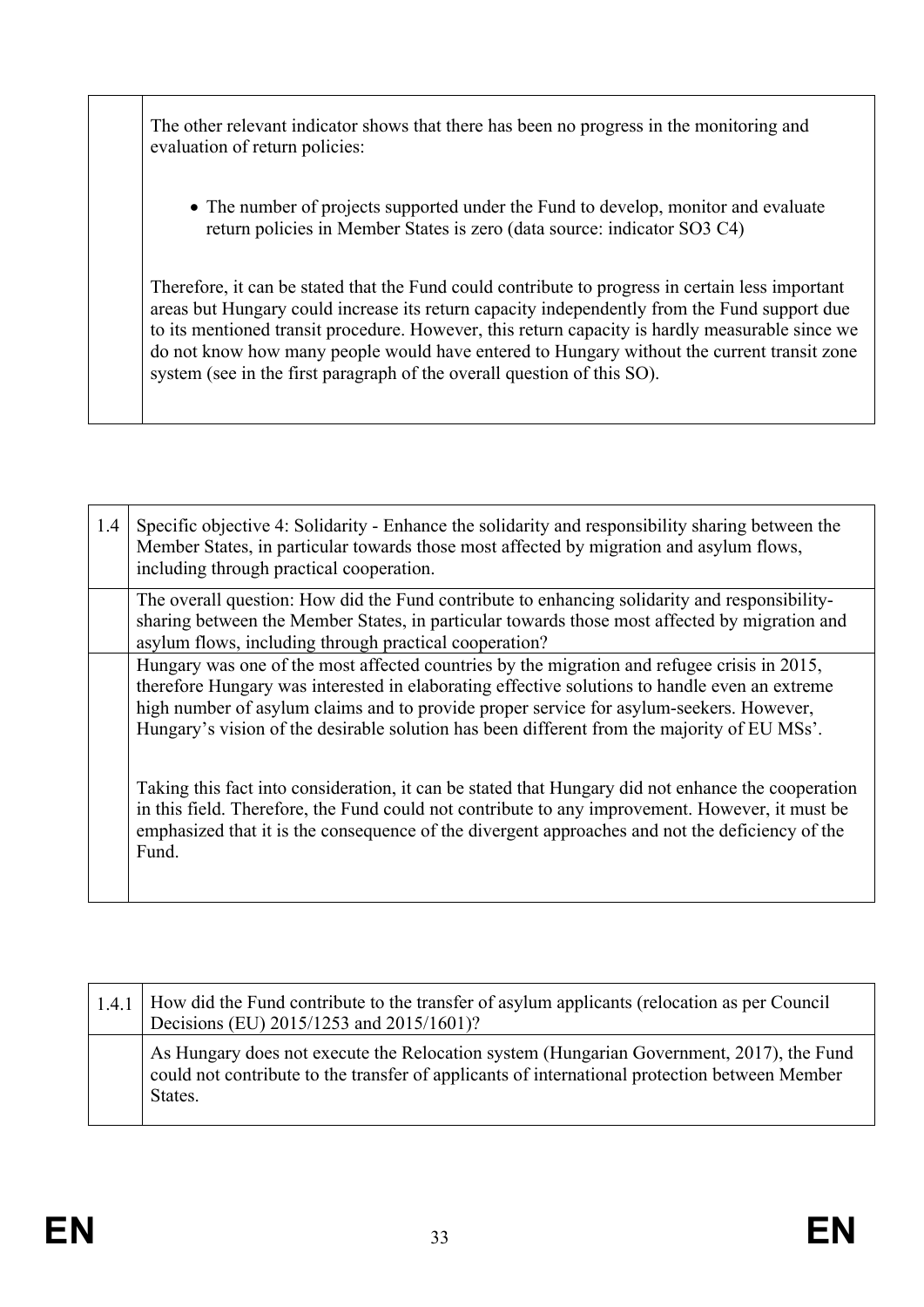| 1.4.2 | How did the Fund contribute to the transfer between Member States of beneficiaries of<br>international protection?                                                                                                                                   |
|-------|------------------------------------------------------------------------------------------------------------------------------------------------------------------------------------------------------------------------------------------------------|
|       | As Hungary does cooperate neither in the obligatory Relocation system (Hungarian<br>Government, 2017) nor in the volunteer one, the Fund could not contribute to the transfer of<br>beneficiaries of international protection between Member States. |

|  | $\sim$<br>$\sim$ |
|--|------------------|
|--|------------------|

| $\overline{2}$ | The overall question: Were the general objectives of the Fund achieved at reasonable cost?                                                                                                                                                                                                                                                                                                                                                                                                                                                                                                                                                                                                                                                                                                                                                                                                                                                                                                                                                                                                                                                                                                                                                                                                                                                                                                                                                                                                                                                                     |
|----------------|----------------------------------------------------------------------------------------------------------------------------------------------------------------------------------------------------------------------------------------------------------------------------------------------------------------------------------------------------------------------------------------------------------------------------------------------------------------------------------------------------------------------------------------------------------------------------------------------------------------------------------------------------------------------------------------------------------------------------------------------------------------------------------------------------------------------------------------------------------------------------------------------------------------------------------------------------------------------------------------------------------------------------------------------------------------------------------------------------------------------------------------------------------------------------------------------------------------------------------------------------------------------------------------------------------------------------------------------------------------------------------------------------------------------------------------------------------------------------------------------------------------------------------------------------------------|
|                | As the projects started later than planned and almost none of them have been implemented until<br>30th of June 2017, it is difficult to answer the overall question. However, it is possible to point at<br>some elements of the management procedures (see Section 2.1 and 2.2.) that ensured efficiency.<br>Due to the strict financial evaluating rules of the applications the eligible costs were reasonable<br>within the analysed period. According to the information available, the same results and quality<br>could not have been reached at a lower cost. The products were procured and the services were<br>provided at competitive prices, procurement procedures were carried out according to the national<br>rules, and the salaries were also defined by the labour market in the projects. Both planning and<br>implementation was appropriate from a financial perspective, it can be said that the value for<br>money principle was implemented through the reference period. Lower costs could not be achieved<br>especially in case of the public authorities as these organisations did not apply for the costs of the<br>management (as they were covered by their annual budget). Taking the findings of the beneficiary<br>survey into consideration, the external evaluator considers the costs justified given the outputs that<br>have been achieved until now. In addition, the external evaluator considers AMIF as a program<br>having relatively low administrative costs on Fund level and adequate cost on project level. |

| 2.1 To what extent were the results of the Fund achieved at reasonable cost in terms of deployed<br>financial and human resources?                                                              |
|-------------------------------------------------------------------------------------------------------------------------------------------------------------------------------------------------|
| The guideline of the call for proposals specified (among many other issues) the requirements both<br>of the applicants (organisational, economic and financial) and of the proposals themselves |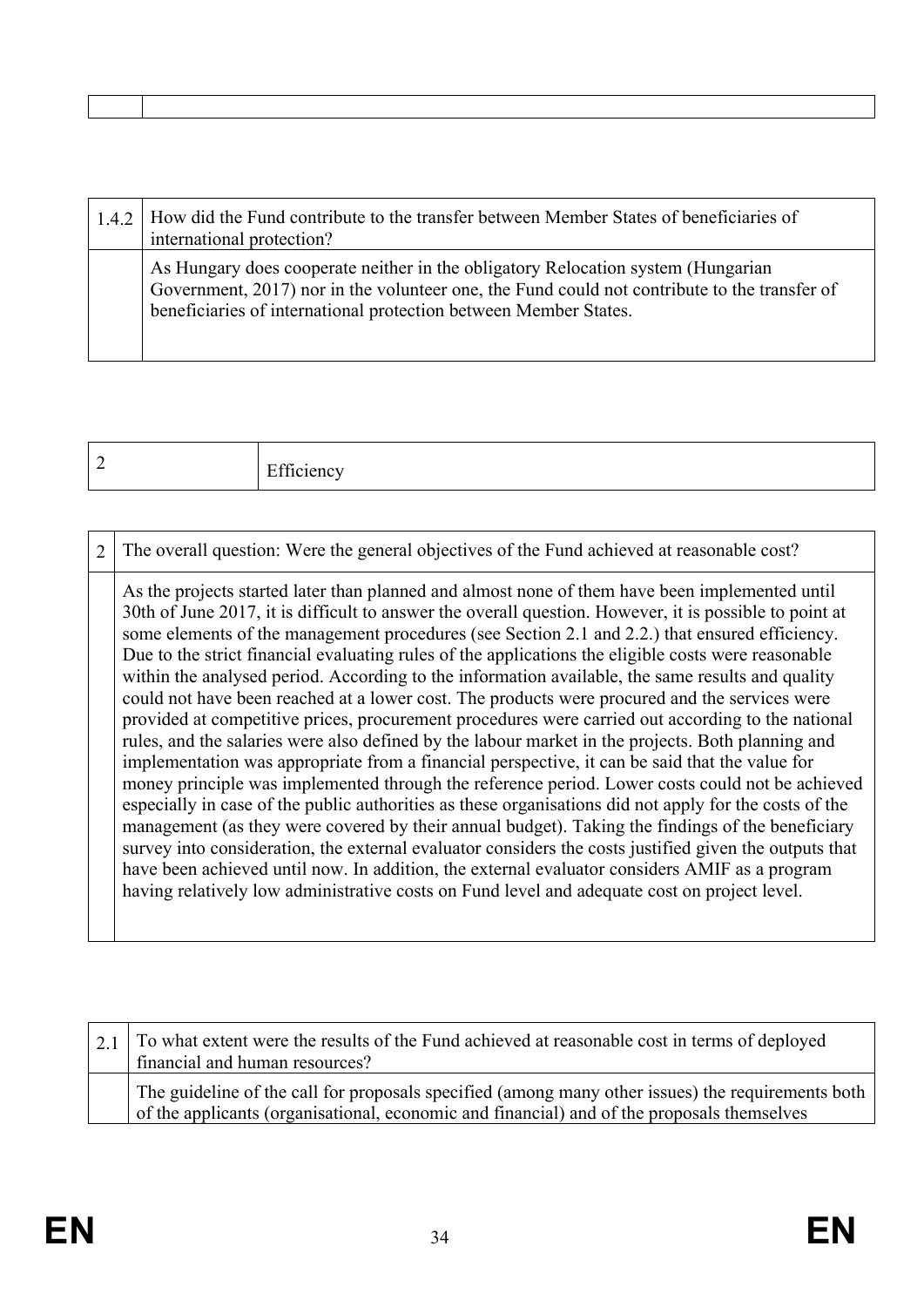(technical, professional and financial). In addition, it gave information about the evaluation criteria itself. In line with the general rules of evaluation a proposal only qualified for funding, if based on its evaluation, the proposal reached a given percentage of the maximum score available. The projects were assessed by an independent Evaluation Committee (hereafter: EC). The Evaluation Committee is composed of members and observers. The members must have relevant experience in the fields of Hungarian and European migration. The head of the Committee is from the RA designated by the Responsible Person. The process of the EC results in a list of proposals selected for funding to submit to the Responsible Person for approval. The applications are evaluated by the Evaluation Committee even financially and from a professional point of view. During the financial evaluation the experts of the Evaluation Committee analysed the costeffectiveness of the expenditures (including the selection of contractors), the eligibility of the costs and the financial reliability and financial contribution of the organisations applying for funding. Moreover, the Evaluation Committee had a right to reduce the over-planned costs. EC requested 18% of the applicants to reduce their over-planned expenses and thereby the total grant amount of the AMIF projects were reduced by 14,8%. For the control of personal costs the Evaluation Committee took the Hungarian wage scale of the related professions into consideration.

The overestimated costs could be filtered out due to the regulation that obliged the beneficiaries to call for tenders if the costs of specific activities are above 1.000.000 HUF.

Public procurement procedures and procurements are implemented through a request of three price offers. Thereby, the procedure incorporates the obligation to check market prices. It should be mentioned that there are some exceptions to the requirement for the submission of at least three tenders due to a change in legalisation (Government Decree No. 459/2016 (XII.23.). However, the impact of these changes still cannot be evaluated, as the modified Act on Public Procurement came into force in 1st April 2017 (just three months before the end of the scrutinized period).

At the Fund level, the costs of technical assistance reached only 2.68% of the total budget.

At project level, the project management costs had to remain below 8%. In addition, a 7% flat rate was also ensured for covering the indirect costs (that cannot be identified by the beneficiaries as being directly attributed to the project but which can be identified and justified by its accounting system as being incurred in direct relationship with the eligible direct costs attributed to the project) of the beneficiaries. The external evaluator considers AMIF as a program having adequate administrative costs at the project level .

Representatives of the beneficiaries could specify their level of agreement or disagreement on five-point scales (1 = "not at all", 2 =  $\alpha$ , slightly", 3 =  $\alpha$ , moderately", 4 =  $\alpha$ , very", 5 = "extremely") while answering various questions. According to most of them, the financial resources were sufficient to implement the activities of the project on high standards (mean: 4.0). However, it should be also mentioned that some of the respondents pointed at the low level of personal costs that did not allow to hire high-quality subcontractors and employees. Almost none of the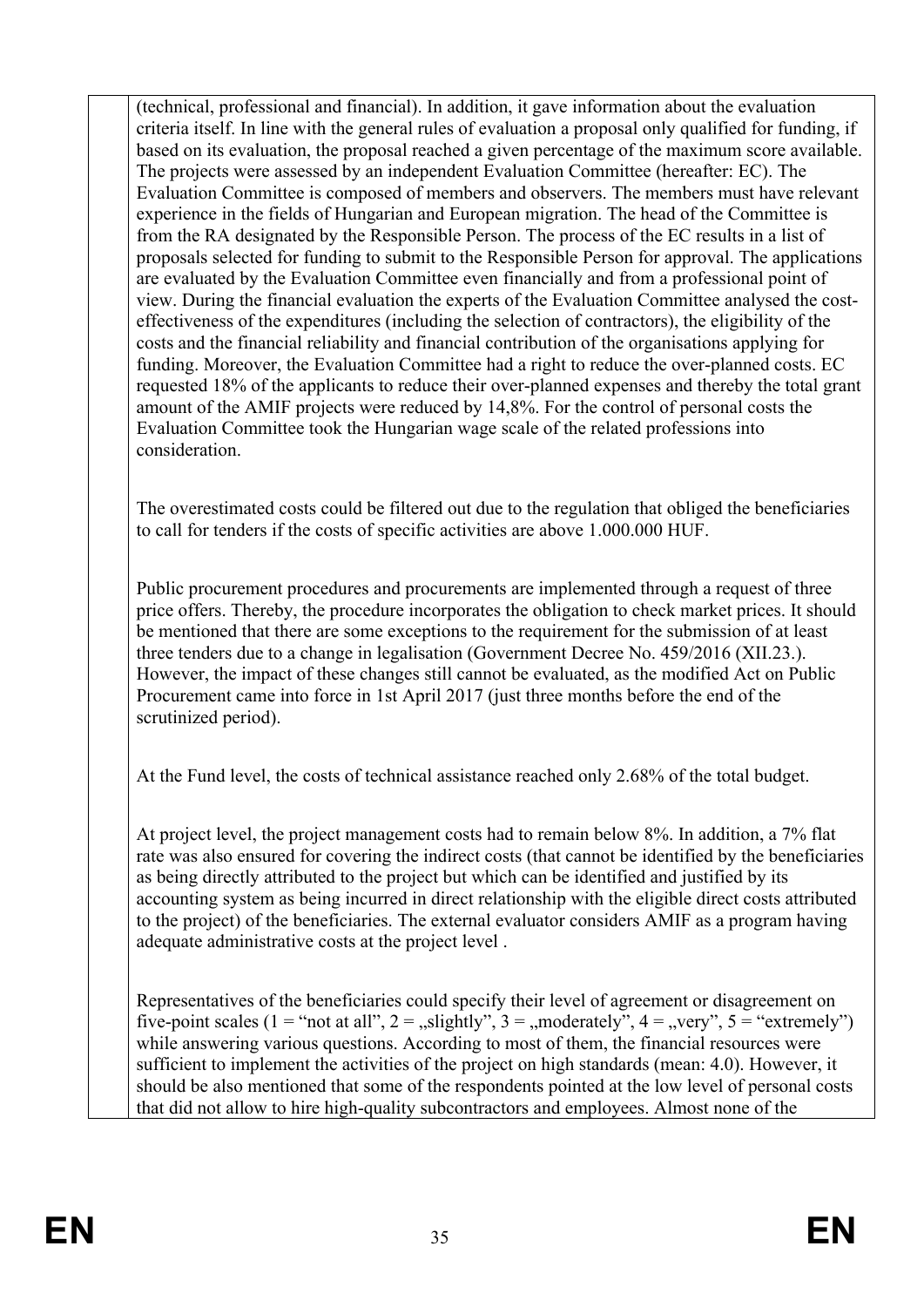respondents agreed with the statement: "it would be possible to reach the same results and quality at a lower cost" (mean: 1.6). Almost all of the beneficiaries emphasised that the activities of the project really supported the achievement of the aims that had previously been defined (mean: 4.7). Taking these findings into consideration, the costs can be seen as justified.

Although, it would be possible to specify the costs per beneficiary of a service but comparing these costs (and thereby use the method of benchmarking) would be not possible due to the difficulties that are described in the chapter "Simplification and reduction of administrative burden".

| 2.2 | What measures were put in place to prevent, detect, report and follow up on cases of fraud and<br>other irregularities, and how did they perform?                                                                                                                                                                                                                                                                                                                                                                                                 |
|-----|---------------------------------------------------------------------------------------------------------------------------------------------------------------------------------------------------------------------------------------------------------------------------------------------------------------------------------------------------------------------------------------------------------------------------------------------------------------------------------------------------------------------------------------------------|
|     | Project supervisors are responsible for the financial-economic supervision and control, and the<br>examination of professional effectiveness of the projects. During their analysis they respect and<br>take into consideration the Hungarian and international general rules of supervision:                                                                                                                                                                                                                                                     |
|     | • to examine the realisation of the projects from the aspect of conformity with the<br>Hungarian and European Union legislation (Act on State Budget, Act on Accounting, Act<br>on VAT, community competition law, community policies, etc.), and the agreement set up<br>with the beneficiaries;                                                                                                                                                                                                                                                 |
|     | • to check and analyse the project interim report submitted by the beneficiaries on the<br>project implementation (narratives and financial claims);                                                                                                                                                                                                                                                                                                                                                                                              |
|     | The Beneficiaries are obliged to report on the progress of project implementation via the IT<br>system in every two months and the final report after the end of the execution. 45 days after the<br>arrival of their report, the Management Team declares whether the costs emerged at the<br>Beneficiaries are eligible, recorded, related to the objectives of the subsidy and the<br>implementation of the project. If it is necessary additional supporting documents can be requested<br>and on-the-spot control could also be carried out; |
|     | • to check the document and procedure of public procurement;                                                                                                                                                                                                                                                                                                                                                                                                                                                                                      |
|     | • to certificate payment and recovery requests prior to making any payments/recoveries;                                                                                                                                                                                                                                                                                                                                                                                                                                                           |
|     | • to check and analyse beneficiaries' final reports, to establish the final eligible costs;                                                                                                                                                                                                                                                                                                                                                                                                                                                       |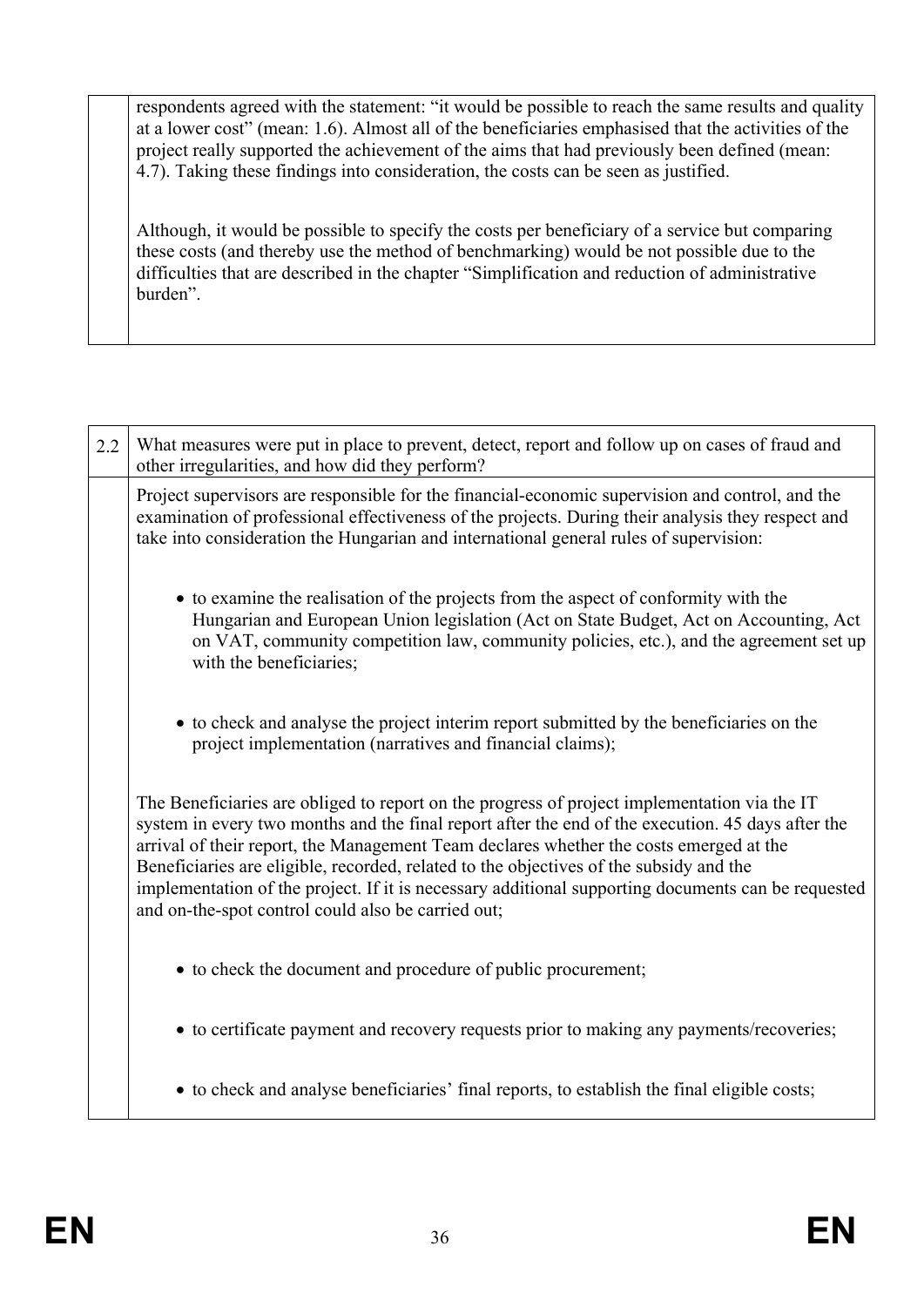to realise on-the-spot control of the projects (financial and operational);

Operational and financial on-the-spot checks are carried out in line with Commission Implementing Regulation on general principles of controls and in line with the Control Strategy of the RA; they are conducted based on the annual control plan of the RA (on the basis of risk assessment and meeting the criteria for representativeness, non-statistical sampling method) and ad hoc on-the-spot controls when necessary. In the course of the on-the-spot control they pay special attention to the supervision of the operational/professional implementation of the project, they check invoices and other conclusive accounting documents, supervise the observation of national and community rules, with special regard to the rules on the accountability of expenditures, public procurement, state subsidies, equality of opportunity, information and publicity, and to the prevention, detection and correction of irregularities.

The RA conducted altogether 6 operational on-the-spot controls between August and October 2016. The selection of the projects for control was conducted according to the Control Strategy of the RA, based on risk analysis and meeting the representativity criteria, as opposed to statistical sampling. The RA put the projects in order based on the evaluation of weighted risk factors, selected those who achieved the highest scores, altogether 20% of the projects, then examined whether they meet the representativity criteria. If the selected sample did not fulfil all the criteria of representativeness, the RA added the projects that scored highest on the criteria in question.

The majority of the problems were minor: formal errors; discrepancies between documents due to data inaccuracies; lack of clauses appropriately stating the document retention obligation or the obligation to tolerate control procedures in contracts between beneficiaries and third party contractual partners; disorganized or incomplete project documentation; 1-2 months of delays in project implementation; reports that do not reflect the actual progress. These errors have been corrected according to the proposals of the RA, or their correction is in progress. In one case, the RA revealed severe errors that put the achievement of project objectives errors at risk. RA ordered the correction of legal documents from both legal and technical aspects and declined the payment of unapproved project costs.

The RA, as a part of the administrative control check that the public procurement(s) or other procurement(s) answer the requirement of law. Checks connecting to the public procurement(s) are carried out by RA before the institution and also after accomplishment of the procedures. These controls are supplementary to each other and the system of controls is created in a way that it ensures the compliance with national and union rules and the filtering of non-eligible expenditures.

In case of suspicion of fraud the RA has an obligation to initiate criminal procedure 'Government Decree No. 135/2015. (VI. 2.) on the use of the funds of Asylum, Migration and Integration Fund and Internal Security Fund in the period of 2014-2020' (Article 12). The RA designates a responsible staff member for handling irregularities. It should be also mentioned that RA repeatedly gives trainings to its staff and the Beneficiaries on the subject (for detecting and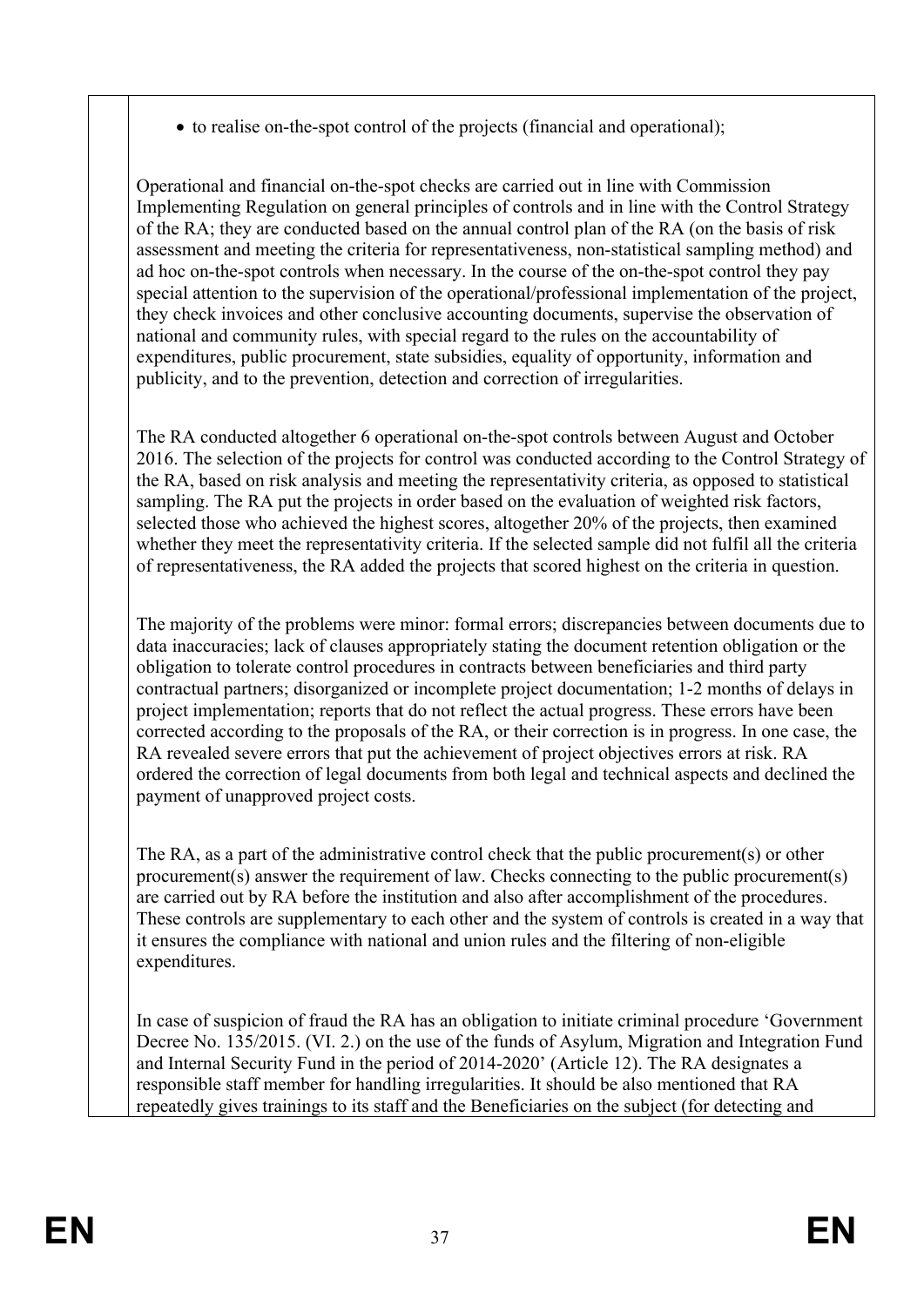| r | .u |
|---|----|
|---|----|

| 3 | The overall question: Did the objectives of the interventions funded by the Fund correspond to the<br>actual needs?                                                                                                                                                                                                                                                                                                                                                                                                                                                                                                                                                                                                                                                         |
|---|-----------------------------------------------------------------------------------------------------------------------------------------------------------------------------------------------------------------------------------------------------------------------------------------------------------------------------------------------------------------------------------------------------------------------------------------------------------------------------------------------------------------------------------------------------------------------------------------------------------------------------------------------------------------------------------------------------------------------------------------------------------------------------|
|   | Partly. The interventions funded by the Fund would have been able to correspond to the planned<br>needs but the migration crisis in 2015 has completely changed the environment. The National<br>Programme, the Fund and its interventions were designed based on a forecast which could not<br>follow this changing environment. Although, a new project was designed after 2015 (MMIA-<br>1.1.10/3-2016-00001 (SFC code is still not available) - Development of services provided in transit<br>zones) but even this new project was not able in itself to correspond to the actual situation.                                                                                                                                                                           |
|   | Nevertheless, the Fund's interventions were able to correspond to the needs that have not been<br>changed by the migration crisis or the political reaction to this crisis. Most of these unchanged<br>needs were related to integration measures (e.g. integration needs of TCNs in schools and in the<br>labour-market, etc.).                                                                                                                                                                                                                                                                                                                                                                                                                                            |
|   | The structure of measurements had been designed for a totally different migration context. The<br>programming was carried out in 2013 and 2014, before any prognostications of the crisis. The new<br>environment caused by global processes were not expected in the national strategy and later on<br>Hungary decided to give a new response to the emerging new challenges. Hungary partly diverged<br>from the National Programme in this new situation. Therefore, the National Programme and the<br>Fund were able to respond to the actual needs only to a limited extent. It must be emphasized that it<br>is not the consequence of an erroneous design or an incorrect implementation. It is the consequence<br>of the new challenges and a new response to them. |
|   | Overall, due to the changed situation the Fund established interventions only partly corresponded to<br>the actual needs.                                                                                                                                                                                                                                                                                                                                                                                                                                                                                                                                                                                                                                                   |

| 3.1   Did the objectives set by the Member State in the National Programme respond to the identified |
|------------------------------------------------------------------------------------------------------|
| needs?                                                                                               |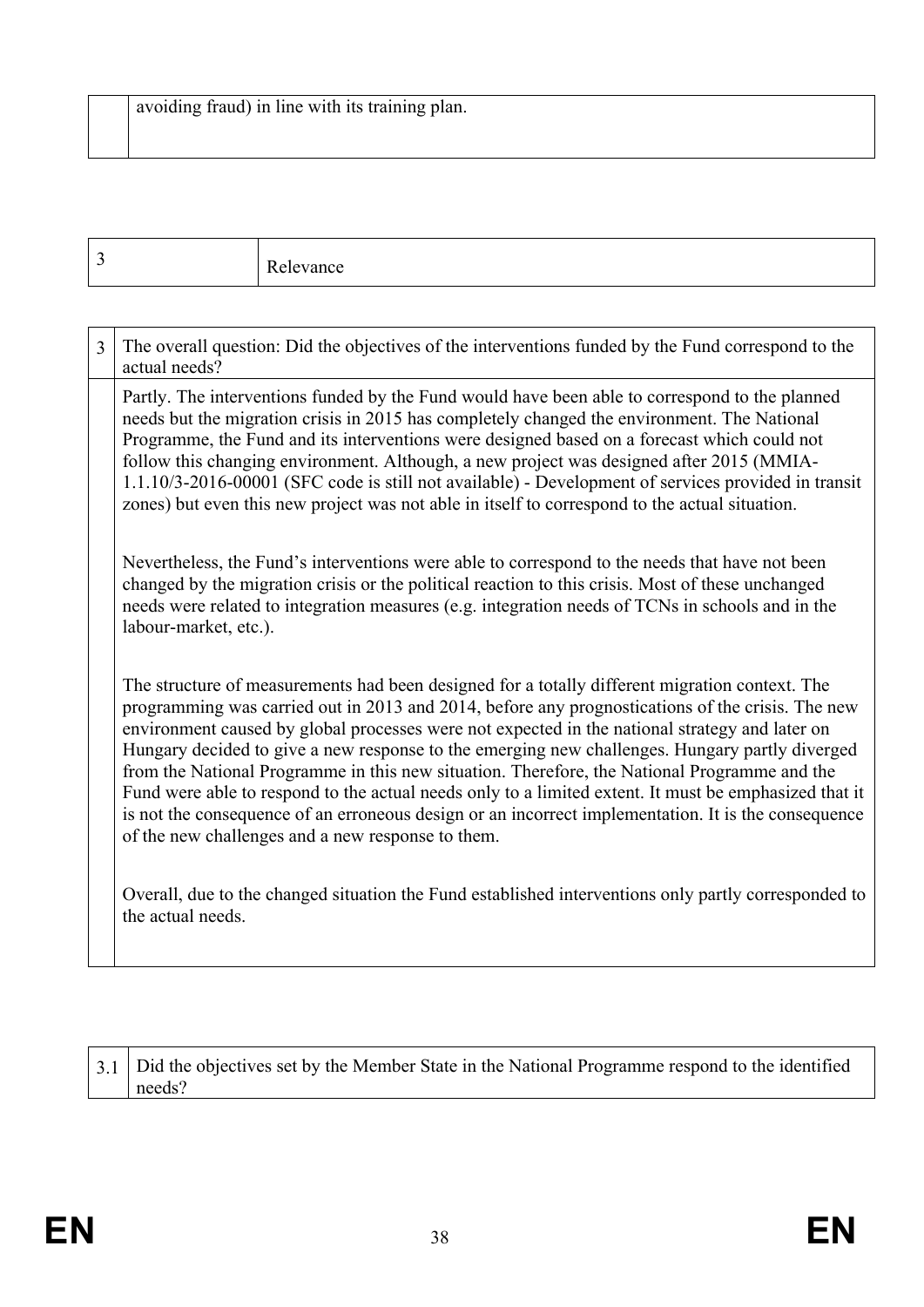As it has been elaborated in the previous chapters, Hungarian asylum and return policies have changed significantly in 2015 due to the migration crisis (see: IOM, 2017). Return and solidarity policies have also changed slightly.

Due to the space limitation, it is possible to highlight only a few crucial objectives of the NP in order to demonstrate the differences between the NP and the identified needs. Sentences in italic are objectives taken from the NP which demonstrate the planned reaction to the identified needs. The sentences in regular font style demonstrate the actual responses to the actual needs.

## In asylum:

- *In order to actively contribute to the EU becoming an "international protection zone" HU is committed to continue facilitating the protection, security and integration of TCNs in need of international protection, in compliance with EU and Hungarian legislation*  (NP 2016, p. 8). – Hungary did not aim to adapt to the fluctuations in the asylum situation, and was not able to react rapidly to changes in the numbers and composition of applicants. It aimed to decrease the number of asylum-seekers which can be obviously evaluated as a different response.
- *HU intends to enhance legal guarantees of the TCNs in all phases of the asylum procedure, and to support the rights of applicants with continuous information* (NP 2016, p. 8). – As it is described in Specific Objective 1, there are no relevant steps in this field.
- *HU intends to raise the standard of efficient and fair asylum procedures. Further priorities are the development and quality improvement of the existing institutional system and services so that asylum seekers arriving in HU can be provided with adequate reception conditions* (NP 2016, p. 8)*.* – It is described in Specific Objective 1, almost all new arrivals must stay in the transit zones which cannot be considered as adequate reception centres, and due to possible security costs it neither can be considered as costeffective per capita.

## In solidarity:

 *Taking part in international solidarity, HU wishes to provide assistance to countries under great asylum pressure by participating in Regional Protection Programmes* (NP 2016, p. 22) – As it is described in Specific Objective 4 and partly in 3 (in 1.3.3), the approach of Hungary and institutions of EU is different regarding solidarity.

In integration/legal migration: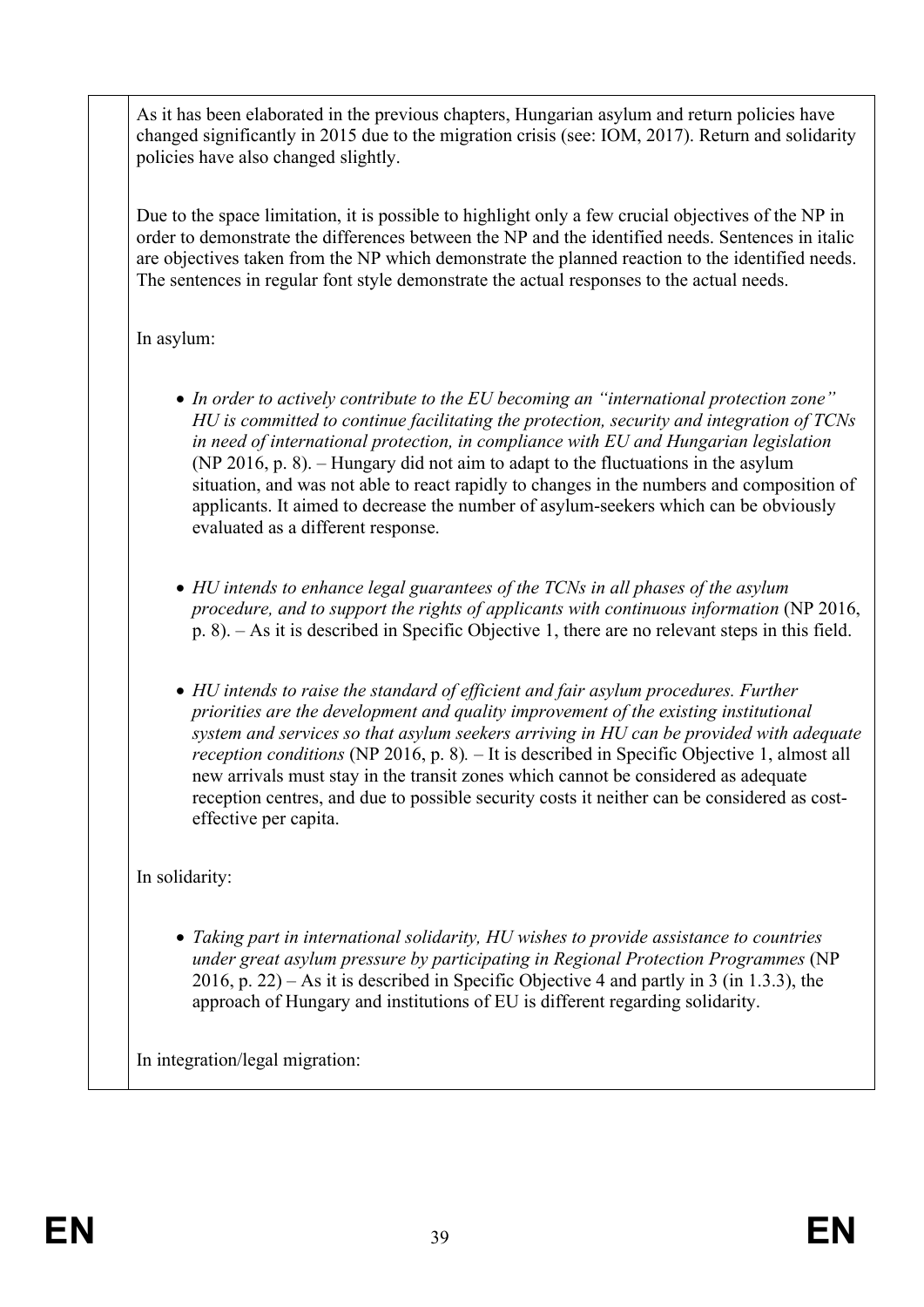- *As a further goal, HU wishes to become a more inclusive society and intends to reach that this inclusive attitude and openness makes it possible for newcomers not to have to give up their own culture, language and traditions but practice these in harmony with the legal order and values of HU and of the European Union* (NP 2016, p. 11). *–* As it is described in Specific Objective 2 (especially chapter 1.2.2), Hungary has weakened the image of an inclusive country. In fact, there have been several steps to weaken this image in a sense.
- *In order to receive financial assistance for integration purposes, the beneficiaries of international protection sign an Integration Contract, in the framework of which HU provides financial assistance from national budget and the refugees use the different services of the family support centres, which are maintained from national budget. With the support of AMIF, the quality of services will be improved* (NP 2016, p. 12)*. –* This integration program has been ceased since 2016.
- *Officials in public administration as well as the staff of NGOs involved with TCNs are to receive migrant specific and intercultural trainings* (NP 2016, p. 14)*. –* The Fund supported projects which helped to achieve this objective but overall, the process - which is described above - set a relevant obstacle in this field.

## In return:

 *To facilitate smooth and humane return HU wishes to maintain staff with specific expertise by providing training* (NP 2016, p. 15)*.* – The new return model described in Specific Objective 3 cannot be considered as a humane one since it does not lead to prioritising voluntary return as it is also demonstrated in Specific Objective 3.

The NP did not respond to real needs concerning several objectives. The identified needs might have been real and serious at the time of the elaboration of the NP but these needs have changed relevantly in 2015. Neither the NP was able to respond to the actual needs nor the implemented migration policies were able to create new and adequate solutions in accordance with the NP.

The beneficiaries were asked about their opinion on how timely the goals recorded in the NP are. They had to answer on a five-degree scale  $(1=$  they are not timely at all,  $5=$  they are perfectly timely). The average of the responses was 3.68. The beneficiaries could answer also whether the activities carried out by AMIF projects could respond to the timely challenges in Hungary. 53,3% of them answered with "partly".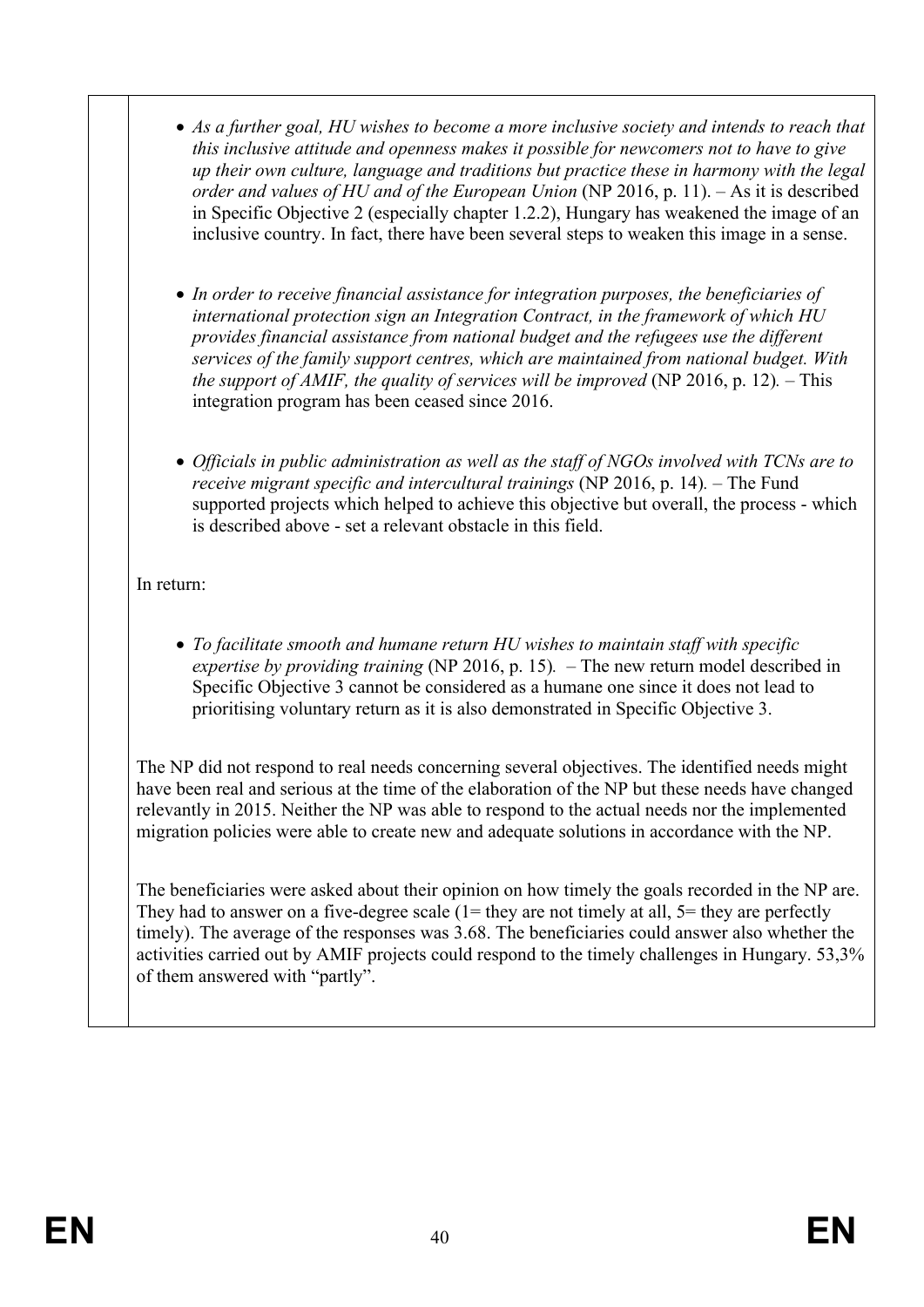| 3.2 | Which measures did the Member State put in place to address changing needs?                                                                                                                                                                                                                                                                                                                                                                                                                                                                               |
|-----|-----------------------------------------------------------------------------------------------------------------------------------------------------------------------------------------------------------------------------------------------------------------------------------------------------------------------------------------------------------------------------------------------------------------------------------------------------------------------------------------------------------------------------------------------------------|
|     | Six project proposals, focusing on SO1 NO1 FP3, were withdrawn due to the fact that the<br>reception system had been modified relevantly (See Specific Objective 1.1.2) and thus two<br>important reception facilities were closed. Furthermore, building up a new closed facility and a<br>new reception centre became unnecessary as a result of the transits zones system. These measures<br>were put in place to address the change what was caused by the migration crisis in 2015 and its<br>consequences.                                          |
|     | As it is also described in Section III, an intercultural dialogue and the social inclusion of migrants<br>to facilitate integration were also strongly supported. However, the RA did not receive<br>applications focusing on SO1 NO1 FP4 and SO1 NO2 FP2. SO1 NO1 FP3 was also not achieved<br>as no related call for proposal were launched by the RA. It might be a result of the changing<br>needs although the rescheduled measures did not help to find responses to the new challenges.                                                            |
|     | Overall, it can be considered that the NP was not modified meanwhile the actual Hungarian<br>policies have been changed – however certain concrete changes happened (e.g.: two facility<br>investments were withdrawn). Its result was that the project structure was able to adapt to the new<br>challenges and needs only to a limited extent. However, it must be mentioned that the new<br>challenges were induced by the new governmental approach after 2015. Therefore, it is<br>understandable why a new modified NP did not try to redress them. |

4 Coherence

| $\overline{4}$ | The overall question: Were the objectives set in the national programme coherent with the ones set<br>in other programmes funded by EU resources and applying to similar areas of work? Was the<br>coherence ensured also during the implementation of the Fund?                                                                                               |
|----------------|----------------------------------------------------------------------------------------------------------------------------------------------------------------------------------------------------------------------------------------------------------------------------------------------------------------------------------------------------------------|
|                | There were no other programmes funded by EU resources and applying to similar areas of work in<br>Hungary. Therefore, coherence is not a relevant issue related to the Fund and projects supported by<br>the Fund. There is no information even of individual conflicts or parallel financing between the<br>Fund and other programmes funded by EU resources. |
|                | Furthermore, objectives set in the National Program have unique goals and these stand<br>independently from the objectives set in other planning documents.                                                                                                                                                                                                    |
|                | The Partnership Agreement for Hungary, 2014-2020 concerning the European Regional<br>Development Fund (ERDF), the Cohesion Fund (CF), the European Social Fund (ESF), the                                                                                                                                                                                      |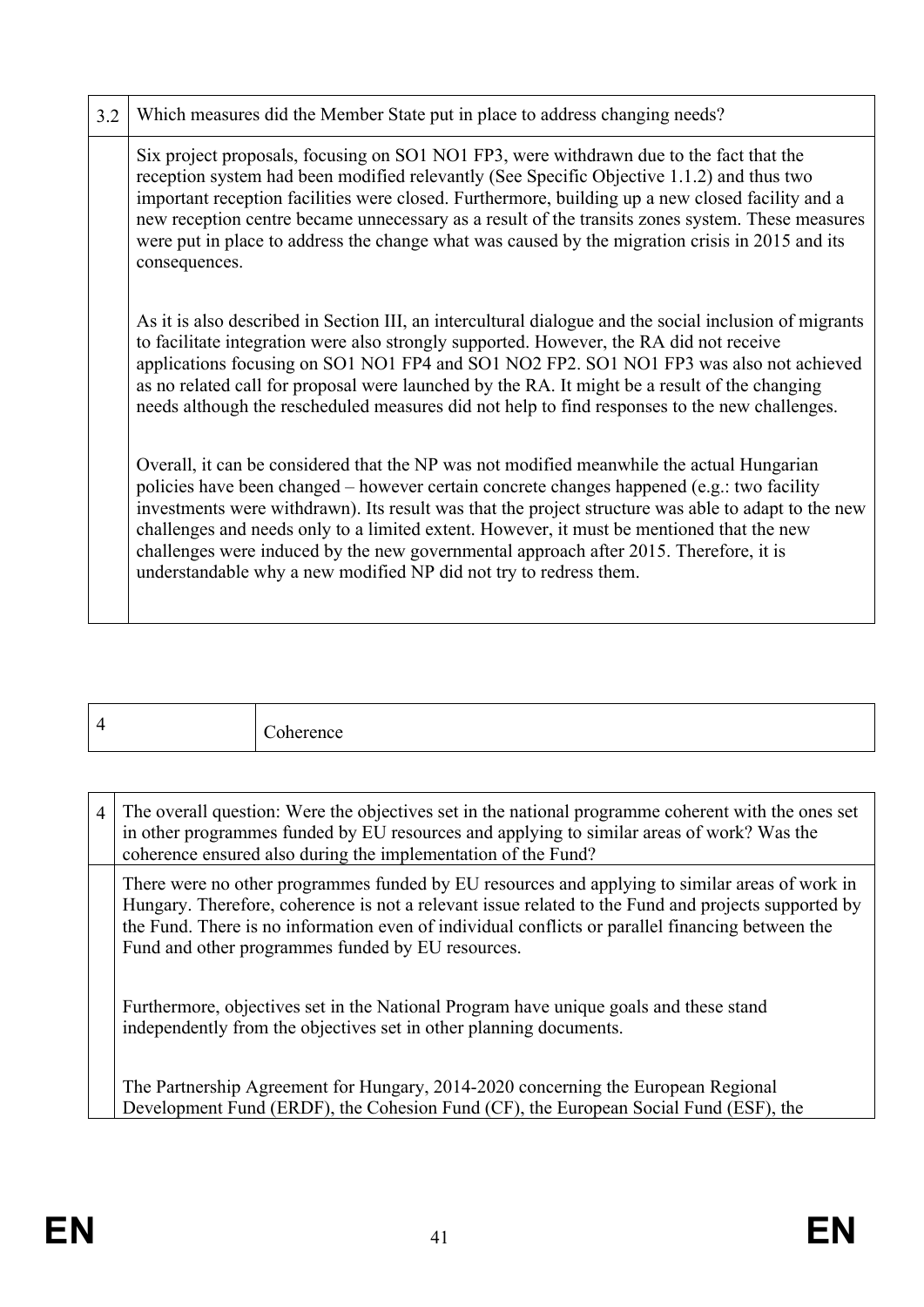European Agricultural Fund for Rural Development (EAFRD) and the European Maritime and Fisheries Fund (EMFF) was examined. It has a general goal regarding the promotion of employment through economic development, education and social inclusion policies, with territorial disparities taken into account. (See the original Hungarian version here: Magyarország Partnerségi Megállapodása a 2014–2020-as fejlesztési időszakra, 2014 and an English summary here: Summary of the Partnership Agreement for Hungary, 2014-2020, 2014) It is possible that general social improvements achieved by the above mentioned funds are able to affect persons in the Fund's target group (e.g. through better and more efficient institutions, through better labourmarket, etc.) but there are one specific measure (vocational training) which could have been harmonised with the strategy of the Fund since these funds concentrate on general social developments.

| 4.1 | Was an assessment of other interventions with similar objectives carried out and taken into<br>account during the programming stage?                                                                                                                                                                                                                                                                                                                                                                                                                                                                           |
|-----|----------------------------------------------------------------------------------------------------------------------------------------------------------------------------------------------------------------------------------------------------------------------------------------------------------------------------------------------------------------------------------------------------------------------------------------------------------------------------------------------------------------------------------------------------------------------------------------------------------------|
|     | Partly. MoI provided information that they coordinated with the Ministry of Human Capacities<br>(since most unaccompanied minors live in an institution which is maintained by the latter. In<br>addition, collation was necessary in order to clarify the way Article 9 (3) of Regulation (EU) No<br>516/2014 of the European Parliament influences the implementation of specific projects).<br>Moreover, MoI consulted with the European Commission about vocational trainings. However,<br>these activities can only partly be considered as assessment of other interventions with similar<br>objectives. |

| 4.2 | Were co-ordination mechanisms between the Fund and other interventions with similar objectives<br>established for the implementation period?                                                                                                                                                                                                                                                                                                                                                                                                                                                                                                                            |
|-----|-------------------------------------------------------------------------------------------------------------------------------------------------------------------------------------------------------------------------------------------------------------------------------------------------------------------------------------------------------------------------------------------------------------------------------------------------------------------------------------------------------------------------------------------------------------------------------------------------------------------------------------------------------------------------|
|     | Partly. There were no other interventions with similar objectives as it is described above.<br>However, it must be mentioned that the UNHCR might ask certain NGOs to coordinate between<br>Fund-financed projects and potential UNHCR donations. (e.g. NGOs donated by UNHCR can<br>have Fund-financed projects at the same time. It is obvious that they had to coordinate between<br>them somehow, otherwise it might have been a case of double finance.) However, these can be<br>individual and internal assessments and not comprehensive and public ones. In addition,<br>coordination was organized between UNHCR and MoI in order to avoid duplicate funding. |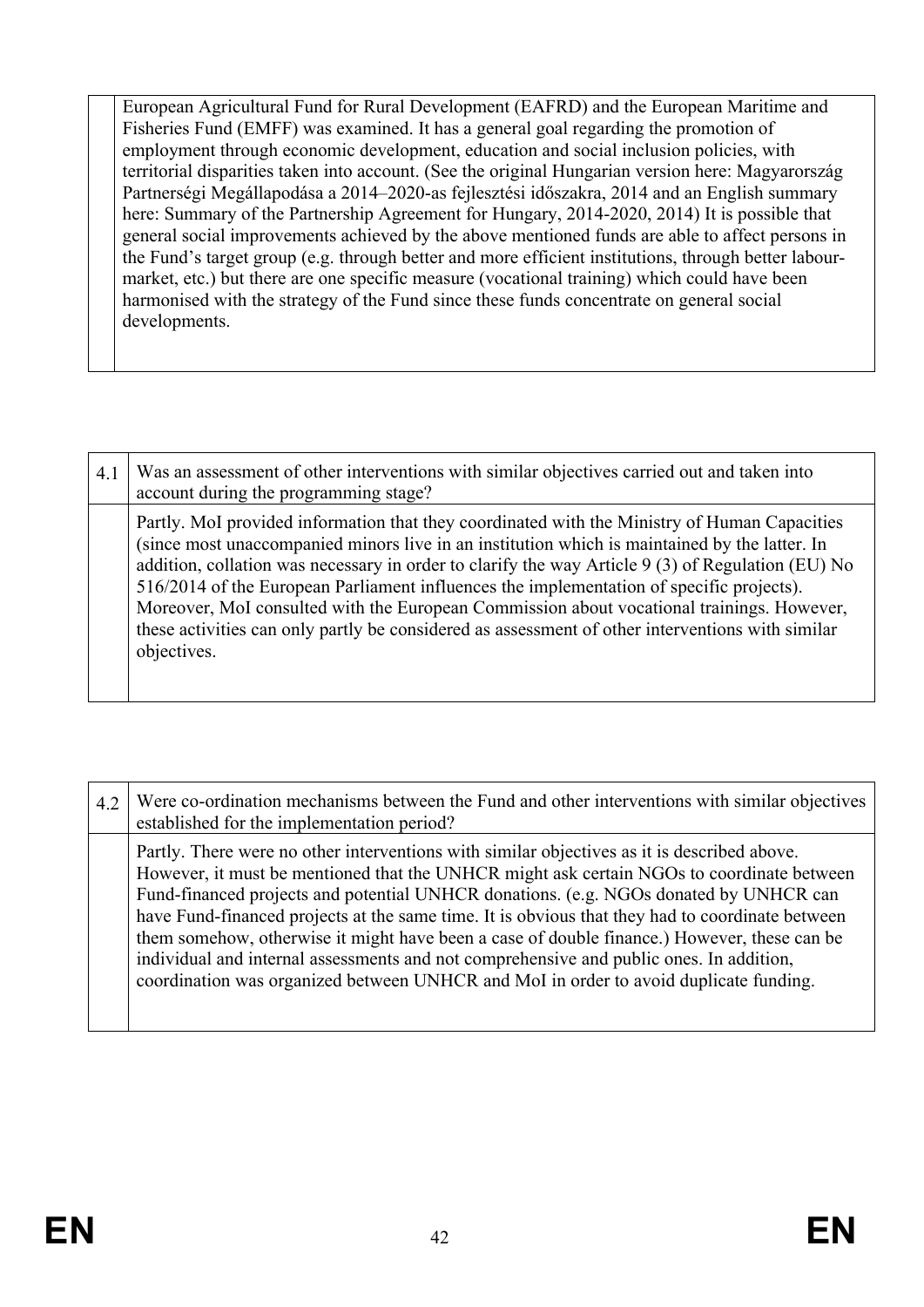| 4.3 <sup>1</sup> | Were the actions implemented through the Fund coherent with and non-contradictory to other<br>interventions with similar objectives?                                                           |
|------------------|------------------------------------------------------------------------------------------------------------------------------------------------------------------------------------------------|
|                  | As it is clarified at the Chapters 4.1 and 4.2, there were no other interventions with similar<br>objectives as it is described above. Therefore, this question is considered as non-relevant. |

| 5                                                                                                                                                                                                                                            |  | Complementarity                                                                                                                                                                                                                                                                                                                                                                                                                                                                                                                                                                                                                                                                                                                                                                                                                                                                                                                                                                                                                                                                                                                                                                                                                                                                                                                                                                                                                                                        |
|----------------------------------------------------------------------------------------------------------------------------------------------------------------------------------------------------------------------------------------------|--|------------------------------------------------------------------------------------------------------------------------------------------------------------------------------------------------------------------------------------------------------------------------------------------------------------------------------------------------------------------------------------------------------------------------------------------------------------------------------------------------------------------------------------------------------------------------------------------------------------------------------------------------------------------------------------------------------------------------------------------------------------------------------------------------------------------------------------------------------------------------------------------------------------------------------------------------------------------------------------------------------------------------------------------------------------------------------------------------------------------------------------------------------------------------------------------------------------------------------------------------------------------------------------------------------------------------------------------------------------------------------------------------------------------------------------------------------------------------|
|                                                                                                                                                                                                                                              |  |                                                                                                                                                                                                                                                                                                                                                                                                                                                                                                                                                                                                                                                                                                                                                                                                                                                                                                                                                                                                                                                                                                                                                                                                                                                                                                                                                                                                                                                                        |
| The overall question: Were the objectives set in the national programme and the corresponding<br>5<br>implemented actions complementary to those set in the framework of other policies, in particular<br>those pursued by the Member State? |  |                                                                                                                                                                                                                                                                                                                                                                                                                                                                                                                                                                                                                                                                                                                                                                                                                                                                                                                                                                                                                                                                                                                                                                                                                                                                                                                                                                                                                                                                        |
|                                                                                                                                                                                                                                              |  | Partly. Complementarity issues beyond that which have a direct connection to AMIF-related<br>policies (return policy, integration policy, asylum policy, etc.) were not considered in the<br>implementation. However, The Migration Strategy and the seven-year strategic document related<br>to Asylum and Migration Fund established by the European Union for the years 2014-20 takes<br>other policies into consideration. It says (page 3.):                                                                                                                                                                                                                                                                                                                                                                                                                                                                                                                                                                                                                                                                                                                                                                                                                                                                                                                                                                                                                      |
|                                                                                                                                                                                                                                              |  | Defining the activities related to migration needs a multidimensional approach. In the<br>development, establishment of policies, strategies and in implementing them in the fields of<br>labour market and employment, economy, demography, education (development of human<br>resources), social policy, health, equal opportunities, security and law-enforcement the<br>specific needs of migration should be taken into account. Managing migration flows require<br>the collaboration of the Ministry of Interior (bearing primary responsibility) and other<br>relevant ministries, moreover cooperation and contribution of local governments, civil and<br>religious organisations, international organisations and scientific research institutions, and<br>economic organisations is indispensable. Providing the necessary funding for realising the<br>objectives defined in the strategy is a fundamental condition for its implementation. In<br>addition to the funding allocated in the national budget, resources of the Asylum and<br>Migration Fund will also be available in the next seven years. Besides the Asylum and<br>Migration Fund, other EU resources - Internal Security Fund, Rights and Citizenship<br>Programme, the financial support for external relations (geographic and thematic<br>programmes) and the European Social Fund could contribute to the implementation of the<br>activities specified in the Migration Strategy. |
|                                                                                                                                                                                                                                              |  | All in all, complementarity issues are broadly considered in the highest-level migration strategy<br>document (but details were not elaborated neither in the National Programme, nor in the<br>implementation of the projects).                                                                                                                                                                                                                                                                                                                                                                                                                                                                                                                                                                                                                                                                                                                                                                                                                                                                                                                                                                                                                                                                                                                                                                                                                                       |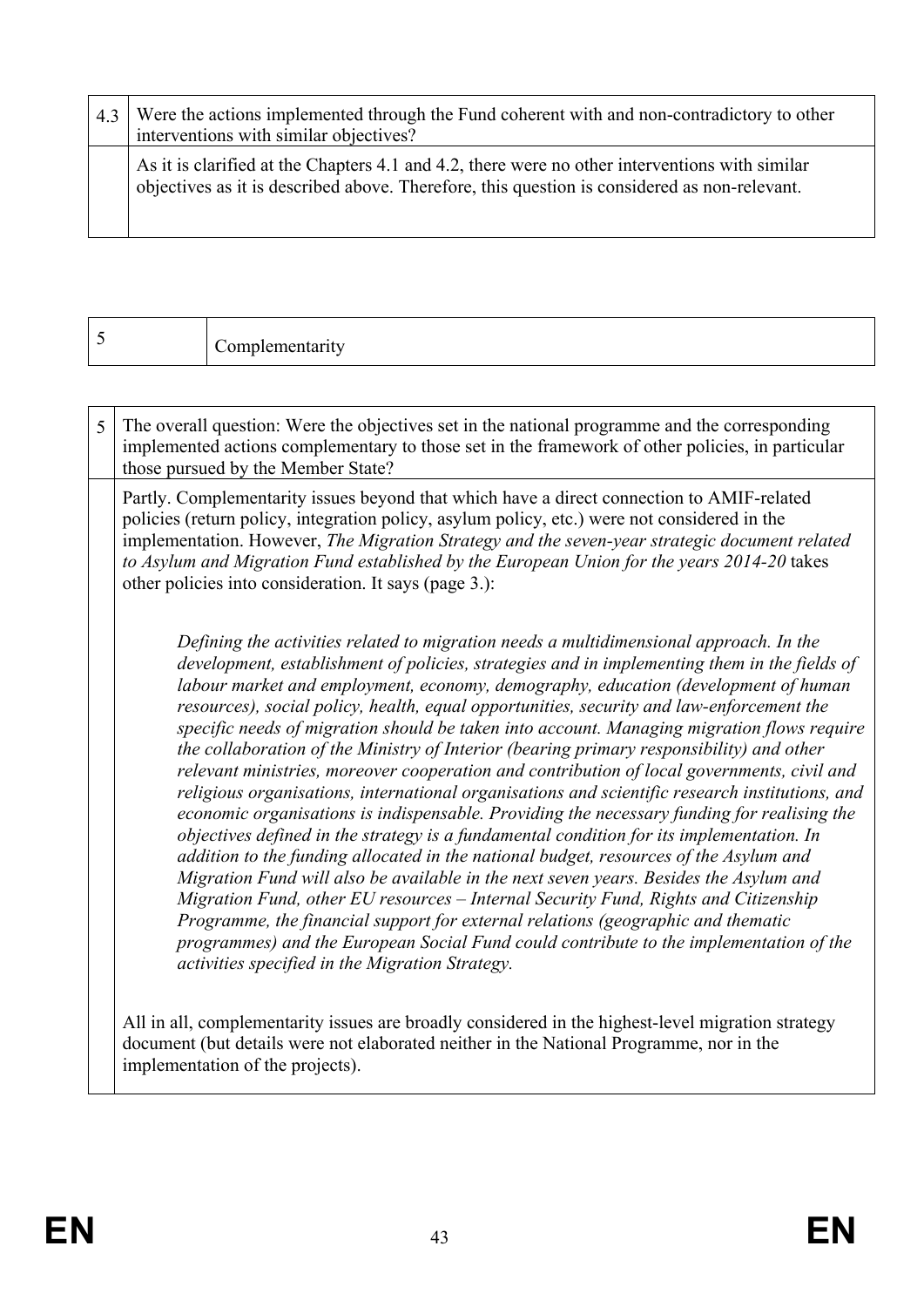As a significant guarantee for ensuring complementarity is that the Ministry of Interior is nominated as a voting member in OPs procedures and also in the EEA and Norwegian Financial Mechanism Monitoring Committee. It must be mentioned that the Cabinet Office of the Prime Minister also delegates one member to the Monitoring Committee of AMIF.

| 5.1 | Was an assessment of other interventions with complementary objectives carried out and taken<br>into account during the programming stage?                                                                                                                                                                                                                                                                                                                             |
|-----|------------------------------------------------------------------------------------------------------------------------------------------------------------------------------------------------------------------------------------------------------------------------------------------------------------------------------------------------------------------------------------------------------------------------------------------------------------------------|
|     | Partly. Based on the answer of the MoI, an assessment of other interventions with complementary<br>objectives had not been carried out as a comprehensive measure. However, the MoI reported the<br>following in its implementation report (Version: 2015.I):                                                                                                                                                                                                          |
|     | The Ministry of Interior was represented in the working group preparing European<br>Structural and Investment Fund Partnership Agreement and Operative Programmes, in<br>the implementation phase the participation of the Ministry of Interior in the Monitoring<br>Committee and in the Committee for Development Coordination is ensured. The Ministry<br>of Interior also takes part in the elaboration of the Annual Development Plan and calls<br>for proposals. |
|     | It refers that cooperation concerning complementary objectives happened, although these cannot<br>be evaluated as an assessment.                                                                                                                                                                                                                                                                                                                                       |
|     | It must be noted that the low number of TCNs (71.100 citizens of non-EU countries by 1 January<br>2016 which is only 0.7 percent of the population. See: EUROSTAT, 2017d) might be an<br>explanation to the lack of assessment and effective cooperation in complementary objectives.<br>However, in absolute number, 71.100 persons is equal to the population of the 12th biggest city<br>in Hungary.                                                                |
|     | It must also be mentioned that the National Programme AMIF (modified version) contains the<br>following regarding complementarity:                                                                                                                                                                                                                                                                                                                                     |
|     | The Responsible Authority ( $RA$ ) places emphasis on the complementarity with the<br>national budget in order to avoid the overlap between the different funding instruments<br>and to achieve the greatest added value.                                                                                                                                                                                                                                              |
|     | HU's Human Resources Development Operational Programme (HDOP) for 2014-2020<br>financed by the ESF covers all disadvantaged groups in general. In order to ensure the<br>complementarity of the two Funds, the RA closely cooperates with the Ministry of the                                                                                                                                                                                                          |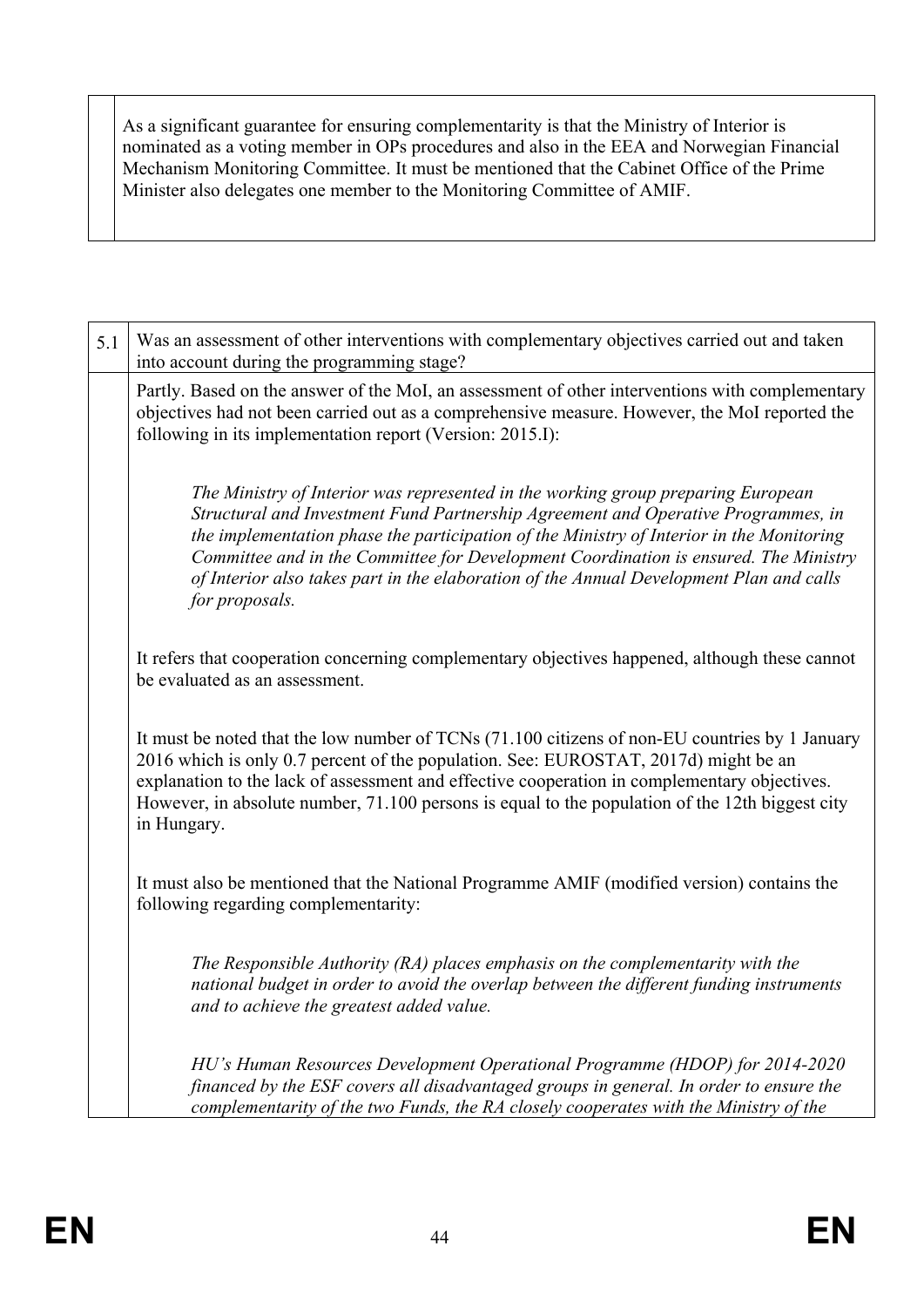*Human Resources during the preparation of the multiannual programme and the actual call for proposals especially in the field of social inclusion.* 

*Integration of Hungarian citizens from migrant backgrounds can be enhanced only from the allocations of the European Social Fund. The Ministry of Interior (MOI) is represented in the working group preparing ESIF Partnership Agreements and Operational Programmes, in the implementation phase the participation of MOI in the Monitoring Committee will be ensured. The MOI also takes part in the elaboration of the Action Plan and calls for proposals. Bearing in mind the EU external policies the RA intends to set in its call for proposals as a precondition for applicants to contact EU delegations in third countries regarding return activities and pre-departure information and assistance.*

Those measures are highly important but cannot be considered as an appropriate assessment.

| 5.2 | Were co-ordination mechanisms between the Fund and other interventions with similar objectives<br>established to ensure their complementarity for the implementing period?                                                               |
|-----|------------------------------------------------------------------------------------------------------------------------------------------------------------------------------------------------------------------------------------------|
|     | See the environment above (5.1 and 5.2). There was no chance that overlapping would take place.<br>During the programming stage, high-level consultations help to coordinate the cooperation<br>between the Fund and national resources. |

| 53 | Were mechanisms aimed to prevent overlapping of financial instruments put in place?                                                                                                                               |
|----|-------------------------------------------------------------------------------------------------------------------------------------------------------------------------------------------------------------------|
|    | Based on the above expounded facts, there was no chance that overlapping would take place.<br>Single projects were separated from the other activities of organizations receiving other financial<br>instruments. |

 $\begin{array}{|l|}\n6 & \text{EU added value}\n\end{array}$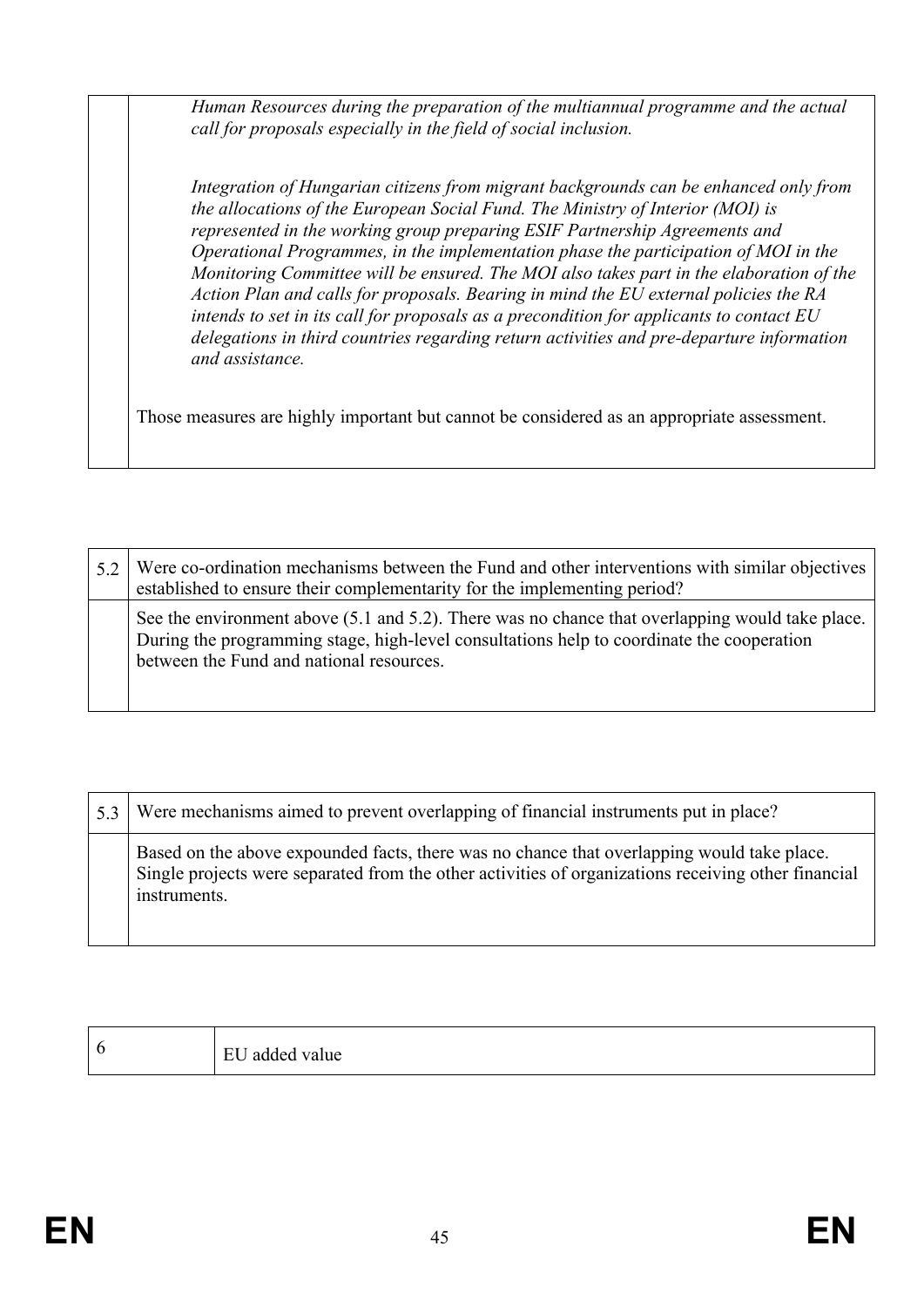| 6 | The overall question: Was any added value brought about by the EU support?     |
|---|--------------------------------------------------------------------------------|
|   | Yes, as it is described below in details. The most important added values are: |
|   | • Cultural diversity,                                                          |
|   | • cooperation between NGOs and between an NGO and a governmental organization, |
|   | • support of the European Union,                                               |
|   | stability of NGOs and Hungarian civil society.                                 |
|   |                                                                                |

| 6.1 | What are the main types of added value resulting from the support by the Fund (volume, scope,<br>role, process)?                                                                                                                                                                                                                                                                                                                                                                                                                                                                                                              |
|-----|-------------------------------------------------------------------------------------------------------------------------------------------------------------------------------------------------------------------------------------------------------------------------------------------------------------------------------------------------------------------------------------------------------------------------------------------------------------------------------------------------------------------------------------------------------------------------------------------------------------------------------|
|     | As it is mentioned in 6.4, the Fund represented a European Union conform value in Hungary<br>since it has tried to support the integration of immigrant persons and persons under international<br>protection. This attitude could support those organizations which have been working on a<br>successful co-habitation between newcomers and the host society.                                                                                                                                                                                                                                                               |
|     | NGOs that were supported by the Fund were able to refer to the Fund as an EU support in their<br>rhetoric. It is a value itself to represent the European conformity in Hungary.                                                                                                                                                                                                                                                                                                                                                                                                                                              |
|     | The cooperation between NGOs and between an NGO and a governmental organization was<br>facilitated by the structure of the Fund. (e.g.: Between NGOs: HU/2016/PR/0005 - Skills on!<br>[Artemisszió Foundation and Menedék - Hungarian Association for Migrants] or<br>HU/2016/PR/0001 – Between an NGO and a governmental organization: Supportive Services for<br>Third Country Nationals under Alien Policing Procedure [National Police Headquarters and<br>Menedék - Hungarian Association for Migrants]) It can be considered as an EU added value since<br>it strengthened synergy between the organizations concerned. |
|     | Governmental organizations would not have focused on cooperation with NGOs as they did in<br>their projects without additional resources guaranteed by the Fund. Therefore, it can be<br>considered that the Fund could add a general positive attitude to the phenomenon of migration<br>through these cooperation projects as well.                                                                                                                                                                                                                                                                                         |
|     | This immigration-friendly attitude is in line with the Article 21 and 22 of the Charter of                                                                                                                                                                                                                                                                                                                                                                                                                                                                                                                                    |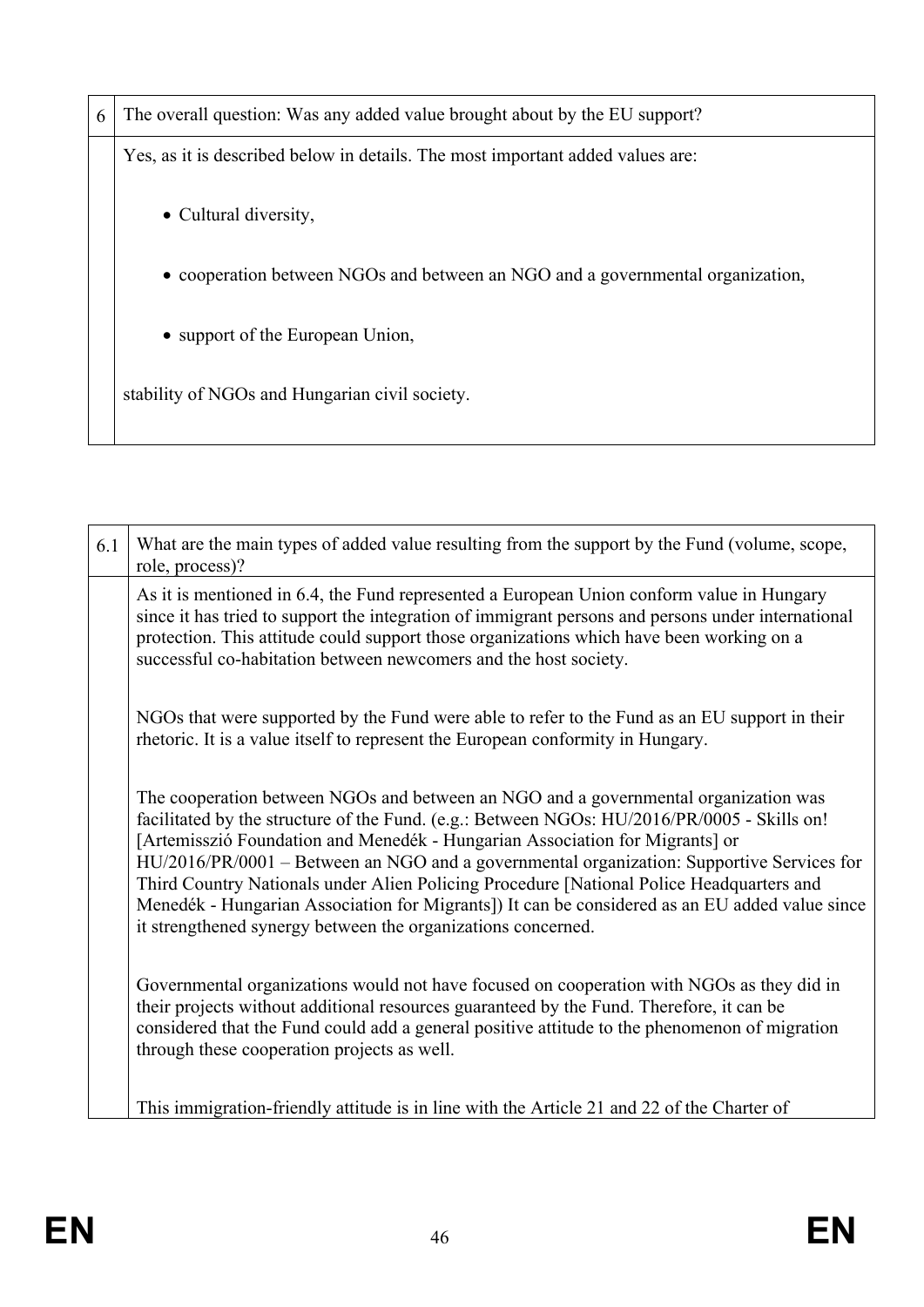Fundamental Rights of the European Union thus it is a value which is very important to be mentioned since it was confirmed by the Fund.

It can also be mentioned that the Fund is a live link between the European Union and several organizations which can help to strengthen the support of the European Union. It is a value itself.

| 6.2 | Would the Member State have carried out the actions required to implement the EU policies in<br>areas supported by the Fund without its financial support?                                                                                                                                   |
|-----|----------------------------------------------------------------------------------------------------------------------------------------------------------------------------------------------------------------------------------------------------------------------------------------------|
|     | Probably not. The 2015-2016 policy change is elaborated in detail in the Effectiveness chapter.<br>Based on the result of this change, it is certain that none of the actions required would have been<br>carried out in Hungary except, probably, some actions related to return processes. |

| 6.3 | What would be the most likely consequences of an interruption of the support provided by the<br>Fund?                                                                                                                                                                                                                                                                                                                                                                                                                                                                                                                                                                                                                                                                                                                                                                                                                    |
|-----|--------------------------------------------------------------------------------------------------------------------------------------------------------------------------------------------------------------------------------------------------------------------------------------------------------------------------------------------------------------------------------------------------------------------------------------------------------------------------------------------------------------------------------------------------------------------------------------------------------------------------------------------------------------------------------------------------------------------------------------------------------------------------------------------------------------------------------------------------------------------------------------------------------------------------|
|     | Based on the interviews conducted with the beneficiaries of the Fund, it can be evaluated that<br>almost all projects supported by the Fund would cease immediately after an interruption of the<br>support provided by the Fund. Beneficiaries were asked about what would happen if the<br>resources from the Fund were not available anymore. 48.9 percent of the respondents said that<br>their programs would not be sustainable and 44.4 percent said that only few elements of their<br>program would be sustainable. It must be mentioned that only 2 respondents (among 45) said that<br>their program would carry on from different resources. Most probably, some projects<br>implemented by the National Police Headquarters might be exceptions since supporting and<br>maintaining the main direction of the new Hungarian asylum and migration policy is a crucial<br>issue for the Hungarian government. |

| 64 | To which extent have actions supported by the Fund resulted in a benefit at the Union level?                                                                                                                                                                                                |
|----|---------------------------------------------------------------------------------------------------------------------------------------------------------------------------------------------------------------------------------------------------------------------------------------------|
|    | The Fund has helped preserving integration-based and multicultural approaches in Hungary, by<br>which, it has also helped preserving the values recorded in the Charter of Fundamental Rights of<br>the European Union. The Fund could help to retain a European Union accepted approach in |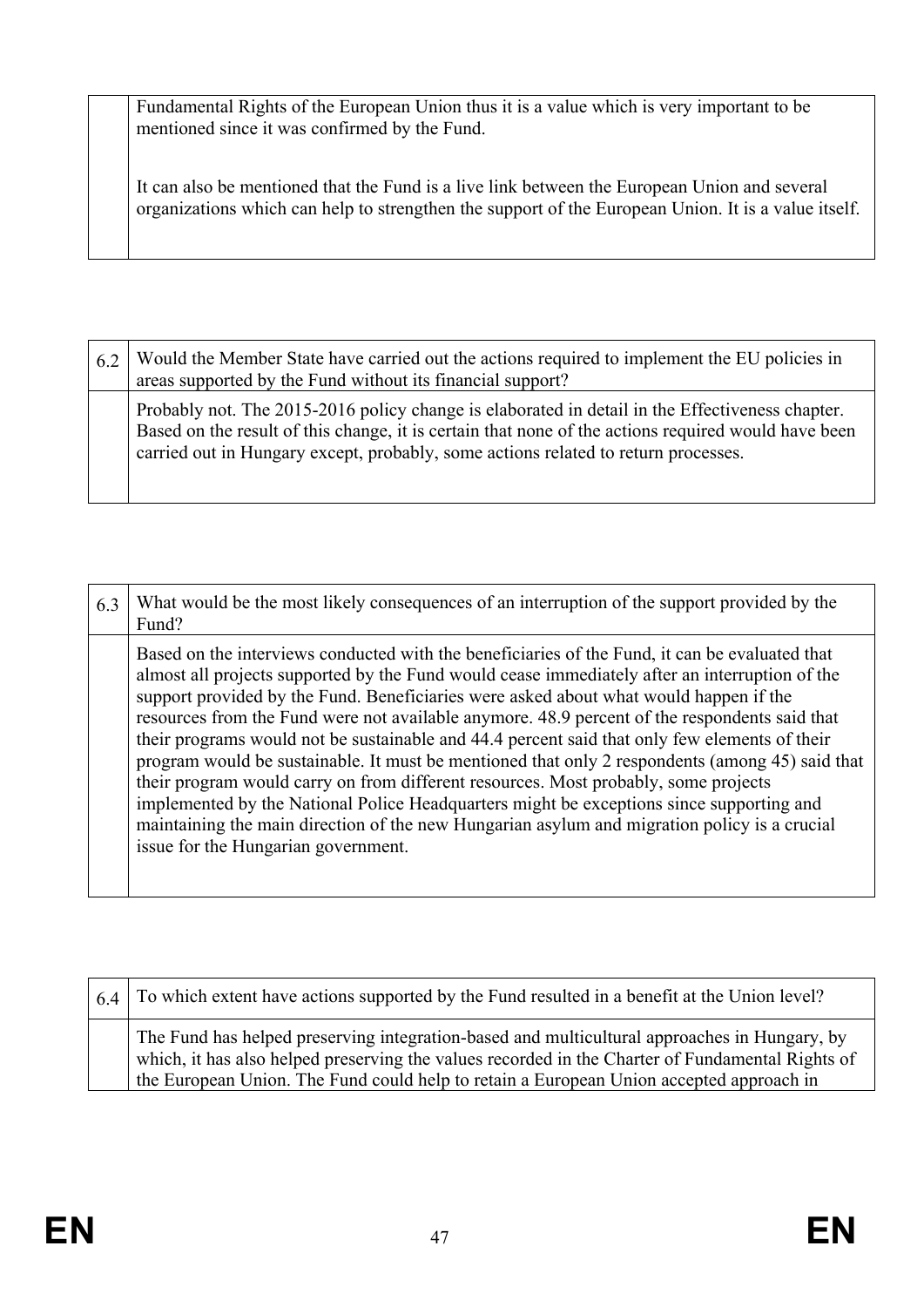Hungary concerning the asylum, integration and migration policies.

A practical Union-level benefit might be that several beneficiaries of international protection and graduated third-country students left Hungary toward other EU countries. It means that those persons who received support from the Fund might enjoy the fruits of these services in other EU Member States. It can result in advantages in those Member States which are regarded as target countries. Unfortunately, there are no indicators which would be able to underpin this practical benefit but based on the interviews conducted, several beneficiaries of the Fund-guaranteed services reported to plan on leaving Hungary and move to another Member State (typically a Western European one).

A question was asked from the beneficiaries of the Fund concerning EU added values. Their responses cover the above mentioned findings. Additionally, it was mentioned by several beneficiaries of the Fund that they could disseminate their new methods in another MSs which might have a result in these countries either directly or indirectly.

| - |
|---|
|---|

| $\overline{7}$ | The overall question: Are the positive effects of the projects supported by the Fund likely to last<br>when its support will be over?                                                                                                                                                                                                                                                                                                                                                                                                                                                                                                                                                                                                                                                                                                                                                                                   |
|----------------|-------------------------------------------------------------------------------------------------------------------------------------------------------------------------------------------------------------------------------------------------------------------------------------------------------------------------------------------------------------------------------------------------------------------------------------------------------------------------------------------------------------------------------------------------------------------------------------------------------------------------------------------------------------------------------------------------------------------------------------------------------------------------------------------------------------------------------------------------------------------------------------------------------------------------|
|                | It is not possible to answer the question properly as most of the interventions are still running.<br>However, one can conclude that some of the materials and long-lasting impact of the services that<br>have been produced/provided within the framework of AMIF will probably have positive effect<br>even after the termination of the projects. Further benefits of the actions sustained by the Fund<br>expected to continue thereafter; as the informal networks that arose between experts, organisations<br>and members of various target groups; positive changes in attitudes towards migrants; experiences<br>that were gained due to the implementation of the projects; reunified families etc.                                                                                                                                                                                                          |
|                | However, it should also be emphasised that projects aimed at influencing the attitudes of the host<br>society by reinforcing the inclusive and tolerant attitudes towards migrants were probably not<br>successful due to the circumstances that are described at Section I and II. In addition, continuation<br>of project activities and sustenance of project outcomes after the grant expires is typically not<br>possible as 1) beneficiaries usually do not work on long term planning to facilitate diverse donor<br>engagements, 2) it is difficult to engage micro-, and macro donors because supporting migrants and<br>TCNs is not accepted (and even rejected) in the current social-political context in Hungary (for<br>more details see Section I and II), 3) further EU or national public funding do not provide sufficient<br>funds for implementing activities focusing on the target group of AMIF. |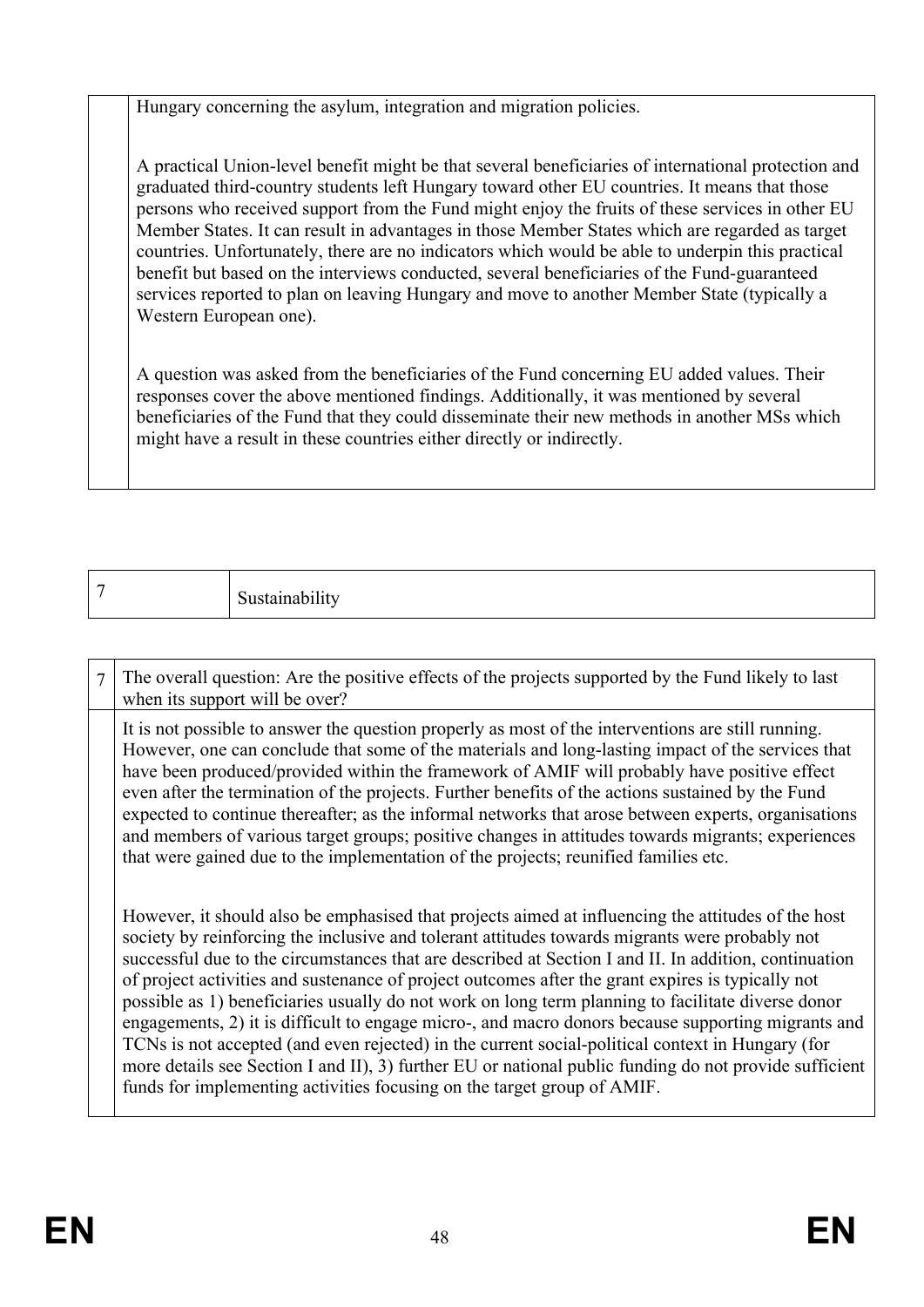| 7.1 | What were the main measures adopted by the Member State to ensure the sustainability of the<br>results of the projects implemented with support of the Fund (both at programming and<br>implementation stage)?                                                                                                                                                                                                                                                                        |
|-----|---------------------------------------------------------------------------------------------------------------------------------------------------------------------------------------------------------------------------------------------------------------------------------------------------------------------------------------------------------------------------------------------------------------------------------------------------------------------------------------|
|     | The RA included "sustainability" amongst the selection criteria of projects when calls for<br>proposals were issued. If a beneficiary did not meet the criteria, its grant amount could be<br>reduced. Thereby, RA encouraged the beneficiaries to plan since the beginning how the services<br>initiated through AMIF would be still delivered and maintained after the termination of the<br>project, in order to address needs that would continue to exist after the end of AMIF. |

| 7.2 | Were mechanisms put in place to ensure a sustainability check at programming and<br>implementation stage?                                                                                                                                                                                     |
|-----|-----------------------------------------------------------------------------------------------------------------------------------------------------------------------------------------------------------------------------------------------------------------------------------------------|
|     | The legislation background ensures the sustainability at programming and implementation stage<br>of the NP. It should be also mentioned that beneficiaries under maintenance obligation have to<br>complete and submit annual maintenance report following the termination of their projects. |

| 7.3 | To what extent are the outcomes/benefits of the actions sustained by the Fund expected to<br>continue thereafter?                                                                                                                                                                                                                                                                                                                                                                                                                                                                                                                                                                                                                                                                                                                                                                                                                                                                                                                                                                                                                                                                                                             |
|-----|-------------------------------------------------------------------------------------------------------------------------------------------------------------------------------------------------------------------------------------------------------------------------------------------------------------------------------------------------------------------------------------------------------------------------------------------------------------------------------------------------------------------------------------------------------------------------------------------------------------------------------------------------------------------------------------------------------------------------------------------------------------------------------------------------------------------------------------------------------------------------------------------------------------------------------------------------------------------------------------------------------------------------------------------------------------------------------------------------------------------------------------------------------------------------------------------------------------------------------|
|     | The materials (e.g. booklets, brochures, educational tools) that have been produced within the<br>framework of AMIF will be available for the wider public in the future. The long-lasting impact<br>of the services (e.g. therapies, development of competencies, certificates that facilitate integration<br>into the labour market, Hungarian language courses etc.) will probably have a positive impact on<br>the target group and thereby support their integration into Hungarian society even after the<br>termination of the interventions. During the field work, some of the beneficiaries pointed at the<br>informal networks that had arose due to the projects; migrants, members of the host society,<br>experts and various organisations had evolved relationships and thereby supported the integration<br>of the target group. Some organisations denoted the positive changes in attitudes towards<br>migrants that have been realized not only within the target group of the project but sometimes<br>even within their own organisations. Successful integration into the labour market should also be<br>mentioned as an important benefit that will be sustained even after the termination of AMIF. |
|     | Probably, the positive consequences of family reunifications and assisted voluntary return will<br>also sustain. Some of the organisations pointed at the experiences themselves that were gained                                                                                                                                                                                                                                                                                                                                                                                                                                                                                                                                                                                                                                                                                                                                                                                                                                                                                                                                                                                                                             |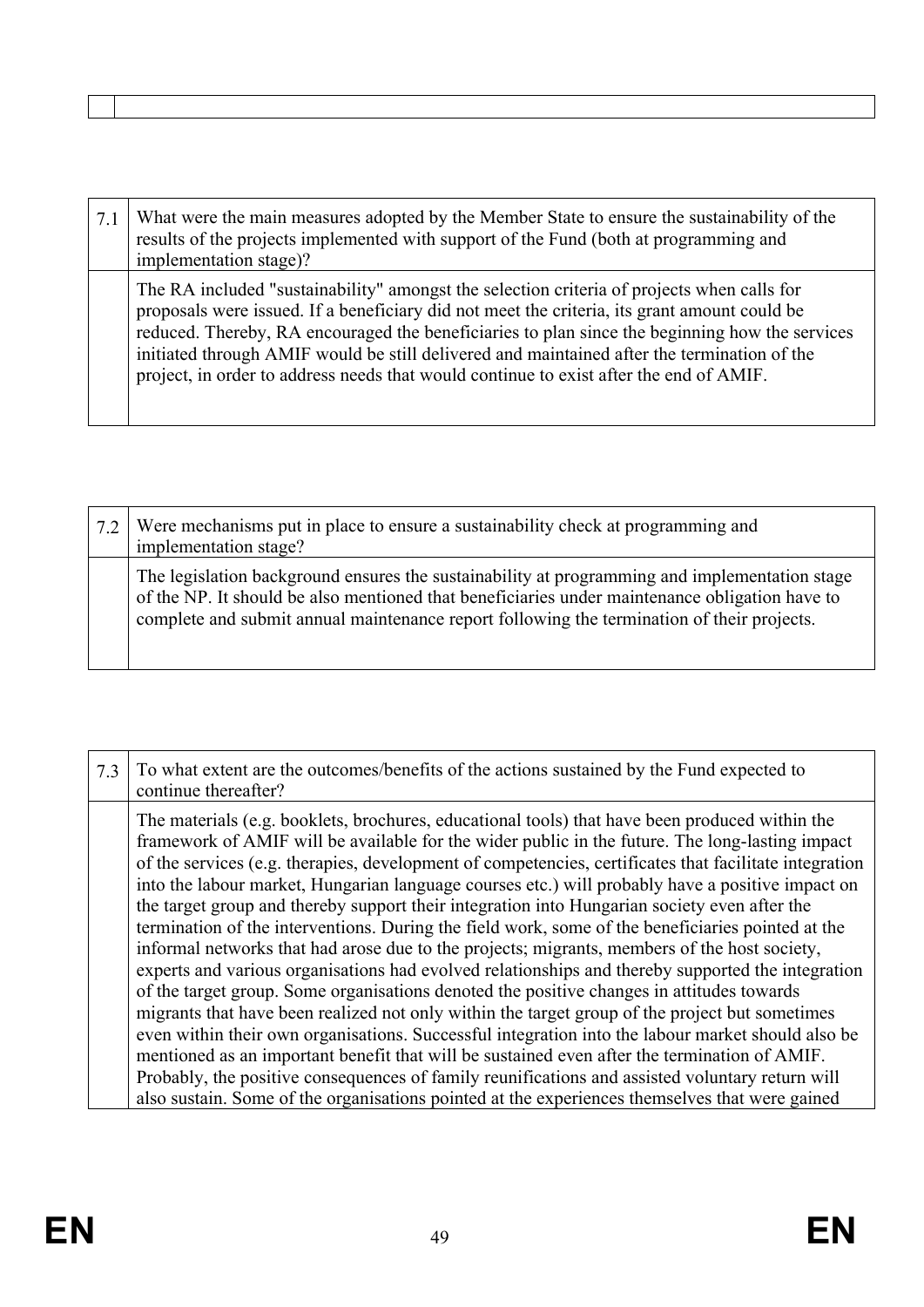due to the implementation of the project. These experiences will support and improve the ongoing and future initiatives.

Probably, the projects that aimed at influencing the attitudes of the host society by reinforcing the inclusive and tolerant attitudes towards migrants could be successful only to a very limited extent due to the circumstances that are described at Section I and II.

However, it should also be underlined that the beneficiaries typically would not be able to maintain their services without the support of AMIF. Altogether, 97.5% of the respondents of the beneficiary survey expressed such an opinion (52.5% agreed: "it would be not possible to maintain the program at all", 45.0% agreed: "it would be possible to maintain only very few elements of the program").

| $\mid 8$<br>Simplification and reduction of administrative burden |  |
|-------------------------------------------------------------------|--|
|-------------------------------------------------------------------|--|

| 8 | The overall question: Were the Fund management procedures simplified and the administrative<br>burden reduced for its beneficiaries?                                                                                                                                                                                                                                                                                                                                                                                                                                                                                                                                                                                                                                                                  |
|---|-------------------------------------------------------------------------------------------------------------------------------------------------------------------------------------------------------------------------------------------------------------------------------------------------------------------------------------------------------------------------------------------------------------------------------------------------------------------------------------------------------------------------------------------------------------------------------------------------------------------------------------------------------------------------------------------------------------------------------------------------------------------------------------------------------|
|   | The introduction of the innovative procedures introduced by the Fund brought simplification for<br>the beneficiaries of the Fund only to a limited extend. Multiannual programming brought<br>simplification especially for the beneficiaries of the Fund whose projects were not affected by the<br>changes in legalisation and the reorganization of the related institution system. Other organisations<br>faced difficulties and had to realize change management at the project level in order to achieve the<br>intended results and outcomes. It was possibly to realize a fair, equitable and verifiable calculation<br>of simplified cost options (SCOs) only in certain cases. Introduction of eligibility rules did not<br>really reduced the administrative burden for the beneficiaries. |
|   | For the selection phase, the RA used the IT system developed by the Prime Minister's Office<br>(EUPR). After the conclusion of Grant Agreements, the IT system of the RA itself has handled all<br>procedures and relevant data. However, the inappropriate development of EUPR hindered the<br>selection. As a result, contracting and the implementation of the projects did not start in time. In<br>addition, the beneficiaries could not perform their interim reports on the project implementations<br>via the IT system, in the beginning of the scrutinized period. Therefore, RA ensured the<br>administration and registration of data via paper-based documentation (where the contents<br>comported with electronic documents).                                                          |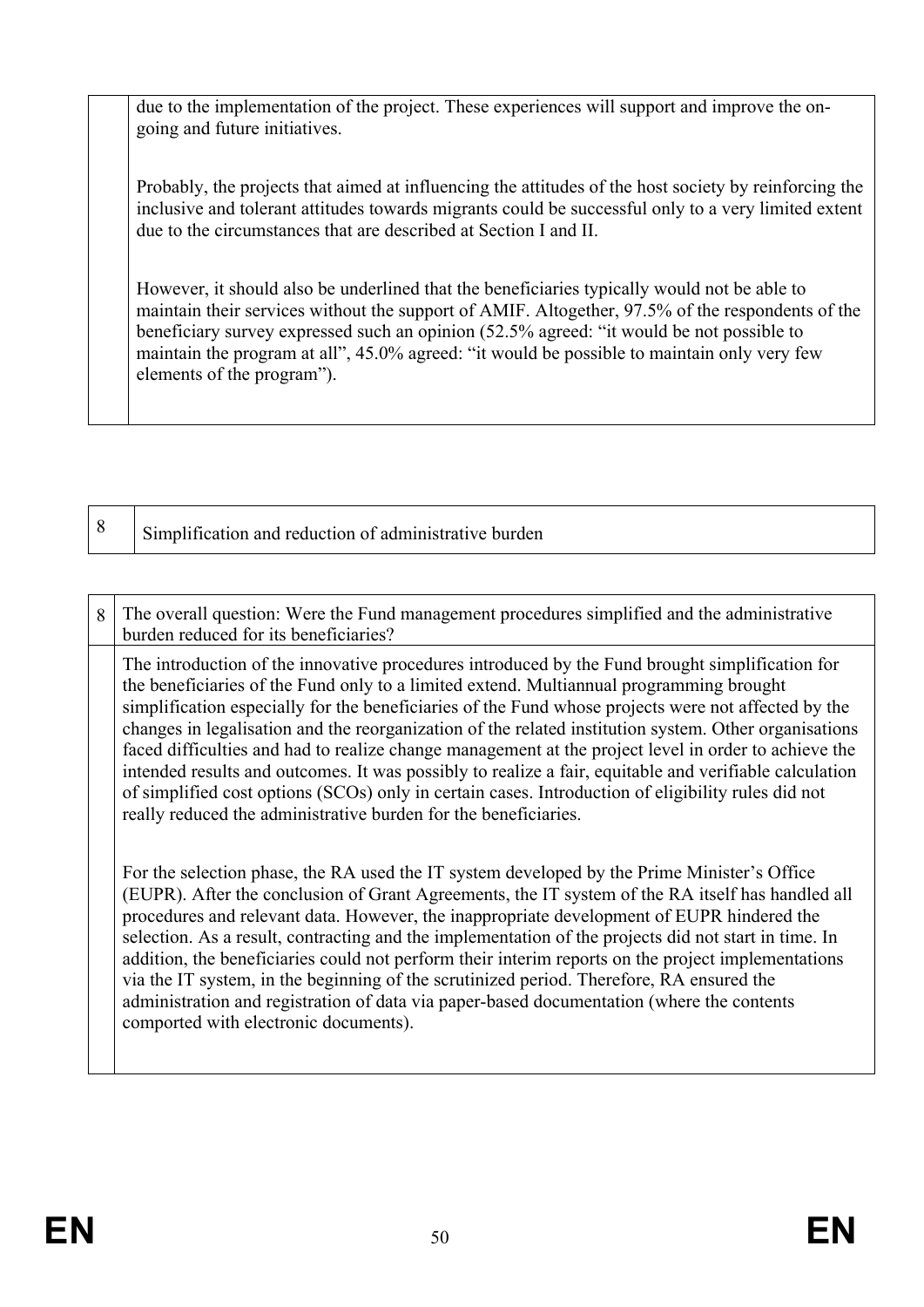| 8.1 | Did the innovative procedures introduced by the Fund (simplified cost option, multiannual<br>programming, national eligibility rules, more comprehensive national programmes allowing for<br>flexibility) bring about simplification for the beneficiaries of the Fund?                                                                                                                                                                                                                                                                                                                                                                                                                                                                                                                                                                                                                                                                           |  |  |  |  |  |  |
|-----|---------------------------------------------------------------------------------------------------------------------------------------------------------------------------------------------------------------------------------------------------------------------------------------------------------------------------------------------------------------------------------------------------------------------------------------------------------------------------------------------------------------------------------------------------------------------------------------------------------------------------------------------------------------------------------------------------------------------------------------------------------------------------------------------------------------------------------------------------------------------------------------------------------------------------------------------------|--|--|--|--|--|--|
|     | The multiannual programming and the more comprehensive National Programmes primarily<br>became apparent for the beneficiaries because of the opportunity to implement long-term<br>projects. On the one hand, this innovative procedure would have ensured sustainability, stability<br>and predictability. These advantages explain why 76% of the projects have been longer than 12<br>months (average lengths: 17,9 months, minimum/maximum duration: 6/34 months). However,<br>multiannual programming brought simplification mainly for the beneficiaries of the Fund whose<br>projects were not affected by the changes in legalisation and the reorganization of the related<br>institution system, i.e. projects under the national objectives SO2 (Integration/legal migration).<br>These organisations usually did not have to realize change management at the project level in<br>order to achieve the intended results and outcomes. |  |  |  |  |  |  |
|     | The use of flat rate financing, standard scales of unit costs and lump sums reduce the likelihood<br>of error and the administrative burden on project promoters. However, the RA faced some<br>difficulties while defining simplified cost options (SCOs) as                                                                                                                                                                                                                                                                                                                                                                                                                                                                                                                                                                                                                                                                                     |  |  |  |  |  |  |
|     | • the number of persons belonging to the target groups of AMIF is quite small,                                                                                                                                                                                                                                                                                                                                                                                                                                                                                                                                                                                                                                                                                                                                                                                                                                                                    |  |  |  |  |  |  |
|     | • at the same time the target group itself is very diverse; it consist not only the members of<br>the direct (refugees, TCNs) but the indirect (e.g. social workers, judges, public servants,<br>employers etc.) target group as well,                                                                                                                                                                                                                                                                                                                                                                                                                                                                                                                                                                                                                                                                                                            |  |  |  |  |  |  |
|     | • at the same time, one specific beneficiary typically provides services for one specific<br>group (e.g. solely for social workers or solely for refugees),                                                                                                                                                                                                                                                                                                                                                                                                                                                                                                                                                                                                                                                                                                                                                                                       |  |  |  |  |  |  |
|     | • in addition, the activities of the various projects are diverse.                                                                                                                                                                                                                                                                                                                                                                                                                                                                                                                                                                                                                                                                                                                                                                                                                                                                                |  |  |  |  |  |  |
|     | The Government Decree 135/2015 (VI.2.) on the use of the funds of Asylum, Migration and<br>Integration Fund (and Internal Security Fund) in the period of 2014-2020 contains the rules on<br>eligibility in its Annex; which rules are harmonised and issued on the same legislation level with<br>the ones in the Government Decree No. 272/2014 (XI.5.) on the use of the funds of Structural<br>Funds. The eligibility rules for project costs in further details were defined in the call for<br>proposals.                                                                                                                                                                                                                                                                                                                                                                                                                                   |  |  |  |  |  |  |
|     | It should be also mentioned that RA aimed at realizing simplified costs in certain cases but the<br>Audit Authority did not approve them.                                                                                                                                                                                                                                                                                                                                                                                                                                                                                                                                                                                                                                                                                                                                                                                                         |  |  |  |  |  |  |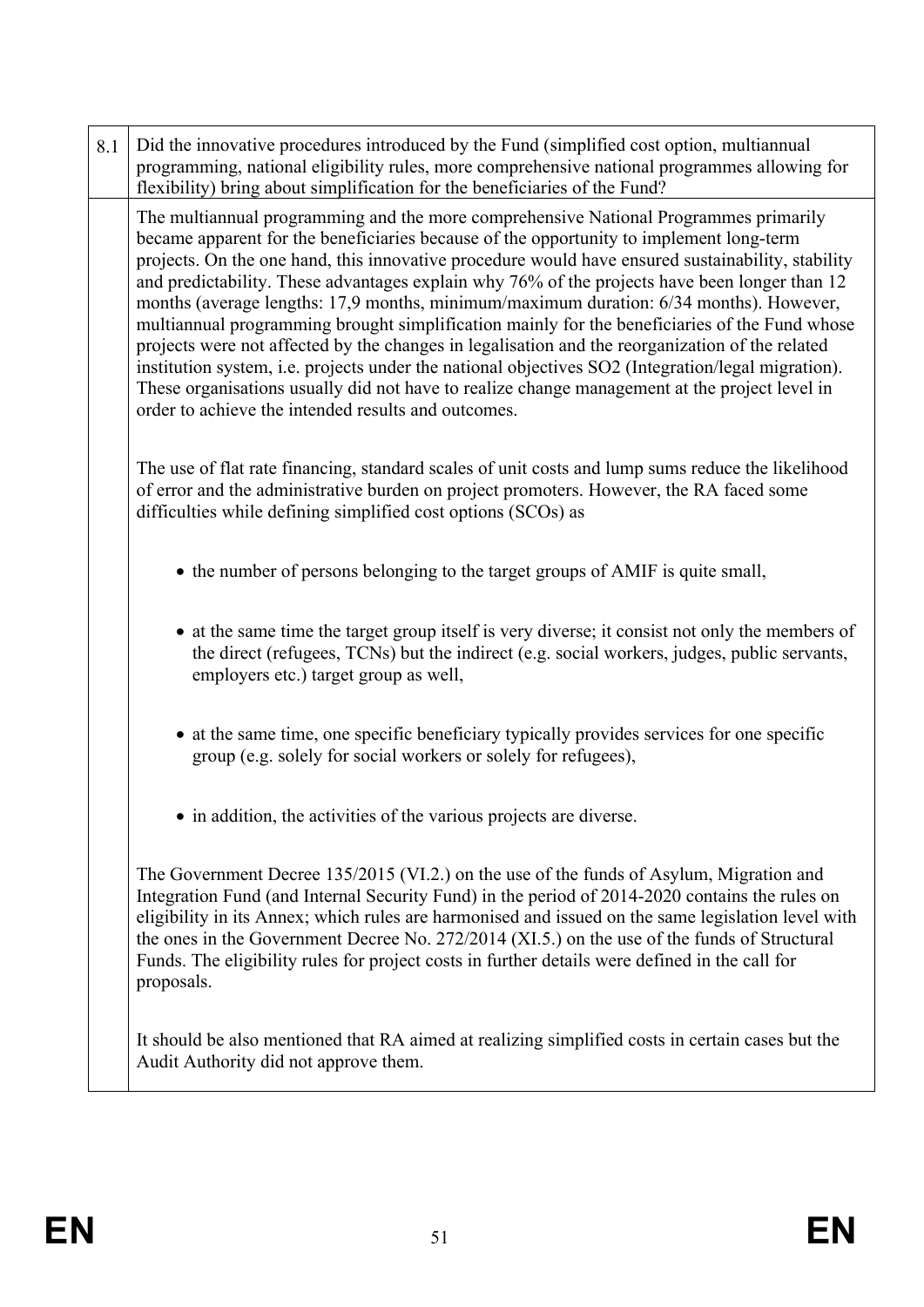For the selection phase, the RA used the IT system developed by the Prime Minister's Office (EUPR). After the conclusion of Grant Agreements, the IT system of the RA itself has handled all procedures and relevant data. However, the inappropriate development of EUPR hindered the selection. As a result, contracting and the implementation of the projects did not start in time. In addition, the beneficiaries could not perform their interim reports on the project implementations via the IT system. Therefore, RA ensured the administration and registration of data via paperbased documentation (where the contents comported with electronic documents).

Due to these reasons, the innovative procedures introduced by the Fund brought simplification for the beneficiaries of the Fund only to a limited extent. According the respondents of the beneficiary survey, it was only moderately easy to fulfil the administrative requirements of the program (the mean on a five-point scale was 2.97, where  $1 =$  "it was not easy at all",  $5 =$  "it was extremely easy"). The new IT system typically supported the beneficiaries only to a moderate level (the mean on a five-point scale was 2.83, where  $1 =$  "it did not support at all",  $5 =$  "it" supported extremely"). Altogether, 87.5% of the respondents had previous experience with the Fund, as they used to implement projects under the European Integration Fund (EIF) and/or the European Refugee Fund (ERF). Comparing with EIF and ERF, fulfilling the administrative tasks within the framework of AMIF were neither easier nor more difficult (the mean on a five-point scale was 3.0, where  $1 =$  "it became much more difficult",  $5 =$  "it became much more easier"). Some of the beneficiaries underlined that producing the two-months reports (project interim reports) is particularly disproportionately burdensome. Other respondents criticized the low percentage of the costs of project management. According to these organisations, it is difficult to hire employees from the labour market where the wage rate is high(er). Finally, a clearly positive feedback should also be mentioned here; as the respondents underlined, the colleagues of RA strongly supported the work of the beneficiaries (the mean on a five-point scale was 4.18, where  $1 =$ "they did not support as at all",  $5 =$ "they extremely supported us").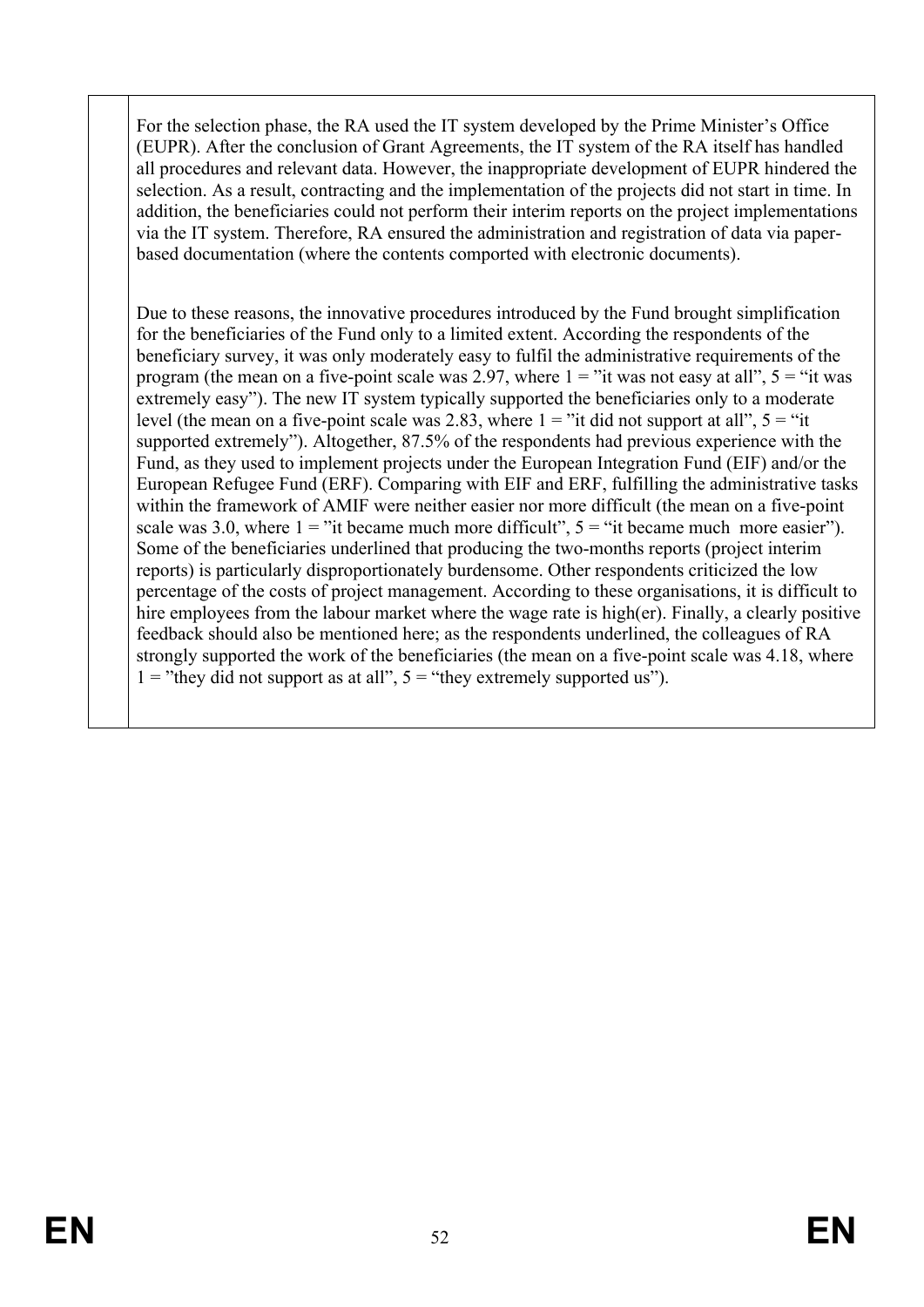#### **SECTION V: PROJECT EXAMPLES**

### **Description of three 'success stories', among all the projects funded**

#### **Example 1**

#### **Name of the project: 'Mighelp job competence training & Migrant Career Centre' (HU/2016/PR/0014)**

*Beneficiary: Migrants' Help Association of Hungary. Type of beneficiary: NGO*

Duration of the project: 1st January 2016 – 31st October 2017 (Antecedents: 'Job and integration – IT courses for migrants' funded by European Integration Fund between 1st November 2013 and 31th August 2014)

Total budget: 13 374 000 HUF

The aim of the project is the implementation of three different trainings (that do not provide vocational training qualification): ECDL, nursery worker and driver courses. The activities consist of the development and certification of an intercultural, innovative and interactive training module as well. In addition, the beneficiary provides a complete self-designed innovative module, by providing intensive mentoring, career counselling and placing 10 of the 53 participants in jobs and/or internships.

A field visit was organised by the external consultant within the framework of the monitoring and evaluation of AMIF. Altogether, three representatives of the beneficiary took part in the interviews. As the interviewees emphasised, they were able to implement the project primarily due to their previous experiences gained within the framework of the "Job and integration" project (funded by the European Integration Fund between 2013 and 2014). During these years, colleagues of the beneficiary learned the effective ways of supporting the target group whose members took part in an ECDL training course.

However, the representatives of the Migrants' Help Association of Hungary recognized that successful integration in the labour market requires not only an ECDL certificate but further skills and certificates – especially a driving licence. During the preparation and implementation of the category B driving licence training, the organisers faced several challenges: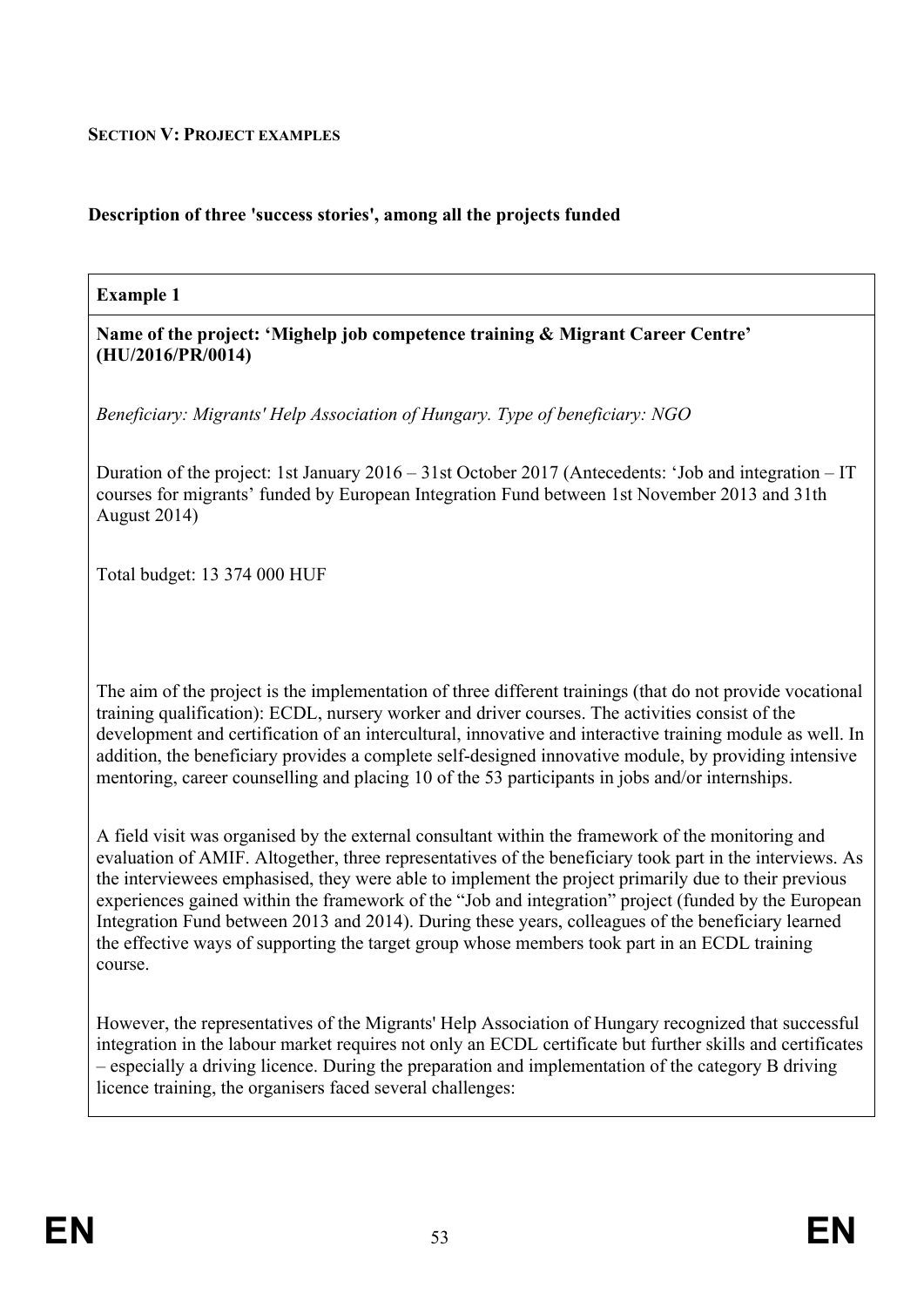- participants often did not have sufficient Hungarian language skills,
- the driver instructors usually did not have sufficient English language skills,
- participants did not know most of the traffic signs.

As a consequence, most of the members of the target group did not pass the exams and took their driver's test again and again. Thereby, evolving a good mentoring relationship was crucial in order to achieve a (more) positive outcome. Representatives of the beneficiary maintained a continuous contact with the participants for the sake of supporting, encouraging and even pushing them. As the interviewees underlined, they used various argumentations in the interest of sustaining motivation. For example, they made it clear that "if somebody was selected somebody else was not selected" and "participants represent not only themselves but the whole migrant community". In addition, they clarified that "if somebody leaves before the end of this program, he/she will never attend our program once again in the future."

As the head of the beneficiary put it, without the continuous encouragement and motivation, the project would have been a fail. Mentoring was necessary in case of the ECDL training as well. As the program coordinator shared it with the external consultant: "when an Iranian mentor started to help one of our students in his own language, he passed all of the exams, even the difficult ones. Just because of the support from the mentor. It has been proved that with a little bit of help you can push people and they will succeed."

The interviewees identified further essential elements of a successful project:

- well-based needs-assessment (in order to identify the real needs of the target group),
- well-defined criteria for selecting people (who really need the services that are provided by the project),
- cooperation with training companies/trainers/instructors who actually want to help migrants and refugees and "not only because of the money".

As the interviewees declared, the attitudes of the host society have changed towards the migrants and refugees for the past years. Nonetheless, they have not faced any serious difficulties or met serious attacks or harms (except a threat, addressed to the representative of the organisation). According to the interviewees, the trainings proved to be successful and the indicators will be fulfilled.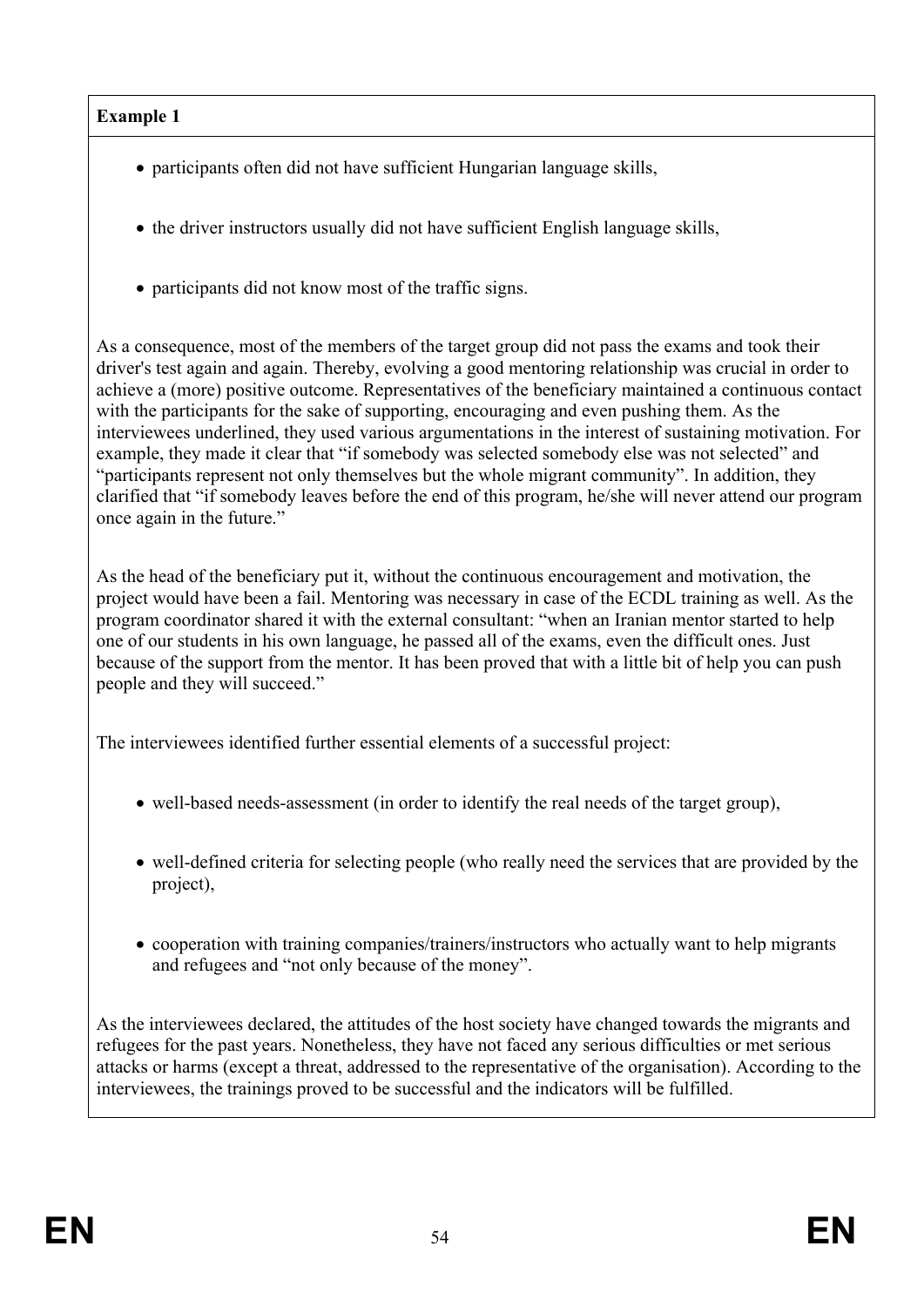According to the last project interim report that covers the period between 1st June 2016 and 31st July 2017, 39 (out of the planned 53) participants have already taken part in the trainings and 1 (out of the planned 10) participants gained experience of employment.

# **Example 2**

**Name of the project: 'Housing support for people under international protection' (HU/2016/PR/0012)**

*Beneficiary: Budapest Methodological Centre of Social Policy and Its Institutions (BMSZKI). Type of beneficiary: Local public bodies*

Duration of the project: 1st June 2016 – 30rd June 2018

Total budget: 82 501 550 HUF

The beneficiary first gained experience about the target group during the migration crisis in 2015. At that time, the management of the organisation decided to play an active role, as BMSZKI was a homeless service provider while migrants were out there on the streets without shelter. Within a few months, several thousand migrants visited one of the temporary accommodations of the beneficiary. Taking the experiences and the lessons that had been learned into consideration, the beneficiary decided to submit a proposal for AMIF in 2015.

The project aims to ensure third-country nationals a protected period in respect of accommodation so as to facilitate independent living. The main activities are providing housing assistance for 60 members of the target group, as well as providing individual and group mental health assistance, with social workers and psychologists involved, and after-care if necessary. The activities contribute to ensuring participants accommodation after the completion of the project. The direct target group of the project is beneficiaries of international protection.

The project is fully in line with the realization of the objectives stated in the National Programme AMIF (SO2/NO2 / 2nd Funding priority), since it facilitates the target group's integration into Hungarian society by promoting housing which is one of the basic conditions of integration.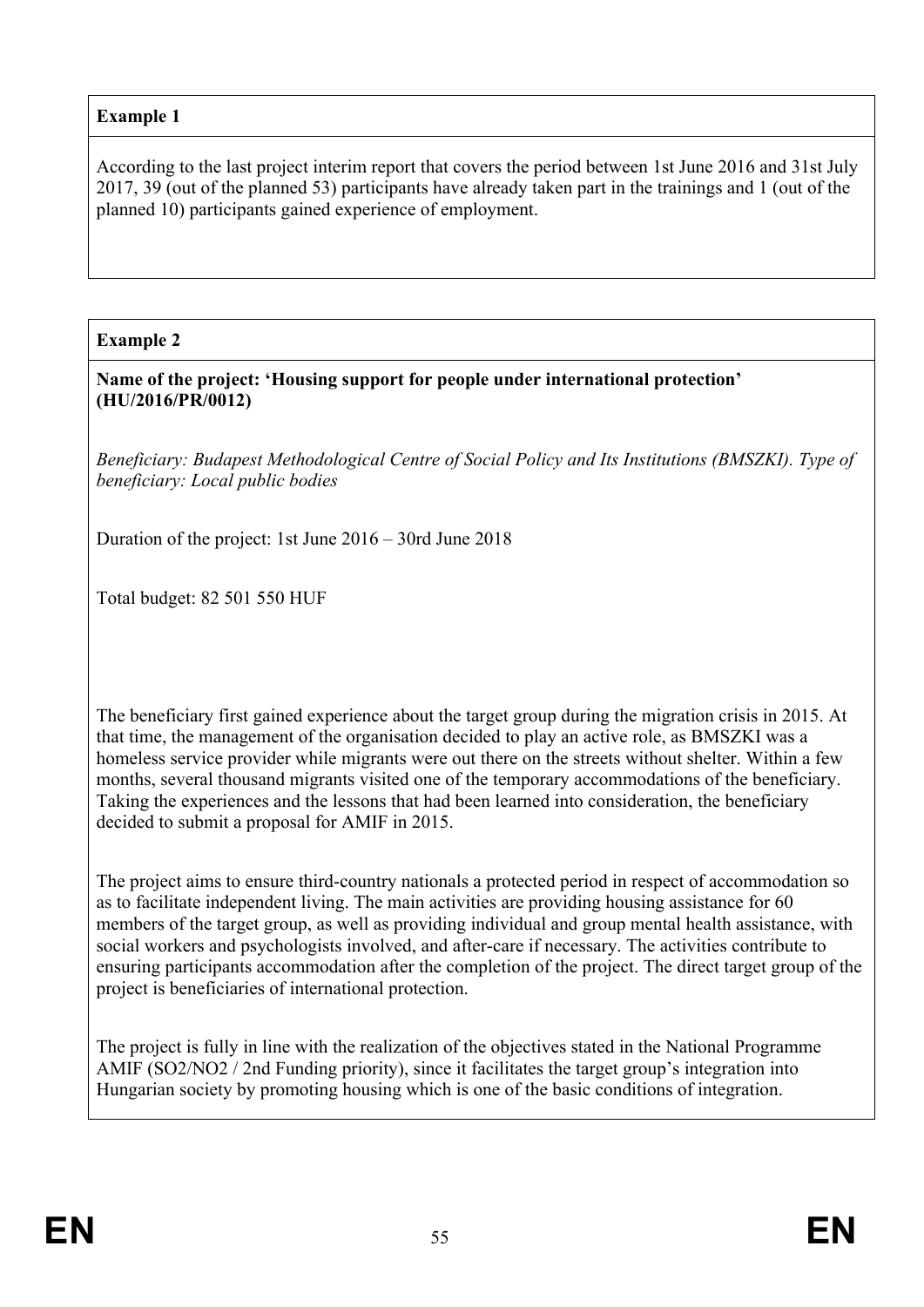A field visit was organised by the external consultant within the framework of the monitoring and evaluation of AMIF. Altogether, two representatives of the beneficiary took part in the interview. As the interviewees underlined, the project faced several difficulties during the implementation. The delay in announcing the results of AMIF led to some difficulties in the preparation of the project. In addition, the person who compiled the proposal underestimated the amount of work that was needed to complete the project. Moreover, members of the target group were not really interested in some of the program elements, especially in the mental health assistance. As the interviewees described, "these services are not so important as they (members of the target group) primarily try to survive and do their best in order to be integrated. They are working, they are tired and they have no time to join such activities." In certain cases, the negative attitudes towards migrants should also be mentioned. Especially, members of the healthcare teams (e.g. doctors, nurses) were focusing on difficulties rather than solutions and sometimes refused to support migrant patients.

However, most of these difficulties were solved by the beneficiary. The financial issues of the project were optimized primarily by rearranging some budget lines and involving volunteers. The beneficiary put emphasise in providing services that are interesting and important for the target group; for example, entrepreneurship training and credit counselling are also available nowadays. Representatives of the beneficiary successfully informed their informal social network and even some partner organisations (mainly the SOS Children's Villages) in order to find housing solutions for the target group. Thereby, they managed to get in contact with "migrant-friendly" landlords who often rent their apartments for an affordable price.

According to the interviewees, some members of their target group will not earn enough money after the termination of the one-year-long housing project and will be not able to rent flats themselves. However, there are some promising results – partly due to the general labour shortages in Hungary. As the representative of the beneficiary underlined, "we are in contact with for-profit companies that used to be uninterested in employing migrants several years ago. Nowadays, they are keen to find employees – even migrants. It is not a problem if they do not speak Hungarian properly and they do not have work experience at all." In addition, the project itself will be successful since "if somebody can live a calm life for eight, ten or twelve months! He/she will be able to pull him/herself together and even recover from a post-traumatic-stress-disorder. And he/she will be able to save money. We consider it as success."

According to the last project interim report that covers the period between 1st June 2016 and 31st July 2017, 65 (out of the planned 60) participants have already taken part in housing assistance and 87 (out of the planned 60) in individual and group mental health assistance.

## **Example 3**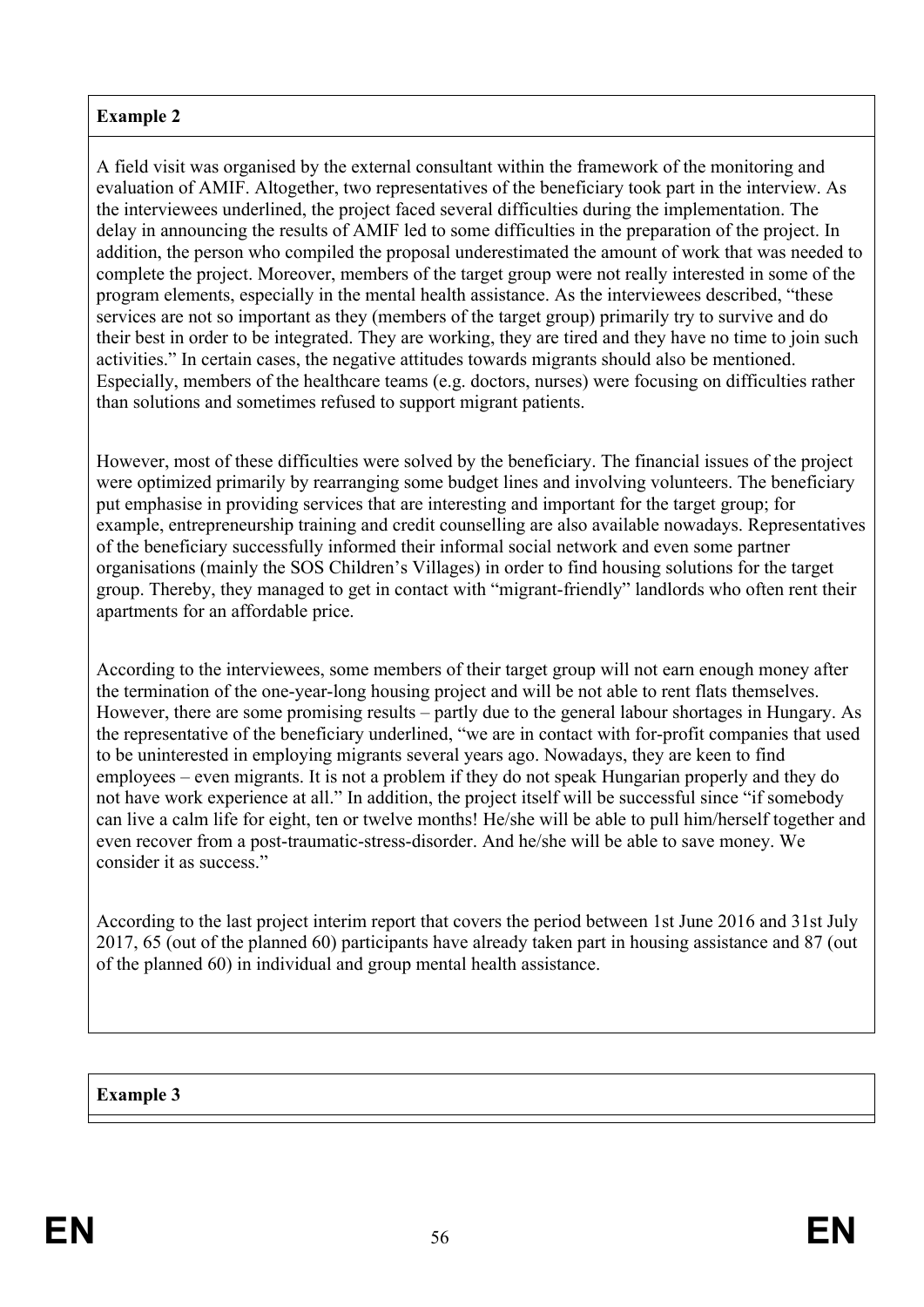### **Name of the project: 'Pilot Project to Assist in Family Reunification to Hungary' (HU/2016/PR/0019)**

*Beneficiary: International Organization for Migration (IOM). Type of beneficiary: International public organisation*

Duration of the project: 1st August 2016 – 30rd June 2018

Total budget: 38 979 071 HUF

The aim of the project: providing information, administrative and logistical support in connection with family reunification for beneficiaries of international protection and the relatives thereof in Hungary, as well as facilitating integration. IOM offers assistance to its clients in three main areas:

- 1. provision of information: the project provides up-to-date information in various languages on the rules and requirements of the family reunification procedure. IOM provides web-based information, continuous pre-departure and post-arrival counselling through e-mail and phone and in person.
- 2. administrative and logistical assistance: the project offers family tracing, addressing urgent needs, acquiring and translating necessary documents for the submission of the application, requesting DNA tests, obtaining the necessary travel documents, setting appointments with the relevant embassy/consulate, assisting with the submission of various applications and providing logistical and financial assistance to family members.
- 3. post-arrival orientation and counselling: the project provides support for the families after arrival in Hungary in assessing the situation and needs of the families and referring them to the relevant NGOs providing services. After arrival, family members will receive information on their obligations and services that are available to them.

IOM concludes agreements with clients who use the services of the project. The beneficiary aims at launching 50 family reunification processes, which include travelling from the country of origin or residence to the consulate in addition travel assistance and support before, during and after the trip to Hungary.

The direct target group is TCNs who apply for family reunification in accordance with Council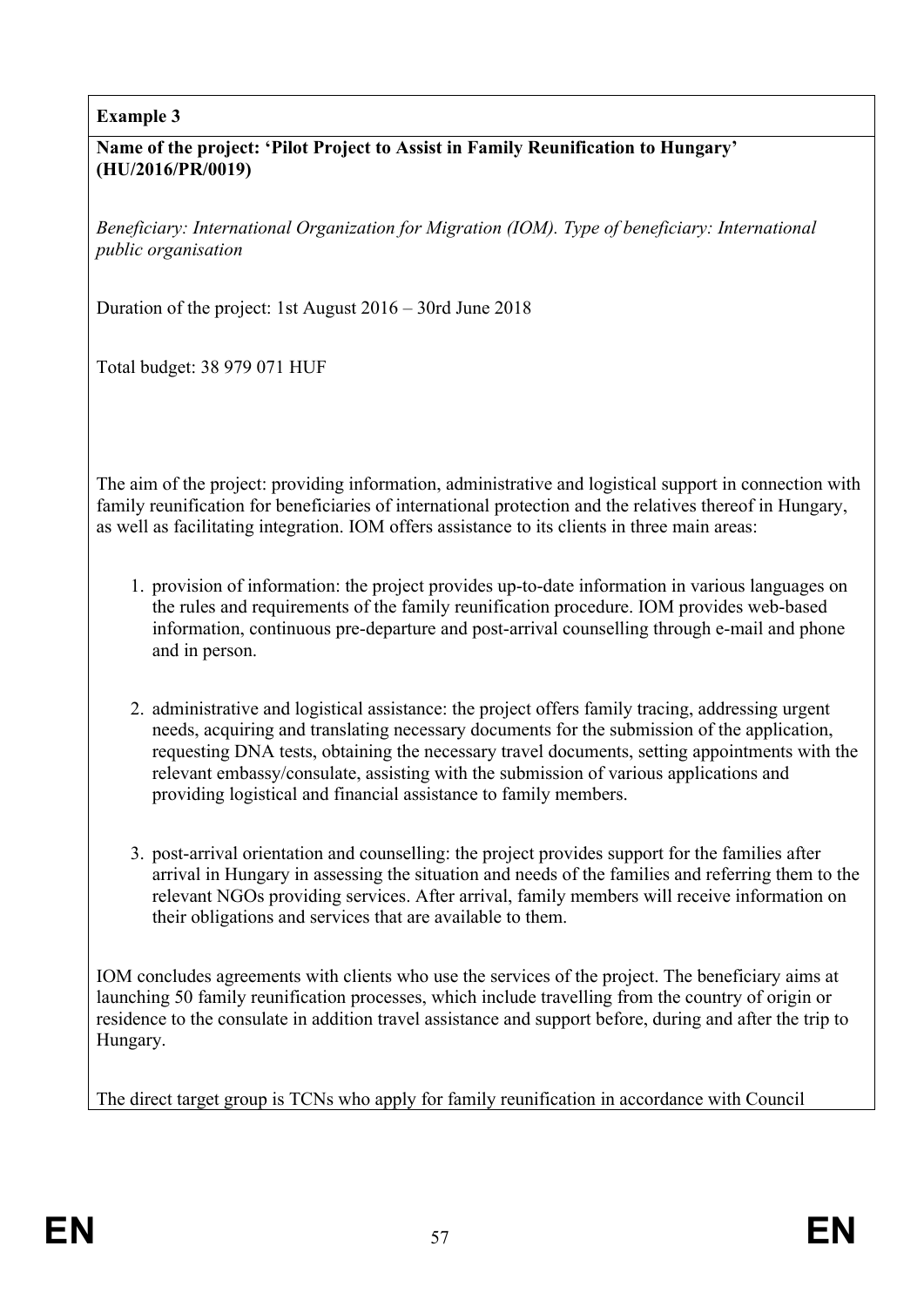Directive 2003/86/EC, particularly the beneficiaries of international protection and their family members.

A field visit was organised by the external consultant within the framework of the monitoring and evaluation of AMIF. Altogether, two representatives of the beneficiary took part in the interview. As the interviewees underlined, only a few family reunifications were launched by various actors in Hungary before the project, mainly by international organisations and NGOs. However, these ad-hoc initiatives were not able to support a high number of families and resulted only in limited success. Sometimes, the beneficiary was also involved in such programs as due to their office-network of IOM all around the world, they were able to ensure logistical support for families who were stuck in the country of origin and needed help. However, these initiatives were sometimes unsuccessful because "if the families did not have enough money to cover the costs, for example to buy airplane tickets and translate the necessary documents, the reunification was not realized." Thereby, the support of AMIF was crucial as it allowed IOM to expand its services by financial assistance as well.

Nonetheless, the project is suffering because of lack of resources as the financial resources that are assigned to the related national objective (SO2 / NO1) are limited. In addition, some of the activities (e.g. providing accommodation for the families waiting for reunification abroad, costs of travel documents, costs of traveling, translation of official documents, costs of DNA test) were extremely expensive – even above the previous expectations. Thereby, fundraising became one of the most crucial tasks of the organisation; the beneficiary is searching for other potential sources of funding, especially from various EU agencies, IOM offices and embassies.

Amendments in legislation also made the project difficult to implement. Primarily, these changes should be mentioned:

- cessation of the refugee integration system (that would have supported the integration of the families after arrival)
- since 1st July 2016, family members who wish to join a person benefitting from international protection in Hungary are required to submit their claims not within 6 but 3 months after recognition.
- Hungary reduced the time that is allowed for beneficiaries of international protection to stay in reception centres from two months to one.

As the representative of the organisation emphasised, despite these difficulties the project will be successful. The indicators that have been achieved until now confirm this statement. According to the last project interim report, 30 (out of the planned 50) participants were supported by interpreters and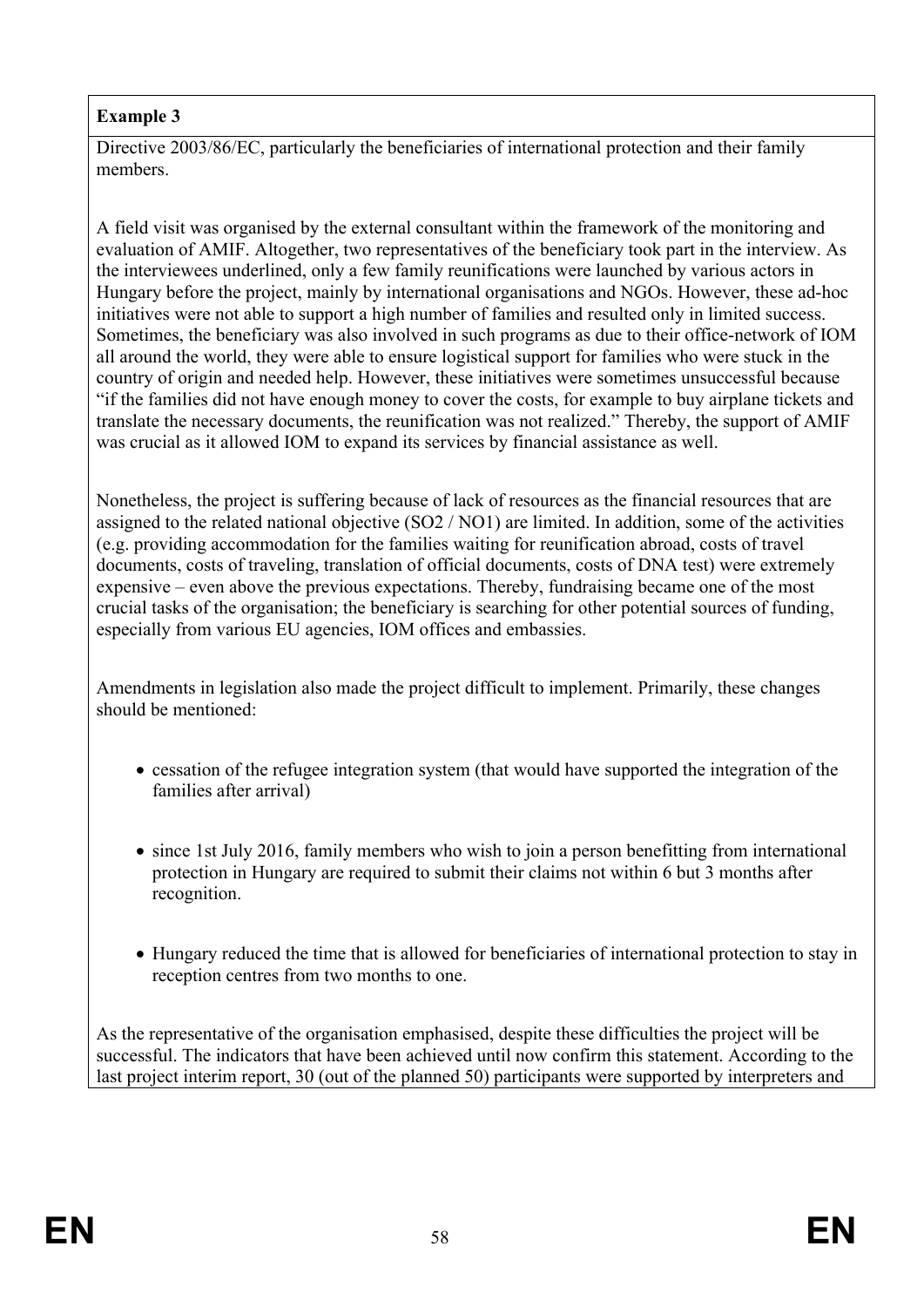translation and 16 (out of the planned 25) by social assistance.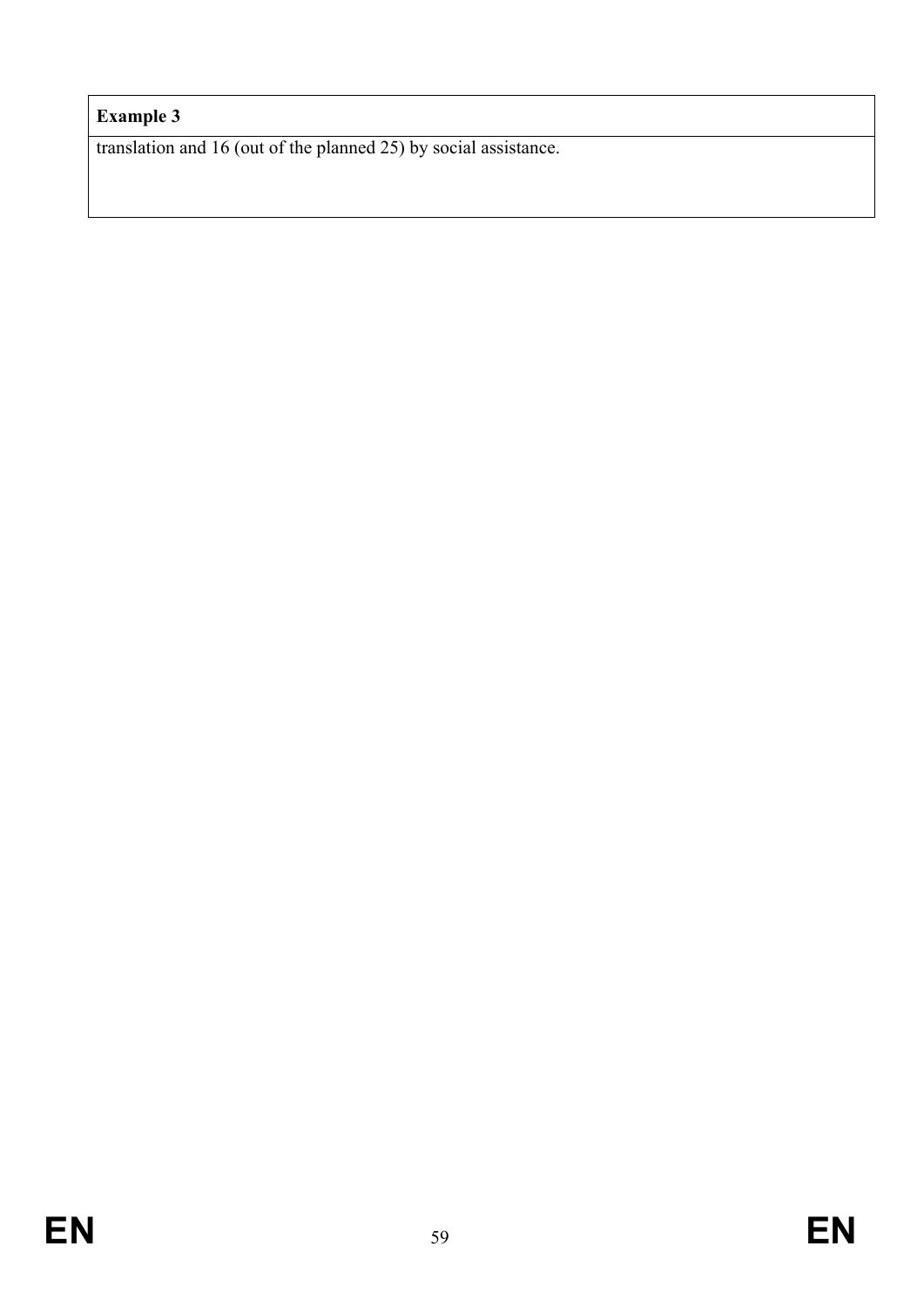## **Name of the project: 'Work for you!' (HU/2016/PR/0011)**

*Beneficiary: Málta Care Non-profit Ltd. Type of beneficiary: Private and public law companies*

Duration of the project: 1st January 2016 – 31st March 2018

Total budget: 49 351 900 Ft HUF

A field visit was organised by the external consultant within the framework of the monitoring and evaluation of AMIF. As the representative of Málta Care Non-profit Ltd. underlined during the field work, members of the organisation had not had previous experience in the field of migration in Hungary before 2015 as they had primarily focused on the labour-market integration of disadvantaged social groups. Experience had been gained about the target group during the crisis in 2015 when various (e.g. medical and food) services had been provided for migrants by the beneficiary. Taking the experiences and the lessons that had been learned into consideration, the beneficiary had decided to submit a proposal for AMIF in 2015.

The project aims to develop complex labour market services for third country nationals legally residing in Hungary. The main activities are providing interpreting services fitted to the needs of the target group; providing job placement services for 100 people and a training about the program for 20 employers; developing and maintaining a specialized training programme (50 hours) to enhance employment of the target group; providing job placement services.

The direct target group of the project is individuals specified by Article 9 (1) of Regulation (EU) No 516/2014 of the European Parliament and of the Council. The project is fully in line with the realization of the objectives stated in the National Programme AMIF (SO2 / NO2, 2nd Funding priority), for labour market training programs essentially increase the chances of employability.

It is important to point at the successes of the project. The beneficiary managed to build up good relationships with employers and to effectively support members of the target group in order to gain labour market experience. One of the participants of the project even started to work as a public sector employee at one of the universities in Budapest. The target group of the project seems to be satisfied with the services that have been provided by the beneficiary. However, the difficulties that arose during the implementation of the project should also be introduced. Originally, the beneficiary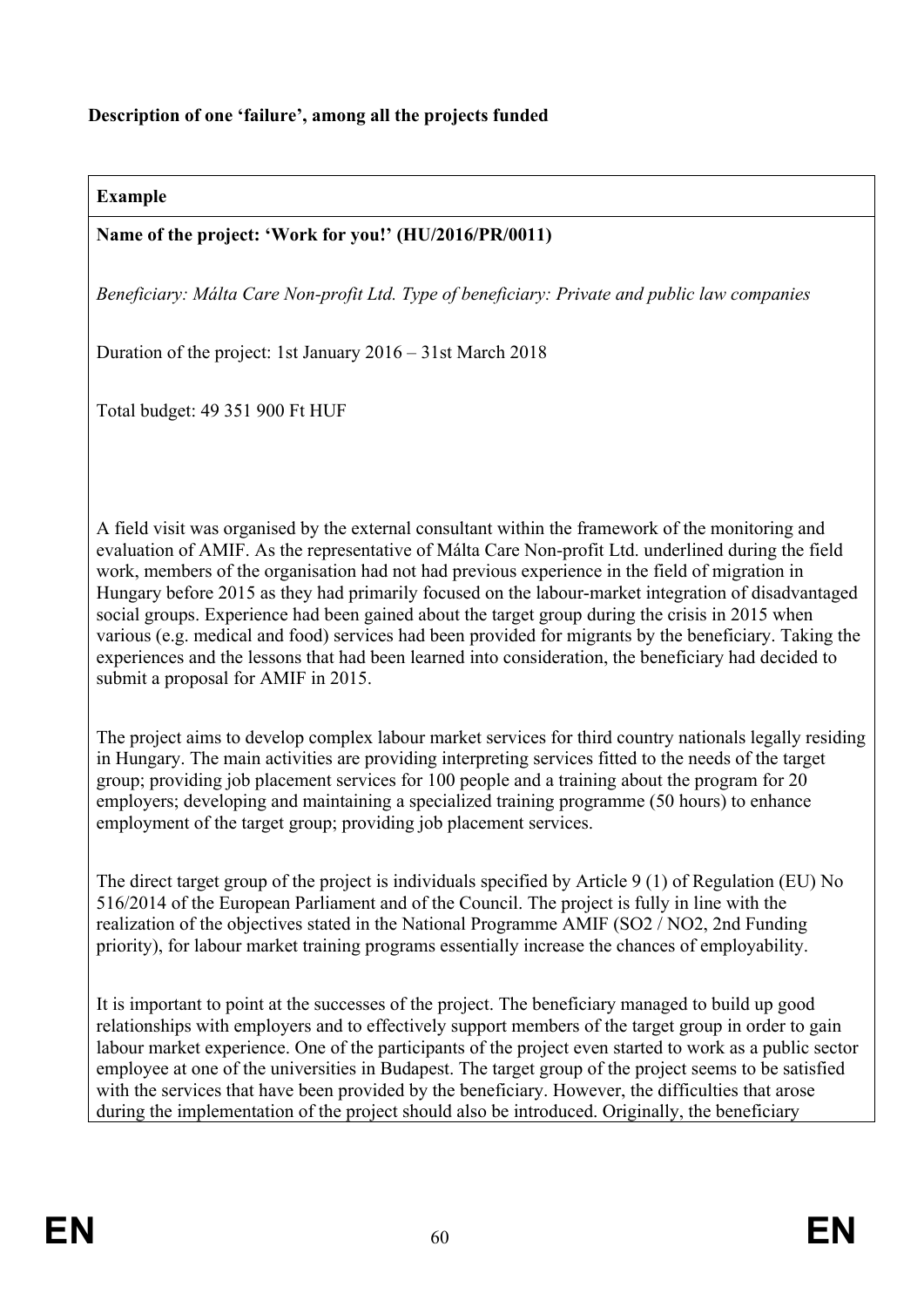intended to implement the project not only in Budapest but in Pécs (the city that is close to the Croatian border) as well. Before 2015, the number of asylum applications was extremely high and the illegal entries at the Croatian border were still not prevented by the Hungarian authorities. Thereby, the beneficiary expected high numbers of migrants arriving and staying after their recognition in Hungary and especially along the Croatian border. However, the number of asylum applications strongly decreased due to the reasons that have already been described in Section I and II. As a result, the project was not able to maintain its services in Pécs, because of the lack of need of (the small number of) the target group.

According to the opinion of the external evaluator, this error was caused by the lack of thorough preparation and planning. It was well-known for the observers and experts of the field already in 2015 that the vast majority of the migrants who crossed the southern border of Hungary continued their way to Western-European countries. In addition, the asylum applications of the migrants who would have liked to stay in Hungary were likely to be rejected. All in all, it was foreseeable that the number of the target group of the project, (as the application described them, the "third country nationals legally residing in Hungary") would be small in the city of Pécs. It is important to emphasise that the Evaluation Committee assessed the justification of the referred location. Finally, the EC decided to support the project based on the information that was provided by the applicant

According to the external evaluator, the lack of thorough preparation and planning resulted even in problems with the training program of the 'Work for you!' project as the beneficiary was not able to assess the real needs of the target group. According to the last project interim report, 0 (out of the planned 50) participants took part in the training program. However, some positive outcomes should also be mentioned: 89 (out of the planned 100) participants are satisfied with the services that have been provided by the beneficiary and 15 (out of the planned 25) gained labour market experience.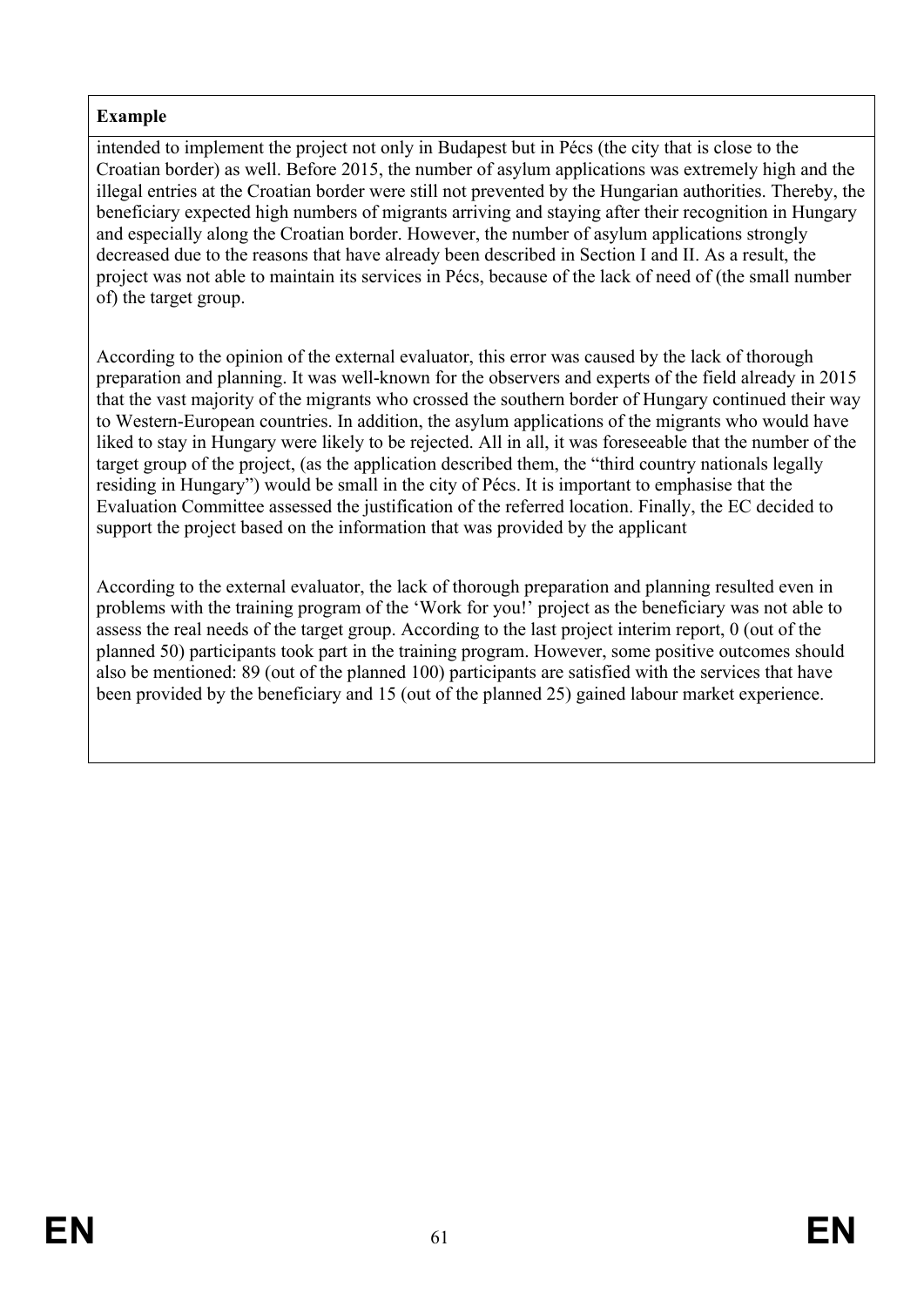## **SECTION VI: METHODOLOGY**

The external consultant used various methodologies in order to answer the questions of the template. He conducted three expert-interviews with three representatives of the Responsible Authority. While formulating indicators, the consultant built upon the data that was provided by RA (and DG HOME) about the final recipients of projects financed by the Fund. In addition, document analysis was also realized as the external consultant gained access to the IT system of AMIF (BAMIR) that handle all procedures and relevant data (e.g. interim and final reports) and as further documents (e.g. implementation and financial reports, description of management and control systems etc.) were provided by RA.

Within the framework of a field work, six semi-structured interviews was prepared with beneficiaries who implemented projects under the measures 2.1.1, 2.2.4, 2.2.5, 2.2.8 and 2.2.12. Two out of the six project-recipients are located not in Budapest but at the countryside. The questions of the interviewguideline focused on the 1. context and background of the project, 2. antecedents of the project, 3. difficulties and experiences of the implementation phase, 4. results and lessons that have been learned, 5. other various issues (that were important to discuss in order to answer especially Section IV). The interviews were tape-recorded, written and analysed by the external consultant.

In addition, an on-line beneficiary survey, that was created by Google Forms, was conducted. The questionnaire contained altogether three open-ended and twenty-four close-ended questions. Altogether, 45 project-representatives (out of the 55) filled in the form (response rate: 82%.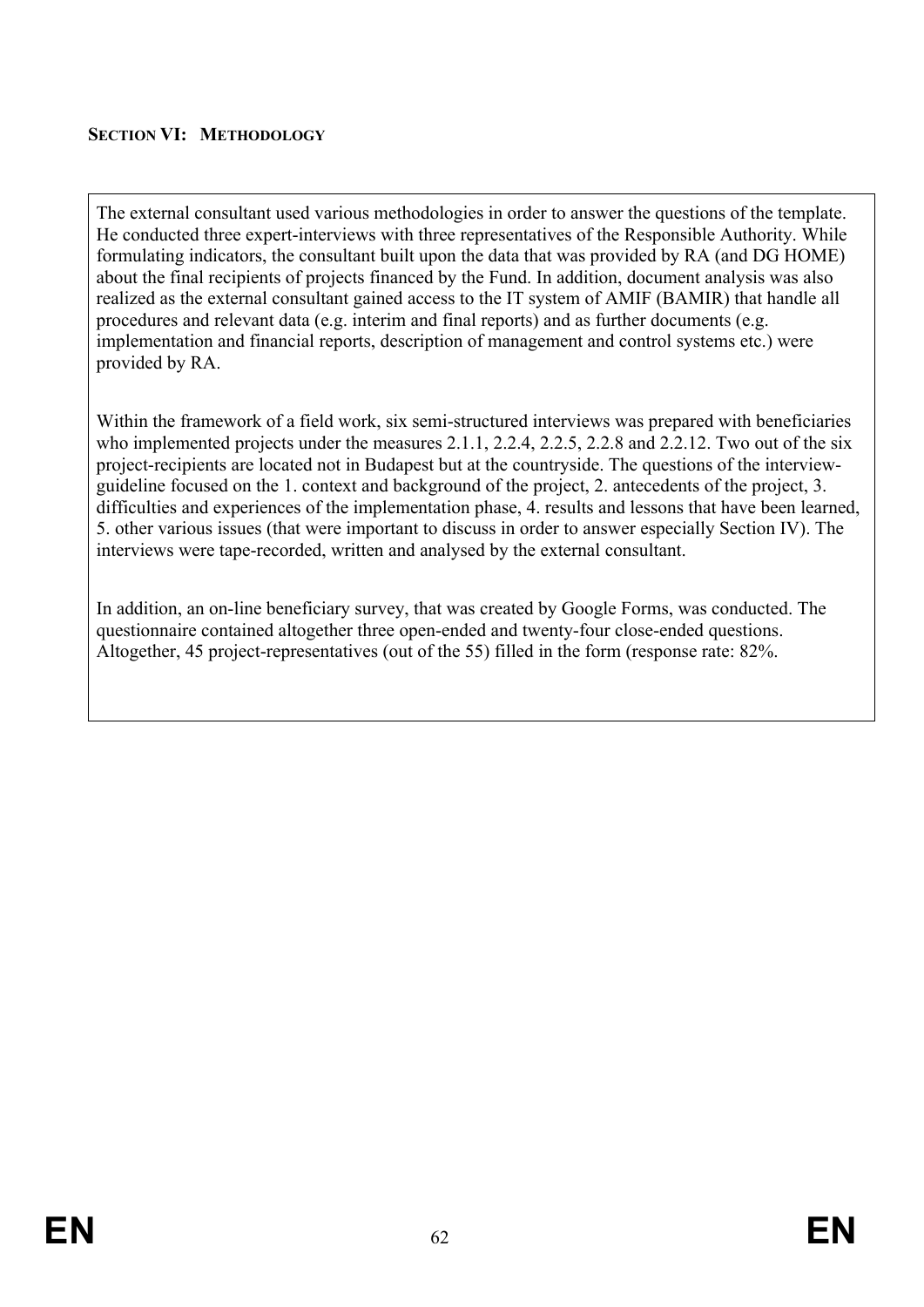#### **SECTION VII: MAIN CONCLUSIONS AND RECOMMENDATIONS**

### **Main conclusions**

#### **Conclusion 1**

Continuation of project activities and sustenance of project outcomes after the grant expires is typically not possible as 1) beneficiaries usually do not work on long term planning to facilitate diverse donor engagements, 2) it is difficult to engage micro-, and macro donors because supporting migrants and TCNs is not accepted (and even rejected) in the current social-political context in Hungary, 3) only a very few further EU, national and international public funding provide insufficient funds for implementing activities focusing on the target group of AMIF. All in all, sustainability is not ensured.

## **Conclusion 2**

Fulfilling the administrative tasks put administrative burden on the beneficiaries. As the respondents of the survey and the interviewees of the field work emphasised, it was especially time-consuming to provide the project interim report in every two months. The introduction of the innovative procedures (multiannual programming and the more comprehensive National Programmes allowing for flexibility, simplified cost options, eligibility rules) introduced by the Fund brought simplification for the beneficiaries only to a very limited extent. Inappropriate development of the IT system that supported the selection phase was inappropriate. As a result, contracting and the implementation of the projects did not start in time. In addition, the beneficiaries could not perform their interim reports on the project implementations via the IT system, in the beginning of the scrutinized period. (Therefore, RA ensured the administration and registration of data via paper-based documentation).

### **Conclusion 3**

The Responsible Authority ensure the possibility for the applicants of the multiannual projects. The possibility for long(er) projects ensure that certain services have been provided for the target group on a continuous basis and it reduced the administrative burden of the beneficiaries. In addition, this innovative procedure ensured sustainability, stability and predictability. However, the evaluation of multiannual projects could be contradictory as implementing long(er) initiatives (especially under SO1 and SO3) made more difficult to react to the changes in legislation and the reorganization of the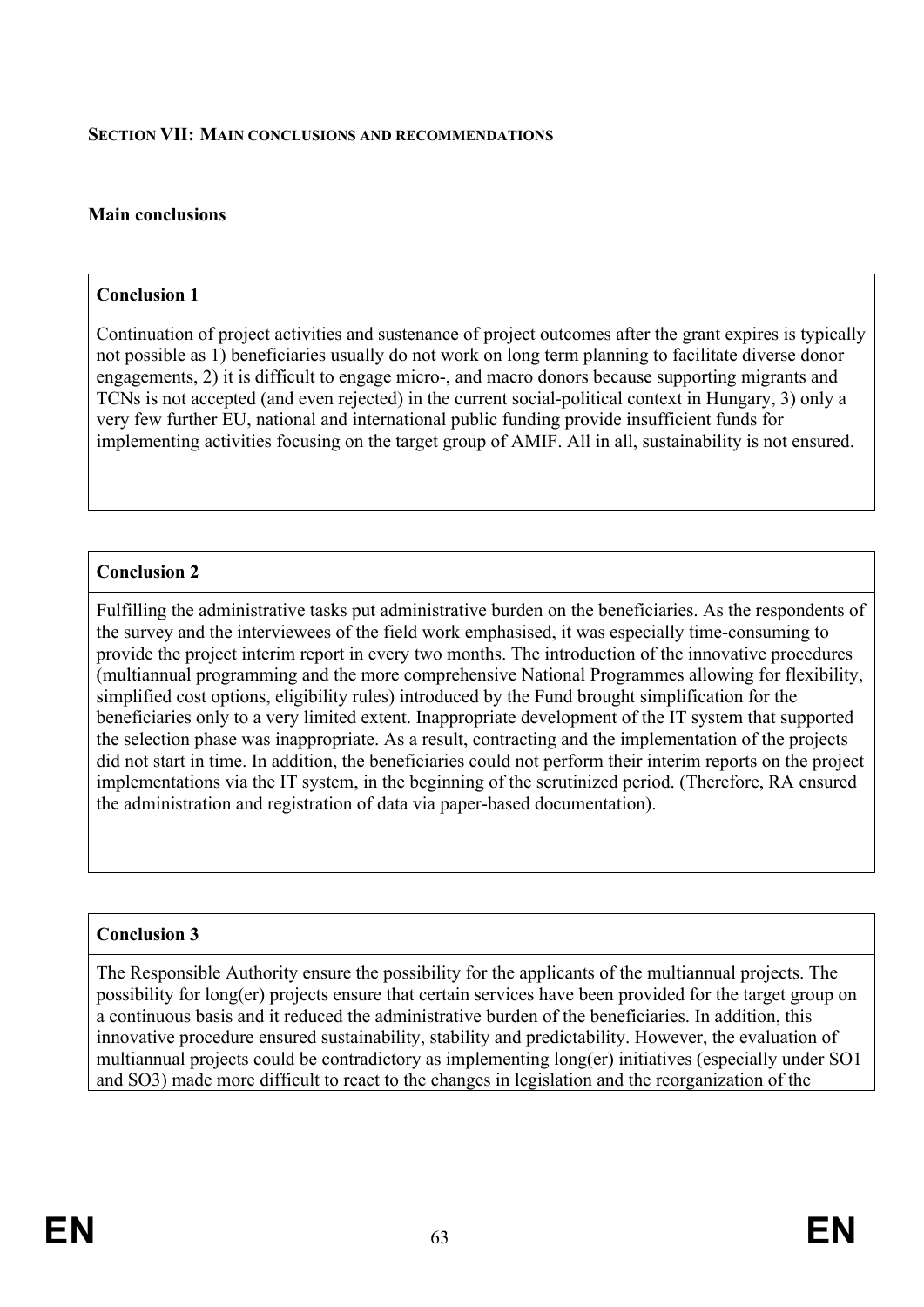# **Conclusion 3**

related institution system, due to the necessity of the frequent change management.

**Conclusion 4**

**Conclusion 5**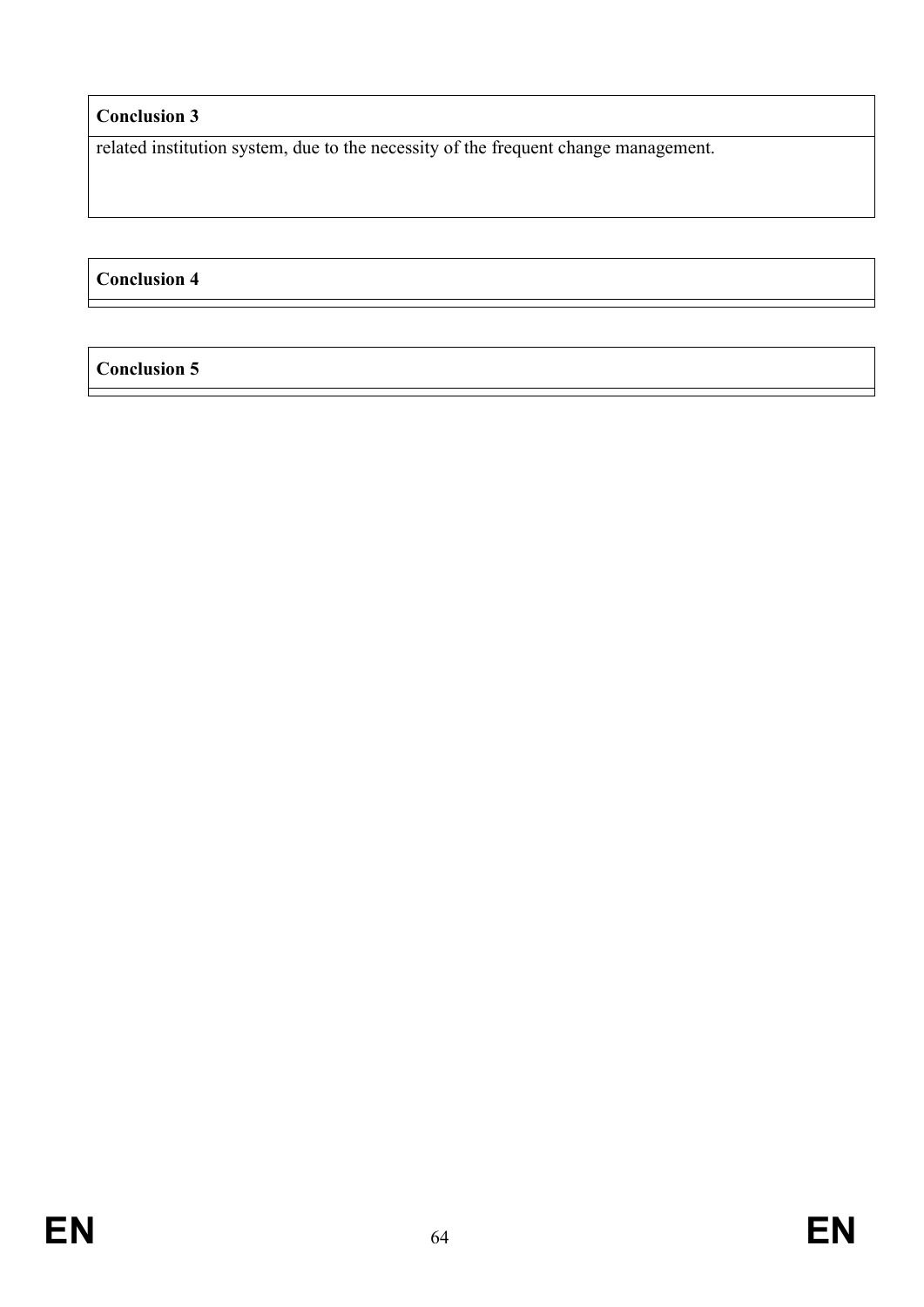#### **Recommendations**

### **Recommendations 1**

AMIF primarily supports Hungary to manage its migration efficiently, to provide protection to persons seeking international protection in an efficient and humane way, to foster economic and knowledgebased legal migration to Hungary to a greater extent, to actively facilitate integration of third-country nationals (TCNs) living in HU and to ensure an efficient return system. Thereby, capacity building of NGOs could not be an objective within the frameworks of AMIF. However, this aim should be set in other interventions and programmes funded by EU resources and applying to similar areas of work. The external evaluator considers extremely important to support NGOs in the field in order to enable them to build their constituencies, enhance their stakeholders and thereby increase their support from additional sources with an aim of reaching self-sustainability.

In addition, continuation of AMIF and thereby ensuring the sustenance of project activities and outcomes is strongly recommended.

#### **Recommendations 2**

It might be justified to submit project interim reports by the beneficiaries not in every two months but less often (e.g at the milestones of the projects). Introduction of multiannual programming is evaluated as a progress, it should be preserved for the future. Due to the characteristics of the beneficiaries and the target group (e.g. the number of persons belonging to the target groups of AMIF is too small and diverse, the beneficiaries typically provide services for specific groups etc.), introduction of SCOs is not justified. No further recommendations could be summarised regarding the IT system of AMIF (BAMIR) (as its development has been successfully finalized).

#### **Recommendations 3**

Taking the complex crisis situation into consideration that has been described by the Report, it is not possible to give recommendations (regarding Conclusion 2) that are able to improve the implementation for the remaining period.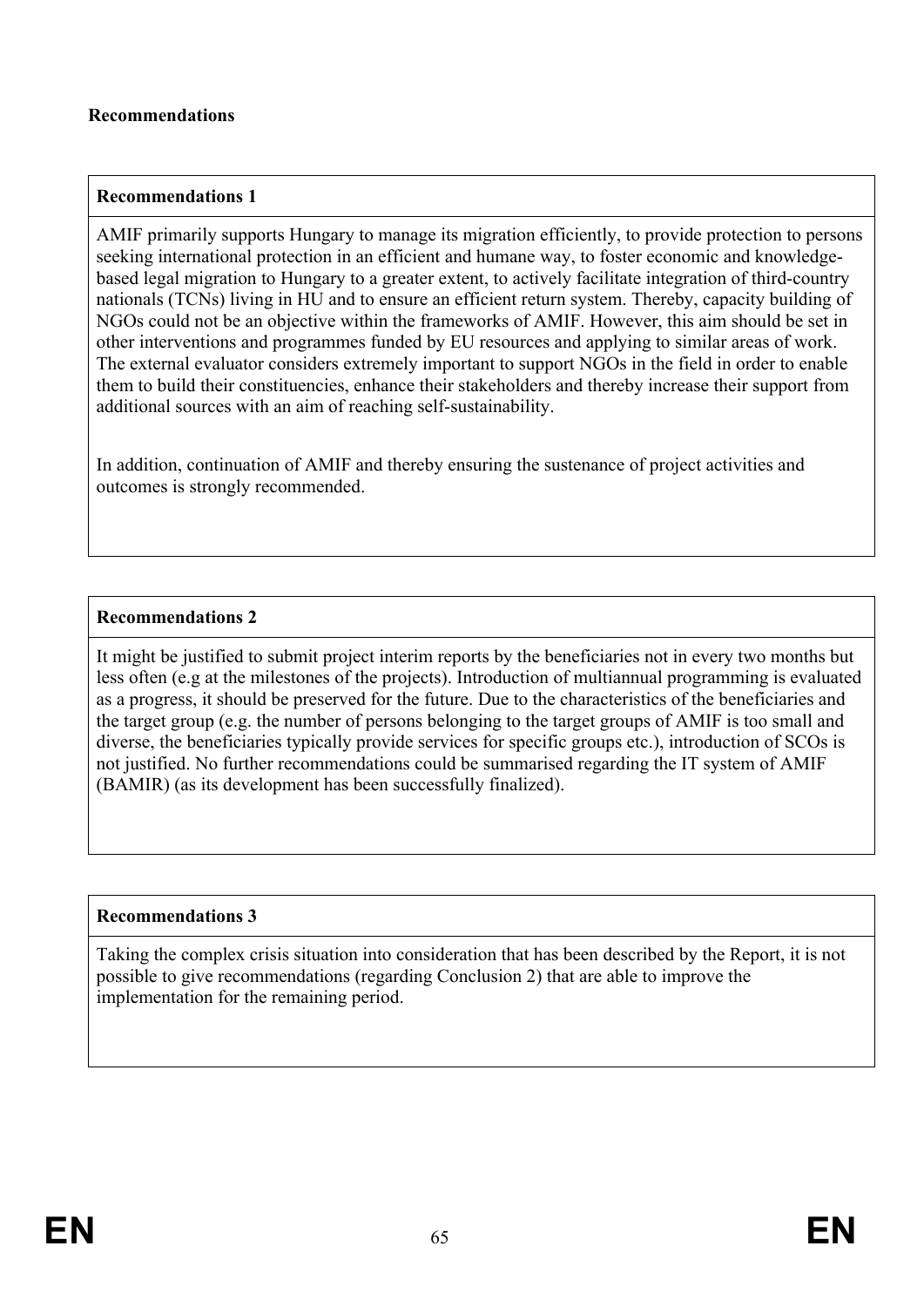# **Recommendations 5**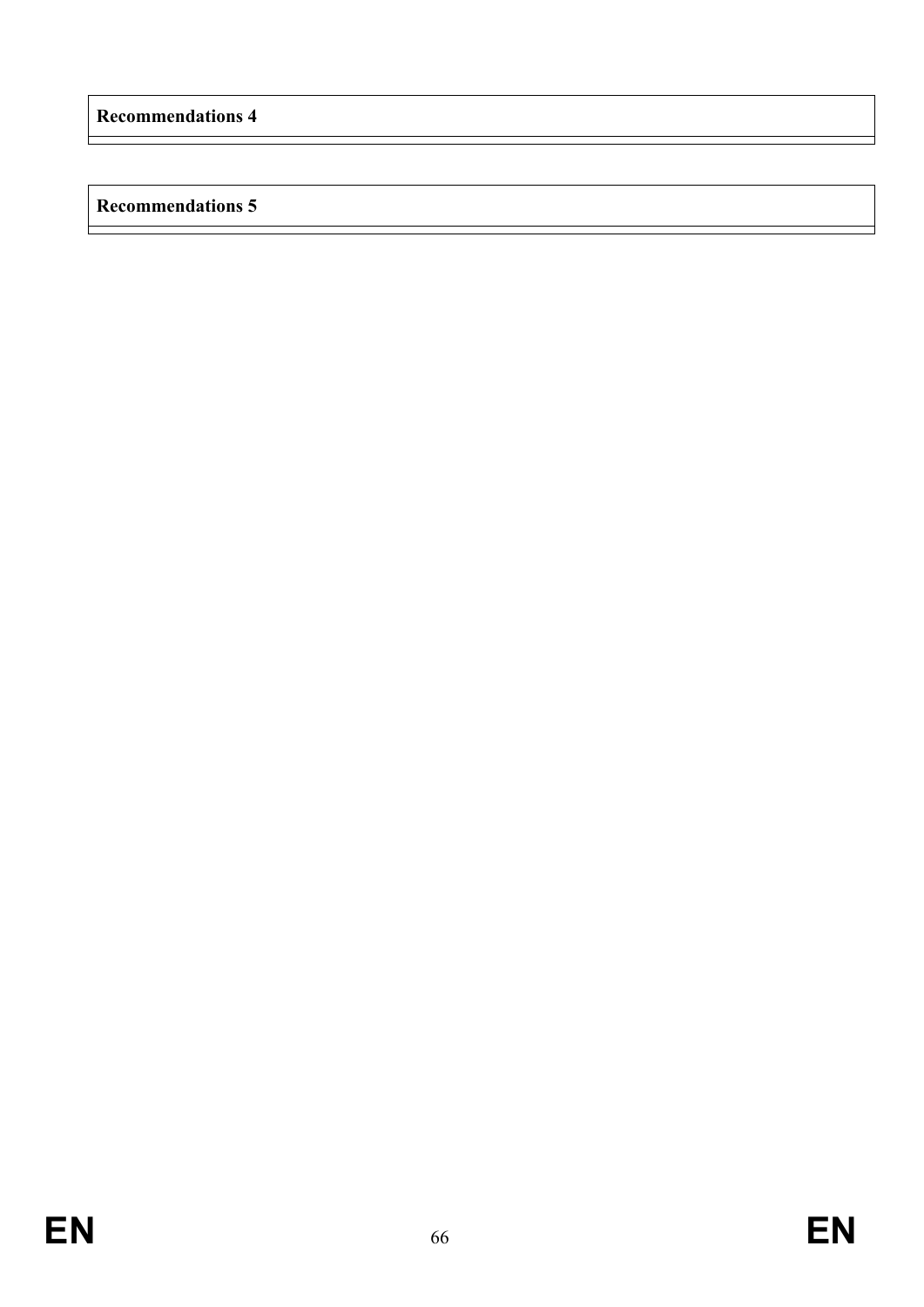### **SECTION VIII: MID-TERM REVIEW**

**Provide an assessment of the mid-term review carried out in accordance with Article 15 of Regulation (EU) No 514/2014. If relevant, summarize the main changes having an impact on your activities in the policy areas covered by the Fund, and how your National Programme was/will be adjusted.**

It can be stated in general, developments are taking place related to most of the key policy issues intended to address.

However, regarding the review of the situation analysis, it is essential to review the changes in the migration situation since 2015: changes in the legal background in the field of migration and migration trends, the reorganized institutional system. The abovementioned circumstances have a significant impact on the previously planned quantified results: including the increase in the number of accommodation places, the number of asylum seekers provided with assistance, and the number of volunteer returnees.

Apart from the four areas listed below, the developments on the remaining priorities show no discrepancy from the programming:

- "Children in migration": the basic supplies are funded from national sources, the support of supplementary activities is still planned in the frame of the National Programme – SO 1 NO 1;
- Integration of third-country nationals": there is no need for corrections of the National Programme's objectives, all the activities covering the components of integration are identified in Union Policies – SO 2 NO 2;
- Resettlement": due to the decision of the Hungarian Government Hungary does not intend to implement resettlement programmes and according to this decision the Responsible Authority could not initiate the implementation of resettlement;
- ..Return": the National Programme currently includes most of the Commission's objectives SO 3. However, the ensuring of detention capacity in Hungary is not reasonable anymore; therefore this activity is to be deleted from the NP.

Based on the above, the following SO and NO have to be modified:

SO1 Asylum: There is a need to increase the level of services provided in the transit zones, therefore it is appropriate to integrate the related objective into the National Programme.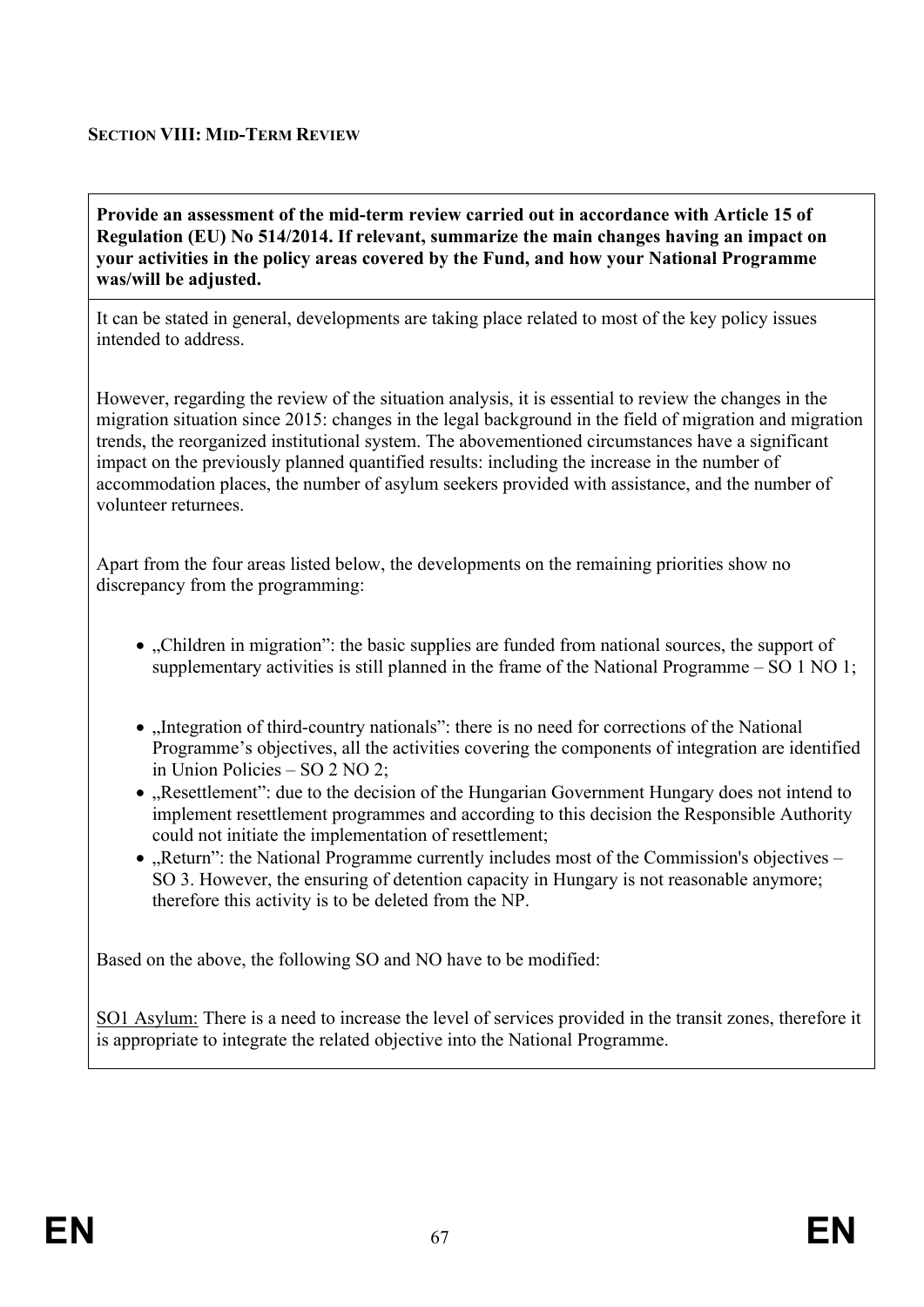The supported activities are specially:

- provision of interpreter services in Arabic, Kurdish, Dari, Pashto, Farsi, Urdu;
- providing psychologists, psychiatrists, and additional social assistants;
- purchase of medical devices for pediatric care, televisions and satellite receivers;
- supplementary food packages for adults and children;
- purchase of low-value materials and tools for sport and communitiy activities.

SO1 NO1 Reception/asylum: according to the amendment of the asylum law, lodged asylum applications are processed in the transit zones. By operating the transit zones and reducing the number of asylum seekers, there is no need for additional accomodation places by construction new Reception Centre, which activity is to be deleted from the National Programme.

From four sites of Reception Centre only one operates with 300 accommodation places, where the beneficiaries of international protection can spend a month. On average, 50-60 people per month receive international protection, even this site is not operating with full capacities.

Asylum seekers who are sent back by other Member States under the Dublin procedure are accommodated in one of three sites of Asylum Detentions. (In 2016 29,432 people applied for asylum, and 2,470 people applied for asylum in the transit zones until 31 August 2017.)

As a result of previously described facts there is a need to review of common and programme specific indicators:

- target value has to be decreased  $(C1)$ ;
- $\bullet$  other indicators has to be deleted (C2.1., C2.2, S1).

SO1 NO3 Resettlement: according the decision of Hungarian Government (Hungary will not planning the implementation of resettlement programmes) funding priority lost its relevance, the target value of C6 should be reduced to 22 people.

SO2 Integration/legal migration: according to the change of legal background – the integration contract can no longer be claimed –, and the number of beneficiaries of international protection increased, further sources are needed, although funding priorities of NP SO2 NO2 are adequate.

SO3 Return: as a result of governmental security measures, the number of illegal migrants arriving in Hungary has drastically decreased.

SO3 NO1 Accompanying measures: according to the decrease of target group the construction of new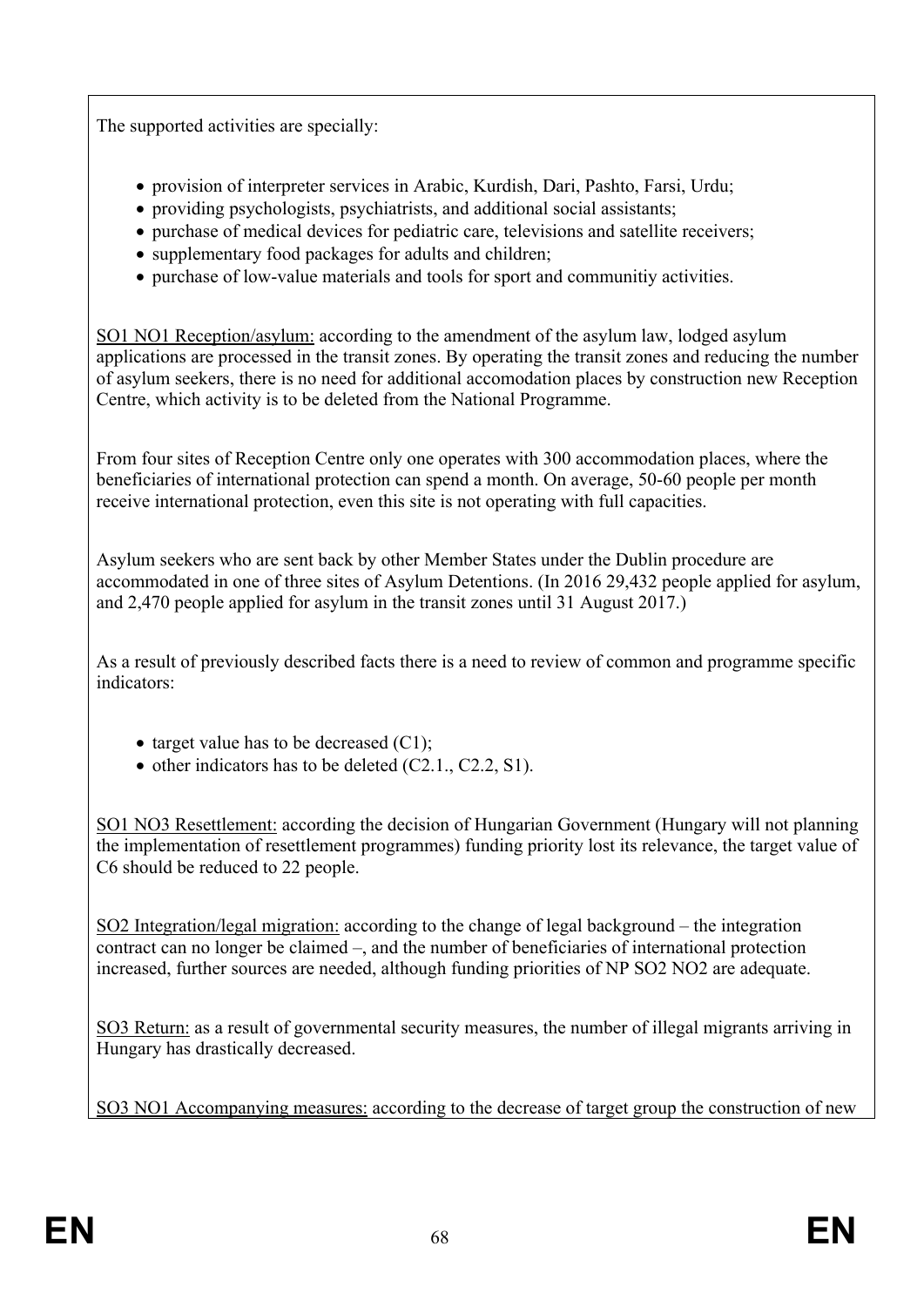detention centre is not relevant. In line with this fact the related indicator – S3.1. – has to be deleted.

SO3 NO2 Return Measures: according to the decrease of target group it is justified to reduce the target value of indicator C3.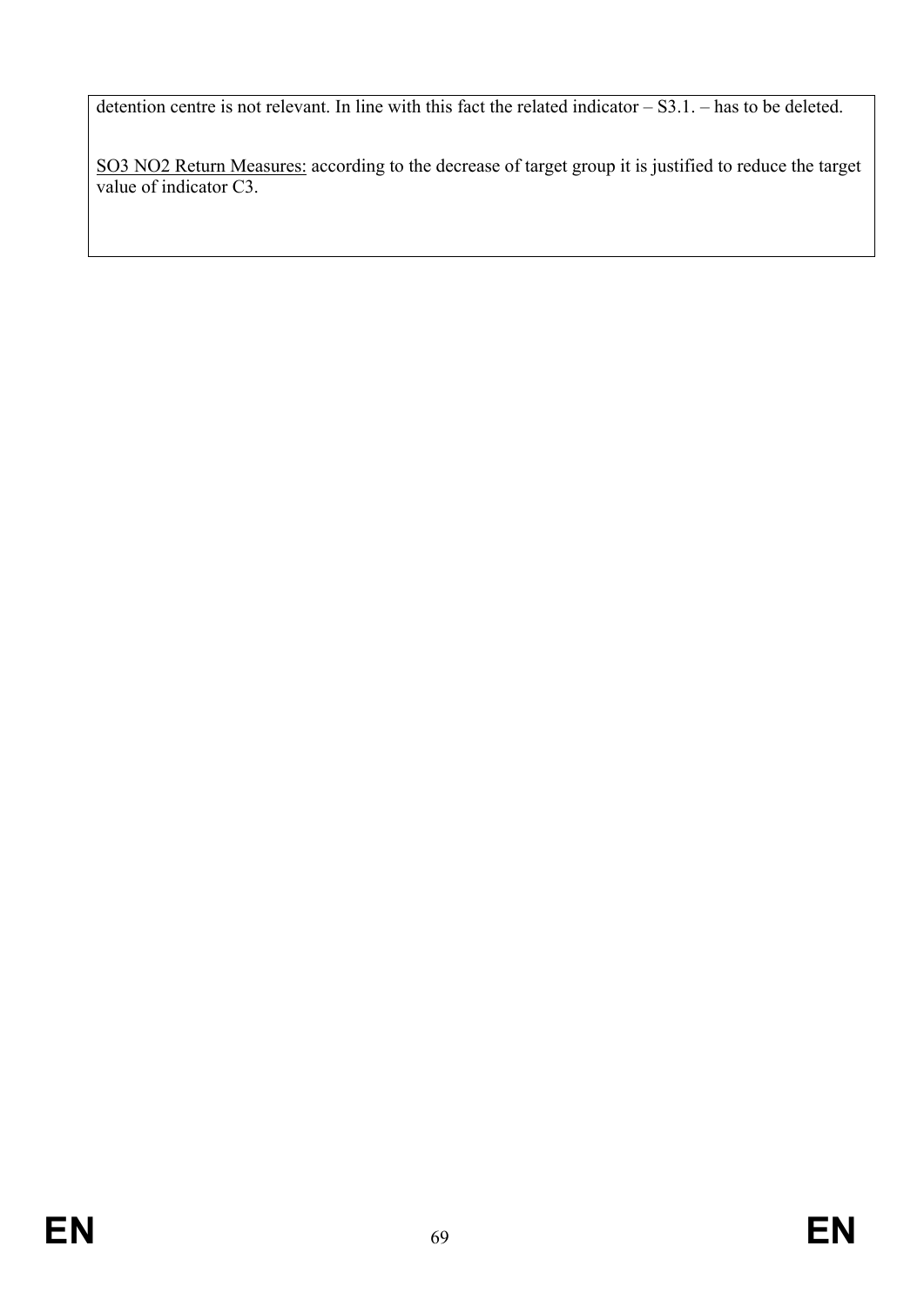# **SECTION IX: COMMON RESULT AND IMPACT INDICATORS**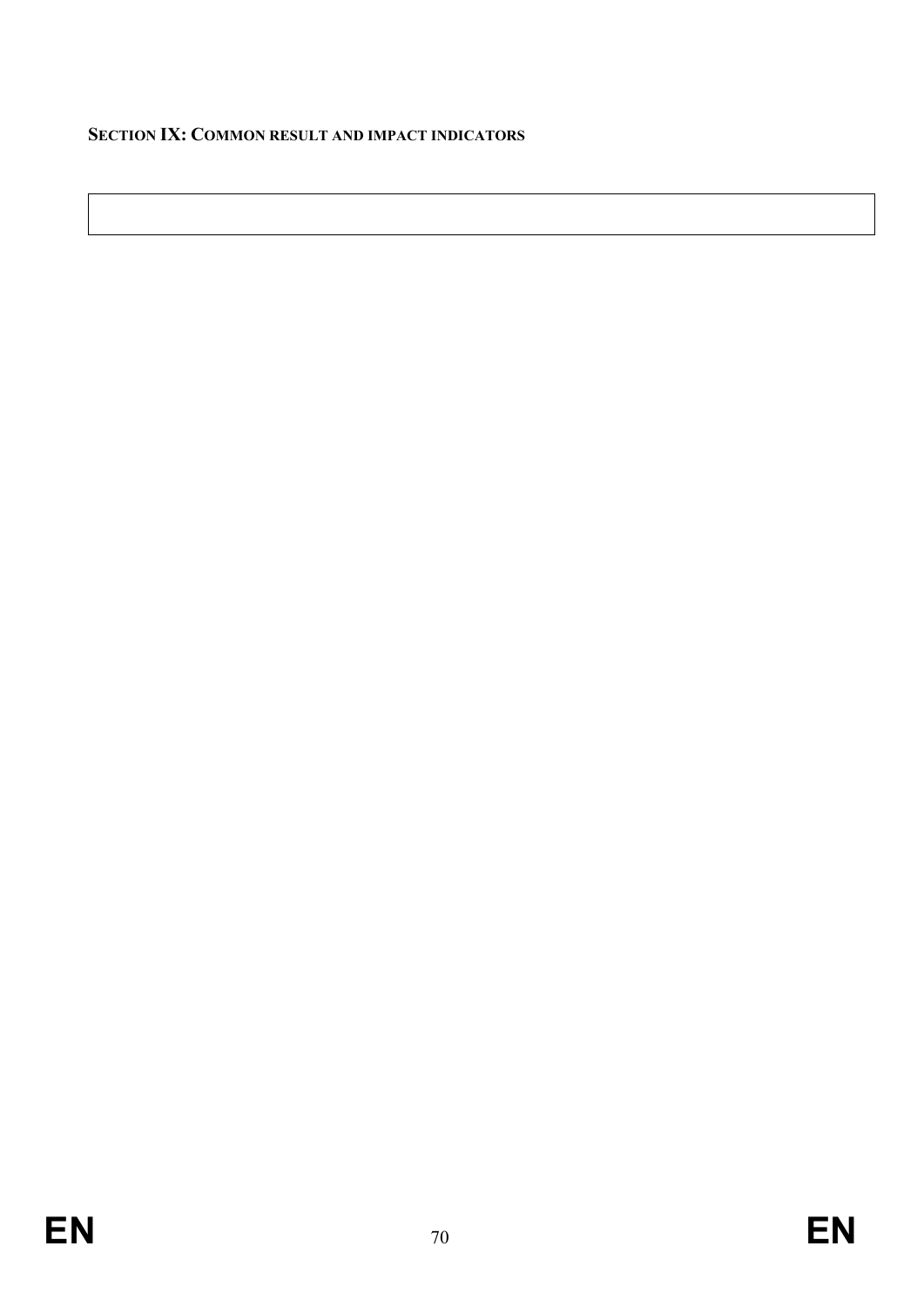# **1 - Indicators by specific objectives**

| <b>SO</b>       | <b>Type</b>  | Ind ID                         | <b>Indicator description</b>                                                                                                                                                                                                                                                                                                                                  | <b>Meas</b> unit | <b>Baseline</b><br>value | Source of data              | 2014 | 2015 | 2016      | 2017      |
|-----------------|--------------|--------------------------------|---------------------------------------------------------------------------------------------------------------------------------------------------------------------------------------------------------------------------------------------------------------------------------------------------------------------------------------------------------------|------------------|--------------------------|-----------------------------|------|------|-----------|-----------|
| SO <sub>1</sub> | $\mathbf R$  | SO <sub>1</sub> R <sub>1</sub> | Number of target group persons provided with assistance through projects<br>in the field of reception and asylum systems supported under the Fund:                                                                                                                                                                                                            | Number           | 0.00                     | AIR (indicator SO1 C1)      | 0.00 | 0.00 | 16,757.00 | 16,757.00 |
| SO <sub>1</sub> | $\mathbf R$  | SO1R1                          | i) number of target group persons benefiting from information and<br>assistance throughout the asylum procedures                                                                                                                                                                                                                                              | Number           | 0.00                     | AIR (indicator SO1 C1.a)    | 0.00 | 0.00 | 0.00      | 16,757.00 |
| SO <sub>1</sub> | $\mathbb{R}$ | SO <sub>1</sub> R <sub>1</sub> | ii) number of target group persons benefiting from legal assistance and<br>representation                                                                                                                                                                                                                                                                     | Number           | 0.00                     | AIR (indicator SO1<br>C1.b  | 0.00 | 0.00 | 0.00      | 0.00      |
| SO <sub>1</sub> | $\mathbf R$  | SO <sub>1</sub> R <sub>1</sub> | iii) number of vulnerable persons and unaccompanied minors benefiting<br>from specific assistance                                                                                                                                                                                                                                                             | Number           | 0.00                     | AIR (indicator SO1 C1.c)    | 0.00 | 0.00 | 292.00    | 302.00    |
| SO <sub>1</sub> | ${\bf R}$    | SO1R2                          | Capacity (i.e. number of places) of new reception accommodation<br>infrastructure set up in line with the common requirements for reception<br>conditions as set out in the Union acquis and of existing reception<br>accommodation infrastructure improved in accordance with the same<br>requirements as a result of the projects supported under the Fund. | Number           | 0.00                     | AIR (indicator SO1<br>C2.1) | 0.00 | 0.00 | 0.00      | 0.00      |
| SO <sub>1</sub> | $\mathbb{R}$ | SO1R2                          | The percentage in the total reception accommodation capacity                                                                                                                                                                                                                                                                                                  | Percentage       | 0.00                     | AIR (indicator SO1<br>C2.2  | 0.00 | 0.00 | 0.00      | 0.00      |
| SO <sub>1</sub> | $\mathbf R$  | SO <sub>1</sub> R <sub>3</sub> | Number of persons trained in asylum-related topics with the assistance of<br>the Fund                                                                                                                                                                                                                                                                         | Number           | 0.00                     | AIR (indicator SO1<br>C3.1) | 0.00 | 0.00 | 0.00      | 44.00     |
| SO <sub>1</sub> | $\mathbf R$  | SO1R3                          | That number as a percentage of the total number of staff trained in those<br>topics                                                                                                                                                                                                                                                                           | Percentage       | 0.00                     | AIR (indicator SO1<br>C3.2  | 0.00 | 0.00 | 0.00      | 4.00      |
| SO <sub>1</sub> | R            | SO <sub>1</sub> R <sub>4</sub> | (a) Number of places adapted for unaccompanied minors (UAM)<br>supported by the Fund                                                                                                                                                                                                                                                                          | Number           | 0.00                     | Project Reporting           | 0.00 | 0.00 | 0.00      | 0.00      |
| SO <sub>1</sub> | $\mathbb{R}$ | SO1R4                          | (b) Total number of places adapted for unaccompanied minors                                                                                                                                                                                                                                                                                                   | Number           | 0.00                     | <b>Member States</b>        | 0.00 | 0.00 | 0.00      | 0.00      |
| SO <sub>1</sub> | $\mathbb{R}$ | SO1R4                          | Number of places adapted for unaccompanied minors (UAM) supported<br>by the Fund as compared to the total number of places adapted for<br>unaccompanied minors.                                                                                                                                                                                               | Percentage       |                          |                             | 0.00 | 0.00 | 0.00      | 0.00      |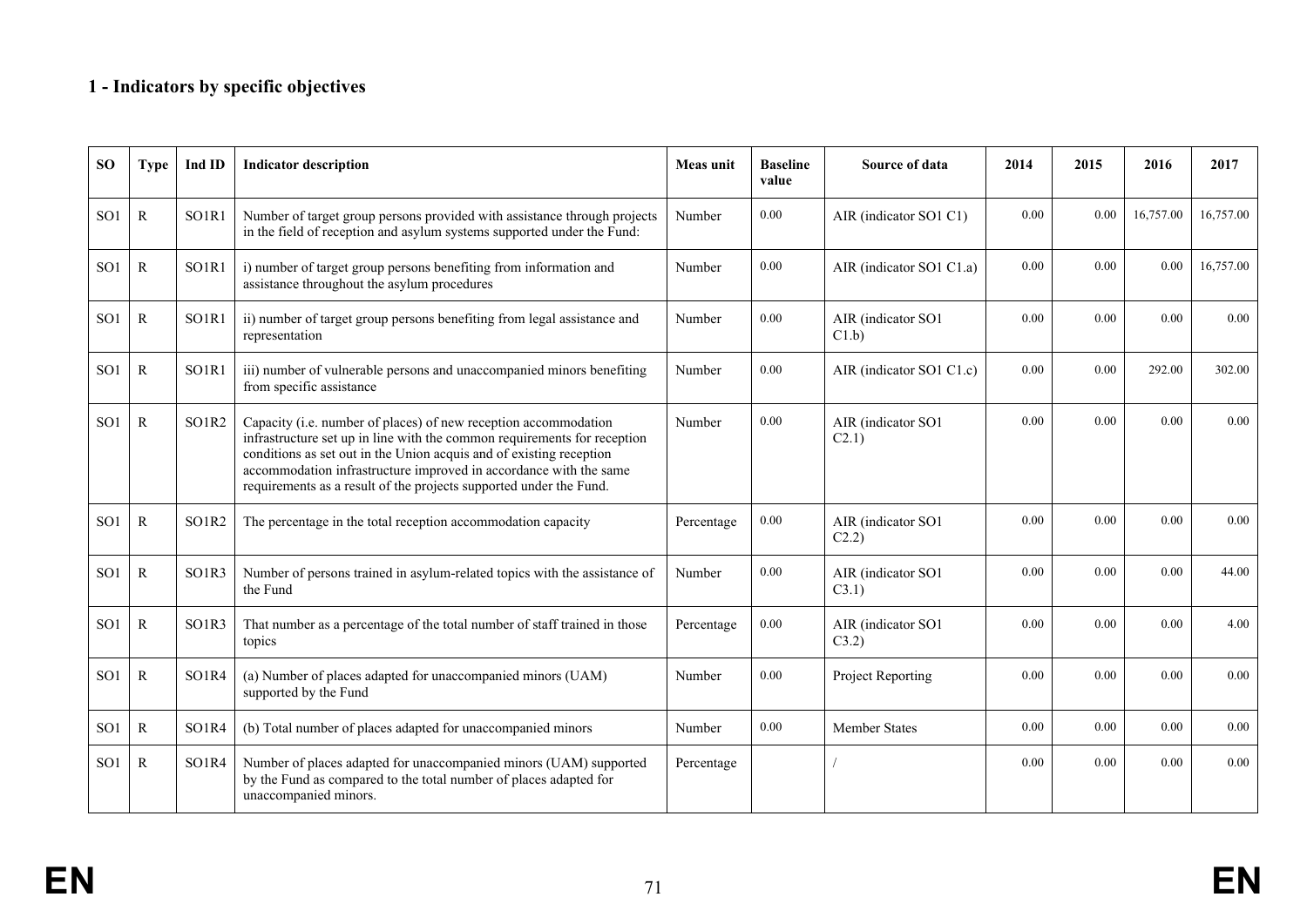| SΟ              | <b>Type</b>  | Ind ID                         | <b>Indicator description</b>                                                                                                                                                                        | <b>Meas unit</b>     | <b>Baseline</b><br>value | Source of data                | 2014      | 2015       | 2016      | 2017     |
|-----------------|--------------|--------------------------------|-----------------------------------------------------------------------------------------------------------------------------------------------------------------------------------------------------|----------------------|--------------------------|-------------------------------|-----------|------------|-----------|----------|
| SO <sub>1</sub> | Т            | <b>SO1I1</b>                   | Stock of pending cases at first instance, less than 6 months                                                                                                                                        | Number               |                          | EASO (EPS Indicator 2)        | 12,333.00 | 31,297.00  | 9,375.00  |          |
| SO <sub>1</sub> |              | SO <sub>111</sub>              | Stock of pending cases at first instance, more than 6 months                                                                                                                                        | Number               |                          | EASO (EPS Indicator 2)        | 39.00     | 1,009.00   | 965.00    |          |
| SO1             |              | <b>SO1I2</b>                   | Share of final positive decisions at the appeal stage                                                                                                                                               | Percentage           | 8.76                     | Eurostat<br>(migr asydcfina)  | 4.76      | 8.33       | 0.65      |          |
| SO1             | Ι            | <b>SO113</b>                   | Number of persons in the reception system (stock at end of the reporting<br>period)                                                                                                                 | Number               |                          | EASO (EPS Indicator 7)        |           | 262.00     | 198.00    |          |
| SO1             |              | SO114                          | (a) Number of persons in the reception system                                                                                                                                                       | Number               |                          | EASO (EPS Indicator 7)        |           | 262.00     | 198.00    |          |
| SO <sub>1</sub> |              | SO1I4                          | (b) Number of asylum and first time asylum applicants                                                                                                                                               | Number               | 18,895.00                | Eurostat<br>(migr asyappctza) | 33,864.00 | 149,143.00 | 60,202.00 |          |
| SO1             |              | SO114                          | Number of persons in the reception system as compared to the number of<br>asylum applicants                                                                                                         | Ratio                |                          |                               | 0.00      | 0.00       | 0.00      |          |
| SO <sub>1</sub> | T            | SO115                          | (a) Number of accommodation places adapted for unaccompanied minors                                                                                                                                 | Number               | 0.00                     | <b>Member States</b>          | 0.00      | 0.00       | 0.00      | 34.00    |
| SO1             | I            | SO115                          | (b) Number of asylum applicants considered to be unaccompanied minors<br>(Eurostat migr_asyunaa)                                                                                                    | Number               | 380.00                   | Eurostat (migr asyunaa)       | 479.00    | 7,097.00   | 2,800.00  |          |
| SO <sub>1</sub> |              | SO115                          | Number of accommodation places adapted for unaccompanied minors<br>(UAM) as compared to the number of unaccompanied minors                                                                          | Ratio                |                          |                               | 0.00      | 0.00       | 0.00      | 0.00     |
| SO1             |              | SO116                          | Convergence of first instance/final instance recognition rates by Member<br>States for asylum applicants from a same third country                                                                  | Percentage<br>points | 58.13                    | Eurostat<br>(migr asydcfina)  | 45.31     | 41.69      | 13.44     |          |
| SO <sub>2</sub> | $\mathbb{R}$ | SO <sub>2</sub> R <sub>1</sub> | Number of target group persons who participated in pre-departure<br>measures supported by the Fund                                                                                                  | Number               | 0.00                     | AIR (Indicator SO2 C1)        | 0.00      | 0.00       | 0.00      | 30.00    |
| SO <sub>2</sub> | $\mathbb{R}$ | SO <sub>2</sub> R <sub>2</sub> | Number of target group persons assisted by the Fund through integration<br>measures in the framework of national, local and regional strategies                                                     | Number               | 0.00                     | AIR (Indicator SO2 C2)        | 0.00      | 0.00       | 318.00    | 1,352.00 |
| SO <sub>2</sub> | $\mathbb{R}$ | SO <sub>2</sub> R <sub>2</sub> | i) number of target group persons assisted through measures focusing on<br>education and training, including language training and preparatory<br>actions to facilitate access to the labour market | Number               | 0.00                     | AIR (indicator SO2 C2.a)      | 0.00      | 0.00       | 0.00      | 789.00   |
| SO <sub>2</sub> | $\mathbb{R}$ | SO <sub>2</sub> R <sub>2</sub> | ii) number of target group persons supported through the provision of                                                                                                                               | Number               | 0.00                     | AIR (indicator SO2            | 0.00      | 0.00       | 0.00      | 196.00   |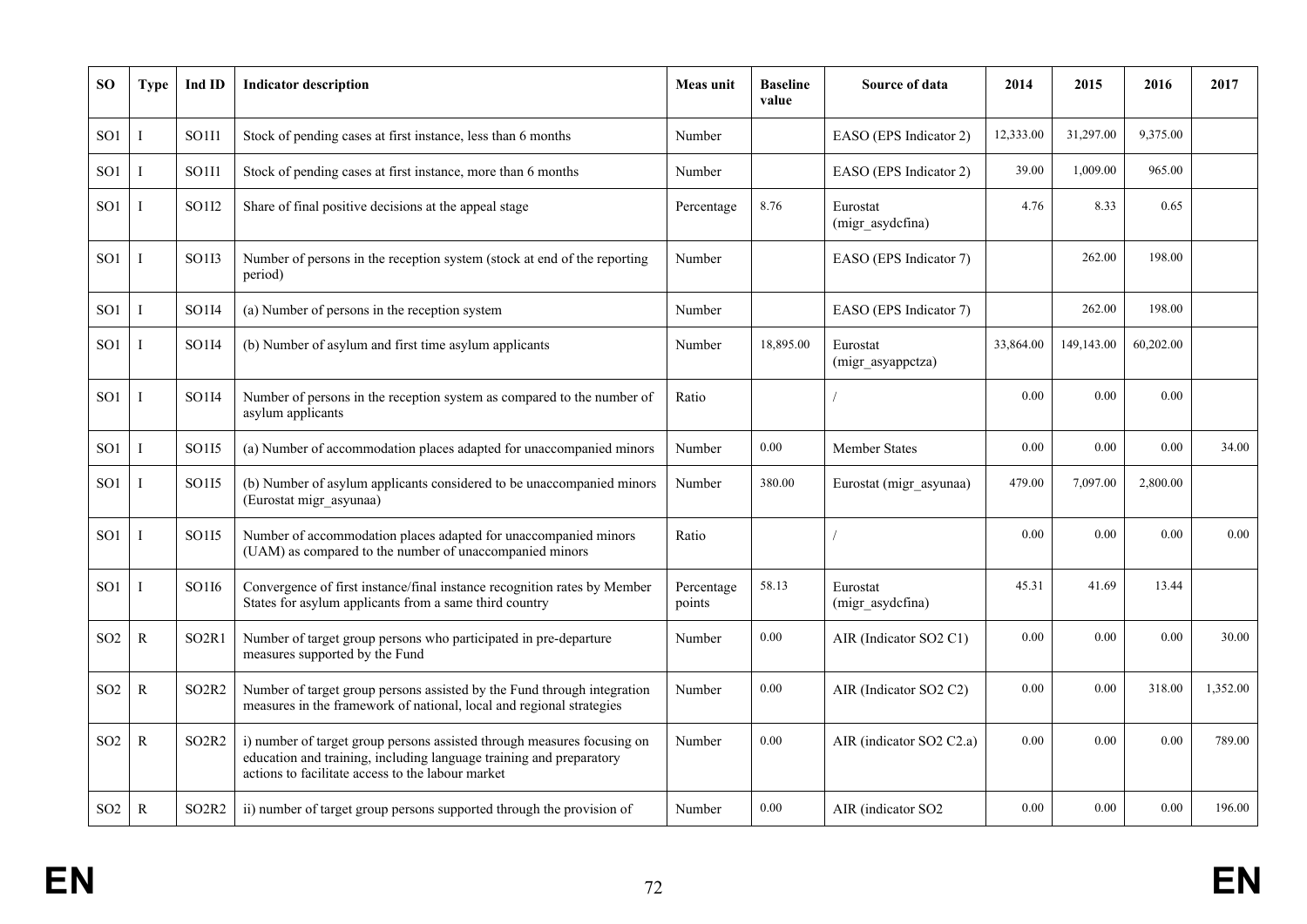| SO              | <b>Type</b>  | Ind ID                         | <b>Indicator description</b>                                                                                                         | <b>Meas unit</b>     | <b>Baseline</b><br>value | Source of data                                                   | 2014  | 2015  | 2016    | 2017     |
|-----------------|--------------|--------------------------------|--------------------------------------------------------------------------------------------------------------------------------------|----------------------|--------------------------|------------------------------------------------------------------|-------|-------|---------|----------|
|                 |              |                                | advice and assistance in the area of housing                                                                                         |                      |                          | C2.b                                                             |       |       |         |          |
| SO <sub>2</sub> | ${\bf R}$    | SO <sub>2</sub> R <sub>2</sub> | iii) number of target group persons assisted through the provision of<br>health and psychological care                               | Number               | 0.00                     | AIR (indicator SO2 C2.c)                                         | 0.00  | 0.00  | 0.00    | 23.00    |
| SO <sub>2</sub> | ${\bf R}$    | SO <sub>2R<sub>2</sub></sub>   | iv) number of target group persons assisted through measures related to<br>democratic participation                                  | Number               | 0.00                     | AIR (indicator SO2<br>C2.d                                       | 0.00  | 0.00  | 0.00    | 63.00    |
| SO <sub>2</sub> |              | SO211                          | Share of third-country nationals (TCNs) having received long-term<br>residence status out of all TCNs                                | Percentage           | 34.18                    | Eurostat (migr reslas)                                           | 25.54 | 30.87 |         |          |
| SO <sub>2</sub> |              | SO <sub>2</sub> I <sub>2</sub> | Employment rate: gap between third-country nationals and host-country<br>nationals                                                   | Percentage<br>points | 1.20                     | Eurostat (Labour Force<br>Survey) (lfsa ergan)<br>(lfsa_ergacob) | 5.90  | 2.50  | $-5.50$ |          |
| SO <sub>2</sub> |              | SO213                          | Unemployment rate: gap between third-country nationals and host-<br>country nationals                                                | Percentage<br>points |                          | Eurostat (Labour Force<br>Survey) (Ifsa urgan)<br>(lfsa urgacob) |       |       |         |          |
| SO <sub>2</sub> |              | SO2I4                          | Activity rate: gap between third-country nationals and host-country<br>nationals                                                     | Percentage<br>points | 1.00                     | Eurostat (Labour Force<br>Survey) (Ifsa_argan)<br>(lfsa argacob) | 3.60  | 0.30  | $-6.90$ |          |
| SO <sub>2</sub> |              | SO <sub>215</sub>              | Share of early leavers from education and training: gap between third<br>country nationals and host-country nationals                | Percentage<br>points |                          | Eurostat (Labour Force<br>Survey) (edat 1fse 02)                 |       |       |         |          |
| SO <sub>2</sub> |              | SO <sub>2</sub> I <sub>6</sub> | Share of 30 to 34-years-olds with tertiary educational attainment: gap<br>between third country nationals and host-country nationals | Percentage<br>points |                          | Eurostat (edat 1fs 9911)                                         |       |       |         |          |
| SO <sub>2</sub> |              | SO <sub>217</sub>              | Share of population at risk of social poverty or social exclusion: gap<br>between third-country nationals and host-country nationals | Percentage<br>points |                          | Eurostat (Labour Force<br>Survey) (ilc peps05)                   |       |       |         |          |
| SO <sub>3</sub> | $\mathbb{R}$ | SO <sub>3</sub> R <sub>1</sub> | Number of persons trained on return-related topics with the assistance of<br>the Fund                                                | Number               | 0.00                     | AIR (indicator SO3 C1)                                           | 0.00  | 0.00  | 44.00   | 504.00   |
| SO <sub>3</sub> | ${\bf R}$    | SO3R2                          | Number of returnees who received pre or post return reintegration<br>assistance co-financed by the Fund                              | Number               | 0.00                     | AIR (indicator SO3 C2)                                           | 0.00  | 0.00  | 377.00  | 1,120.00 |
| SO3             | R            | SO3R3                          | (a) persons who returned voluntarily                                                                                                 | Number               | 0.00                     | AIR (indicator SO3 C3)                                           | 0.00  | 0.00  | 53.00   | 178.00   |
| SO3             | R            | SO3R3                          | (b) and persons who were removed                                                                                                     | Number               | 0.00                     | AIR (indicator SO3 C4)                                           | 0.00  | 0.00  | 0.00    | 0.00     |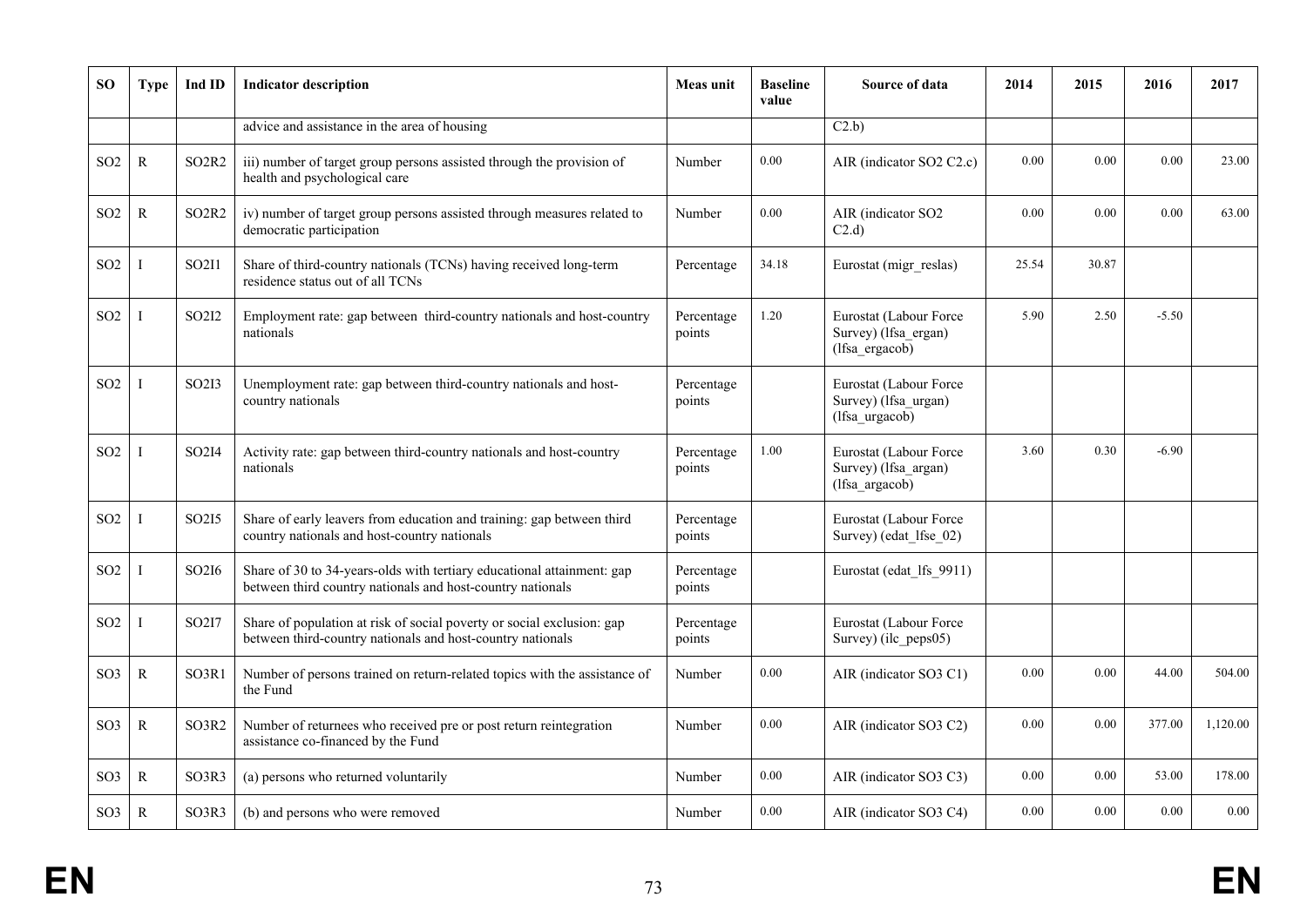| SO              | <b>Type</b>  | Ind ID                         | <b>Indicator description</b>                                                                                                                                                                | <b>Meas unit</b> | <b>Baseline</b><br>value | Source of data         | 2014     | 2015     | 2016     | 2017     |
|-----------------|--------------|--------------------------------|---------------------------------------------------------------------------------------------------------------------------------------------------------------------------------------------|------------------|--------------------------|------------------------|----------|----------|----------|----------|
| SO <sub>3</sub> | $\mathbb{R}$ | SO <sub>3R<sub>3</sub></sub>   | Number of returnees whose return was co-financed by the Fund                                                                                                                                | Number           |                          | <b>AIR</b>             | 0.00     | 0.00     | 53.00    | 178.00   |
| SO <sub>3</sub> | $\mathbb{R}$ | SO3R4                          | Number of monitored removal operations co-financed by the Fund                                                                                                                              | Number           | 0.00                     | AIR (indicator SO3 C5) | 0.00     | 0.00     | 0.00     | 0.00     |
| SO <sub>3</sub> | $\mathbb{R}$ | SO <sub>3R5</sub>              | (a) Persons who were removed (and whose return was co-financed by the<br>Fund)                                                                                                              | Number           | 0.00                     | AIR (indicator SO3 C4) | 0.00     | 0.00     | 0.00     | 0.00     |
| SO3             | $\mathbb{R}$ | SO3R5                          | (b) Total number of returns following an order to leave                                                                                                                                     | Number           | 4,395.00                 | Eurostat (migr eirtn)  | 3,440.00 | 5,635.00 | 1,862.00 |          |
| SO <sub>3</sub> | $\mathbb{R}$ | SO3R5                          | Numbers of removals supported by the Fund, as compared to the total<br>number of returns following an order to leave                                                                        | Ratio            |                          |                        | 0.00     | 0.00     | 0.00     | 0.00     |
| SO <sub>3</sub> | ${\bf R}$    | SO3R6                          | (a) Number of persons returned in the framework of joint return<br>operations (assisted-voluntary and forced) supported by the Fund                                                         | Number           | 0.00                     | Project Reporting      | 0.00     | 0.00     | 0.00     | 0.00     |
| SO3             | $\mathbb{R}$ | SO3R6                          | (b) Number of returnees whose return was co-financed by the Fund                                                                                                                            | Number           |                          | AIR                    | 0.00     | 0.00     | 53.00    | 178.00   |
| SO <sub>3</sub> | $\mathbb{R}$ | SO <sub>3R6</sub>              | Number of persons returned in the framework of the joint return<br>operations supported by the Fund as compared to the total number of<br>returns supported by the Fund                     | Ratio            |                          |                        | 0.00     | 0.00     | 0.00     | 0.00     |
| SO3             | ${\bf R}$    | SO <sub>3R7</sub>              | (a) Number of returnees who received pre or post return reintegration<br>assistance co-financed by the Fund                                                                                 | Number           | 0.00                     | AIR (indicator SO3 C2) | 0.00     | 0.00     | 377.00   | 1,120.00 |
| SO <sub>3</sub> | $\mathbb{R}$ | SO3R7                          | (b) Persons who returned voluntarily (and whose return was co-financed<br>by the Fund)                                                                                                      | Number           | 0.00                     | AIR (indicator SO3 C3) | 0.00     | 0.00     | 53.00    | 178.00   |
| SO <sub>3</sub> | $\mathbb{R}$ | SO <sub>3R7</sub>              | Number of returnees who have received pre or post return reintegration<br>assistance co-financed by the Fund, as compared to the total number of<br>voluntary returns supported by the Fund | Ratio            |                          |                        | 0.00     | 0.00     | 7.11     | 6.29     |
| SO3             | R            | SO3R8                          | (a) Number of places in detention centres created/renovated with support<br>from the Fund                                                                                                   | Number           | 0.00                     | Project Reporting      | 0.00     | 0.00     | 0.00     | 0.00     |
| SO <sub>3</sub> | ${\bf R}$    | SO3R8                          | (b) Total number of places in detention centres                                                                                                                                             | Number           | 0.00                     | <b>Member States</b>   | 0.00     | 0.00     | 0.00     | 0.00     |
| SO <sub>3</sub> | $\mathbb{R}$ | SO <sub>3</sub> R <sub>8</sub> | Number of places in detention centres created/renovated with support<br>from the Fund, as compared to the total number of places in detention<br>centres                                    | Ratio            |                          |                        | 0.00     | 0.00     | 0.00     | 0.00     |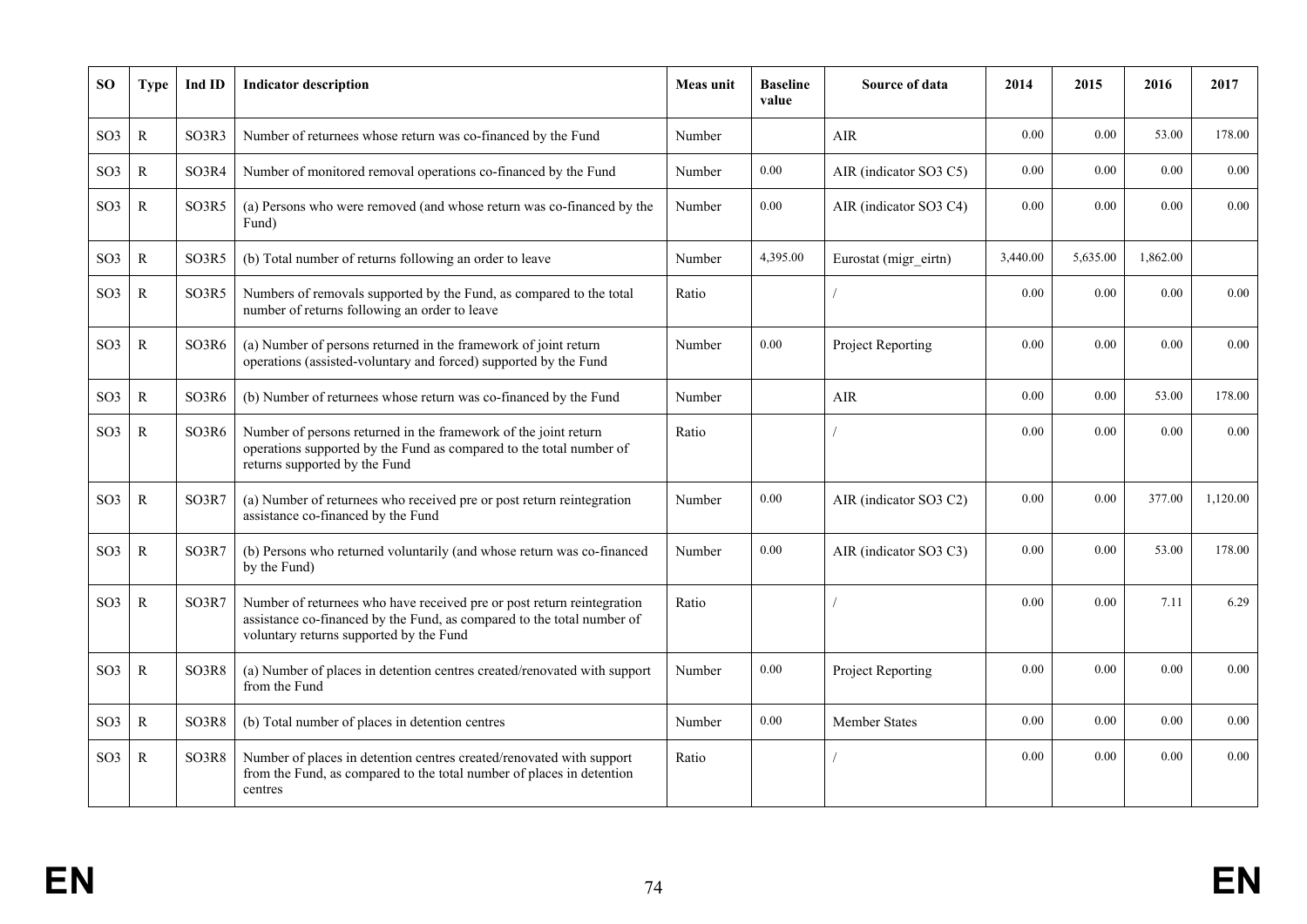| <b>SO</b>       | <b>Type</b>  | Ind ID                         | <b>Indicator description</b>                                                                                                                                         | Meas unit | <b>Baseline</b><br>value | Source of data             | 2014     | 2015      | 2016      | 2017 |
|-----------------|--------------|--------------------------------|----------------------------------------------------------------------------------------------------------------------------------------------------------------------|-----------|--------------------------|----------------------------|----------|-----------|-----------|------|
| SO <sub>3</sub> |              | SO311                          | (a) Number of third-country nationals returned following an order to<br>leave (migr_eirtn)                                                                           | Number    | 4,395.00                 | Eurostat (migr eirtn)      | 3,440.00 | 5,635.00  | 1,862.00  |      |
| SO <sub>3</sub> |              | SO311                          | (b) Number of third-country nationals ordered to leave (migr eiord)                                                                                                  | Number    | 5,940.00                 | Eurostat (migr eiord)      | 4,659.00 | 10,528.00 | 10,970.00 |      |
| SO <sub>3</sub> |              | SO311                          | Number of returns following an order to leave compared to the number of<br>third-country nationals ordered to leave                                                  | Ratio     |                          |                            | 0.74     | 0.54      | 0.17      |      |
| SO <sub>3</sub> |              | SO <sub>312</sub>              | Return decisions issued to rejected asylum applicants                                                                                                                | Number    |                          | EASO (EPS Indicator 8a)    |          |           |           |      |
| SO <sub>3</sub> |              | SO <sub>313</sub>              | Effective returns of rejected asylum applicants                                                                                                                      | Number    |                          | EASO (EPS Indicator<br>8b) |          |           |           |      |
| SO <sub>4</sub> | $\mathbb{R}$ | SO <sub>4</sub> R <sub>1</sub> | Number of applicants and beneficiaries of international protection<br>transferred from one Member State to another with support of the Fund.                         | Number    | 0.00                     | AIR (indicator SO4 C1)     |          |           |           | 0.00 |
| SO <sub>4</sub> | R            | SO4R2                          | Number of cooperation projects with other Member States on enhancing<br>solidarity and responsibility sharing between the Member States<br>supported under the Fund. | Number    | 0.00                     | AIR (indicator SO4 C2)     |          |           |           | 0.00 |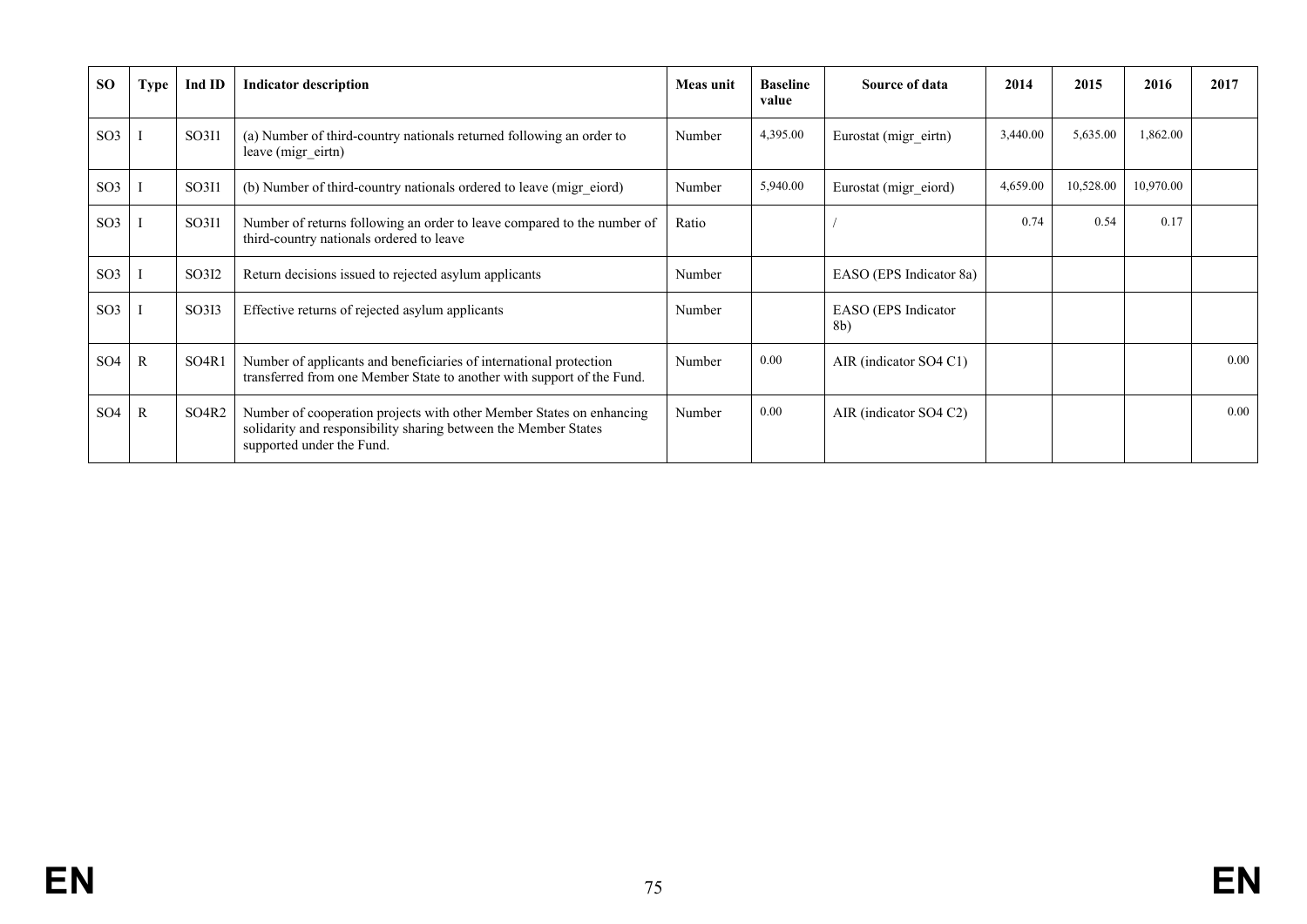## **2 - Indicators on efficiency, added value and sustainability, as foreseen in Regulation (EU) No 514/2014**

| Ind<br>ID      | <b>Indicator description</b>                                                                                                                                                                                                          | <b>Meas unit</b>        | <b>Baseline</b><br>value | Source of<br>data       | 2014 | 2015            | 2016          | 2017  |
|----------------|---------------------------------------------------------------------------------------------------------------------------------------------------------------------------------------------------------------------------------------|-------------------------|--------------------------|-------------------------|------|-----------------|---------------|-------|
| H1             | Number of Full Time Equivalent in the Responsible Authority, the Delegated Authority<br>and the Audit Authority working on the implementation of the Fund and paid by the<br>technical assistance or national budgets as compared to: | Number                  | 0.00                     | Member<br><b>States</b> | 0.00 | 0.00            |               |       |
| H1             | (a) the number of projects implemented                                                                                                                                                                                                | Number                  |                          | AIR                     | 0.00 | 0.00            | 36.00         | 13.00 |
| H1             | (b) the amount of the funds claimed for the financial year                                                                                                                                                                            | Amount in<br>EUR        |                          | Accounts                |      | 0.00            | 1,687,098.00  |       |
| H2             | (a) Technical assistance plus the administrative (indirect) cost                                                                                                                                                                      | Amount in<br><b>EUR</b> |                          | Member<br><b>States</b> | 0.00 | 0.00            |               |       |
| H2             | (b) Amount of funds claimed for the financial year                                                                                                                                                                                    | Amount in<br><b>EUR</b> |                          | Accounts                |      | 0.00            | 1,687,098.00  |       |
| H2             | Technical assistance plus the administrative (indirect) cost of projects as compared to the<br>amount of funds claimed for the financial year                                                                                         | Ratio                   |                          |                         | 0.00 | 0.00            | 0.00          |       |
| H <sub>3</sub> | Amount of the annual expenditure submitted by the Member State                                                                                                                                                                        | Amount in<br><b>EUR</b> |                          | Accounts                |      | 0.00            | 1,687,098.00  |       |
| H <sub>3</sub> | Total amount of funds allocated to the national programme.                                                                                                                                                                            | Amount in<br>EUR        |                          | Accounts                |      | 24, 113, 477.00 | 31,877,477.00 |       |
| H <sub>3</sub> | Absorption rate of the Fund                                                                                                                                                                                                           | Ratio                   |                          |                         |      | 0.00            | 0.05          |       |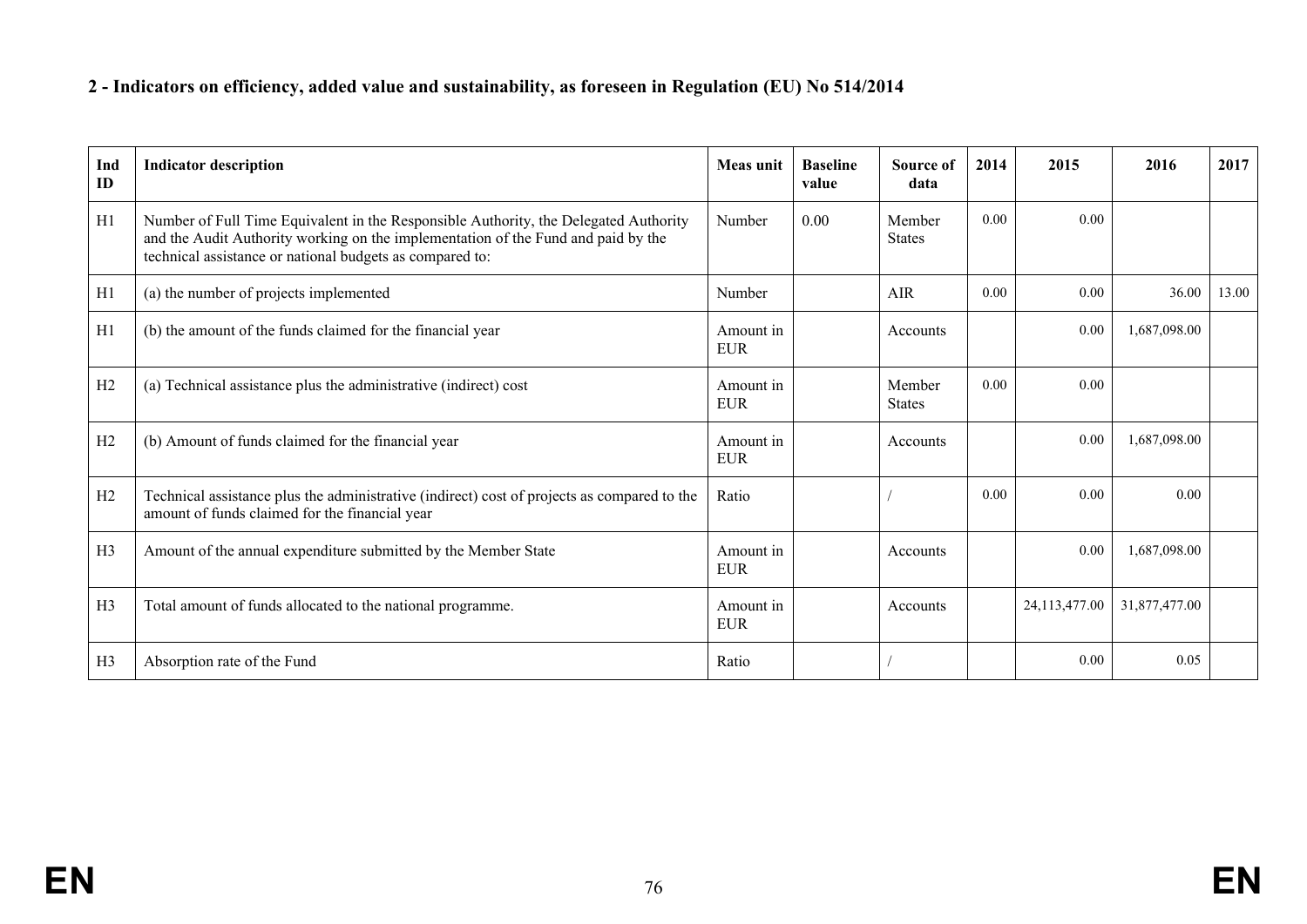## **ANNEX: DATA**

## **Table 1: Progress in financial implementation, by specific objectives (in Euro)**

| <b>National objective / Specific Action</b> | $\mathbf{A}$      | B                    | <b>Total paid</b>                |
|---------------------------------------------|-------------------|----------------------|----------------------------------|
|                                             | <b>Total paid</b> | <b>Total</b><br>paid | $(A+B/SO)$<br>programmed $)$ (%) |
| SO1.NO1 Reception/asylum                    | 123,141.00        |                      | 2.03%                            |
| SO1.NO2 Evaluation                          | 26,269.42         |                      | 11.62%                           |
| SO1.NO3 Resettlement                        | 9,359.41          |                      | 8.56%                            |
| <b>TOTAL NO SO1</b>                         | 158,769.83        |                      | 2.48%                            |
| SO1.SA1 Transit centres                     | 0.00              | 0.00                 |                                  |
| SO1.SA2 Access to asylum                    | 0.00              | 0.00                 |                                  |
| <b>TOTAL SA SO1</b>                         | 0.00              | 0.00                 |                                  |
| <b>TOTAL SO1</b>                            | 158,769.83        | 0.00                 | 2.48%                            |
| SO2.NO1 Legal migration                     | 0.00              |                      | $0.00\%$                         |
| SO2.NO2 Integration                         | 918,522.83        |                      | 11.96%                           |
| SO2.NO3 Capacity                            | 49,478.10         |                      | 3.24%                            |
| <b>TOTAL NO SO2</b>                         | 968,000.93        |                      | 10.21%                           |
| SO2.SA3 Joint initiatives                   | 0.00              | 0.00                 |                                  |
| SO2.SA4 Unaccompanied minors                | 0.00              | 0.00                 |                                  |
| SO2.SA8 Legal migration                     | 0.00              | $0.00\,$             |                                  |
| <b>TOTAL SA SO2</b>                         | 0.00              | 0.00                 |                                  |
| <b>TOTAL SO2</b>                            | 968,000.93        | 0.00                 | 10.21%                           |
| SO3.NO1 Accompanying measures               | 340,326.74        |                      | 6.71%                            |
| SO3.NO2 Return measures                     | 0.00              |                      | $0.00\%$                         |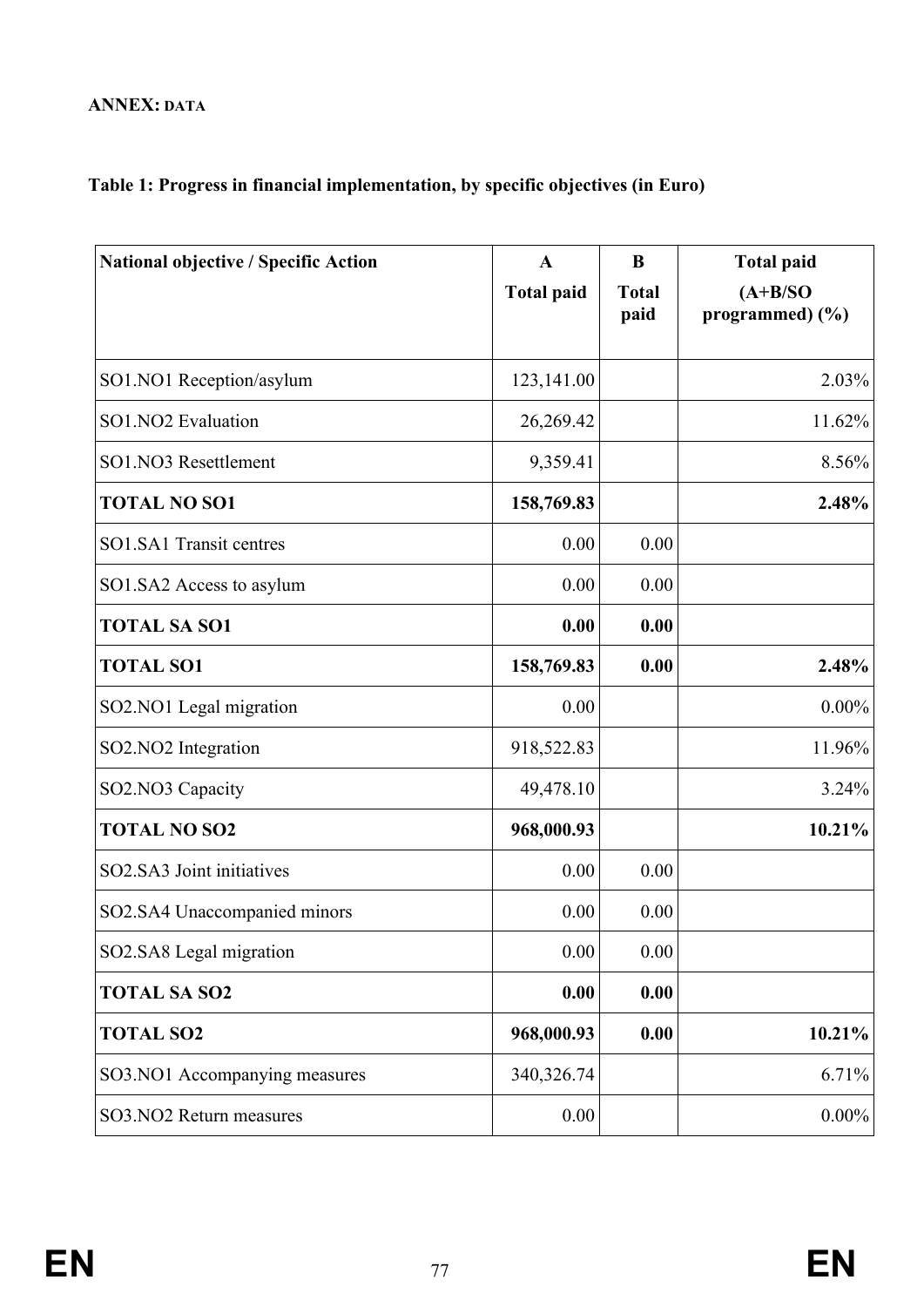| SO3.NO3 Cooperation                                                 | 0.00         | 0.00 | $0.00\%$ |
|---------------------------------------------------------------------|--------------|------|----------|
| <b>TOTAL NO SO3</b>                                                 | 340,326.74   | 0.00 | 4.73%    |
| SO3.SA5 Joint return                                                | 0.00         | 0.00 |          |
| SO3.SA6 Joint reintegration                                         | 0.00         | 0.00 |          |
| SO3.SA7 Joint family unity and unaccompanied<br>minor reintegration | 0.00         | 0.00 |          |
| <b>TOTAL SA SO3</b>                                                 | 0.00         | 0.00 |          |
| <b>TOTAL SO3</b>                                                    | 340,326.74   | 0.00 | 4.73%    |
| <b>TOTAL NO SO4</b>                                                 |              |      |          |
| <b>TOTAL SO4</b>                                                    |              |      |          |
| Pledges (Union priorities)                                          | 220,000.00   |      | 55.00%   |
| Pledges (Others)                                                    |              |      |          |
| Transfers & relocations                                             |              |      | $0.00\%$ |
| Admission from Turkey                                               |              |      |          |
| <b>TOTAL Special Cases</b>                                          | 220,000.00   |      | 2.69%    |
| <b>Technical Assistance</b>                                         | 0.00         | 0.00 | $0.00\%$ |
| <b>TOTAL</b>                                                        | 1,687,097.50 | 0.00 | 5.29%    |
|                                                                     |              |      |          |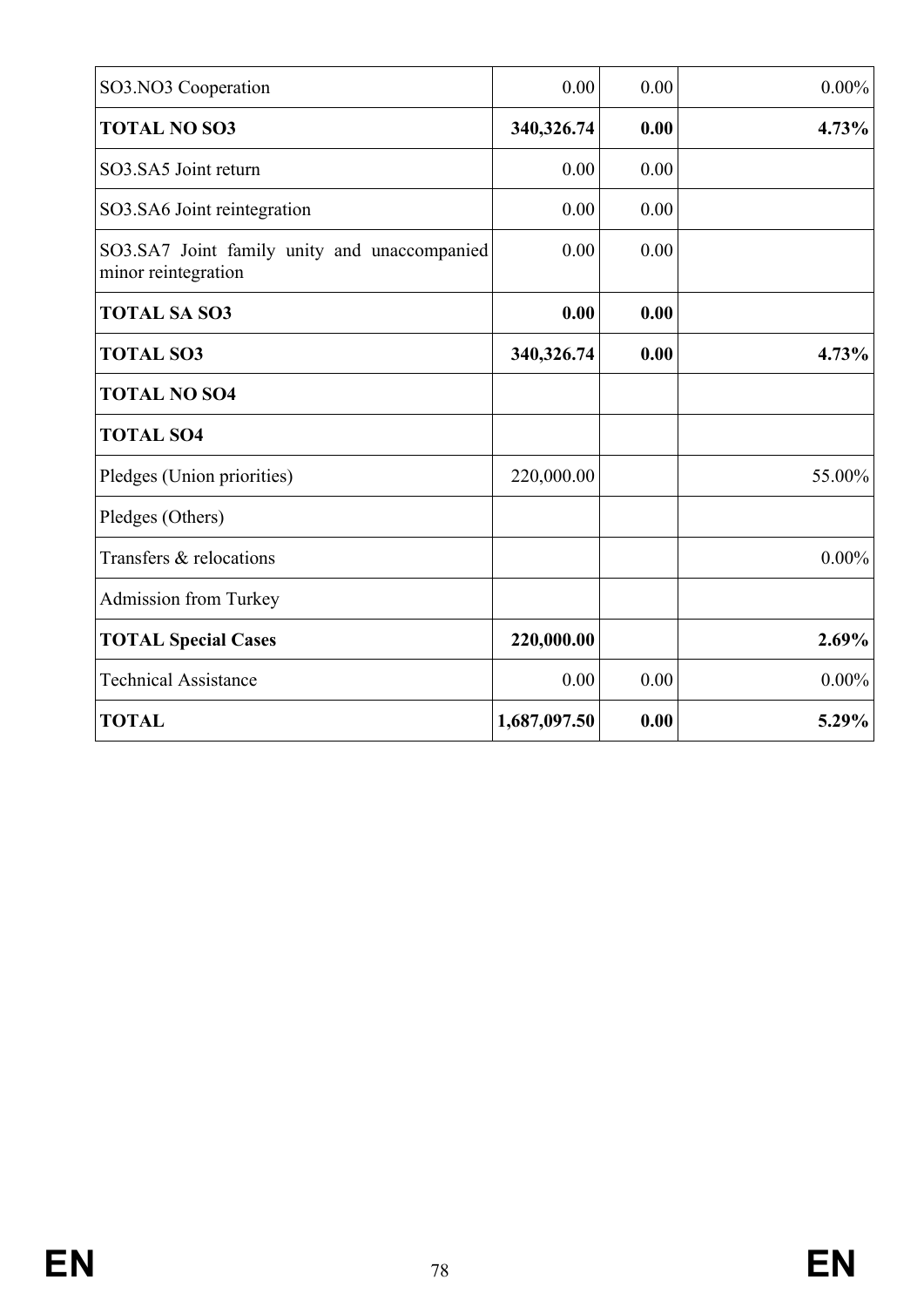### **Table 2: Number of projects and EU contribution to finished and open projects, by specific objectives (in Euro)**

|                                           | 01/01/2014-15/10/2016                   | Number of projects and EU contribution               |                                     |                                                  |
|-------------------------------------------|-----------------------------------------|------------------------------------------------------|-------------------------------------|--------------------------------------------------|
|                                           | <b>Total Nr of</b><br>finished projects | <b>Total EU</b> contribution to<br>finished projects | <b>Total Nr of</b><br>open projects | <b>Total EU contribution</b><br>to open projects |
| SO1 - Asylum                              | $\theta$                                | 0.00                                                 | 7                                   | 158,769.83                                       |
| $SO2 -$<br>Integration/legal<br>migration | $\mathbf{0}$                            | 0.00                                                 | 23                                  | 968,000.93                                       |
| SO <sub>3</sub> - Return                  | $\theta$                                | 0.00                                                 | 6                                   | 340,326.74                                       |
| SO4 - Solidarity                          | $\theta$                                | 0.00                                                 | $\theta$                            | 0.00                                             |
| SO5 - Technical<br>assistance             | $\boldsymbol{0}$                        | 0.00                                                 | $\boldsymbol{0}$                    | 0.00                                             |
| <b>Total 1</b>                            | $\bf{0}$                                | 0.00                                                 | 36                                  | 1,467,097.50                                     |

|                                           | 16/10/2016-30/06/2017                      | Number of projects and EU contribution               |                                     |                                                        |
|-------------------------------------------|--------------------------------------------|------------------------------------------------------|-------------------------------------|--------------------------------------------------------|
|                                           | <b>Total Nr of</b><br>finished<br>projects | <b>Total EU contribution to</b><br>finished projects | <b>Total Nr of open</b><br>projects | <b>Total EU</b><br>contribution<br>to open<br>projects |
| SO1 - Asylum                              | $\boldsymbol{0}$                           | 0.00                                                 | $\mathbf{0}$                        | 0.00                                                   |
| $SO2 -$<br>Integration/legal<br>migration | $\boldsymbol{0}$                           | 0.00                                                 | $\boldsymbol{0}$                    | 0.00                                                   |
| SO3 - Return                              | $\mathbf{0}$                               | 0.00                                                 | $\theta$                            | 0.00                                                   |
| SO4 - Solidarity                          | $\mathbf{0}$                               | 0.00                                                 | $\boldsymbol{0}$                    | 0.00                                                   |
| SO5 - Technical<br>assistance             | $\mathbf{0}$                               | 0.00                                                 | $\boldsymbol{0}$                    | 0.00                                                   |
| <b>Total 2</b>                            | $\bf{0}$                                   | 0.00                                                 | $\bf{0}$                            | 0.00                                                   |
| Total $1+2$                               | $\boldsymbol{0}$                           | 0.00                                                 | 36                                  | 1,467,097.50                                           |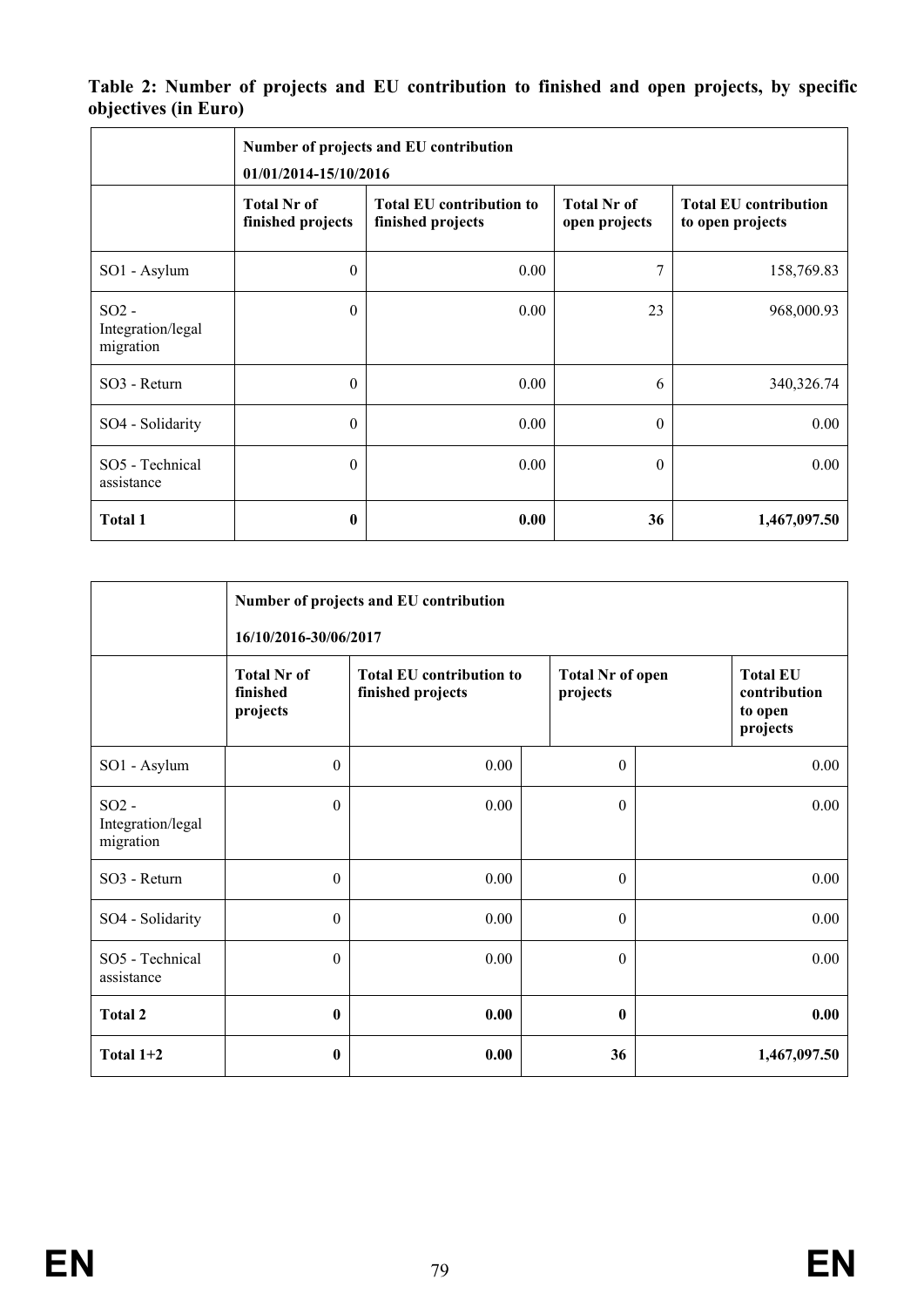### **Table 3: Number of projects and EU contribution, by types of beneficiaries and by specific objectives (in Euro)**

|                                                                                |                    |                       | Project beneficiaries 01/01/2014-15/10/2016 |                       |                           |
|--------------------------------------------------------------------------------|--------------------|-----------------------|---------------------------------------------|-----------------------|---------------------------|
|                                                                                |                    | <b>SO1:</b><br>Asylum | SO2: Integration / Legal<br>migration       | <b>SO3:</b><br>Return | <b>SO4:</b><br>Solidarity |
| State/federal authorities                                                      | Nr of<br>projects  | 6                     | $\boldsymbol{0}$                            | 5                     | $\overline{0}$            |
| State/federal authorities                                                      | EU<br>contribution | 147,678.63            | 0.00                                        | 340,326.74            | 0.00                      |
| Local public bodies                                                            | Nr of<br>projects  | 1                     | $\mathbf{1}$                                | $\mathbf{0}$          | $\overline{0}$            |
| Local public bodies                                                            | EU<br>contribution | 11,091.20             | 105,161.15                                  | $0.00\,$              | $0.00\,$                  |
| Non-governmental organisations                                                 | Nr of<br>projects  | $\mathbf{0}$          | 14                                          | $\mathbf{0}$          | $\mathbf{0}$              |
| Non-governmental organisations                                                 | EU<br>contribution | 0.00                  | 374,496.58                                  | 0.00                  | 0.00                      |
| International public organisations                                             | Nr of<br>projects  | $\boldsymbol{0}$      | $\mathbf{1}$                                | $\mathbf{1}$          | $\boldsymbol{0}$          |
| International public organisations                                             | EU<br>contribution | 0.00                  | 0.00                                        | 0.00                  | 0.00                      |
| National Red Cross                                                             | Nr of<br>projects  | $\boldsymbol{0}$      | $\boldsymbol{0}$                            | $\boldsymbol{0}$      | $\boldsymbol{0}$          |
| <b>National Red Cross</b>                                                      | EU<br>contribution | 0.00                  | 0.00                                        | 0.00                  | 0.00                      |
| International Committee of the Red Cross                                       | Nr of<br>projects  | $\boldsymbol{0}$      | $\boldsymbol{0}$                            | $\boldsymbol{0}$      | $\boldsymbol{0}$          |
| International Committee of the Red Cross                                       | EU<br>contribution | $0.00\,$              | 0.00                                        | 0.00                  | 0.00                      |
| The International Federation of Red Cross and Red<br><b>Crescent Societies</b> | Nr of<br>projects  | $\boldsymbol{0}$      | $\mathbf{0}$                                | $\mathbf{0}$          | $\boldsymbol{0}$          |
| The International Federation of Red Cross and Red<br><b>Crescent Societies</b> | EU<br>contribution | 0.00                  | 0.00                                        | 0.00                  | $0.00\,$                  |
| Private and public law companies                                               | Nr of<br>projects  | $\boldsymbol{0}$      | 6                                           | $\mathbf{0}$          | $\overline{0}$            |
| Private and public law companies                                               | EU<br>contribution | 0.00                  | 425,872.25                                  | 0.00                  | 0.00                      |
| Education/research organisations                                               | Nr of<br>projects  | $\boldsymbol{0}$      | $\mathbf{1}$                                | $\boldsymbol{0}$      | $\mathbf{0}$              |
| Education/research organisations                                               | EU<br>contribution | $0.00\,$              | 62,470.95                                   | $0.00\,$              | 0.00                      |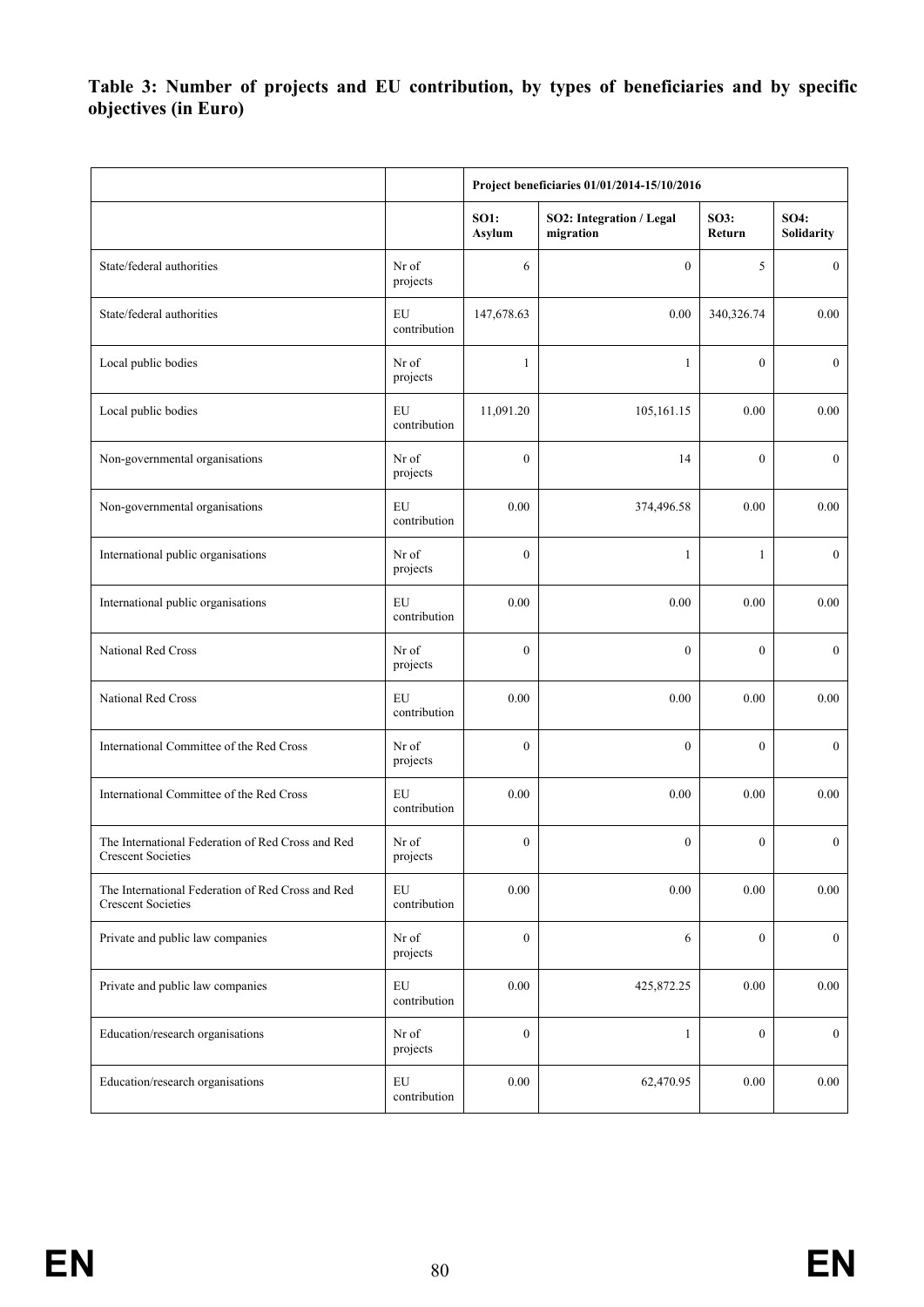|                                                                                |                    |                       | Project beneficiaries 16/10/2016-30/06/2017 |                       |                    |
|--------------------------------------------------------------------------------|--------------------|-----------------------|---------------------------------------------|-----------------------|--------------------|
|                                                                                |                    | <b>SO1:</b><br>Asylum | SO2: Integration / Legal<br>migration       | <b>SO3:</b><br>Return | SO4:<br>Solidarity |
| State/federal authorities                                                      | Nr of<br>projects  | $\boldsymbol{0}$      | $\boldsymbol{0}$                            | $\mathbf{0}$          | $\boldsymbol{0}$   |
| State/federal authorities                                                      | EU<br>contribution | 0.00                  | 0.00                                        | 0.00                  | $0.00\,$           |
| Local public bodies                                                            | Nr of<br>projects  | $\boldsymbol{0}$      | $\boldsymbol{0}$                            | $\mathbf{0}$          | $\boldsymbol{0}$   |
| Local public bodies                                                            | EU<br>contribution | $0.00\,$              | 0.00                                        | 0.00                  | $0.00\,$           |
| Non-governmental organisations                                                 | Nr of<br>projects  | $\mathbf{0}$          | $\mathbf{0}$                                | $\mathbf{0}$          | $\boldsymbol{0}$   |
| Non-governmental organisations                                                 | EU<br>contribution | 0.00                  | 0.00                                        | 0.00                  | $0.00\,$           |
| International public organisations                                             | Nr of<br>projects  | $\boldsymbol{0}$      | $\boldsymbol{0}$                            | $\mathbf{0}$          | $\boldsymbol{0}$   |
| International public organisations                                             | EU<br>contribution | 0.00                  | 0.00                                        | 0.00                  | $0.00\,$           |
| National Red Cross                                                             | Nr of<br>projects  | $\boldsymbol{0}$      | $\boldsymbol{0}$                            | $\boldsymbol{0}$      | $\boldsymbol{0}$   |
| National Red Cross                                                             | EU<br>contribution | $0.00\,$              | 0.00                                        | 0.00                  | $0.00\,$           |
| International Committee of the Red Cross                                       | Nr of<br>projects  | $\boldsymbol{0}$      | $\boldsymbol{0}$                            | $\boldsymbol{0}$      | $\boldsymbol{0}$   |
| International Committee of the Red Cross                                       | EU<br>contribution | $0.00\,$              | 0.00                                        | 0.00                  | $0.00\,$           |
| The International Federation of Red Cross and Red<br><b>Crescent Societies</b> | Nr of<br>projects  | $\boldsymbol{0}$      | $\boldsymbol{0}$                            | $\boldsymbol{0}$      | $\boldsymbol{0}$   |
| The International Federation of Red Cross and Red<br><b>Crescent Societies</b> | EU<br>contribution | $0.00\,$              | $0.00\,$                                    | 0.00                  | $0.00\,$           |
| Private and public law companies                                               | Nr of<br>projects  | $\boldsymbol{0}$      | $\boldsymbol{0}$                            | $\boldsymbol{0}$      | $\boldsymbol{0}$   |
| Private and public law companies                                               | EU<br>contribution | $0.00\,$              | 0.00                                        | 0.00                  | $0.00\,$           |
| Education/research organisations                                               | Nr of<br>projects  | $\boldsymbol{0}$      | $\boldsymbol{0}$                            | $\boldsymbol{0}$      | $\boldsymbol{0}$   |
| Education/research organisations                                               | EU<br>contribution | $0.00\,$              | 0.00                                        | $0.00\,$              | 0.00               |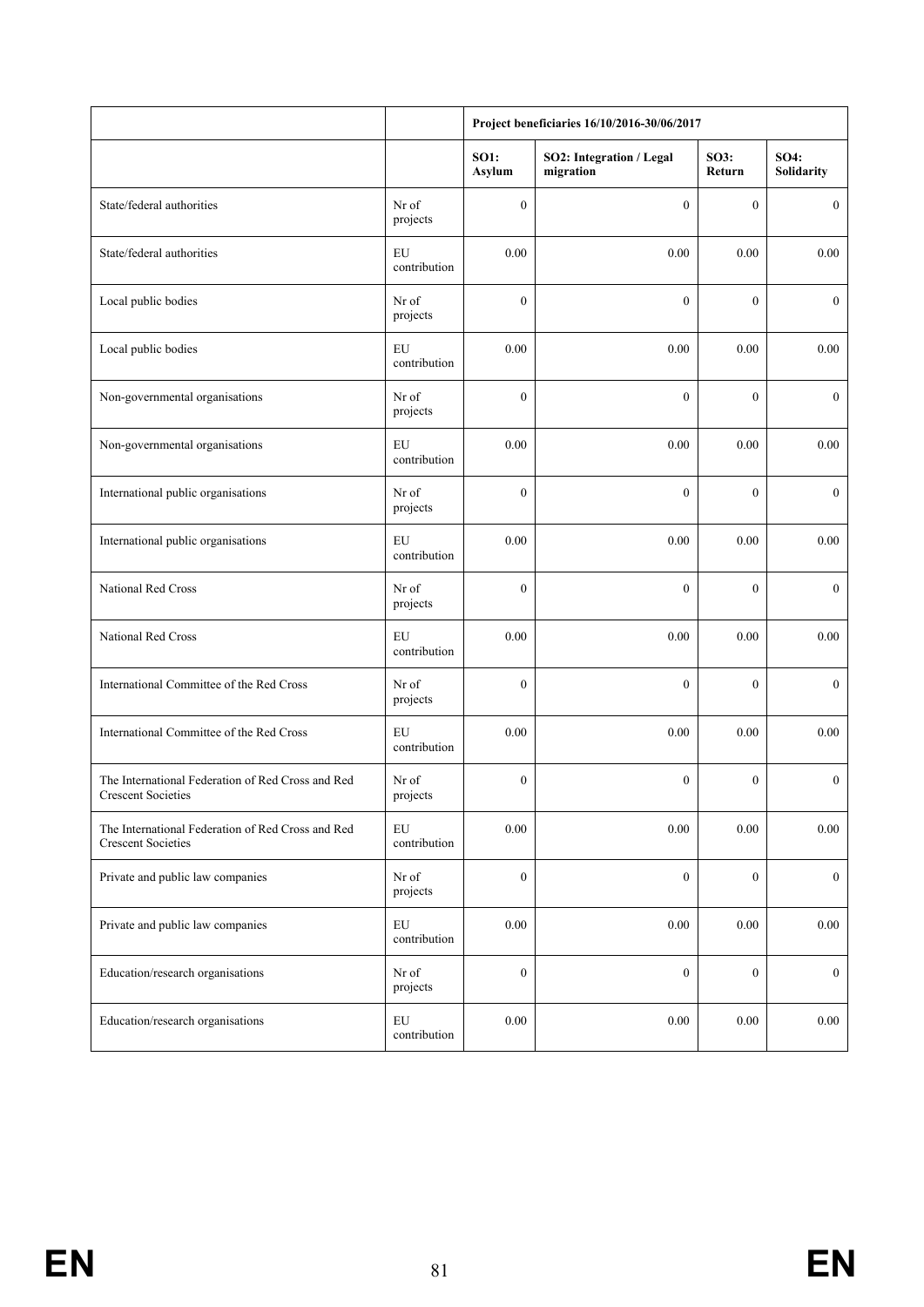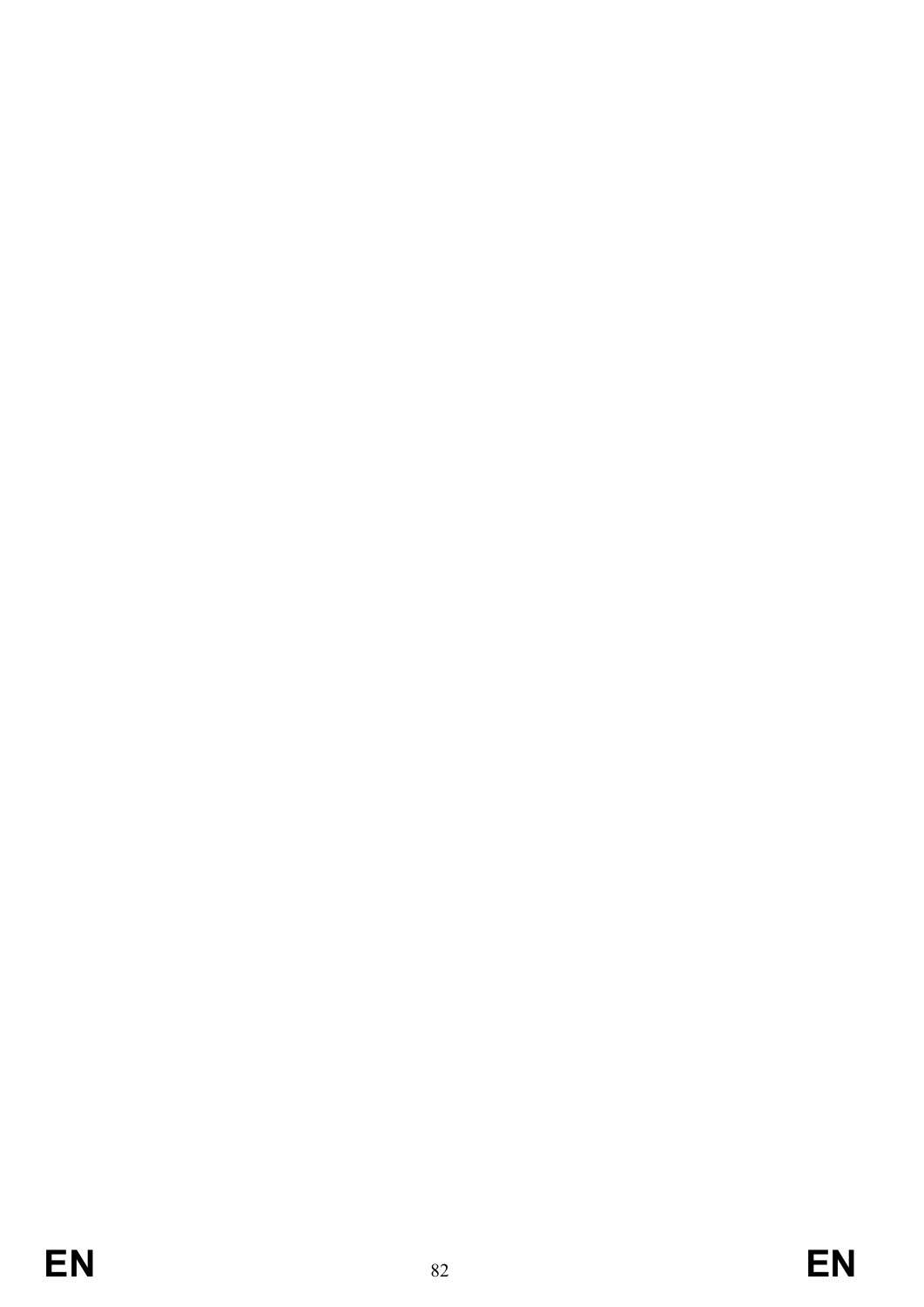# **Table 4: Special cases**

| <b>Special cases</b>                 |         | 2014-2015  | 2016-2017    | 2018-2020 | <b>Total</b> |
|--------------------------------------|---------|------------|--------------|-----------|--------------|
| <b>Resettlement Union Priorities</b> | Pledged |            |              |           |              |
| <b>Resettlement Union Priorities</b> | Actual  |            | 220,000.00   |           | 220,000.00   |
| <b>Resettlement Others</b>           | Pledged | 400,000.00 | 0.00         |           | 400,000.00   |
| <b>Resettlement Others</b>           | Actual  |            |              |           |              |
| Transfer & relocation                | Pledged | 0.00       | 7,764,000.00 |           | 7,764,000.00 |
| Transfer & relocation                | Actual  |            |              |           |              |
| Admission from Turkey                | Pledged |            |              |           |              |
| Admission from Turkey                | Actual  |            |              |           |              |
| Total                                | Pledged | 400,000.00 | 7,764,000.00 | 0.00      | 8,164,000.00 |
| Total                                | Actual  | 0.00       | 220,000.00   | 0.00      | 220,000.00   |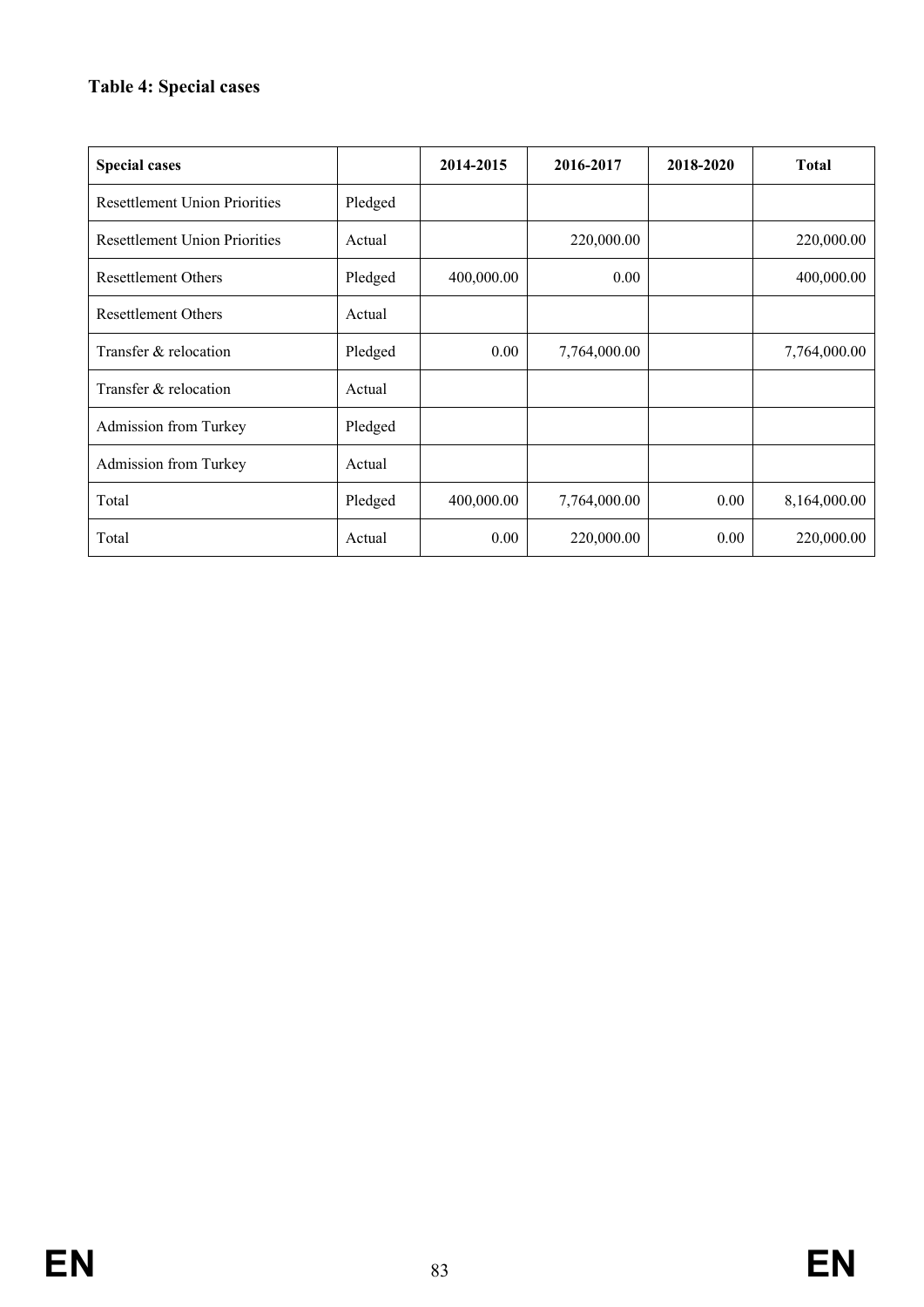#### **Documents**

| --<br>sent Rv<br>Files<br>Document title<br>eferenc<br>ı reference<br>rment type.<br>ommi<br>Document date<br>Sent date<br>ral 1<br>~15Sn |
|-------------------------------------------------------------------------------------------------------------------------------------------|
|-------------------------------------------------------------------------------------------------------------------------------------------|